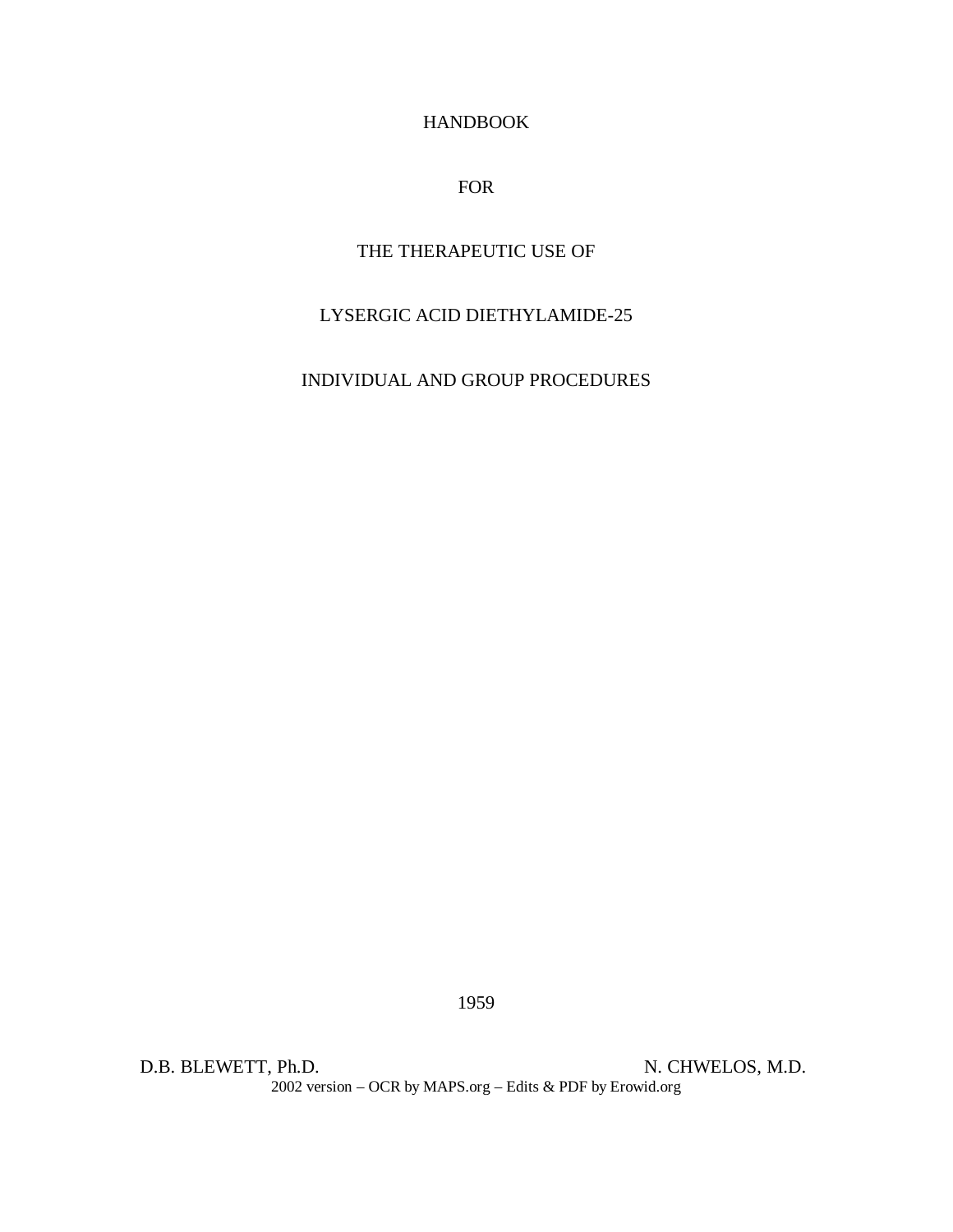#### ACKNOWLEDGEMENTS

It will be obvious to the careful reader but it is a pleasure to acknowledge here as well, the debt which the authors owe to the work of Dr. A.M. Hubbard and the help of Dr. H. Osmond.

The work could not have been completed without the continuous assistance of Mr. A.B. Levey, Mr. Francis Huxley, Dr. C.M. Smith and Dr. A. Hoffer. Many colleagues, including in particular Dr. S. Jensen, Mr. J.F.A. Calder, Mr. A.R. Cambell, Dr. T.T. Paterson, Dr. M.G. Martin, Dr. J.R. McLean, Dr. T. Weckowicz, Mr. F.E.A. Ewald, Mr. G. Marsh, Mr.R. Thelander and Mr. M.E. Rubin, have given us freely of their insightful observation and of their time and energy.

#### Notes for the 2002 Digital Version

This handbook has been considered important for many years as one of the earliest descriptions of how to use LSD in psychotherapy. It has been mentioned and referenced in many discussions of psychedelic psychotherapy since its original publication in 1959. This version was made available online in March 2002 through work by MAPS and Erowid. MAPS scanned & OCR'ed this document in early 2002 and Erowid edited, HTMLed, and created a printable PDF version. The formatting and look of the document has been kept as close to the original as possible and OCR errors have been removed where found. If you note errors in this document, please send them to corrections@erowid.org.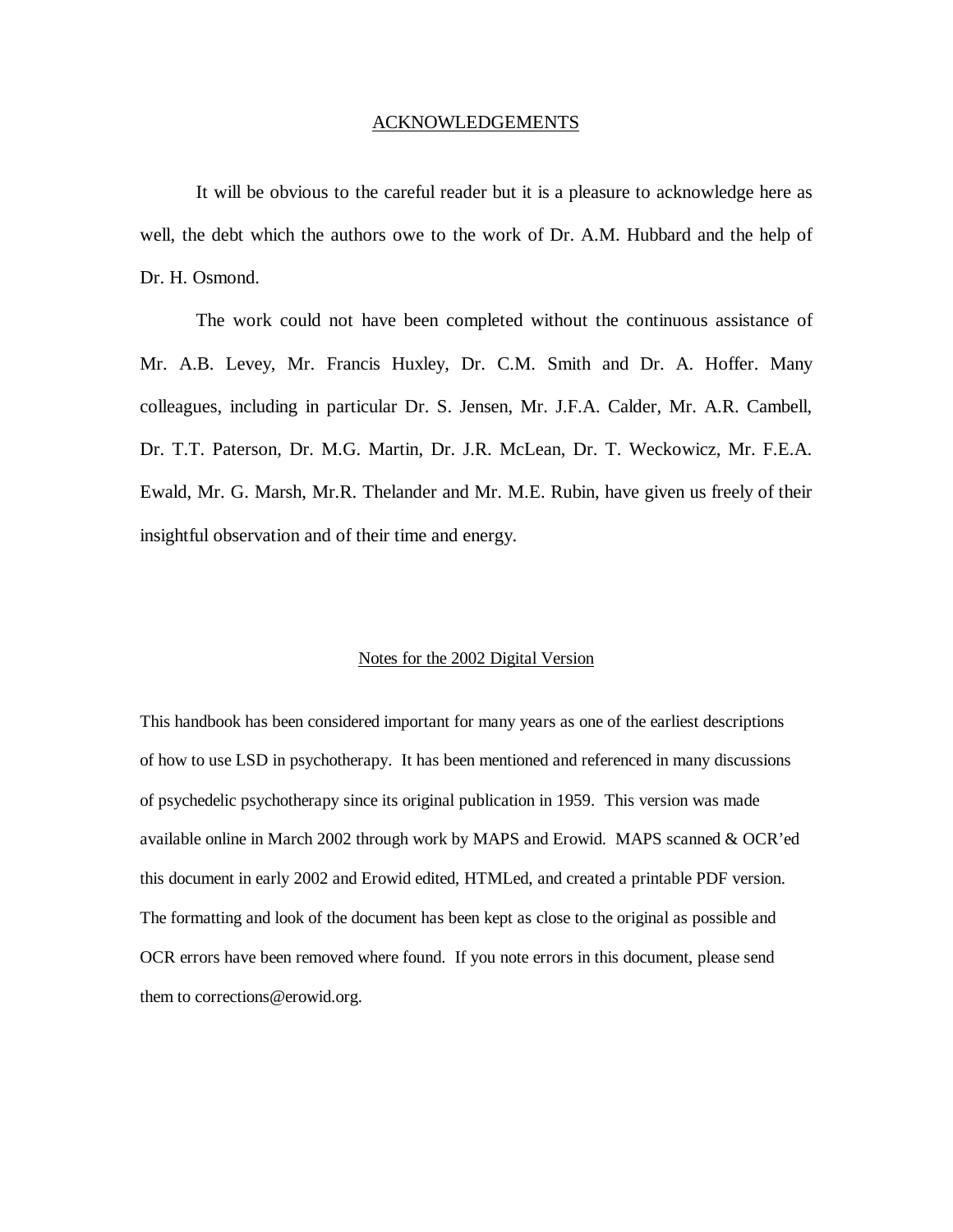#### PREFACE

 It will be evident to the reader that the authors have not attempted to deal with the material presented within a theoretical system.

 The experience described and utilized in therapy represents so remarkable an extension of common experience that an eclectic approach has seemed mandatory.

The clinician may feel that the depersonalization and rapport which develop in the experience are of prime significance. The experimentalist may see the induction of marked inconstancy of perception or the inconstancy of the sense of time in particular as the important aspect of the experience. In any case, clinician and experimentalist alike will find much of value and of interest in studying the drug effect.

 It will be obvious to the careful reader, but it is a pleasure to acknowledge here as well, the debt which the authors owe to the work of Dr. A.M. Hubbard and the help of Dr. H. Osmond.

 The work could not have been completed without the continuous assistance of Mr. A.B. Levey, Mr. Francis Huxley, Dr. C.M. Smith and Dr. A. Hoffer.

 Many colleagues, including in particular Dr. S. Jensen, Mr. J.F.A. Calder, Mr. A.R. Campbell, Dr. T.T. Paterson, Dr. M.G. Martin, Dr. J.R. and Mr. M.E. Rubin, have given us freely of their insightful observation and of their time and energy.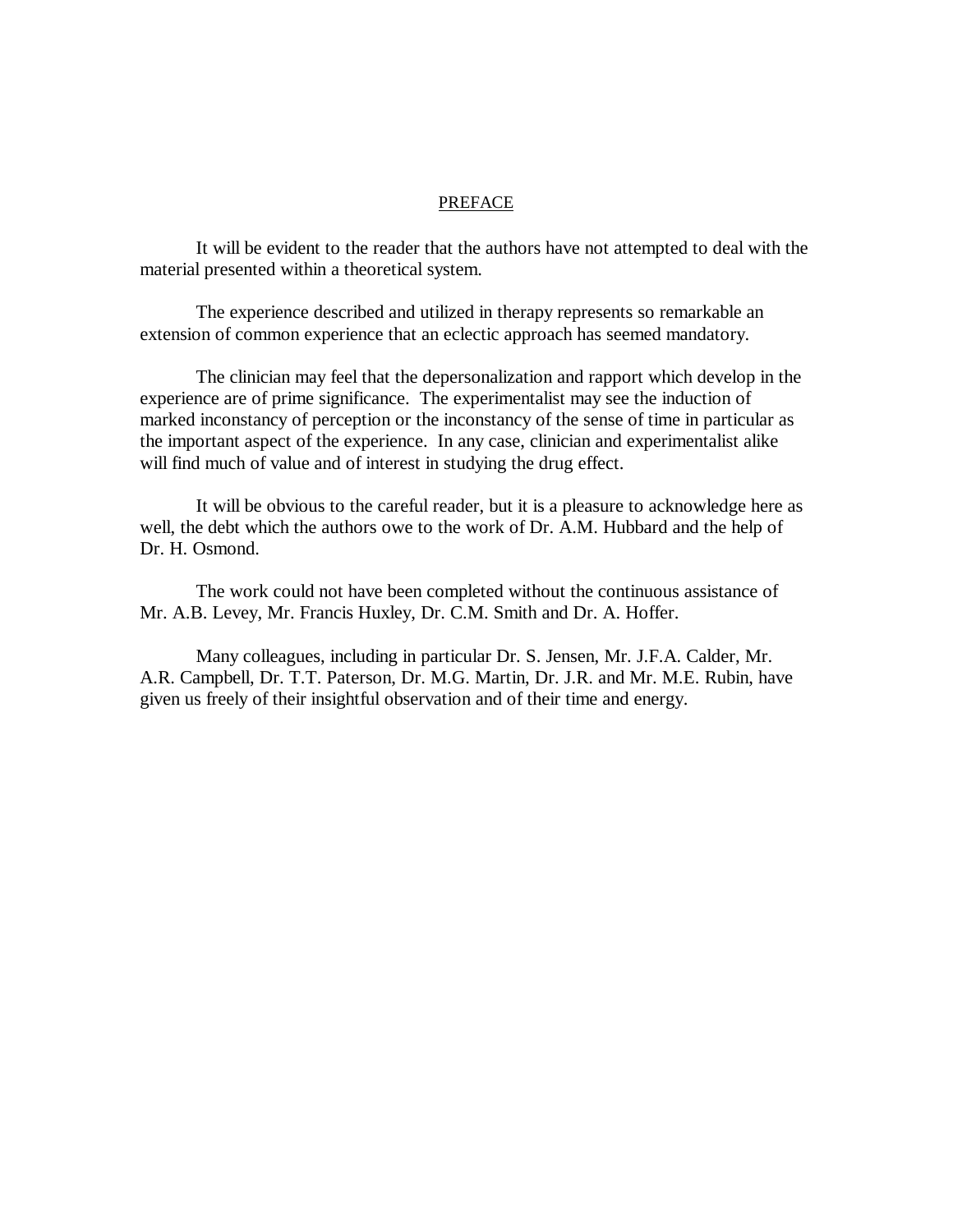# TABLE OF CONTENTS

| Chapter |                 |                 |                 |                 |                             | Page |
|---------|-----------------|-----------------|-----------------|-----------------|-----------------------------|------|
| 1.      |                 |                 |                 |                 |                             | 5    |
| 2.      |                 |                 |                 |                 |                             | 8    |
| 3.      |                 |                 |                 |                 |                             | 16   |
| 4.      |                 |                 |                 |                 |                             | 20   |
| 5.      |                 |                 |                 |                 |                             | 24   |
| 6.      |                 |                 |                 |                 |                             | 26   |
| 7.      |                 |                 |                 |                 |                             | 27   |
| 8.      |                 |                 |                 |                 |                             | 28   |
| 9.      |                 |                 |                 |                 |                             | 30   |
| 10.     |                 |                 |                 |                 |                             | 34   |
| 11.     |                 |                 |                 |                 |                             | 35   |
| 12.     |                 |                 |                 |                 |                             | 36   |
| 13.     |                 |                 |                 |                 |                             | 37   |
| 14.     | $\zeta$ $\zeta$ | $\zeta$ $\zeta$ | $\zeta \zeta$   | "               |                             | 40   |
| 15.     | $\zeta$ $\zeta$ | $\zeta$ $\zeta$ | $\zeta$ $\zeta$ | $\zeta$ $\zeta$ |                             | 42   |
| 16.     | $\zeta$ $\zeta$ | $\zeta$ $\zeta$ | $66 -$          | $\zeta$ $\zeta$ |                             | 47   |
| 17.     | $\zeta$ $\zeta$ | $\zeta$ $\zeta$ | $\zeta$ $\zeta$ | $\zeta$ $\zeta$ |                             | 49   |
| 18.     | $\zeta$ $\zeta$ | $\zeta$ $\zeta$ | $\zeta$ $\zeta$ | $\zeta$ $\zeta$ | 6. Diminishment of Symptoms | 54   |
| 19.     | $\zeta$ $\zeta$ | $\zeta$ $\zeta$ | $\zeta$ $\zeta$ | $\zeta$ $\zeta$ |                             | 55   |
| 20.     | $\zeta$ $\zeta$ | $\zeta$ $\zeta$ | $\zeta$ $\zeta$ | $\zeta$ $\zeta$ |                             | 56   |
| 21.     |                 |                 |                 |                 |                             | 57   |
| 22.     |                 |                 |                 |                 |                             | 59   |
|         |                 |                 |                 |                 |                             |      |
|         |                 |                 |                 |                 |                             |      |
|         |                 |                 |                 |                 |                             | 83   |
|         |                 |                 |                 |                 |                             | 91   |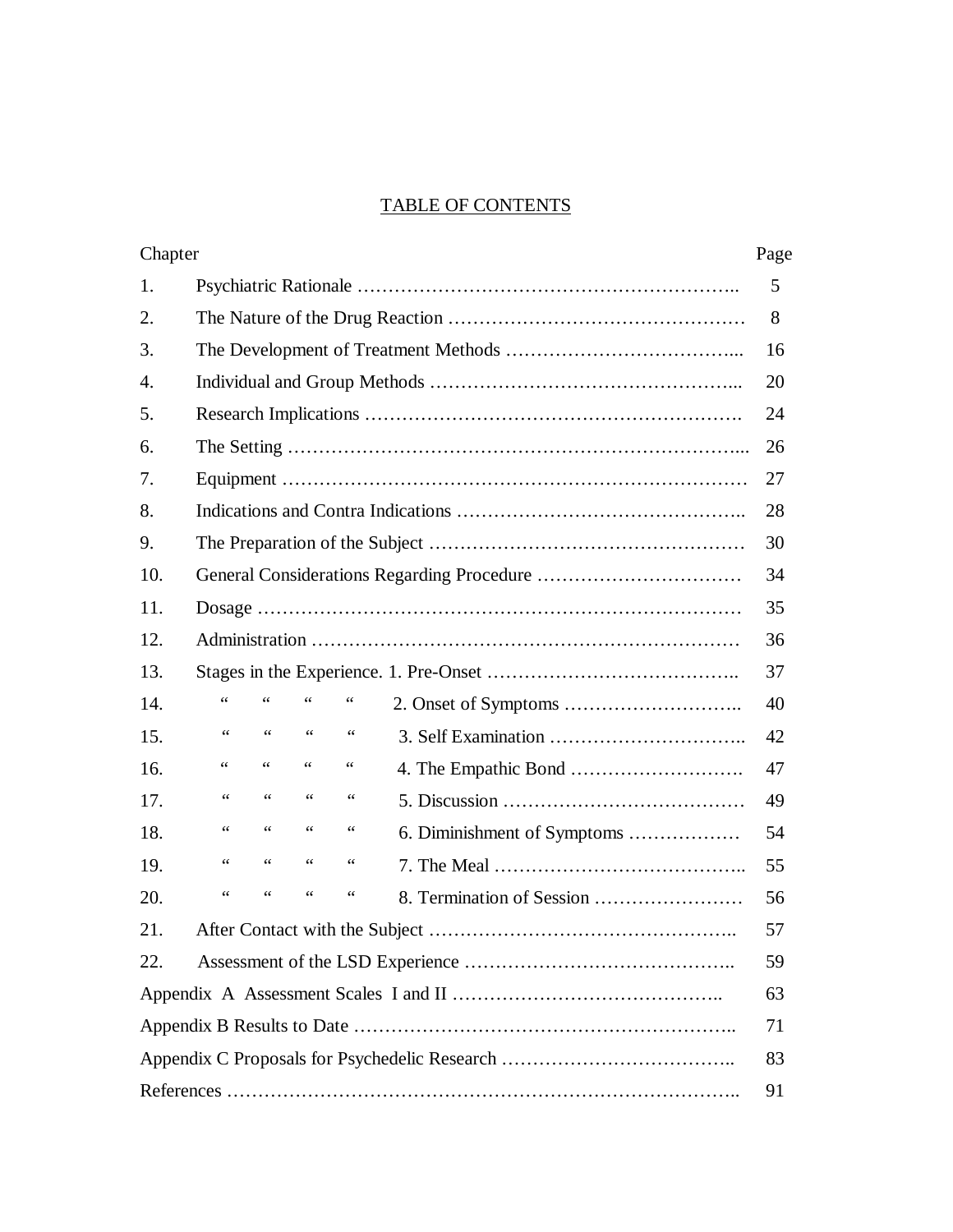# A HANDBOOK FOR THE THERAPEUTIC USE OF LSD-25

# Chapter 1. PSYCHIATRIC RATIONALE

## THE FRAME OF REFERENCE

 In the broadest terms there are, at present, two main philosophies of psychotherapy. One of these, based upon the concept of "adjustment" sees as the goal of treatment a happy and comfortable acceptance by the patient of the norms of his society. The other concept sees as the goal of therapy the maximal realization of the individual potential, the flowering as it were, of the personality.

 In considering the therapeutic merits of LSD-25, one can scarcely fail to pose such problems as how the drug can contribute to the therapeutic process, how its use affects the therapeutic process, how its use affects the therapist-client relationship, or how its effects seem to relate to various aspects of psychological and psychiatric theory.

 Under present day conditions the therapist, though desiring to lead the patient toward full self-realization, almost invariably finds that pressures of time and convention force him to work toward the goal of adjustment more or less to the exclusion of any but the most cursory consideration of those particular facets of the psyche which render each of his patients unique.

 When therapy begins, the patient already possesses a complex of motives and mechanisms which have proven more or less inadequate and while the forms and techniques employed in treatment may vary widely, depending upon the theoretical outlook of the therapist, there is nevertheless an underlying process which is common to all psychotherapeutic progress. It might be summarized in the following steps:

- 1. The patient must realize that his present methods of behaving are inadequate and unsatisfying to him personally.
- 2. He must develop sufficiently strong motivation to carry him through the difficult and painful process of coming to understand and accept himself.
- 3. On the basis of this self-understanding, he must learn how to alter his Behavior to satisfy the new pattern of motivation which has developed out of self-understanding.

 The therapist cannot learn these things for the patient, just as the teacher cannot learn for the pupil. It is the role of the therapist, as it is of the teacher, so to structure the situation as to maximize the opportunities for learning. The expertise of the therapist lies essentially in his knowing how to structure the situation so as to fit best the personality of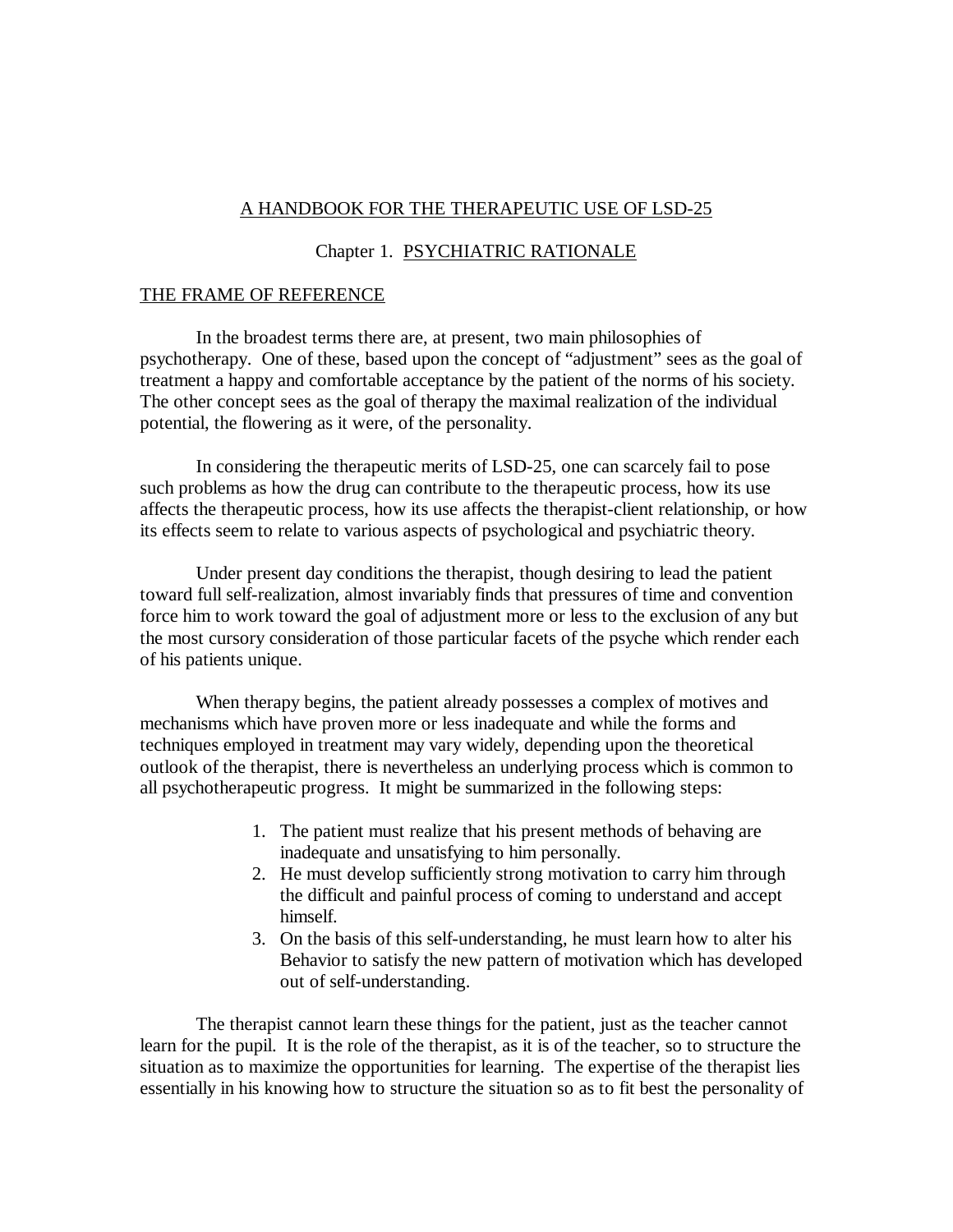the patient and of himself and the environmental variables which seem of greatest relevance.

 Many of the treatment methods in psychiatry have been derived and are currently utilized with a pragmatic disregard for theoretical considerations. This is true of the physical and chemical therapies generally. To the extent that they are regarded as adjuncts to psychotherapeutic treatment but because of their relatively rapid effect and the tremendous economy in terms of treatment time they are frequently used with minimal psychotherapeutic accompaniment.

These treatment methods might be classified in terms of the aim of the therapist. One group including electrotherapy, insulin therapy, psycho-surgery and narcotherapy, is utilized to make the patient more accessible to the therapist, that is to say to alter the patient so that he is better able to utilize the help which the therapist can offer through appropriate structuring of the therapeutic situation. The other group would include such methods as hypnosis, amytal and pentothal, and CO2**.** Here the aim is to help the patient overcome his reluctance to face himself as he really is—to hasten the learning process and east the pain involved in gaining greater self-understanding.

In these methods the main effect appears to be cathartic. Troubling material is brought up, resistances are reduced and the therapist, having become aware of the nature of the patient's highly emotionally charged experiences, can better structure the therapeutic situation to help the patient understand himself.

To a greater or lesser extent each of these methods permits the expression of emotions which were ordinarily suppressed, and the release of the dammed –up tide of emotional energy relieves the pressure under which the patient has been living. The release of repressed or suppressed, however, is likely to offer but temporary relief. Unless the pattern of values and motives which originally prevented the acceptance of those aspects of self which engendered the emotional potential are altered, the dam to emotional expression will remain and the pressure will again begin to increase.

The great value of LSD-25 lies in the fact that when the therapeutic situation is properly structured the patient can, and often does, within a period of hours, develop a level of self-understanding and self-acceptance which may surpass that of the average normal person. On the basis of this self-knowledge he can, with the therapist's help, clearly see the inadequacies in the value system which has underlain his previous behavior and can learn how to alter this in accordance with his altered understanding.

So sweeping a claim must, upon first reading, seem like nonsense but a growing number of people have come to accept it as undeniable fact. These are the people who have tried the drug on themselves and on their patients. They are convinced that within the next two or three decades LSD-25, will be by far the most common adjunct to psychotherapy. They feel too that since the psychedelic experience can lead to a very high level of self-understanding, and since self-understanding is the key without which the doors to interpersonal, intergroup or international understanding can not be opened,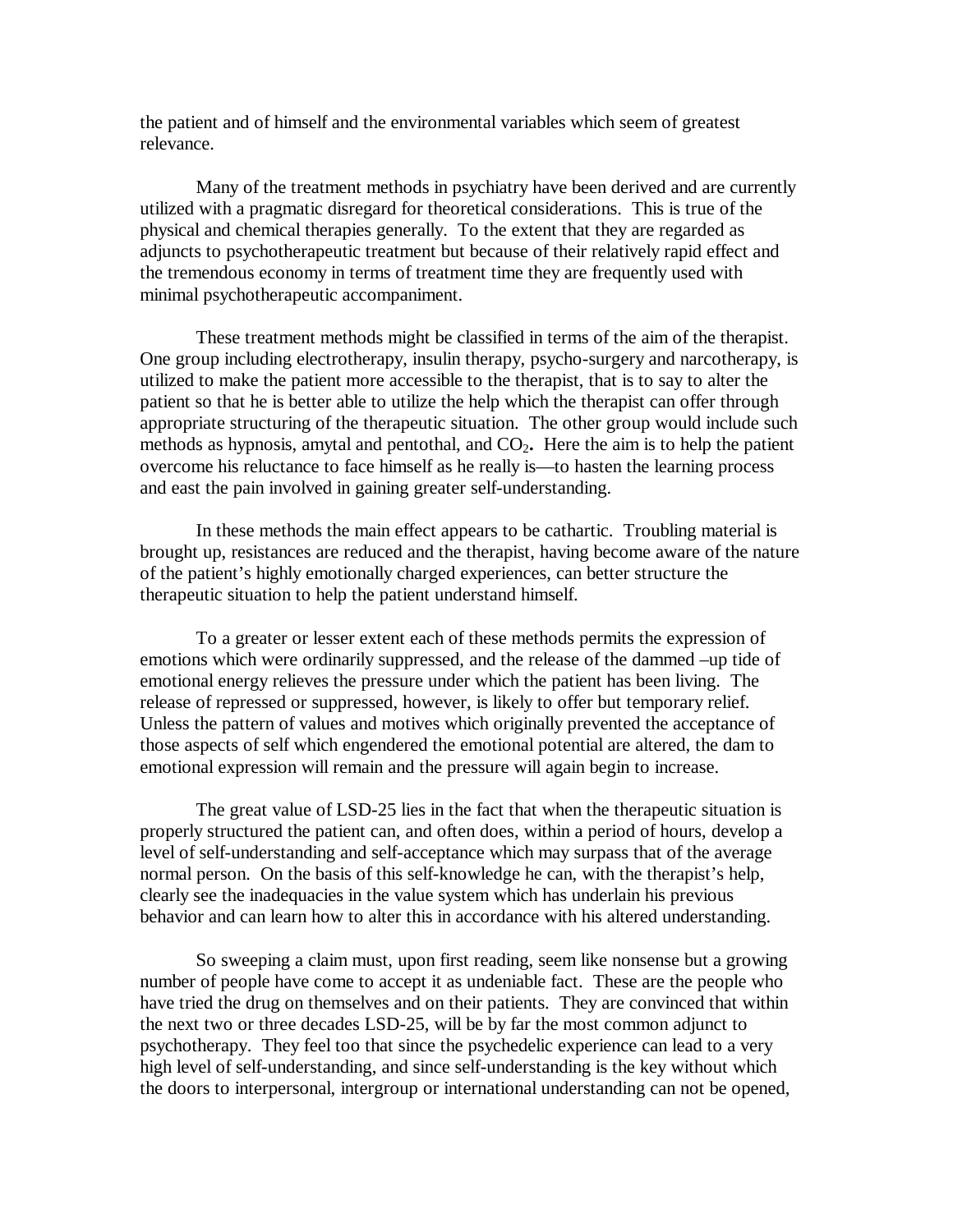its use as a catalyst in the development of better human relations will become almost universal. To reject the views of this group as being too extreme without investigating the matter seems a remarkably unscientific attitude. The fact that those who have tried it feel that it offers astonishing possibilities would, in itself, seem to be sufficient reason for a thorough testing of the claims made.

While a certain amount is known about the drug at the present time, investigators have barely begun to explore its potential. Although our knowledge is as yet remarkably incomplete, the following is an attempt to outline the more important aspects of the drug reaction and to outline what appear, at present, to be the most rewarding methods of using it in therapy.

The data from which these methods are derived are by no means extensive but the drug has repeatedly offered help where other methods had failed. It has been used in the most refractory cases, the most unpromising situations, and frequently has been employed only once in the case of an individual patient, yet it has proven surprisingly successful as such reports as those of Smith (45), Chwelos et al (13), Eisner and Cohen (16), and Abrahamson (1), (3) indicate.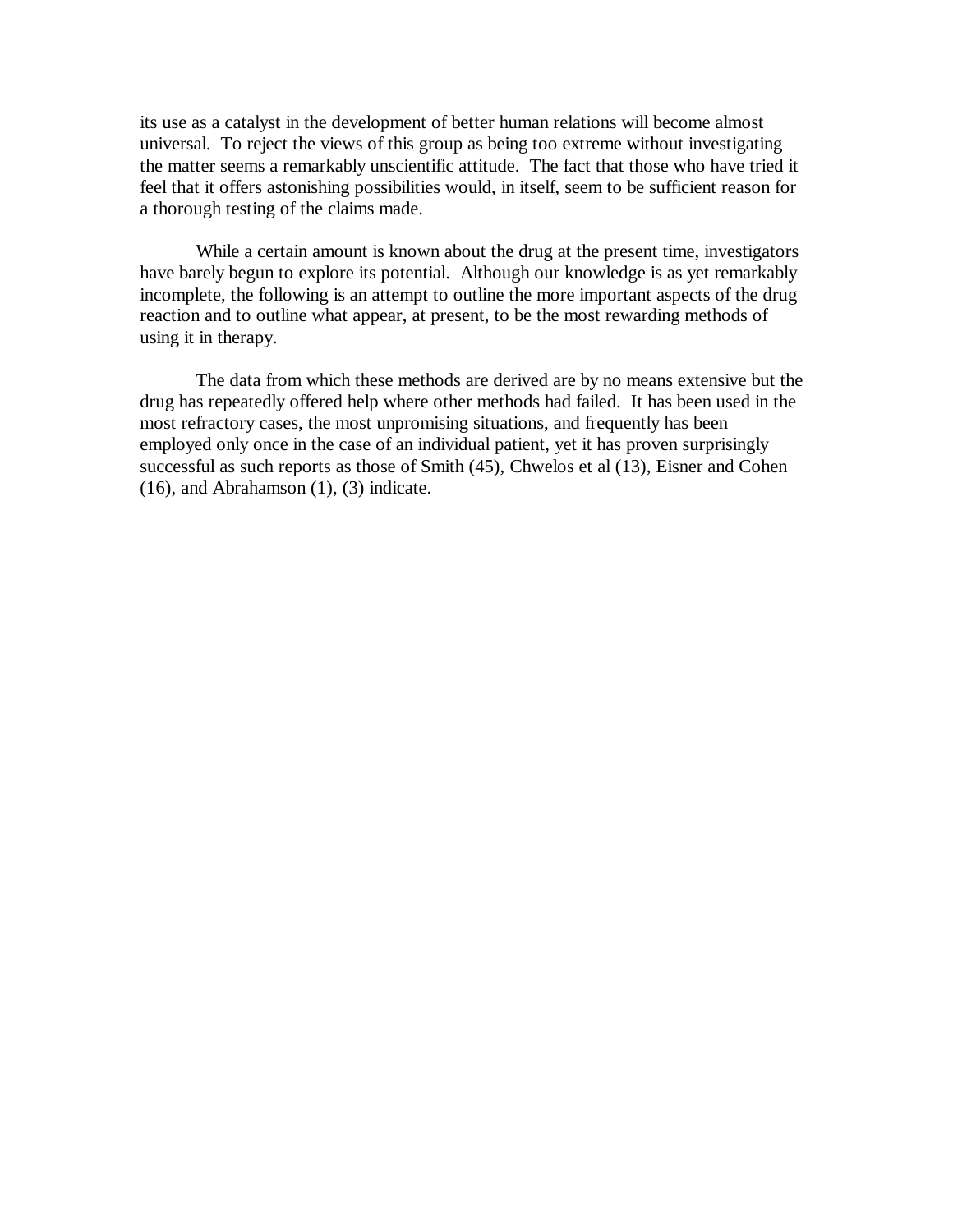# Chapter 2. NATURE OF THE DRUG REACTION

# FEATURES OF THE EXPERIENCE

 There are two reasons why the LSD experience does not lend itself readily to verbalization. Firstly, the sensory aspect of the experience is outside the bounds of the usual experience from which language has developed and for the description of which it is intended. Secondly, the experience is mainly in the sphere of emotions or feelings which are difficult to objectify or verbalize at the best of times.

 Before attempting to draw any conclusions about the suggested value of LSD one would want to know something of the nature of the experience which the drug induces. Also, it is inevitable that effective methods of using the drug must be dictated by the nature of the experience.

 Because of the difficulty in describing the experience in any but subjective terms, our knowledge of it has been built up bit by bit from personal LSD experience and through observations and reports of other individual and group experiences.

 In reading accounts of the experience, one cannot fail to be struck by the fact that although there is tremendous variety in these reports there is a relatively consistent communality in certain areas of the experience. In an earlier report (13) we enumerated these commonly reported areas and illustrated them briefly with transcriptions from actual experiences as follows:

"1. A feeling of being at one with the universe.

"I had finally understood by experience. The feeling of union with the cosmos."

2. Experience of being able to see oneself objectively or a feeling that one has two identities.

"If we had the gift to see ourselves as others see us, well, I did this morning. There seemed to be two of me and there seemed to be a conflict between these two."

- 3. Change in usual concept of self with concomitant change in perceived body. "I had the feeling of leaving my body and drifting off into space. I had no worldly connections and felt as if I was only a spirit.
- 4. Change in perception of space and time "I was looking deeply in the picture until the objects in the picture were beside me."
- 5. Enhancement in the sensory fields. "The flower was a thing of inestimable beauty as was its scent. It quite transfixed me in essential contemplation, ecstasy and timelessness."
- 6. Changes in thinking an understanding so that the subject feels he develops a profound understanding in the field of philosophy or religion. Associations of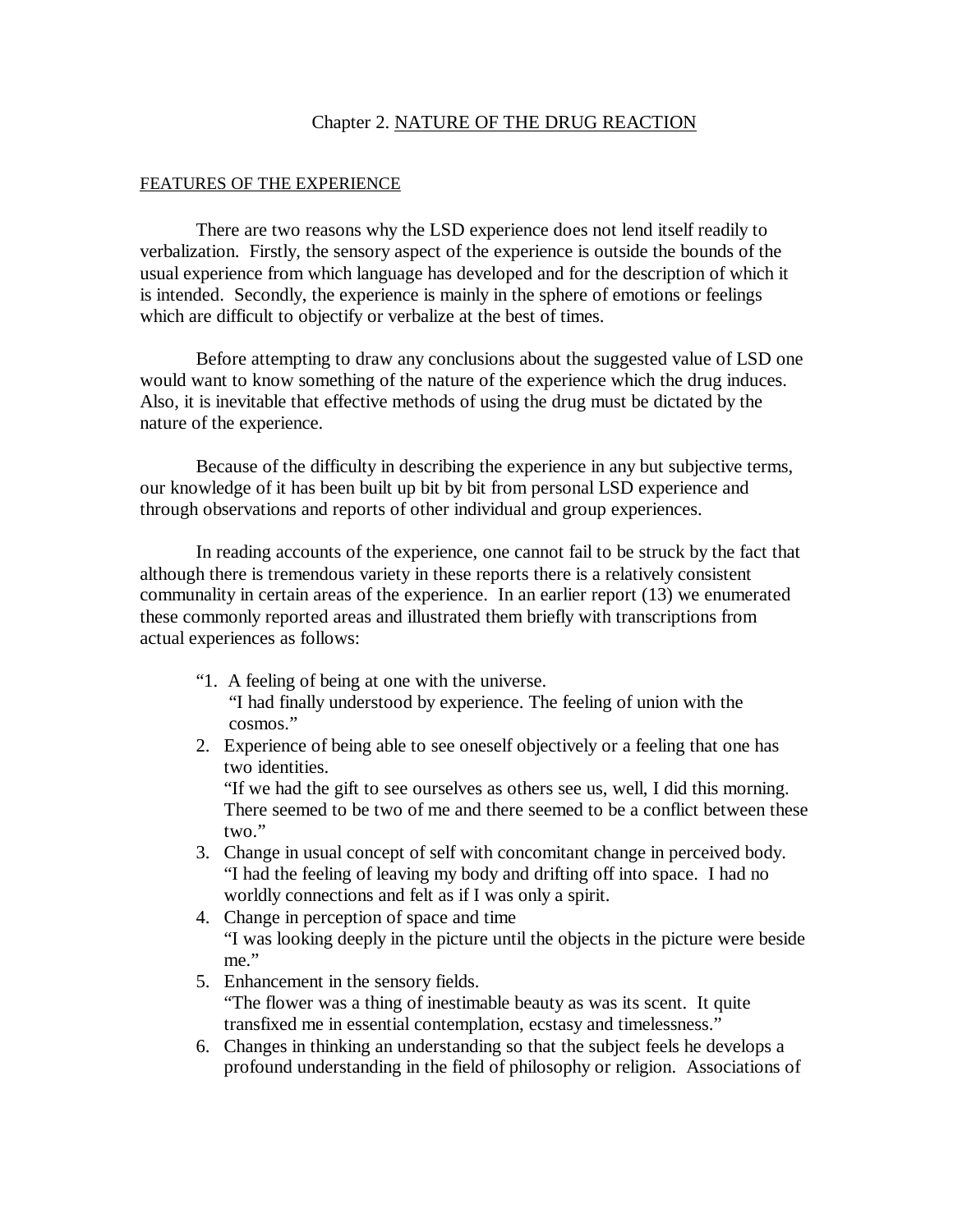ideas are much more rapid and clear and one tends to see many alternate solutions to each problem. There is a great tendency to think anologically. "I found I was outside our bounds to space and time and had an understanding of infinity."

- 7. A wider range of emotions with rapid fluctuation. "During this period I was swept by every conceivable variety of pleasant emotion from my own feeling of well-being through feelings of sublimity and grandeur to a sensation of ecstasy."
- 8. Increased sensitivity to the feelings of others. "I was conscious of an extremely acute sense of awareness of perception of another's mood, almost thoughts. I likened it to the recognition of emotional atmosphere that the child or animal seems to have."
- 9. Psychotic changes. These include illusions and hallucinations, paranoid delusions of reference, influence, persecution and grandeur, thought disorder, perceptual distortion, severe anxiety an others which have been described in many reports on the psychotomimetic aspects of these drugs."

# CHARACTERISTIC TYPES OF REACTION

 These aspects of the experience tend to form various combinations and constellations which give rise to certain characteristic type of experience. It is important to attempt to identify and catalogue these since some such classification must form the basis for any scientific description or understanding of reaction patterns. The types of experience listed here have been found to be by far the most commonly occurring. They appear to be ranged along a continuum. Though the exact nature of this underlying variable is not clear, it does appear to be related to the individual's level of selfacceptance, which in turn, is closely related to the degree to which he is able to surrender his usual self-concept. To the extent that the postulated continuum does exist, these six types of responses might be regarded as various levels of such surrender.

 Paradoxically the ability to abandon the established self-concept increases with self-acceptance and decreases with diminished self-regard. The person who does not accept himself fears the exposure of the unacceptable elements and struggles to maintain control in the face of the drug's effects.

 Several of these levels are likely to occur within a single experience and a person may frequently move from one to another. However, the tendency is to move from the first two levels (in which the subject tries to deny that the drug has any psychological effect) though the  $3<sup>rd</sup>$  and  $4<sup>th</sup>$  levels (in which the attempt to explain and thus control the psychological effects leads to psychotic reactions) to the  $5<sup>th</sup>$  and  $6<sup>th</sup>$  levels (in which, having realized his inability to prevent, control, or explain the psychological effects within his usual frame of reference, the subject surrenders his habituated self-concept with its limitations, and accepts the psychedelic or mind-manifesting aspects of the reaction as real and useful).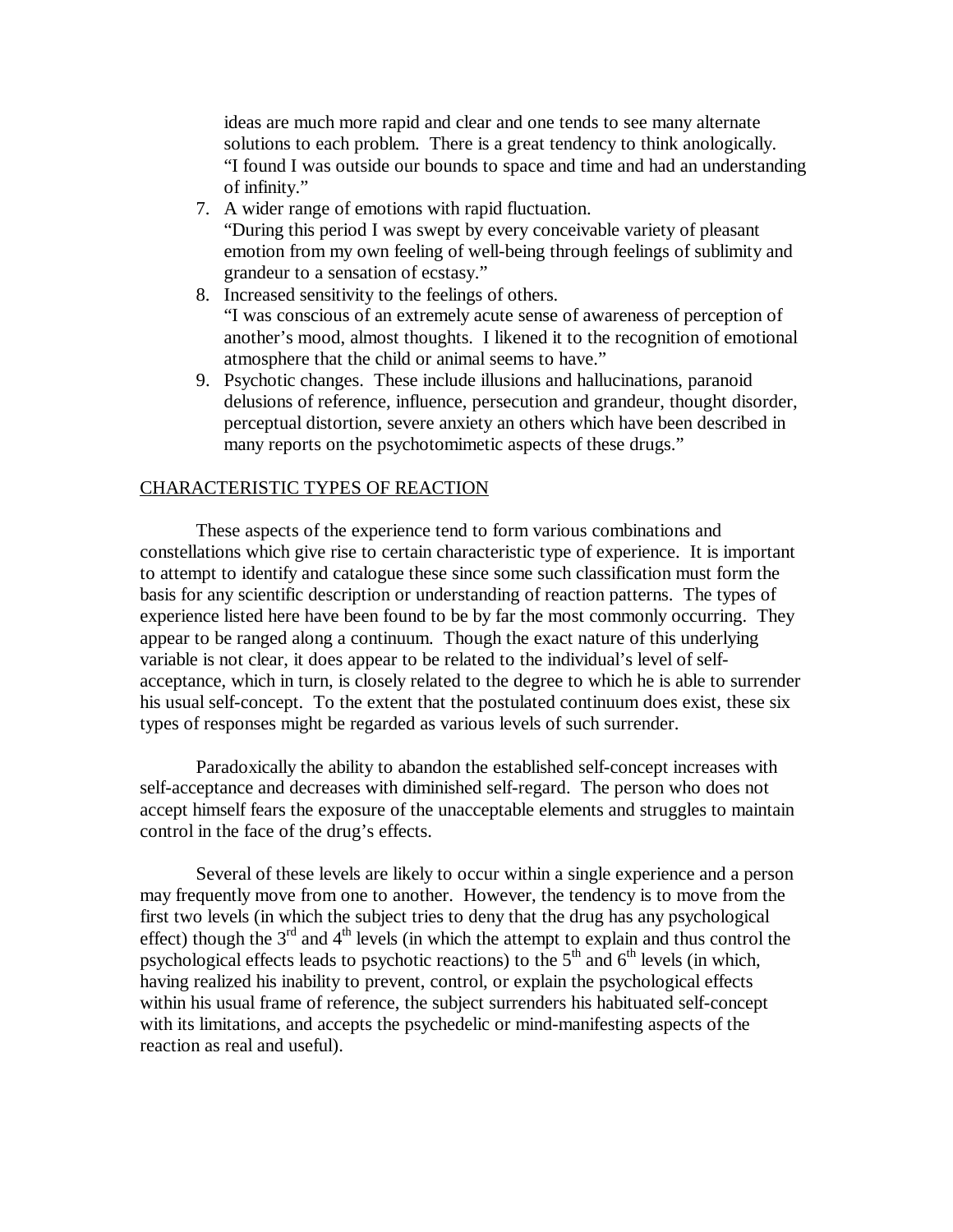## ESCAPE REACTIONS

 In the first two types of experience, the reaction is one of attempting to resist and escape from the effects of the drug.

1. The first type of experience might be called a flight into ideas or activity. The drug begins to disturb the individual's perceptions. He reacts against the effects of the drug by concentrating either upon concepts or things outside the self or upon some activity which can absorb his full attention. Any concept, such as, for example, abstract art, religious dogma, racial prejudice or unemployment may be seized upon and the person may devote his full attention to an elaboration to a variety of aspects of this concept while continuing to deny that the drug is having any effect upon him. In other cases, the individual may plunge into some particular activity—usually his own area of work, in which the familiarity of the activity lends reassurance and stability. He seeks to minimize the effect of the drug by this diversion and narrowing of interest.

He attempts, in this fashion, to control the emotional component of the experience and to minimize his awareness of any physiological or psychological change. He will report that nothing is happening. To an observer, it is evident that the individual is expending an amount of energy in his pursuit of the ideas he is considering; that he is excessively talkative and serious; that he grows progressively more irritable and intolerant of interruptions or questions and that, in many cases, he seems to be suffering from severe tension.

If, after the experience, the individual is asked to describe what happened, he is likely to state that little if anything occurred.

2. The second type of experience might be termed a flight into symptoms. This type of reaction seems to be correlated with an inability or unwillingness to direct one's attention to things outside oneself. When the drug begins to affect the individual, he tends to concentrate upon the physiological sensations. The strangeness of these becomes alarming to him and his alarm increases the physiological disturbances, altering his perception to a still greater awareness of bodily discomfort and malfunction. The individual may develop physiological symptoms of various kinds such as violent nausea; palpitations; feeling of constriction in the throat and chest; pain at the base of the skull; numbness of the limbs or violent headache. Sometimes he may express a fear of dying.

In this variety of experience, the individual will voice very frequent complaints about feeling unwell.

To an observer, he will seem to be extremely ill at ease and his nausea may lead to vomiting, although this is unusual.

Afterwards, when asked to describe his experience, the individual is likely to state that the drug's only effect is to make a person terribly sick.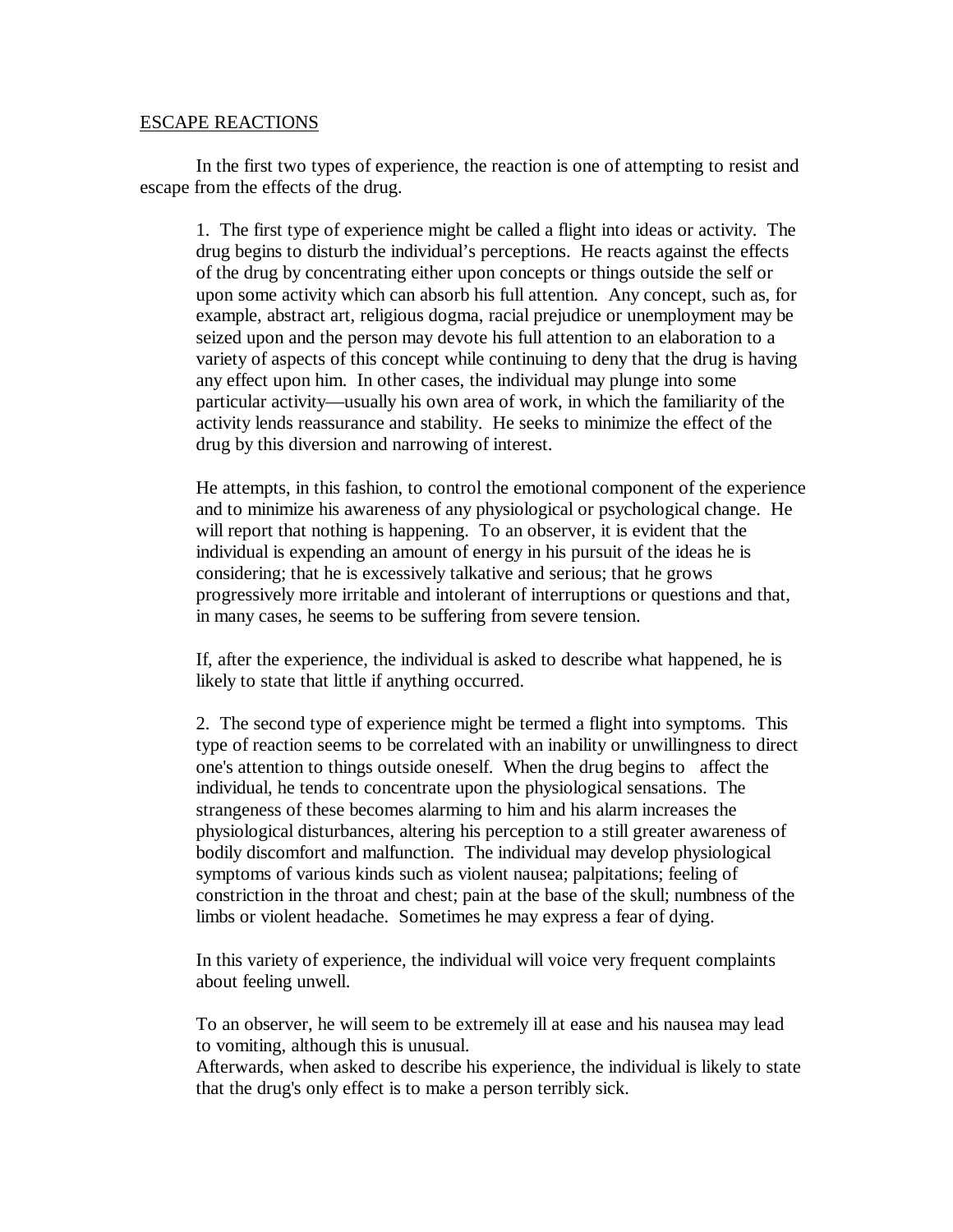In the first two types of experience, the self-concept is maintained despite the action of the drug. The individual is able to minimize the psychological effects of the drug by developing an idée fixe and by clinging desperately to it in a battle against the drug's effects.

 The employment of small doses of the drug tends to contribute to the production of these types of experience. Little or no therapeutic benefit is derived from them, since the individual, by successfully fighting the drug's effects, succeeds in denying himself any possibility of therapeutic change.

Frequently such reactions develop early in an LSD experience as a result of pretreatment apprehension. It is of particular importance that the therapist be aware of the possibility of the subject concentrating on the physical effects of the drug, for unless the subject's attention be diverted before the symptoms become oppressive, they can rapidly become so marked as to prevent the subject from being able to shift his attention.

#### PSYCHOTOMIMETIC REACTIONS

The next two varieties or levels of experience which are frequently observed are those which have given rise to the use of the terms hallucinogen and psychotomimetic agent in connection with LSD.

These states, offering as they do an opportunity to study the interior of certain psychotic conditions, have remarkable possibilities as staff training experiences. ON the other hand it is most unfortunate that so much stress has been placed upon these particular aspects of the LSD experience. Not only are they of limited therapeutic value, but, when regarded as the only levels attendant upon taking the drug, they cause the therapist who would otherwise be interested in its therapeutic possibilities to hesitate in including it among his treatment methods.

3. The third type of experience might be termed a confusional state. It is characterized by confused thinking and perceptual distortion. The individual attempts to rationalize what is happening to him but visual imagery and ideas flood into his awareness at so high a speed that he cannot keep up with them. He is like a person trying to listen to a foreign language with which he is only vaguely familiar. He rapidly falls behind and loses the context.

In this state the alterations in the various areas of perception become so overwhelming that they cannot be interpreted; the intellectual or rationalizing processes are swamped and the attempts to establish order fail. The subject is acutely aware of the confusion of visual and sometimes auditory perceptions which become a vast jumble, often frightening and unpleasant. This results in a state which would appear to be very much like an intensification of the schizophrenic breakdown, particularly as it occurs in catatonic and hebephrenic states.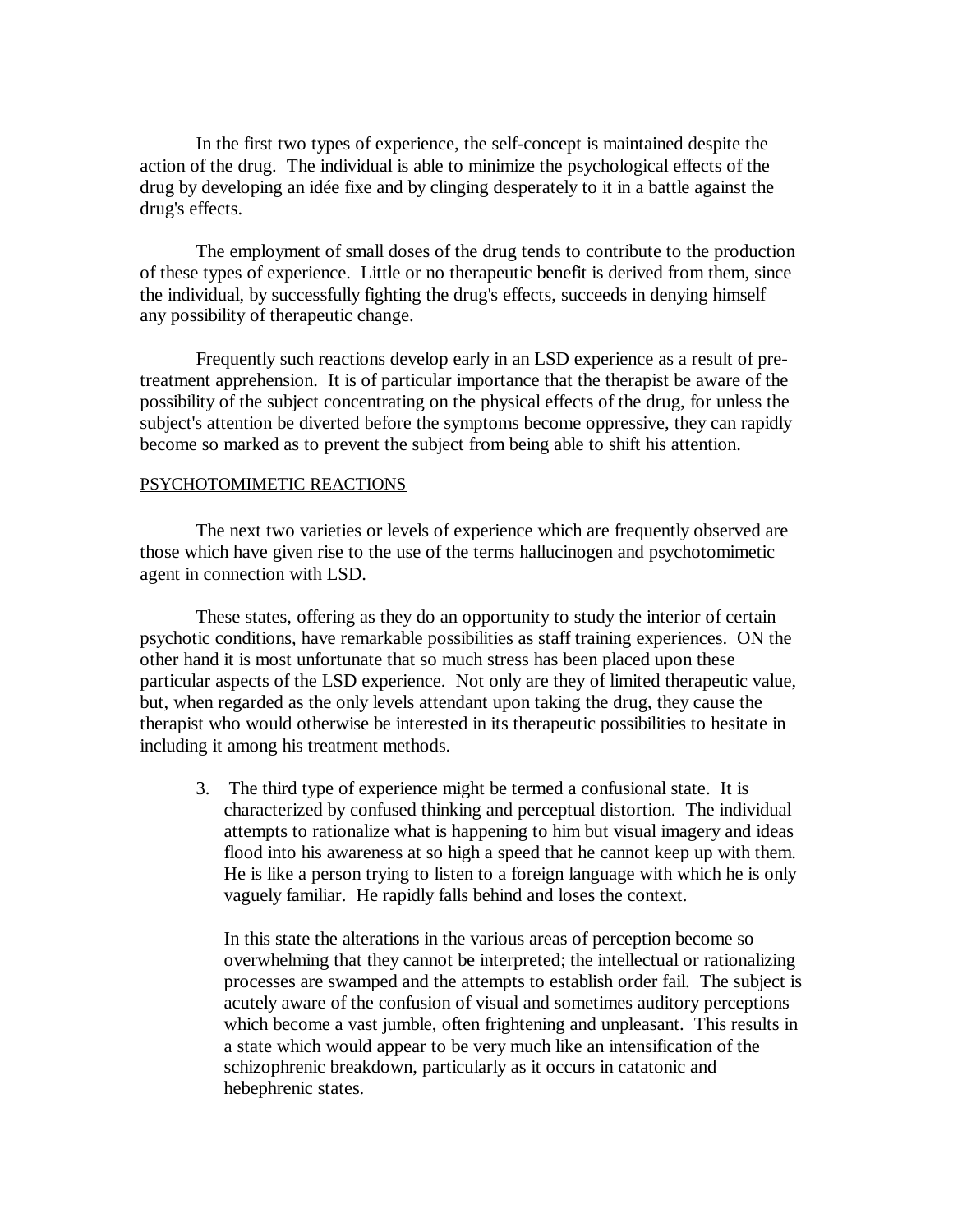4. The fourth type of experience is characterized mainly by paranoid thinking. It appears that in this type of response the individual reacts to the impact of the drug by rationalizing all of the aspects of the experience as being a function of the drug alone. All aspects of his perception appear to be enhanced or altered—music is felt physically; is heard with greater clarity and intensity and with new meaning; colors are brightened and seem more intense; patterns take on new significance; and an enhanced awareness of feelings of other is noticed. To a greater or lesser extent all of the senses may appear sharpened in their awareness. Smell, taste, texture, pain, temperature, and balance may also be sensed in a novel way.

The individual's thinking stresses the fact that his perceptions area altered by the drug. He mistrusts his own sense data and begins to question the validity and reality of everything he does and perceives. Thus, he interprets the state as delusional, implying that he is incapacitated and helpless. Further, we have previously mentioned that in the experience the subject seems to develop an acute sense of awareness of the feelings of other people. This is so unusual that the subject begins to misinterpret feeling as thought and believes that other people are becoming aware not only of his feelings, but of his thoughts as well. This feeling of empathic proximity seems to the subject to lay hare the unacceptable aspects of himself. He tries to hide his incapacities and imperfections from those around him. He feels that he is completely at their mercy and is uncertain as to whether or not he can trust them.

Ordinarily, small areas or phases of mistrust are not particularly important in interpersonal relations. In the experience, however, overwhelming feelings of inadequacy and inter-dependency tend to develop and the level of trust becomes an extremely important variable. In order to fully stabilize the experience at the psychedelic level, trust must be absolute. Huxley (26) has described this as "the willingness to be completely implicated". Osmond (41) in a personal communication points out " a minimal amount of trust is essential, how much we don't know but absolute trust is desirable and essential for using the psychedelic experience fully."

Inability on the part of the subject to accept others forces him to try to conceal both his present incapacity and those aspects of himself which he feels he cannot trust others to accept. Despite these efforts, he feels that those about him are aware of his weaknesses and his imperfections. When they act as though they were unaware of these things he feels that they are either toying with him or are too embarrassed to mention his difficulties. This feeling causes suspicion, referential thinking and a marked reduction of insight.

Occasionally, the subject reacts with aggression and hostility rather than withdrawal. In such cases there develops a grandiose contempt for the views or wishes of other people and a disregard for convention. This reaction may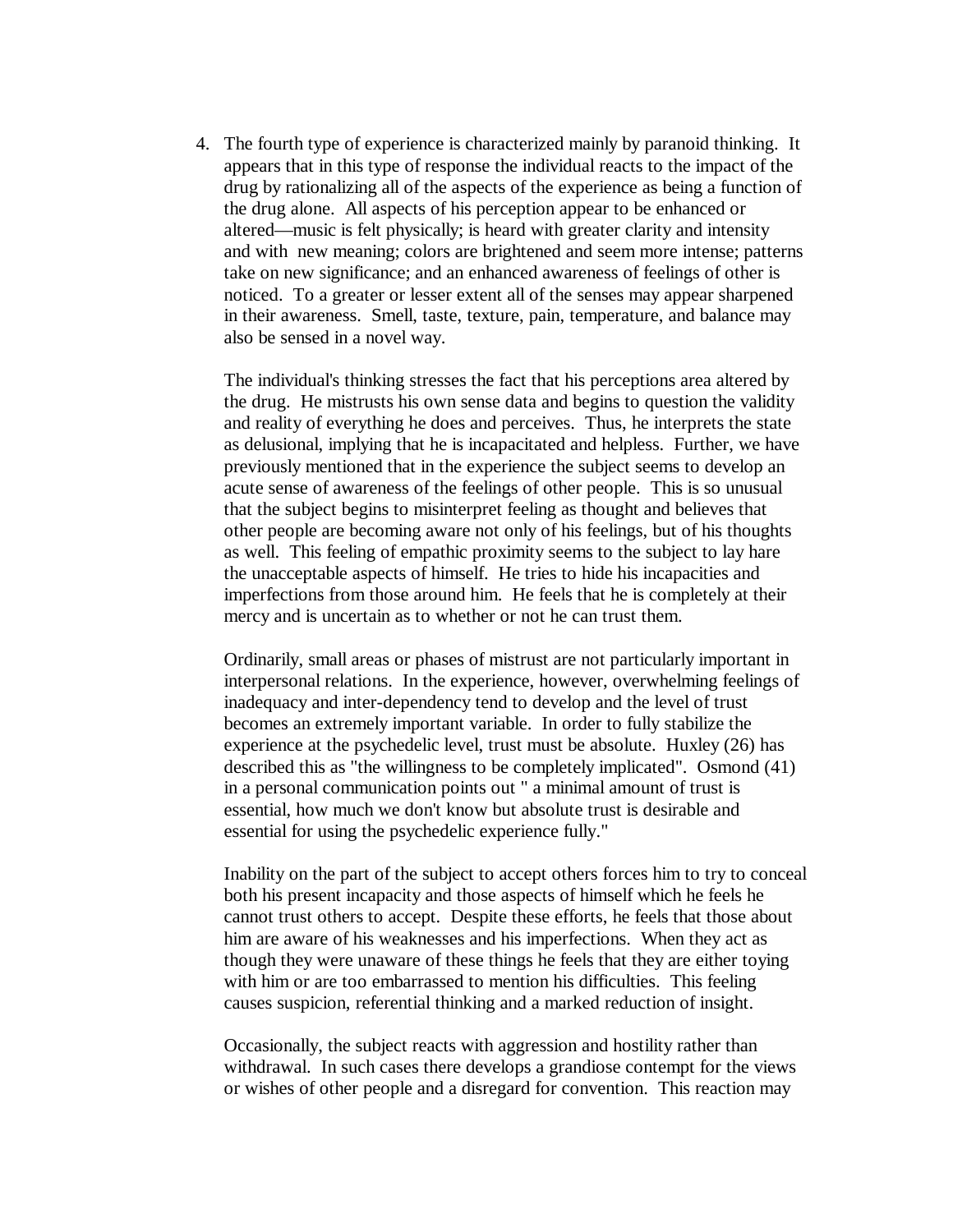be characterized by such paranoid delusions as the feeling of being a God. The person may verbalize the idea that nothing matters any more. In some instances excitement may develop into manic-like behavior. We have found that such grandiose reactions are very rare, occurring not more than once in 50 cases. Their mention here is justified in part as a reassurance to the therapist, for although when they do occur, they tend to give way in a few hours to more amenable states, they can pose management problems. When this condition persists, beyond an hour the therapist should consider the administration of a booster dose of the drug. Although it would seem that increasing the drug dosage would simply add to the subjects discomfort, it does not do so. Rather, it helps him to extricate himself from the dilemma in which he finds himself.

These states tend to occur when the subject comes to a point in the experience at which he is aware of the short comings of his accustomed value system but finds the alternative values, growing out of the experience, unsatisfactory to him. In this situation he attempts to deny all value and may declare that nothing matters. Agitation and excitement may build up to a point at which some restraint is necessary. An additional dose of the drug permits him to assess old and new value systems much more objectively and he finds it much easier to accept what he finds in the process. As the subject begins to recover after an experience of this nature he may go through a phase of schizophreniclike activity in which there may be markedly stereotyped behavior and the subject may seem to be completely unaware of the therapist. In cases we have observed, this phase lasts about an hour, after which the subject becomes completely rational and very calm and relaxed.

### PSYCHEDELIC REACTIONS

 The next two varieties or levels of experience are those referred to by the term psychedelic. A work of explanation seems necessary here to clarify our differentiation between psychotomimetic and psychedelic experience. We have used Osmond's (40) terms in this regard. He pointed out that the LSD experience can be broken into two categories—the psychedelic (mind manifesting) aspect during which the person learns only of the inside world of madness. He related the perceptual changes in the LSD experience to what William James has termed "unhabitual perception". James felt that the essence of genius lay in the ability to perceive the world in an unusual manner, i.e. with the absence of one's usual rigidity and Osmond (40) suggests that the ability to perceive the world in a new and unaccustomed manner permits the reorganization of one's system of values.

 When a state of unhabitual perception comes upon one through disease process as in schizophrenia or when it is induced by LSD it can be a frightening and distressing experience. As long as the unhabitual perceptions are not organized into an understandable pattern, the person in whom they occur remains confused, uncertain of his reality. Unless they are aided in this process by people familiar with the drug experience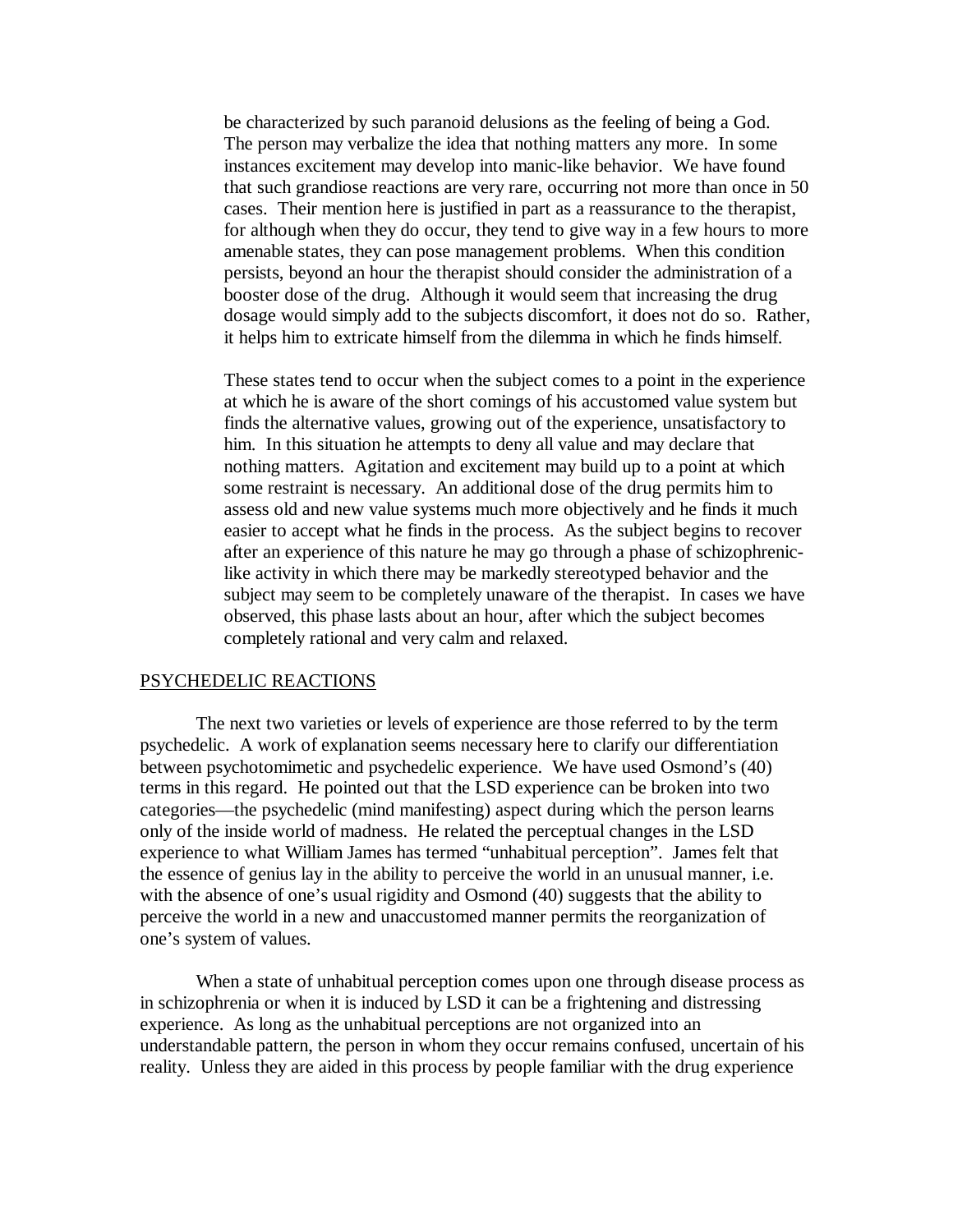they can spend many hours in very uncomfortable circumstances. Because of this fact, LSD has most frequently been described as a psychotomimetic or hallucinogenic drug.

 It undoubtly does have this potential. However, when an individual who takes the drug is offered support and guidance in the experience by people who have already established order and organization to the unhabitual perceptions, he is usually able to do so himself in a short time. Such organized unhabitual perception makes up the so called psychedelic experience which offers marked therapeutic possibilities.

 In the psychedelic reactions the person is no longer concerned with escaping from or explaining the drug effects but accepts them as an area of reality worthy of exploration. They might be termed stabilized experiences in that the distressing effects of the drug tend to be minimized and the individual is enabled to gain remarkably in terms of increased insight and self-understanding.

 There are the levels at which the therapeutic possibilities of the drug are most fully realized. These types of experience are closely related and while the difference between them may not actually seem great enough to merit their separate considerations, the levels of stabilization which they represent differ so markedly that they have both been outlined.

5. The fifth type of reaction is one in which the effects experienced are accepted as comprising a separate but equally real and valid reality to which the drug gains one entry. The person accepts as genuine his apparently enhanced intellectual capacity and his ability to empathize with and to appreciate, accept and understand others. His thinking may be somewhat disrupted by a frequent involvement in what Levey (23) has termed the dilemma of alternates. This is a sort of parallel awareness of opposites which impeded the usual flow of thought. The subject may also find himself increasingly aware that he is thinking analogically; that there is a tendency to extend logical classification beyond the usual bounds and that his perception increasingly tends toward the breakdown or subdivision of usual gestalts.

In this state the person is keenly aware of the possibility of slipping into a psychotic state for madness appears an ever-present possibility and he feels that he is walking a razor's edge, gaining slowly in confidence as he goes.

6. In the sixth type of reaction the experience is accepted as offering a new and richer interpretation of all aspects of reality. The person feels strongly that there is a unifying principle underlying all things, an essence with which he feels in complete accord. He may feel that he is a part of all things and all things are a part of him. His self-concept is in no way limited bye the usual restraints of body image. These feelings or beliefs are accompanied by feelings of reality so intense that conviction is inevitable. William James in writing of such intense feelings of reality states, "they are as convincing to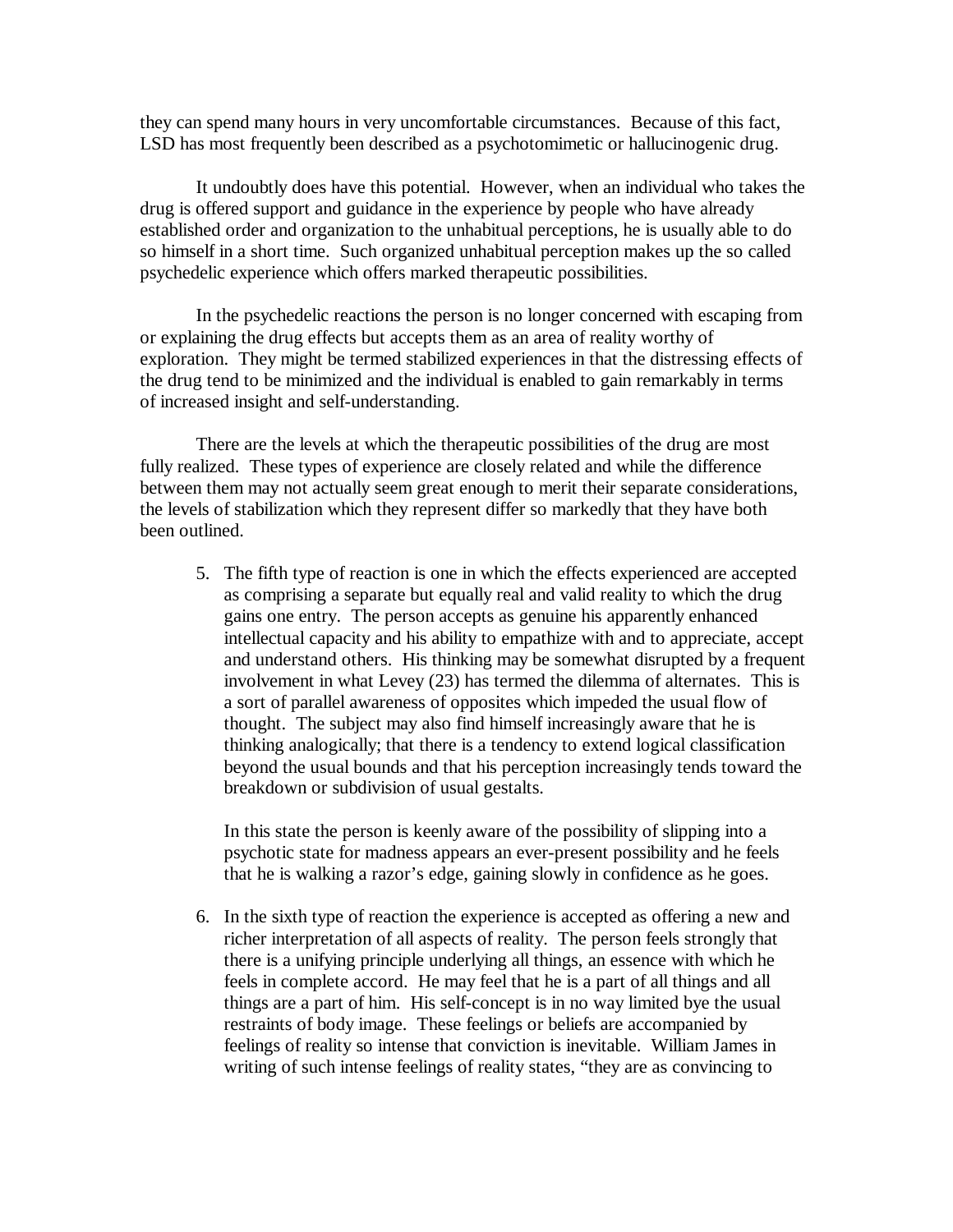those who have them as any direct sensible experience can be, and they are, as a rule, much more convincing than results established by mere logic ever are".

At this level of experience no doubts remain as to the reality and usefulness of the experience and the individual, freed from this concern feels no possibility of unpleasant or psychotic features developing. Once this level is attained it is doubtful if any manipulation of the environment could induce a psychotic state in the experience.

Some may feel that the individual has already, by accepting the experience as reality, fallen into a delusional or psychotic state and, indeed, there is no ready criterion to determine whether or not this is actually the case. The only method of accessing this possibility seems to be that of "By their fruits ye shall know them".

These brief notes upon the nature of the experience are in no way complete. No individual reaction will fit neatly into the categories outlined. There will be frequent overlapping of levels and in some cases little or none of the experience may accord with the reactions outlined above. The classification is intended only as rough chart of a largely unknown area rather than as a detailed guide.

 More exact mapping of the area will attend the observations of many therapists over a number of treatment sessions. However, we believe the present classification to be useful, chiefly as an indication that although the LSD-25 or mescaline induced experience is vast and rapidly shifting, communalities in the experience may be catalogued in a way that will eventually offer a sounder scientific understanding of this area of experience.

## INDIVIDUAL REACTIONS

 There is much individual variation in regard to the levels of experience attained. Most people pass though a phase in which they struggle against the effects if the drug and a period in which they try to explain the effects themselves. Only individuals seem to attain the psychedelic level rapidly in the first experience and, if they lapse at all into denial, confusion or paranoid thinking, do so but briefly and infrequently. Still other individuals may spend as much as a half a dozen sessions being frightened or ill or paranoid or otherwise distressed before they attain the psychedelic experience. The methods utilized by the therapist play a critical part in determining both the level which subject can attain and the disease with which it is accomplished.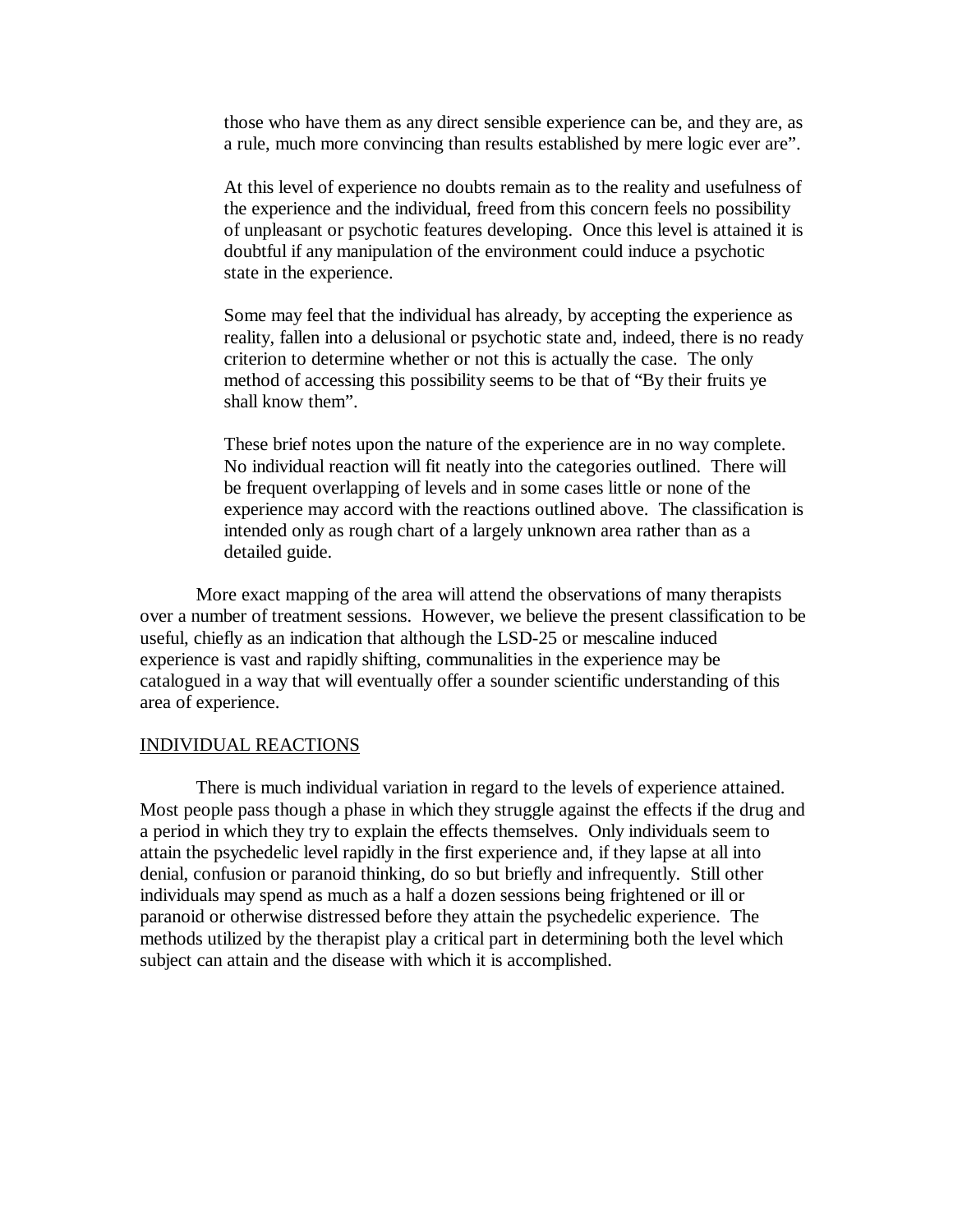## Chapter 3. The Development of Treatment Methods

 LSD-25 was first isolated by Hoffman and Stoll in 1938. It is a synthetic derivative of lysergic acid of the ergonovine group. This group of drugs is derived from the ergot fungus which grows on rye and several members of the group have been used in medicine for several years. In the 1940's the effect of LSD\_25 on smooth muscle contraction was being studied an assessed against the effect of other ergonovine derivatives. The psychological effects attendant upon its ingestion were discovered by accident when Hoffman happened to swallow a minute quantity from a pipette.

 Hoffman and Stoll (48) first reported some of the psychological properties of the drug in 1949 and pointed out that it could reproduce most of the major symptoms of schizophrenia when taken in extremely minute quantities. They did not, however, discuss the extreme variability of the reaction which seems to alter as a function of the surroundings.

 Following their report the drug came to be regarded as something of a pharmaceutical curios but a great deal of work was begun and many reports were published on its ability to induce, for a period of hours, major symptoms of psychosis. It should be stressed at this point that the drug does not necessarily produce a psychotic reaction and when it is given in a therapeutic setting rarely is there much psychotic manifestation.

 It was not however until 1950 that the drug was reported on as a therapeutic agent in a study by Busch and Johnson (10). They cited the usefulness of the drug in permitting extensive recall and abreaction and in producing an enhancement of insight.

 In 1953 Katzenelbogen and Fang (30) published a report dealing with the use of small doses of LSD as an aid in interviewing. They reported that the drug induced a greater ventilation of emotion in schizophrenics than was produced with amytal or with methedrine.

 In 1954 Sandison (43) published an account of his work in which he employed varying dosages with chronic neurotic mental hospital patients.

 In 1955 Frederking (18) outlined a method in which he used mescaline and LSD-25 as adjuncts to psychoanalytic therapy.

 Abramson's group subsequent to 1955 have published a number of papers dealing with the LSD reaction  $(1)$ ,  $(2)$ ,  $(3)$ . Therapeutically they employ the drug in a modified psychoanalytic approach utilizing small doses in a series of interviews.

 The literature on the use of the drug in various areas of study has mushroomed remarkably. Several hundred articles are now available on the drug and bibliographies have been prepared by Certelli (12), by the Sandoz Company (44) and by Caldwell (11).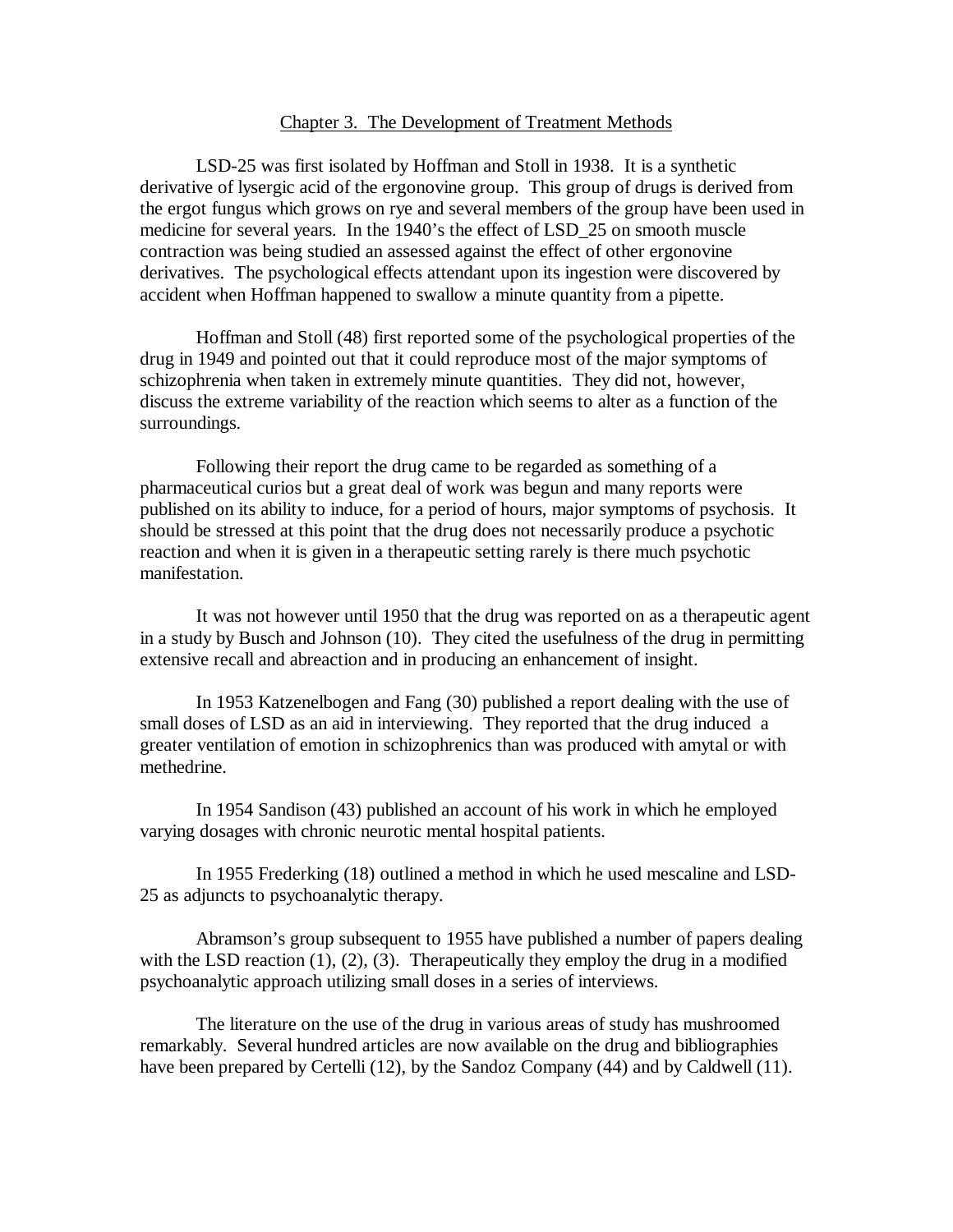In the main, reports dealing with LSD as a therapeutic instrument, cover such aspects as the effect of LSD on memory, as a catalyst to ventilation and a s an aid in the development of transference, particularly through the reduction of various areas of resistance.

 Therapeutically, however, we believe that the great potential of a psychedelic drug lies in its capacity to permit the subject to achieve a xx13xx remarkable degree of insight and self-understanding. While the drug does permit a review of those repressed or suppressed areas which are the wellsprings of unacceptable behavior, these effects are but the seeds of its full growing. Vastly more important is the new level of identity at which the individual can arrive. He learns that he can be truly himself, perhaps for the first time in his life, and sham and pretense become unnecessary to him. He finds that he can control his own feelings independent of his circumstances or surroundings, a knowledge that frees him from fear and uncertainty of himself or of others. He learns that to him, the world is what he feels it to be. Abraham Lincoln made this point when he said: "A man is just as happy as he makes up his mind to be".

 For this reason, the method outlined in detail in this manual is one aimed at the realization of this level of self-understanding. This method grew out of the early work of Hubbard (24). Since 1954 Hubbard has been studying the therapeutic use of the drug and has dealt with a very large number of subjects.

 The LSD experience is so vast, so shifting and so unusual that without some specific techniques, it is virtually impossible to contain and control it is as a therapeutic procedure. In the course of his work Hubbard evolved techniques which give structure to the experience. Among these were the introduction of the idea of using music, paintings and various other stimuli to initiate and illustrate various trains of thought which frequently occur in the experience. His work, which demonstrated the usefulness of the psychedelic aspects of the experience, showed that it was not necessary for the subject toe develop a psychotomimetic reaction even when large doses of the drug were used.

 Therapists found that the ingestion of dosages of 75 gamma or more created perceptual changes and other alterations which provoked extreme anxiety in the subject. Hubbard 924) indicated how to avoid this disruptive feature by training his subjects to be able to relax in the face of the loss of control of physiology and awareness precipitated by breathing  $CO<sub>2</sub>$ . This capacity to remain relaxed and unconcerned by the early symptoms of LSD, permits the use of large doses without the arousal of intense anxiety.

 Hubbard went beyond this, structuring the situation such that the subject was provided with a new framework into which the experience fitted. His method employed a religious setting involving religious themes in pictures and music and a general stressing of the spiritual aspects of the experience. In these terms the experience was understandable to the subjects for, with the exception of the psychotic changes, each of the features, outlined by Chwelos (13) and quoted earlier in this report, can be fitted into this pattern.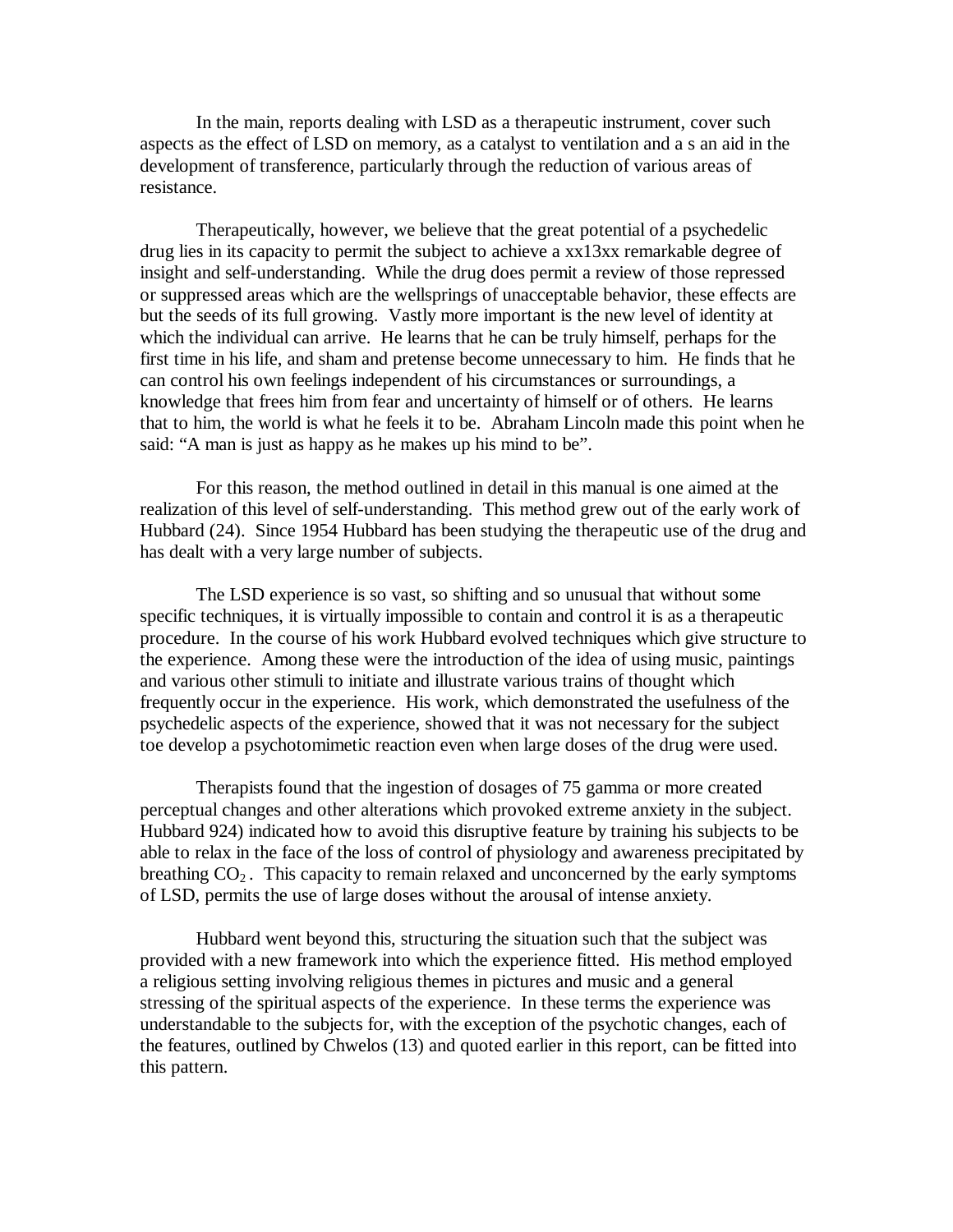One of the unfortunate procedures which has been widely used to prevent the arousal of anxiety in the LSD session is the system of beginning with a small dose and gradually increasing the amount given over a succession of experiences. This procedure is used to reduce anxiety. It is reasoned that as the drug effect is being sampled a bit at a time, it will at no time become so overwhelming as to induce distress. Unfortunately, such a procedure is unlikely to be rewarding. Small dosages, when they produce any reaction, are unlikely to induce confusion and psychotomimetic features. When they provoke little or not reaction, the procedure drastically reduced the therapeutic effect of the drug. Psychotomimetic features tend to appear at that point in the experience at which the individual's accustomed concept of xx14xx himself and the world about him the frame of reference which constitutes hi ties with reality—is becoming no longer tenable in the face of the habitual perceptions induced by the drug. When the drug effect is sufficiently pronounced, the accustomed frame of reference is overwhelmed. In the process of having his accustomed attitudes and sets demolished and of finding a stability in experience outside this psychological framework, the individual finds he has acquired a new outlook. In instances in which the drug effect is insufficient, the individual is left in a state in which he has a very tenuous hold on the reality ties represented by his accustomed concepts and yet is unable to structure or accept the unhabitual perceptions and concepts which the experience has engendered. This confusing, painful and often frightening state constitutes a psychotomimetic experience.

 When small dose techniques are employed, the individual, by learning through gradually increased effort, as the dosage is increased from experience to experience, may well develop methods of controlling the effects of the drug according to his accustomed pattern of thinking. He may never come to the point of accepting and utilizing the alterations which the drug may make in the mould of feeling and thinking which initially induced his difficulties.

 While this objection may be felt to be simply a play with words, it is a very serious one. True, the individual eventually learns, in a stabilized experience, to control and use the drug effects. However, this is a control based upon a new level of selfunderstanding and self-acceptance which alone can permit the acceptance of others. Unless this level of experience can be attained the therapeutic potential of the drug is not realized. If the person learns gradually to fit the drug effects into his accustomed selfconcept, he is simply learning how to pigeon-hole the experience within an unaltered frame of reference. It is, in fact, the acquisition of the ability to remain unchanged. Not only is such a procedure unlikely to have any therapeutic effect but it tends to immunize against his ever being able to gain self-understanding through the psychedelic experience.

 As Osmond (40) has stated "our work started with the idea that a single overwhelming experience might be beneficial in alcoholics, the idea springing from James (27) and Tiebout (48)". We have discovered no reason to alter this view as regards the usefulness of the overwhelming experience. However, subsequent work has shown that is often of great value to repeat the experience and has suggested that the method is applicable to the treatment of the neuroses and psychopathy as well as alcoholism.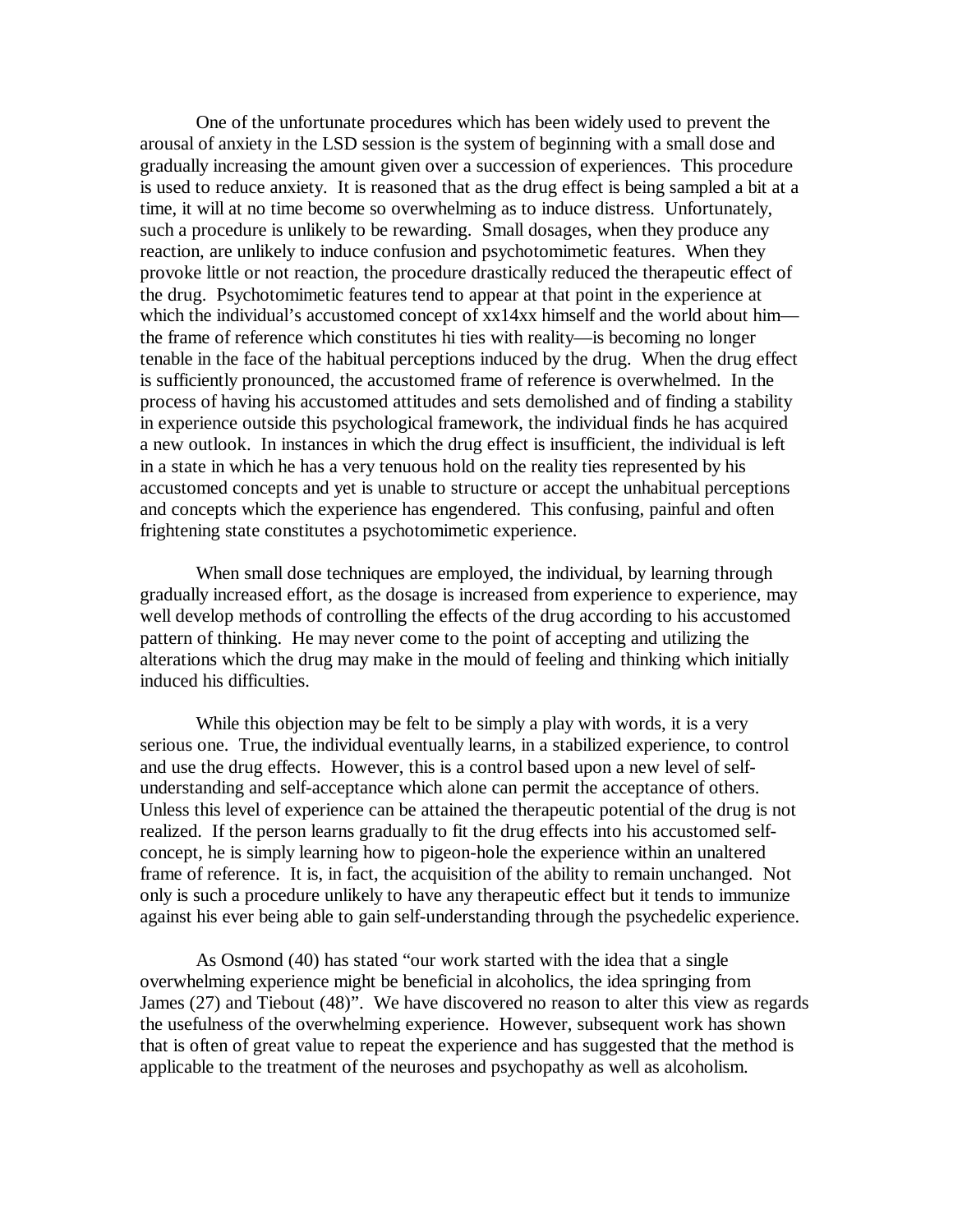We feel that it is extremely important that the therapist have a clear understanding of the effects of the drug. This can only be gained by taking the drug one's self. Osmond's (40) golden rule in work with model psychoses "you start with yourself" is even more applicable in work utilizing the psychedelic experience as therapeutic. By gaining this first hand experience the therapist will become much more effective in dealing with subjects during the experience and in aiding them in fitting the insights gained during the experience into their daily lives. Indeed, it is well to have as many as possible of the staff members who will come in contact with the patient similarly trained.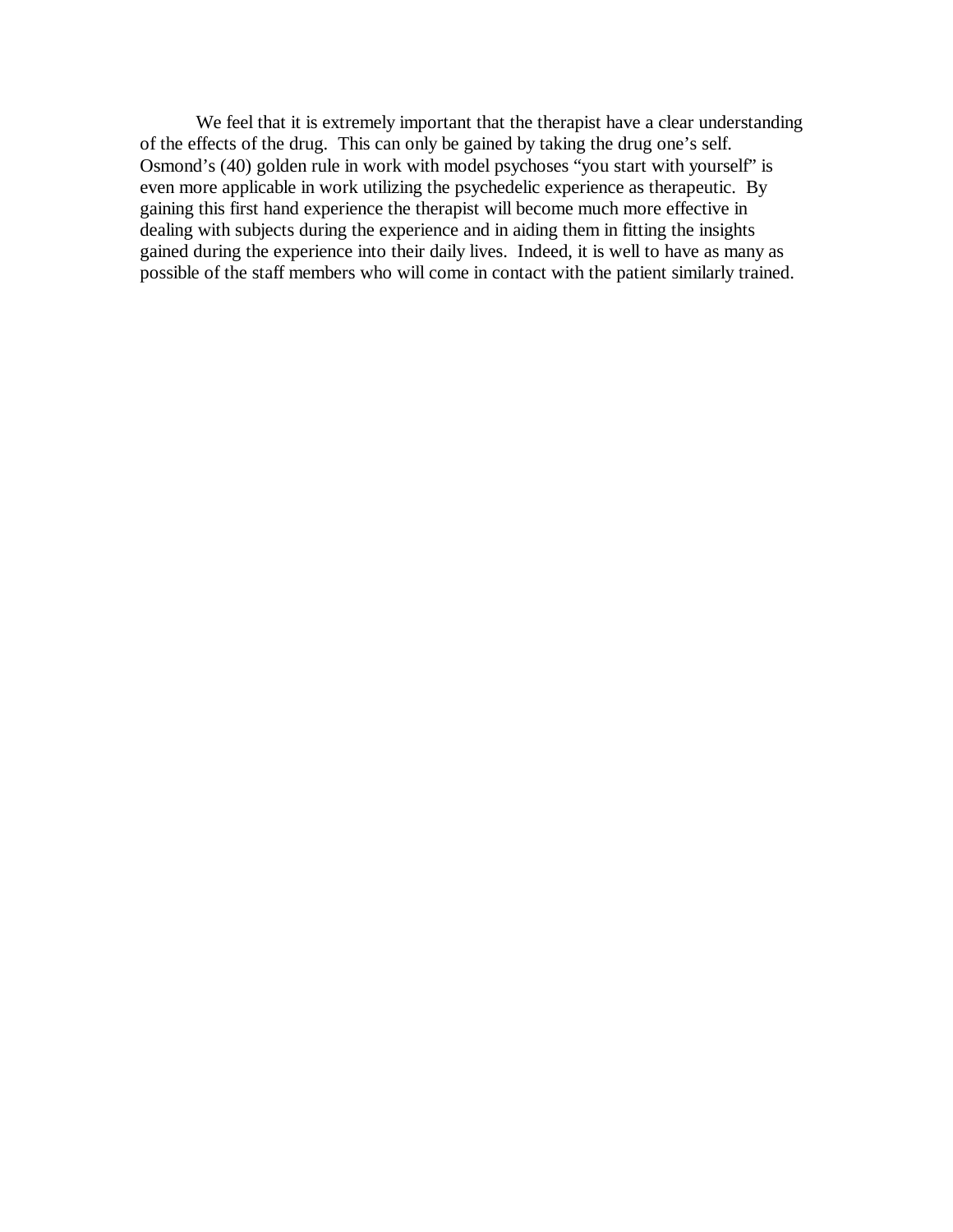# Chapter 4. INDIVIDUAL AND GROUP METHODS

 We have utilized both individual and group techniques of administration, and have been able to make fairly extensive investigation of their relative therapeutic efficacy as well as their relative usefulness in other areas of investigation.

 In the individual method the subject is given the drug and the therapist, often with one or more staff, stays with him throughout the experience. In the group method one or two therapists and possibly other subjects also take the drug. In such group sessions it is unwise to have more than one person in the group who is taking LSD for the first time and the others should ideally be quite experienced.

 In the individual session the subject is more on his own. The therapist should have a good knowledge of what to expect from the LSD experience for this will add an empathic sensitivity on the part of the therapist which is invaluable in this procedure. Being "alone" in the experience, the subject is less distracted from self-analysis and may therefore arrive at a more complete self-understanding. When one takes the drug alone it is more difficult to communicate with other people partly because one's awareness is increased beyond the level of the staff. When one becomes so aware of what is going on in other people, he tends to think that the increased awareness and empathic communication is shared by the staff and feels little need for communication by the usual channels of verbalization. Because of this difference of awareness, there is a relative increase in psychological distance between subject and staff. This problem is not at all insoluable in that empathic sensitivity on the part of the therapist and occasional reminds to the subject that his awareness is expanded beyond that of the others tends to bridge the gap considerably. Indeed the problem is a relative one in that the intensified feelings of the subject make it much easier than usual to empathize with him.

 Because the subject begins to feel somewhat unique due to his expanded awareness, there is some danger that grandiosity may develop. It is worthwhile to remind the subject that everyone has the same potential which is brought out by the drug.

 One of the main disadvantages then of the individual procedure is the difficulty in following the subject closely enough through his experience. Provided the therapist has an accepting but not sympathetic attitude there is little if any danger of the subject getting into any serious difficulty because of this difficulty in communication. The individual session has the advantage that less staff time is used. Individual sessions tend to last a shorter period and the subject can be sent back to the ward after 7-8 hours, whereas, in the case of group sessions, 12-14 hours may be occupied. In individual sessions, the staff involved are not in any way incapacitated from doing other things during or immediately after the session if the need arises, though they should try as much as possible to avoid distractions.

 The subject, in an individual session, feels less encroached upon and is more likely to investigate painful areas than he is in a group session where he is aware that the staff can follow his feeling tone to a very high degree.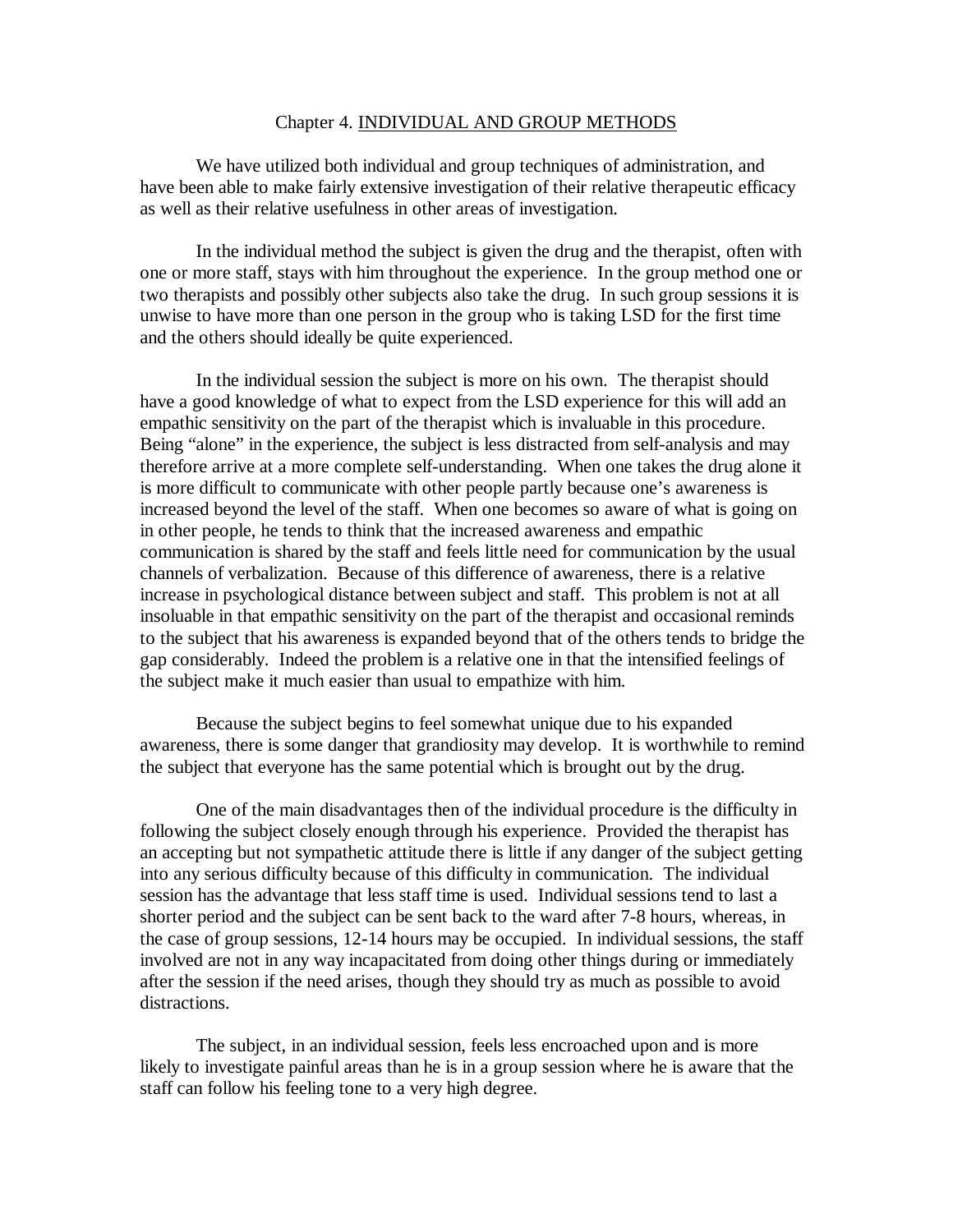Indeed, one major disadvantage of using the group method for the subjects first experience is the alarm frequently precipitated in the patient when he realizes the degree to which the therapists are able to identify and communicate with him non-verbally. This relationship is so close that the patient begins to misinterpret feelings as thought and comes to believe that the therapists can read all his thoughts. Because of this, feelings of inadequacy and guilt frequently lead him rapidly to withdrawal and paranoid thinking. Also the subject is to some extent frightened away from the investigation of problem areas out of the fear of exposing hidden areas to others. This difficulty poses much less of a problem, however, to a subject who has had an individual session and has worked through his main problem areas or to the person whose problems are not marked.

 Another difficulty in the extensive use of group sessions is the frequency with which the therapist must use the drug. Further when two therapists are involved, staff time becomes a major consideration. It has been stated that tolerance for LSD builds up quite rapidly but even when we have run group sessions as frequent as three times a week this has not appeared to be a problem and the therapists have been able to work in close empathy with the subject on doses as low as 25 gamma on the third day of such series.

 Much more extensive work must be done on the investigation of tolerance in terms of the psychological effects of the drug. There is much to suggest that these effects are much altered in group settings by the impact of the drug on other individuals in the group. These effects cannot simply be brushed aside as suggestion or as a placebo reaction where tolerance has been established. Their effect upon the level of empathy, their duration within a session, their intensity and their persistence from occasion to occasion and their absence when the drug is not ingested, indicate that they are not likely to be the products of suggestion.

 Frequently, the question of addiction is brought up in connection with therapists who repeatedly use the drug. We have seen no evidence either in the literature or in our own work to suggest any addictive potential. Further, we find that people using the drug frequently find that tolerance is opposite to that found in addiction. With experience, the subject can reach the same level with smaller and smaller doses as he learns to break down his resistance psychologically. Also the effects of the drug are not pleasant in themselves. Subjects have pleasant experiences only if they work through their problem areas and are able to stabilize the experience by reaching a fairly high level of selfunderstanding and self-acceptance.

 Further, whereas in addiction the subject is striving to reach some form of escape from, or oblivion toward his personality difficulties, in the case of LSD these are brought into sharp focus and are exaggerated to painful proportions until the subject works them through.

 Some critics who have never tried the experience have called it an escape into transcendental experience. If this could be termed an escape then all forms of yielding to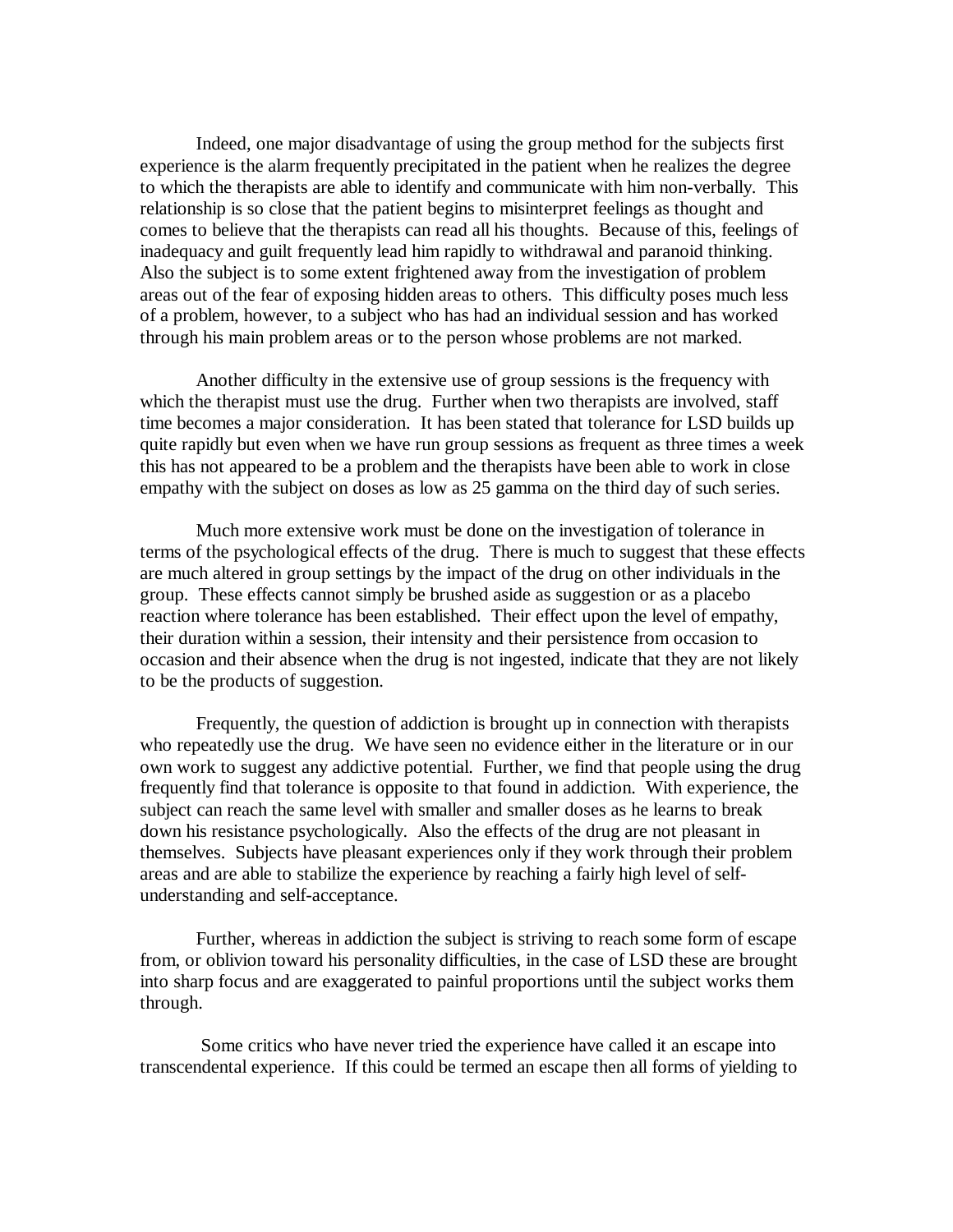the desire to learn could equally well be classified as escapes. This would appear to be taking the concept of escape to ridiculous extremes.

 In view of the difficulties cited, it may appear that group sessions are difficult and unnecessary. However, the group method does have many remarkable advantages. It offers the subject and opportunity to understand himself in terms of how he relates to others. It permits him, when more than one therapist is involved to see objectively from extremely close range, in terms of understanding, how other people relate to each other. It shows the subjects how his views of the world accords with, and differs from, the views of others. It lets him understand that each person's frame of reference, although peculiarly the person's own (and therefore different from any other view) is nevertheless as valid as his own. Further, the group method fosters a ready transfer of training and knowledge from the LSD experience into day to day living.

 Most important, however, would seem to be the great value of the group experience in staff training and particularly in research. The research aspects of working with the psychedelic drugs deserves particular mention and is spelled out more fully in the following chapter.

 Therapeutic trials with groups of various sizes have been carried out at various centres in Saskatchewan. This work has suggested that the number in the group is a variable of marked importance.

 In therapy a group of three, perhaps because of its particular instability, seems most useful. In a group of two, there is a continuous pressure to relate to the same person. It is impossible to withdraw from this relationship and the intimacy of the empathic bond may be disturbing. Any note of suspicion or hostility is excessively disruptive and its effect tends to be prolonged.

 By comparison, in the three groups one can, to some extent, withdraw from the others from time to time, leaving them to relate to each other. The possibility of shifting from relationship to relationship makes it easier to learn gradually to accept the group members completely. Temporary feelings of hostility, anger or suspicion are much less destructive of the empathic bond in this situation and are much more quickly overcome.

 The four group is much more complex than the three group and the establishment of the empathic bond is much more difficult since the addition of the fourth participant has doubled the number of relationships involved. This group size appears to lead to a high level of intellectual stimulation and to excellent and rewarding discussion. However, the participants do not readily develop the same high level of empathy as is found in the three group. Frequently the empathic bond is established more completely within pairs than between pairs. It commonly happens too that one individual is not able to accept the others readily and a group of three is formed from which the fourth feels excluded. This makes it still m ore difficult for him to integrate.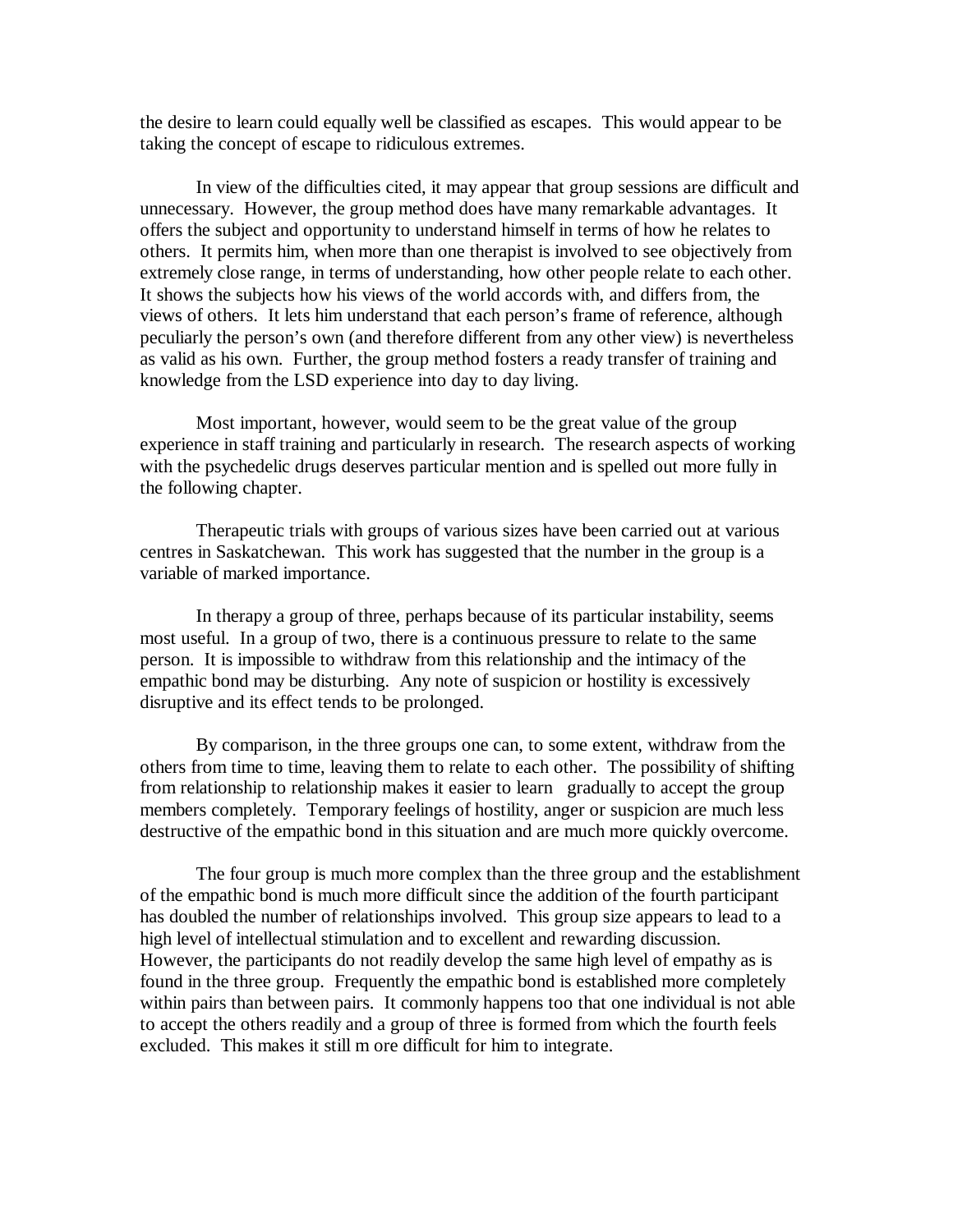Our knowledge of group relationships in drug sessions involving more than four persons is extremely limited. What we do know is drawn from a few five and six group experiences and from the peyote experiences of the Native American Church. Research in this area of group psychedelic experience will be so interesting and rewarding that it will no doubt gain momentum rapidly.

 In considering the staff time involved in group therapeutic sessions it should be recognized that aside from pre-treatment interviewing the treatment is completed in one day. If the subject is to have two sessions they are usually several months apart. Even where two group session are used, such a treatment program could be likely to consume something less than 30 hours of staff working time per patient. If the treatment were not more effective than any other this would correspond to something less than 25 ordinary treatment interviews, allowing time for recording the sessions. Considering the difficult nature of the cases handled, this in no way seems excessive. Also it must be taken into account that nursing time and secretarial work are reduced to an absolute minimum and hospitalization, in the case of in-patients, is remarkably shortened.

 There is little doubt that both individual and group experience have much to offer and the therapist could consider giving both experience to each subject. There has been much discussion but no research upon the order in which these experiences should be undergone. Priority must therefore be assigned on the basis of clinical judgment. It is the authors point of view that, in general, it is advisable to have the individual experience first. The subject is less likely to become alarmed and withdrawn and he is more likely to persevere at investigating painful and unacceptable areas for the therapist, to inadvertently "help" too much and help the subject stabilize the experience without working though his difficulties.

 The individual session is so called because the subject alone takes the drug. However, this technique may involve a group. Hubbard (24) uses a method in which a group is selected to sit in on the session. The group lends support to the therapist as a well and permits him greater freedom and more relaxation. When this technique is used the subject should have met each group member previously and should know which people will be present at the session. Such group members should have had experience with the drug. The numbers in such a group should probably not exceed four including the therapist. When the group becomes large the subject tends to feel like the lead player in a public execution.

 The method which has been outlined below may be adapted to either individual or group procedures. Although the empathic bond is less obvious in the individual session, the role of the therapist remains very much the same.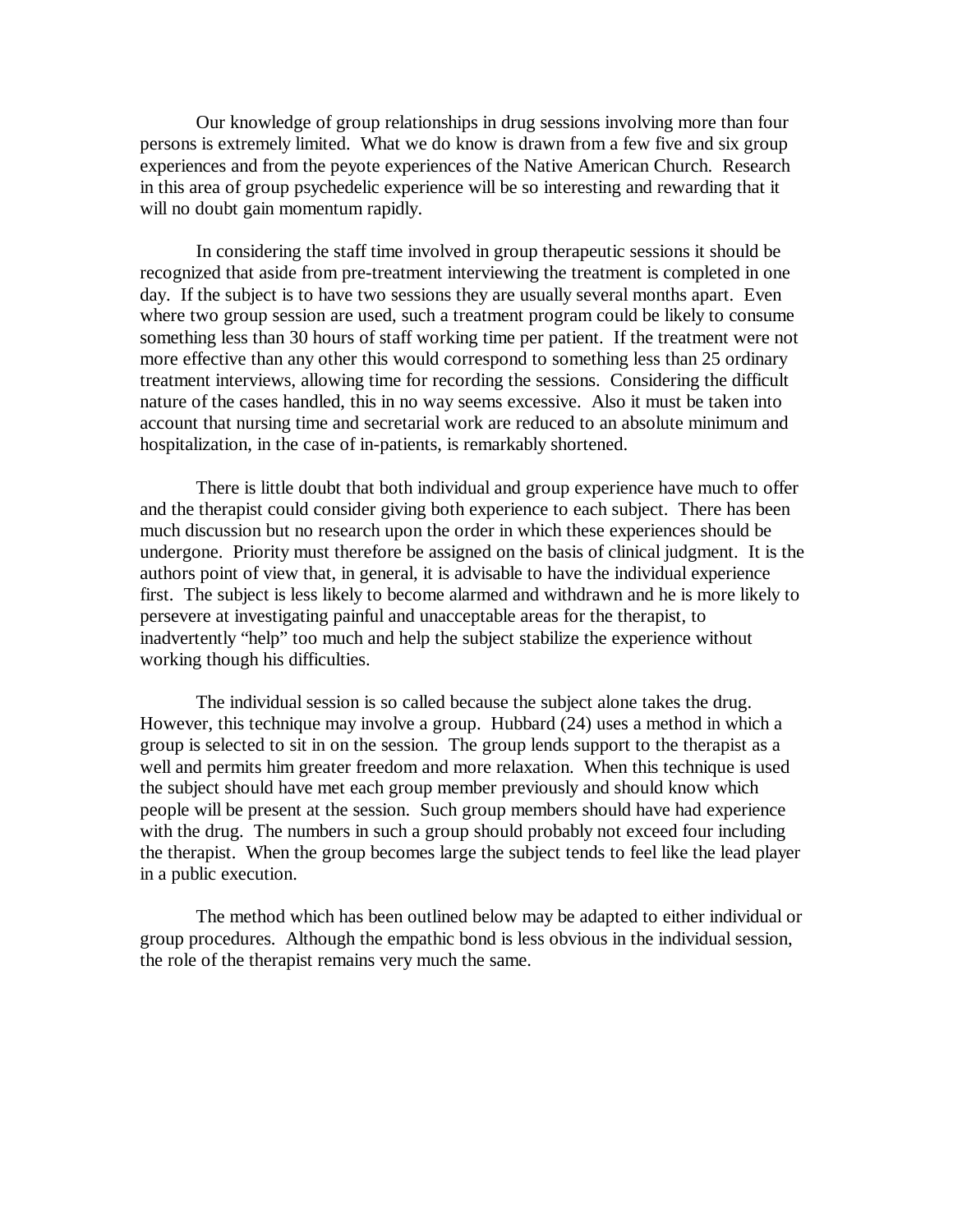#### Chapter 5. RESEARCH IMPLICATIONS

 The experiences induced by LSD and mescalin are opening vast new areas to the research and while such considerations may be felt to have only indirect bearing upon therapy, they should not be passed over.

 It is the view of the authors that the psychedelic drugs present the most potent tools for psychological research which have yet been discovered. Research possibilities range from simple perceptual experiments to highly complex empathic studies. The research value of the psychedelics stems from two major aspects of the experience which they induce.

 Firstly, when the experimenter takes the drug, he becomes aware of his own awareness. He becomes a witness to his own emotions, his own intellectual processes, and his own activity. He can examine the articulation of each of these upon the others and observe their relationship to his perception. Indeed, he can observe concept formation and learning going on from the inside.

 Secondly, when a group of investigators take the drug at the same time, they develop a closeness of relationship in terms of feeling which verges upon the telepathic. Thus scientists can develop shared introspection and can begin to evolve research techniques which will permit the comparison of emotional states—the measurement of emotion.

 Experimentation and study in these areas offer the hope that eventually they may permit a signal advance in psychological understanding. Early introspectionists were unable to provide shareable information as a basis for scientific inquiry. Only through limiting investigation to the behavior of organisms have we been able to arrive at some level of objectivity and shareability of results. Such an approach, however, confines psychology to the observation of activity and to a concept of man as the sum of his activity.

 Psychedelic research promises eventually to permit the investigator to get beyond the behavioral manifestations and into the area of the underlying motivation.

 One source of error in framing research in this area should be pointed out. The investigator should not try to study the drug effect in subjects until they have taken the drug a half dozen times before he is used as a research subject. There is a basic confusion of purposes when one attempts to determine the drug effect upon various tasks during the first session. The administration of tests completely alters the experience in early sessions. What is assessed is the degree of confusion in a subject whose reality ties are loosened bye the drug and further altered bye the testing. The test administration and indeed the research set up in which he is a guinea-pig may alter the entire nature of perceptions. Almost universally, results obtained from testing under such circumstances will show decreased efficiency of one kind or another and there is no method of sorting extraneous situational effects from drug effects as such.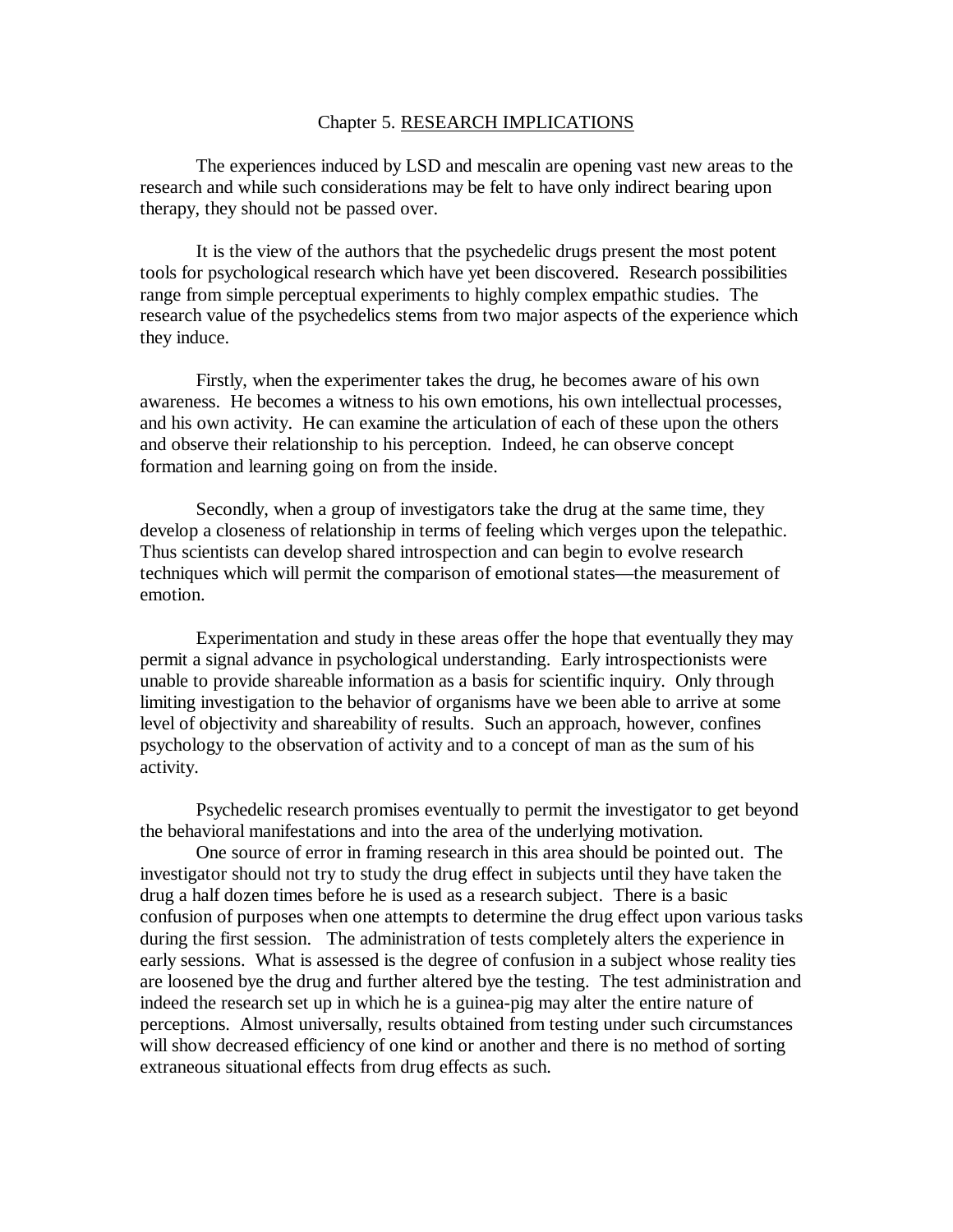However, once the subject has learned and practiced how to stabilize the experience, testing could be expected to reveal the extent of such phenomena as perceptual enhancement and empathic sensitization. It becomes a challenge to the researcher to seek out and classify the variables involved and to devise tests which will yield valid and, if possible, quantifiable measure of them.

 An outline of various areas in which research seem indicated is presented in Appendix C.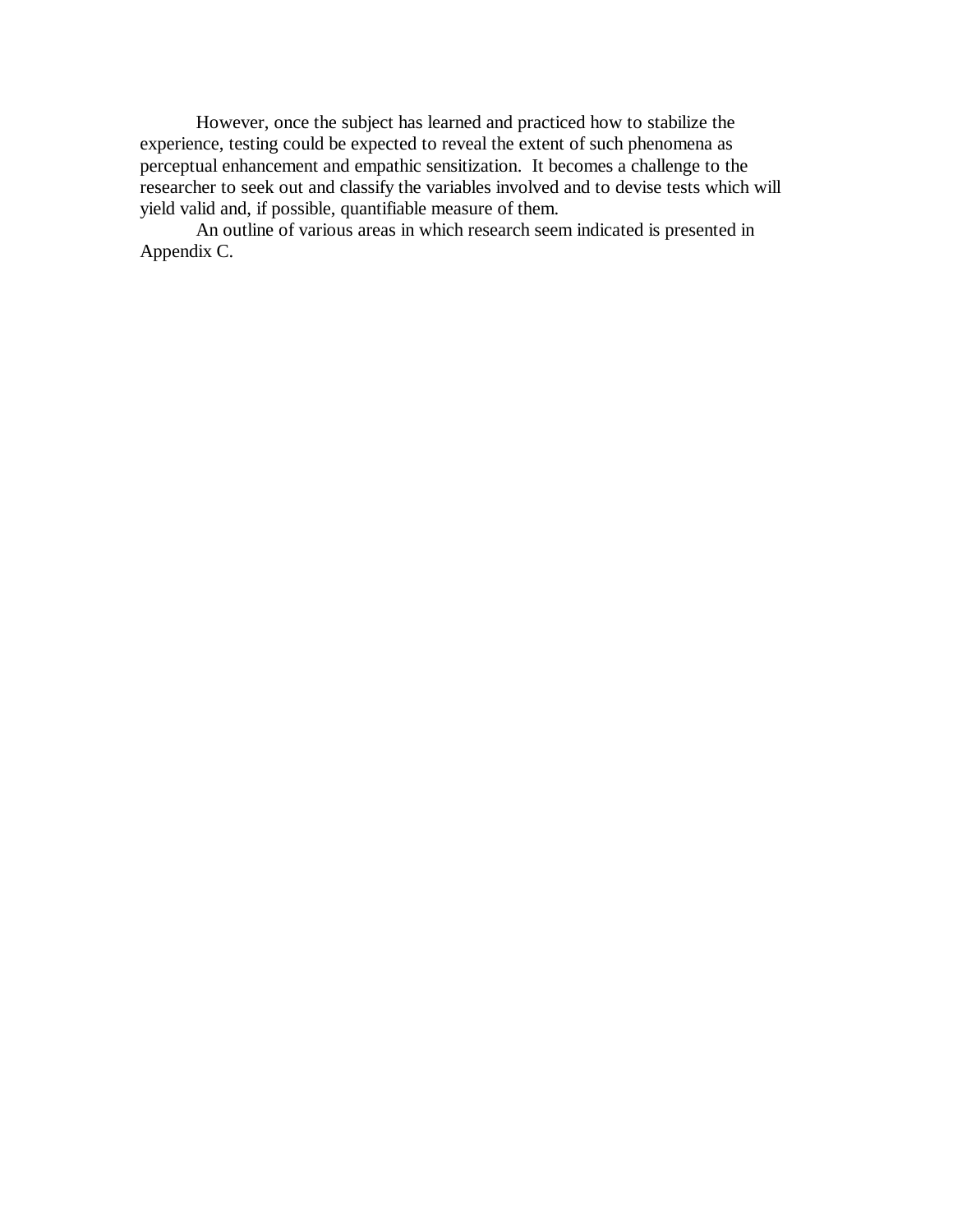#### Chapter 6. THE SETTING

 The setting in which the treatment session is to be conducted must be comfortable and quiet. Frequently the subject may feel like lying down. It is best to provide enough chesterfields, cots or beds so that each person who has had the drug has a place to stretch out comfortable.

 The place should be quiet, not only as far as the general noise level is concerned but particularly in terms of interruptions of intrusions of the outside world upon the experience. Worries about getting home for supper or getting certain work done are disruptive and all such interference should be reduced as much as possible. People coming into the room can cause the subject to become upset, particularly from the second to the eighth hour after he has taken the drug. If a group is to be used, all members should be present when the experience begins. Other intrusions should be present when the experience begins. Other intrusions should be kept to a minimum. This is more difficult than it at first appears because LSD therapy usually catches the imagination and provokes the curiosity of nearly all the staff members of the unit involved. Many people will find excellent reasons to be in and out of the treatment room unless the policy of no visitors is established.

 The telephone too can be exceptionally disturbing. It is often the greatest nuisance in a session. If the telephone is in the treatment room, the noise of its ringing is a bother but no matter where it is, it is troublesome for the person called, whether or not he has taken the drug, to completely alter his frame of reference such that he can conduct a normal telephone conversation. As much as possible, telephone calls should be held up.

 At times, particularly in individual sessions, the subject may become extremely restless or violent. At the height of this disturbed state he is apt to knock or throw things about. For this reason it is wise to use fairly durable furnishings.

 Washroom facilities should be relatively near by. It is often a severe strain on the subject to have to walk through a ward or indeed to walk any distance under the effect of the drug. Also, in subjects who become paranoid, the trip to the washroom offers opportunity for them to attempt to get away from the session.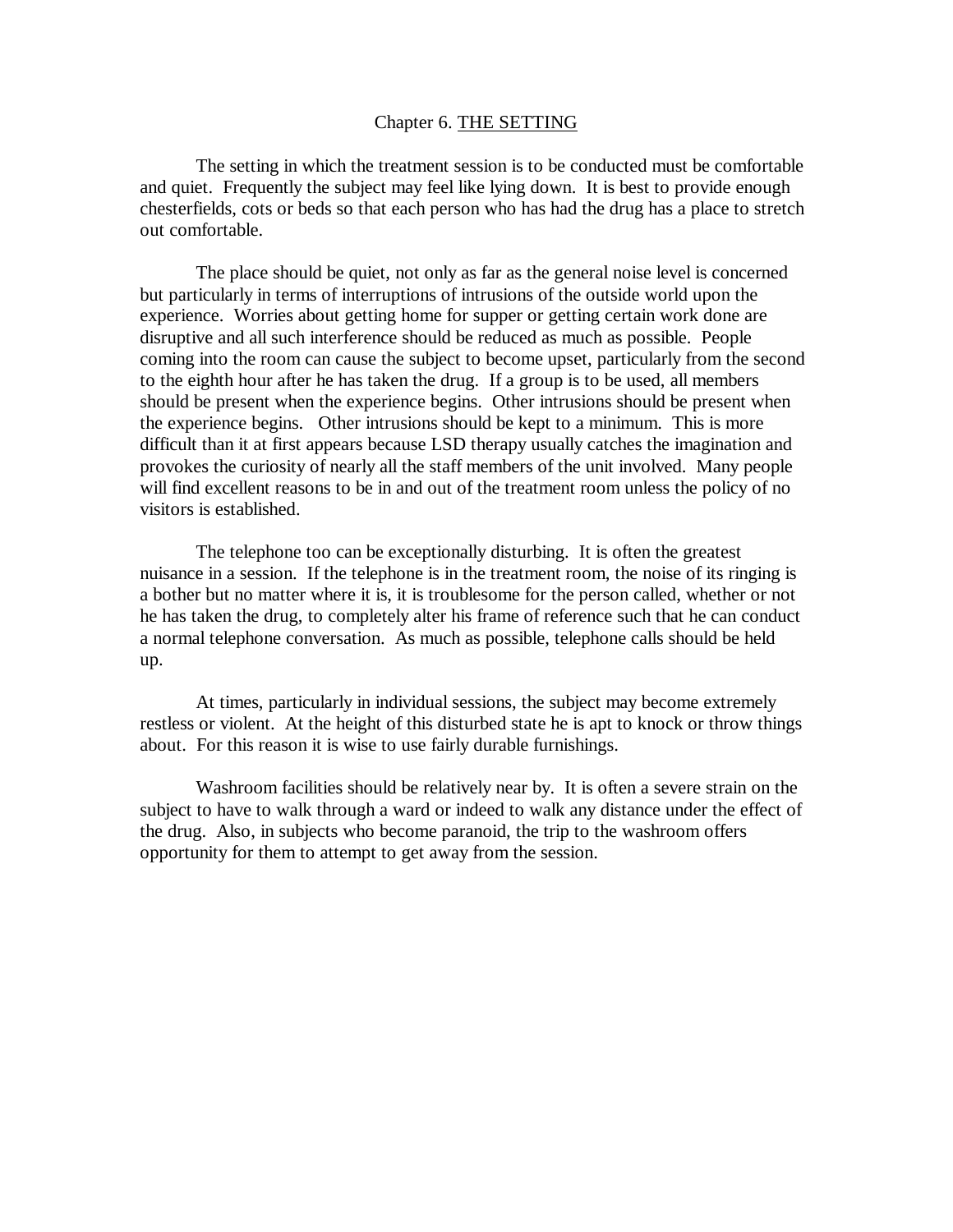### Chapter 7. EQUIPMENT

 A record player and a dozen or so recordings of classical selections covering a variety of moods are so useful as to virtually essential. Music is an important feature in permitting the person to get outside his usual self-concept.

 Other useful equipment includes paintings, photographs of the subject's relatives, collections of photographs such as the Family of Man series, flowers and gems. A mirror is particularly useful. The subject often can use his reflection in the mirror more objectively than himself and can frequently clarity many aspects of his own self-concept by studying his reflection though it is unwise to present the subject with the mirror until he has worked through the more frightening stages of self-appraisal and has gained at least some degree of self-acceptance. For this reason the mirror should not be mounted on the wall.

 Frequently one of the side effects of the drug is a sensation of dryness in the mouth and throat. The people in the experience may feel more than usually thirsty and it is well to have a quantity of fruit juices on hand. The participants may at times feel quite fatigued and may find chocolate or other candy a ready source of additional energy. Fresh fruit provides a light food which is easy to eat and keeps one from becoming excessively hungry during the day.

 Niacin is useful in bringing a person out of the experience although this should only be done in case of some emergency which necessitates the subject's leaving the experience. A dose of 400-600 mcg. intravenously should be adequate to terminate the experience. Unpleasant phases of the experience should not lead to its termination as they most frequently indicate that the person is working through some troublesome problem—often a necessary and beneficial process leading to emotional growth.

 After the session the subject may find difficulty in going to sleep although he feels quite tired. For this reason it may be considered wise to give him a sedative which he can use if he so desires.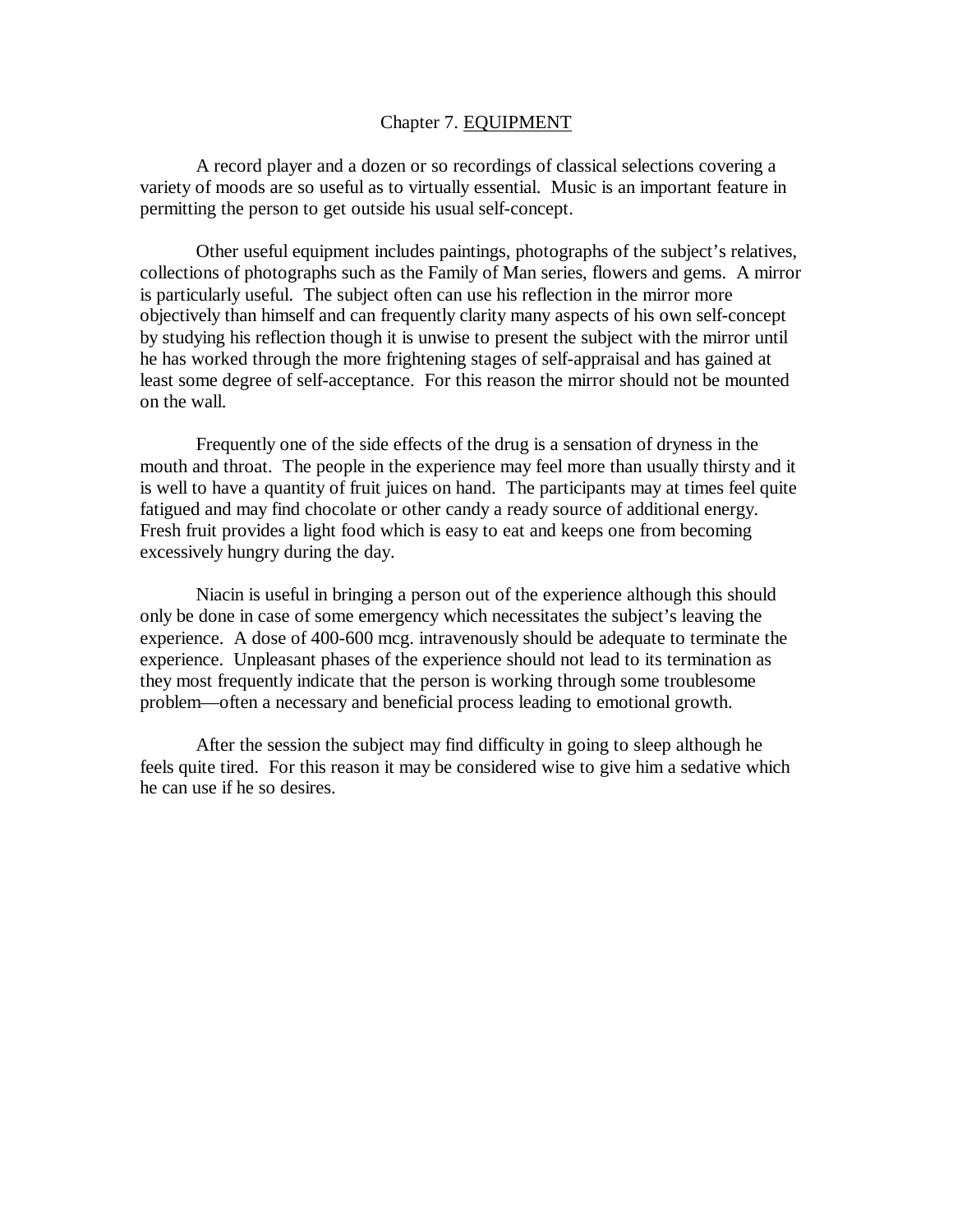## Chapter 8. INDICATIONS AND CONTRA-INDICATIONS

 Because of the limited number of studies yet reported, there are many blank areas in current knowledge as to the relative usefulness of LSD in various psychiatric disorders. Much of the work which has been done to date has employed as subjects normal volunteers and staff members who were seeking training. The majority of studies have involved experiments upon the subject. Those yield very little information about therapeutic effectiveness.

 Most of the work done with the drug has involved subjects of superior intelligence. It is not known whether the drug can be usefully employed with people in the dull-normal, border-line or defective ranges.

 The drug has been used in the main with people ranging in age from the early twenties to the sixties and very little is known about its effect upon younger age groups or upon older people. Hubbard has used the drug with people as young as 14 years of age with successful results. However, this work was restricted to very few cases and a great deal remains to be found out about the drug effect in people in their teens.

 Our experience indicates that it is difficult to predict, for any individual, what his response to the drug will be. In general, the greater the degree of insecurity the more difficult it is for the subject to relinquish his defenses and his intellectual control. Failure to do so will lead to tension, illness or paranoid reactions. However, this is not always an easy matter to judge. For this reason only very rough rules of thumb can be suggested as regards indications or contra-indications for the use of the drug on the basis of syndromes or personality types. Much research is needed to clarify this area.

 In the development of the method outlined below, the drug has been used, in the main, with people suffering from alcoholism, and with those classified as psychopaths. Less work has been done with subjects classified as neurotics. These groups have been most readily available since other syndromes have proven more responsive to traditional therapeutic efforts. Such treatment methods have, however, been found relatively less rewarding with alcoholics, psychopaths, and to some extent, neurotics. Because treatment time and facilities are generally limited, these groups have tended to be passed over. The results obtained to date, which will be reviewed later in this discussion, indicate that in these difficult cases, LSD can be a particularly useful treatment.

 In an area which is not usually considered within the scope of psychiatric practice, Huxley (25) has suggested that people who are in a state of terminal illness could find much comfort in the peace of mind which is frequently developed under LSD.

 In terms of contra-indications it appears that the rigid, compulsive, rather suspicious and withdrawn person is unlikely to respond well to the drug, at least during the first session, and the presence of such a personality pattern would seem to indicate the use of a substantial initial dose.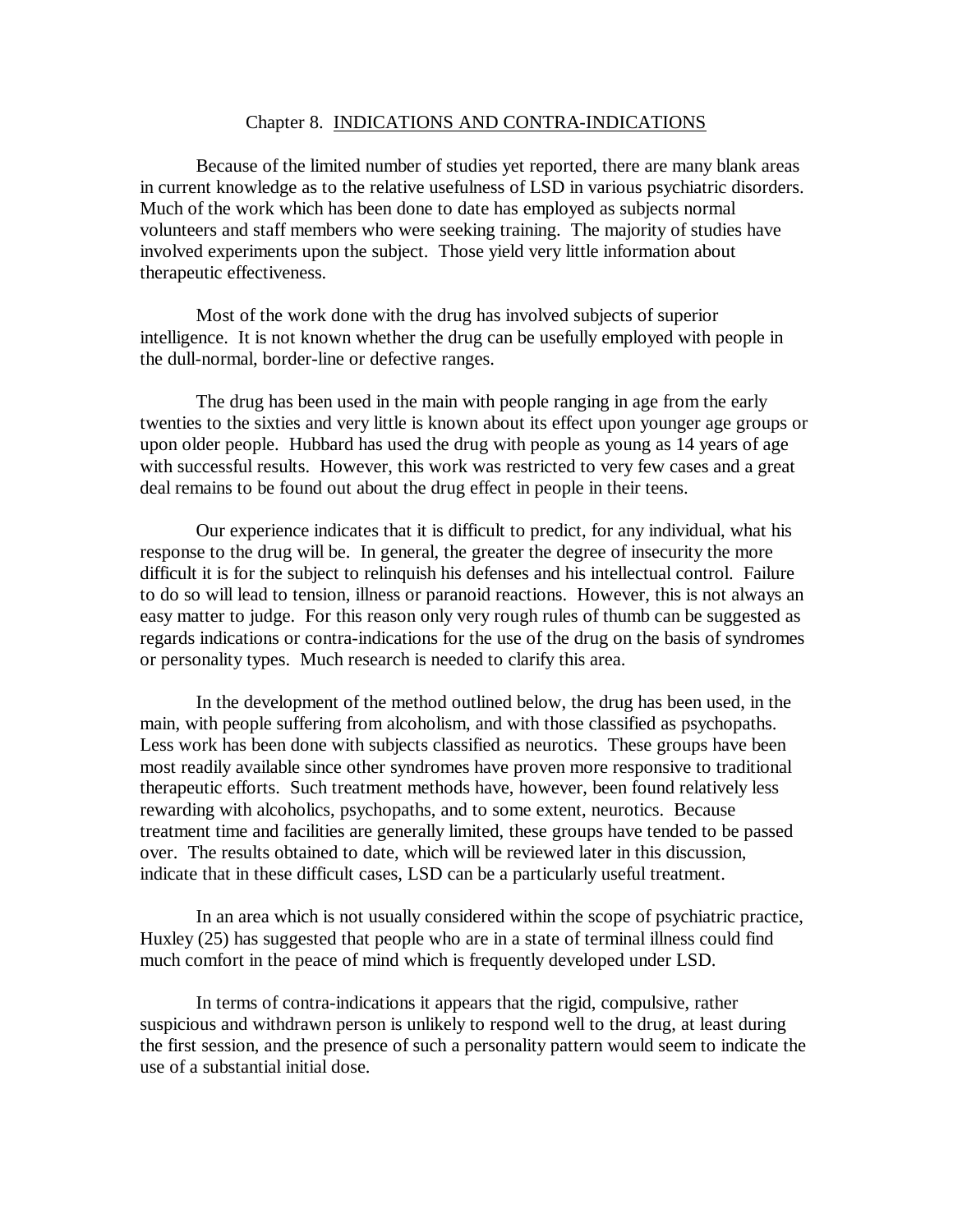The drug has been used in the treatment of schizophrenia. In this connection we have found that if one takes the drug and interviews a person who is schizophrenic a feeling for the patient much closer than the therapist is ordinarily capable of establishing is built up. Indeed, we would suggest that this procedure should offer much promise in the treatment of acute schizophrenics.

 However, our experience suggests that many of the features of the drug reaction are present in schizophrenia. It may be that giving the drug to a schizophrenic patient would have the effect of intensifying existing symptoms and increasing the patient's discomfort. However, in group sessions it might improve the therapist-subject communication. Until further research has been carried out in this area the use of the drug as a treatment for schizophrenia must remain open to question. We have had occasion to administer LSD to a limited number of recovered schizophrenics. None have reacted in an unusual way or suffered any ill effects from the drug.

 It is important that the experience should be explained as fully as possible to the subject and that in the light of this information, he should be willing to accept this treatment voluntarily. Coercion should not be used. When the subject feels that he has been forced into taking LSD he will be most unlikely to be able to gain much from the experience.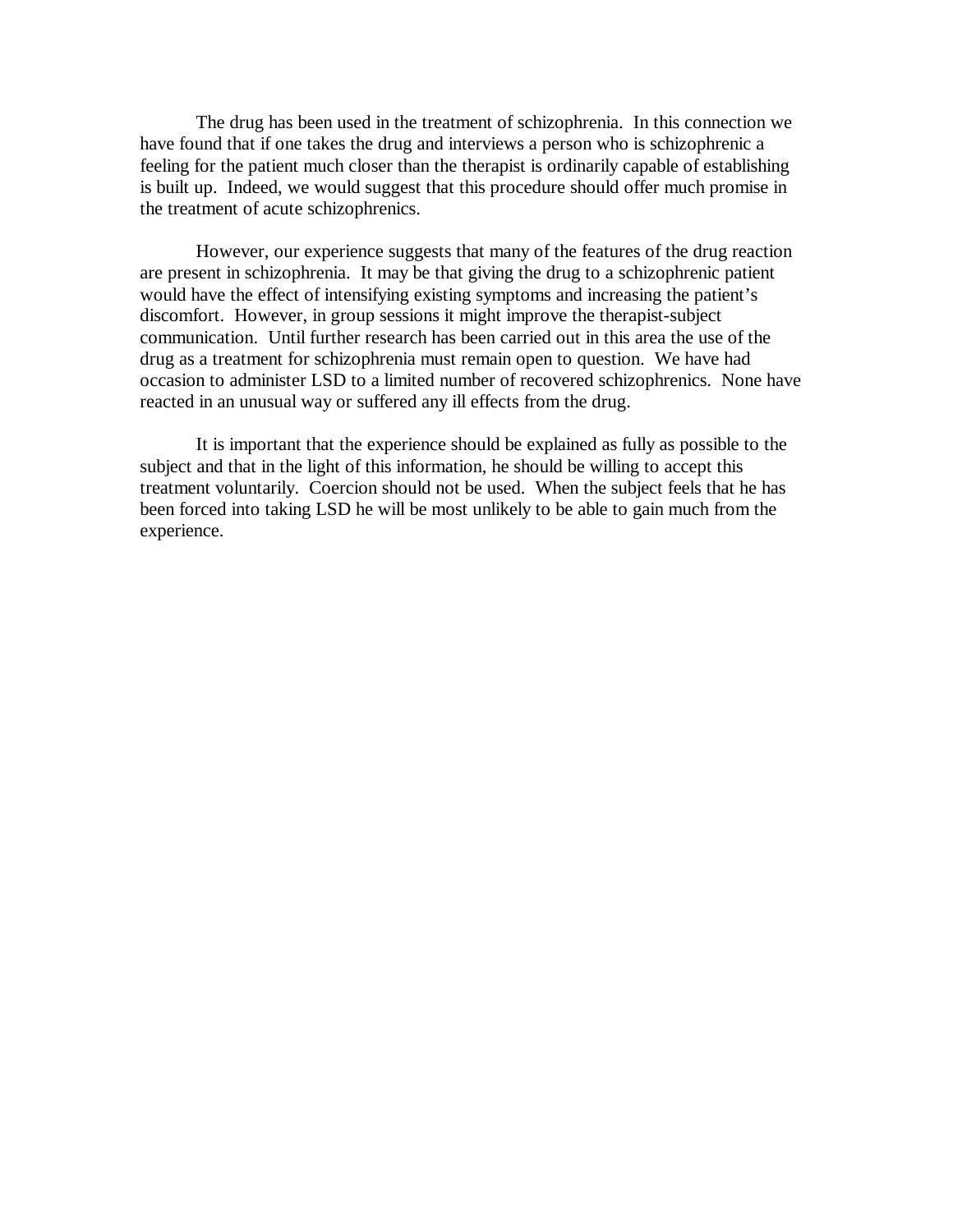## Chapter 9. THE PREPARATION OF THE SUBJECT

 In therapy employing the psychedelic drugs, the establishment of pre-treatment rapport is especially important. This applies both to in-patients and out-patients. Until such a relationship exists between the experience, it is not wise to begin treatment. When dealing with hostile subjects the establishment of rapport may be difficult or impossible. In such cases it is likely that several hours of the experience may be disturbed by the subject's attitude. In the end it is likely that the subject will be able to stabilize the experience and will gain from it, but he will probably gain less than would otherwise have been the case. The extremely hostile subject will need maximal help in the initial session if he is to obtain any therapeutic benefit. In a group session a single therapist is likely to find the situation extremely uncomfortable and tiring and it is therefore much better to use two therapists who can support each other and who can demonstrate, by their relationship, the advantages of trust and understanding.

 With a particularly apprehensive subject a longer pre-treatment period may be called for. Hubbard's technique of pre-training with a mixture of 30%  $CO_2$  and 70%  $O_2$ may be useful in teaching the subject not to attempt to fight against the developing symptoms.

 In certain cases, where the therapist has reason to expect that the subject will strongly resist the effects of the drug and will cling firmly to a series of rationalization Hubbard (24) advises that the subject's capacity for this type of resistance be reduced by having him take the drug when he is already fatigued.

 It may prove useful in a number of cases to have the individual spend some time a day or two before the session in writing an autobiography. This will incline him to give consideration to the background and nature of his problems. It could also prove a useful basis for discussion with the therapist both in pre-treatment interviews and in the session itself but the therapist should not regard this as a necessary pre-requisite. In some cases his knowledge of the content of such an autobiography may prove unnecessary and quite disturbing to the subject—a fact which may provoke unnecessarily prolonged psychotomimetic aspects in the experience.

 The subject is asked to prepare a list of questions dealing with his problems to which he would like to find the answers. This list can be for his own private use or he may wish to discuss them before hand with the therapist.

 The sort of information and reassurance which is imparted to the subject in the pre-treatment interviews will, of course, vary from individual to individual but there are certain facts which all subjects will find useful and comforting. It is essential that the information given be true to the best of the therapist's knowledge and that the therapist himself, or both therapists in the case of group sessions, discuss the impending treatment with the subject.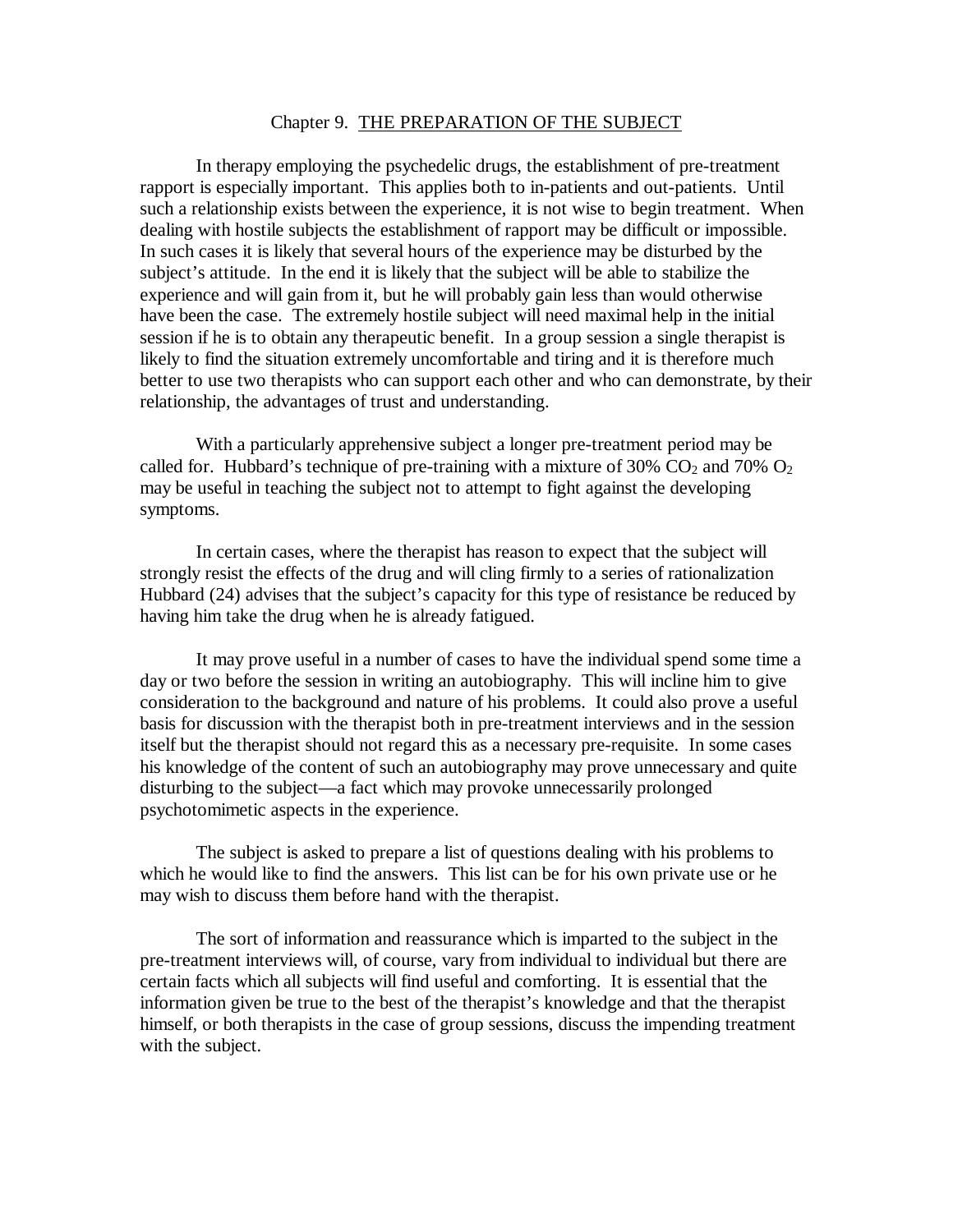The following is presented as an example of the kind of material usually dealt with.

# INSTRUCTIONS FOR THE SUBJECT

 Try to prepare yourself for this experience by being well rested. It is rather tiring and more enjoyable if you are feeling fresh. The experience will take all day so arrange to be absolutely free of any and all commitments on your time or attention for the entire day. If you are not going to spend the night in hospital, assure anyone who might worry about your being late that you will not be home early. The closing stages of the experience are often very valuable and you will not likely wish to break up the session until late in the evening.

 Between now and the treatment session I would like you to think over what you consider to be your main problems. If there are any questions about these to which you would like to find the answers write the questions down in a list. You will find that during the drug experience it may be very worthwhile to check the list over because then you will likely be able to find the answers.

 A day or two after the treatment we will want you to write an account of your experience. This will help you by making it easier to remember later on.

 The drug which you are going to take is given in very small quantities. You will be taking only on ten-thousandth of a gram which is almost microscopic so it has been made up in pill (or capsule) form for case of administration. You just take a pill or a drink of water—there are no needles or anything like that.

 You will notice certain physical symptoms and rather peculiar feelings particularly at the beginning. How you react to these is important. You can make them either pleasant and enjoyable or, if you let yourself become alarmed by them, you can make them unpleasant and painful.

 You can ensure that they are pleasant by simply relaxing and enjoying them. For example, you may feel your body becoming weightless and may feel that you are letting. Accept such changes and enjoy them as novel sensations for they are a part of the treatment and will offer you a chance to explore new areas of experience. If you fight against them you not only make them disturbing to yourself but tend to lessen the benefit you can hope to gain through this treatment.

 This is true of all aspects of the experience which you are to have. Accept what happens and how you feel with as little questioning as you can. Later, after the experience, you will have ample time to think about it and you will be able to recall what you felt and thought but during the treatment itself remember to relax and enjoy the feelings, thoughts, images and sensations for themselves. If during the experience you try to make everything fit into your everyday experience you will chat yourself both of the good effects of the drug and the pleasure you can find.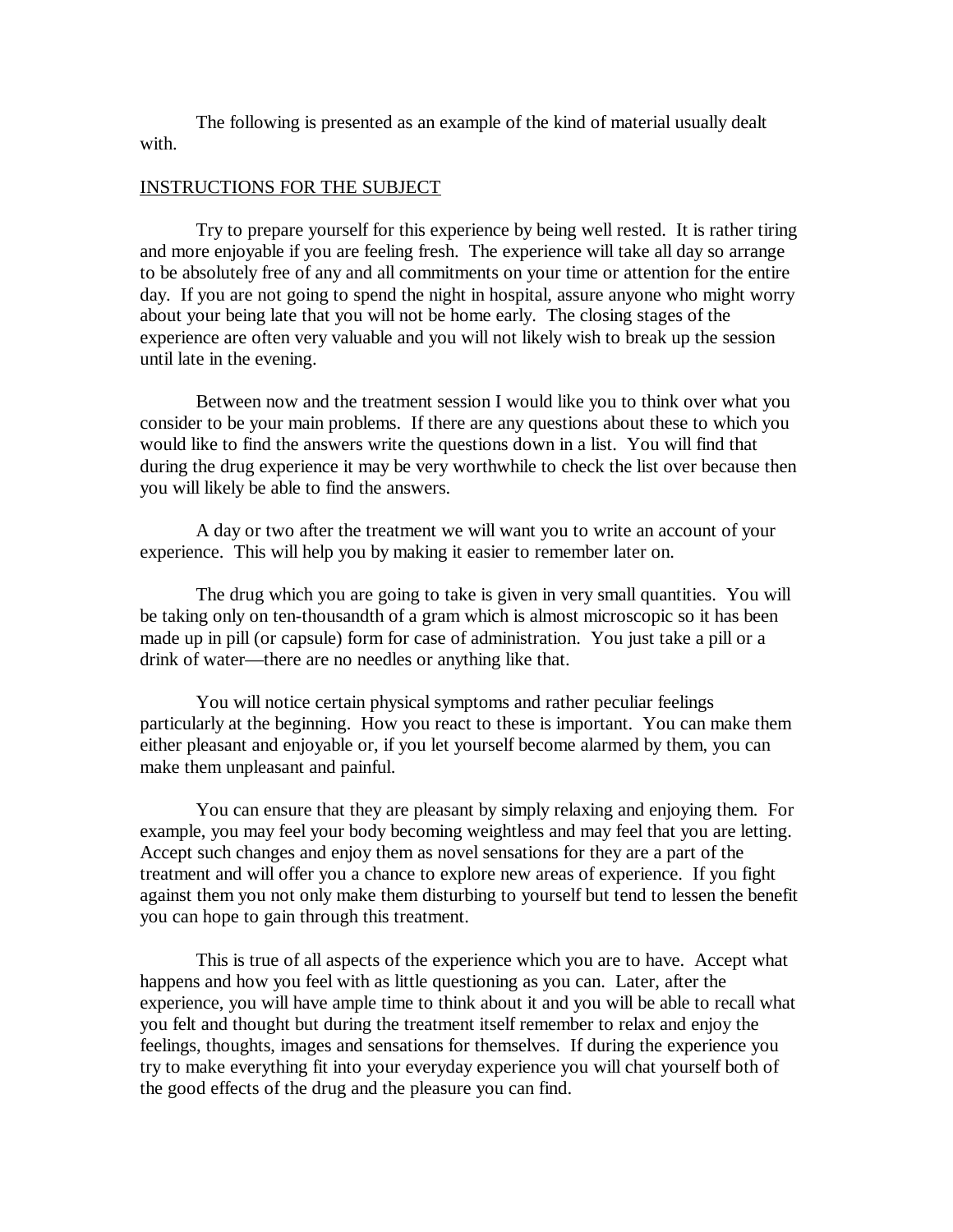At times during the experience you may feel much like laughing or crying and you should not try to hold back these expressions of feeling. Nearly everyone who takes the drug finds himself moved to laughter and to tears several times during the experience. Actually these feelings will bother you less if you accept them as a normal part of the experience and do not try to fight against them.

 The day will be quite informal and we will listen to music, talk about various things, read, look at pictures and so forth. The drug makes music more enjoyable and increases your appreciation of pictures. If you have records you would particularly like to hear or pictures you would like to look at please bring them along. Photographs are very interesting since one seems to understand the pictured people very well and often becomes aware of new aspects of their personalities.

 It is unlikely that you will feel much like eating during the day but we will have plenty of fruit, chocolate and fruit juice on hand.

 The physical symptoms tend to fade away after about two hours. However, if you begin to question the reality of the experience or to become dissatisfied with the experience or with yourself or with me or with other people, the experience may become confusing and unpleasant or you may find yourself growing extremely suspicious and afraid. At these times some of the unpleasant physical feelings will be likely to return.

 You may too feel at times that I am trying to put ideas into your mind—to make you think various thoughts. I assure you in advance that this is not so. Most people feel this during the experience from time to time and I mention it to you since when the idea occurs to you it is a sign that you are losing trust in yourself or in me.

 This is very important. During the experience we must trust each other because if we don't the experience cannot fail to be unpleasant so long as the mistrust lasts. If you find things becoming unpleasant simply concentrate on the bond of trust and understanding between us and you will find that the unpleasant aspects of the experience will fade away.

 About five or six hours after you take the drug you will feel that the drug effects are largely gone and that the experience is over. This is usually not so, rather you have learned how to use the drug and it is in this period that we can exchange ideas with remarkable ease.

 It is not wise to begin to worry about getting out of the experience and having it over because this phase is a very useful one if you do not worry or upset yourself. This is why it is best to be well rested to begin with since otherwise you tend to get tired and find the later states of the experience less enjoyable.

 After about 7 hours the psychological symptoms will all be gone with the possible exception of a slight difficulty in judging distances which may last into the following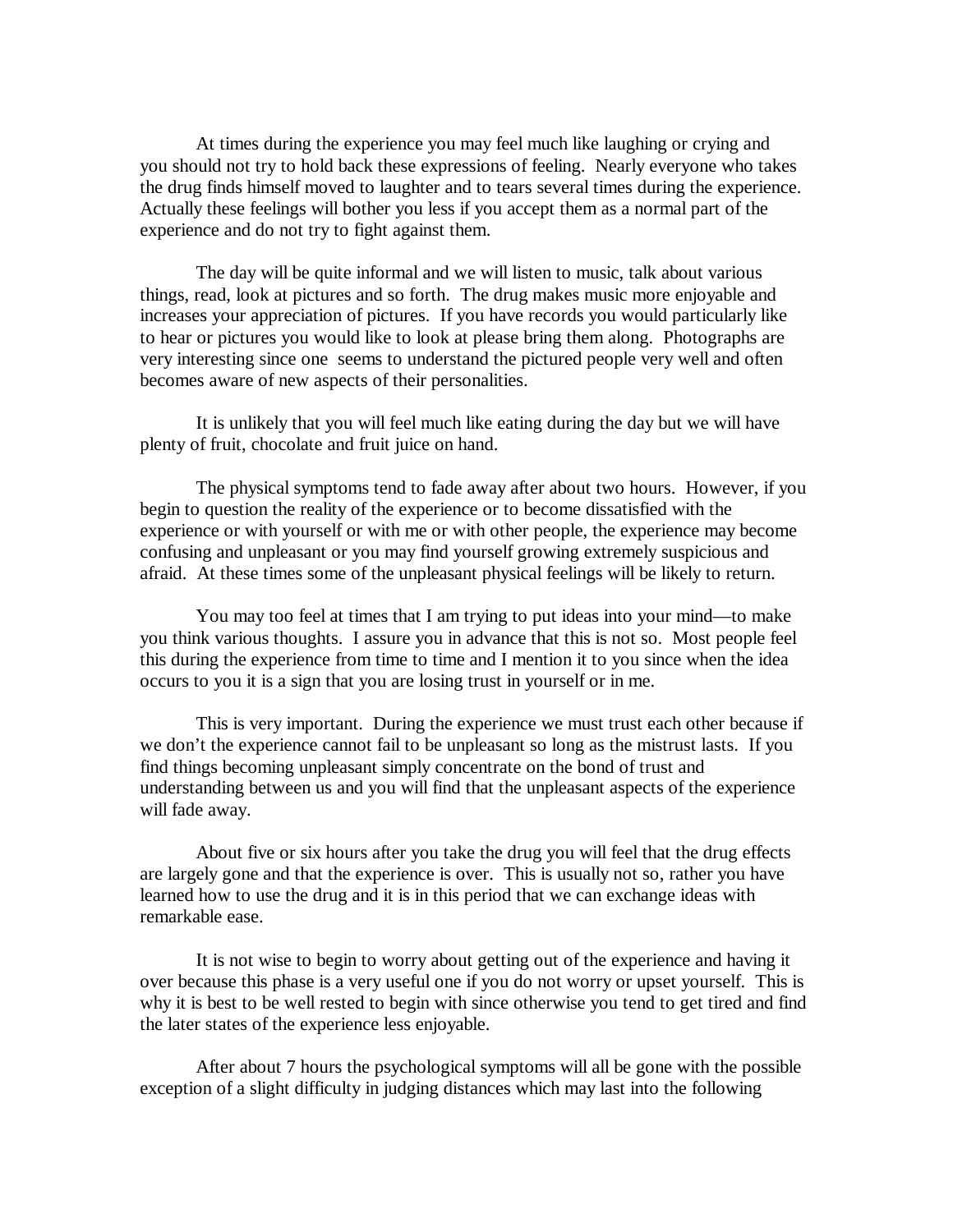day. You will most probably feel as though you had gone for some time without sleep and had arrived at the state in which you were no longer sleepy. You will probably feel physically tired but mentally clear and alert.

 At about this time we will have a good meal after which we will discuss matters until we feel we would like to end the session.

 I know that you can find this is a very valuable experience. There is really nothing to be concerned about from the point of view of your health or of any bad mental effects of the drug. Thousands of people have taken it without any ill effects while nearly all of them have found its effects remarkable and wonderful.

The important things to remember are these:

During the experience accept the novel feelings as real and true. You can question them and apply the usual forms of logic to them at your leisure in the days that follow but for the few hours that the drug is operative simply accept and enjoy them.

To the extent that you trust yourself and trust me the experience will be pleasant and our understanding and fellowship very close. To the extent that you are growing suspicious and withdrawing the experience is becoming unpleasant and confusing. In this experience you control your own feelings and you can stop the development of these unpleasant aspects by simply concentrating on the level of trust we can have in each other and the bond of affection and understanding which the experience can generate.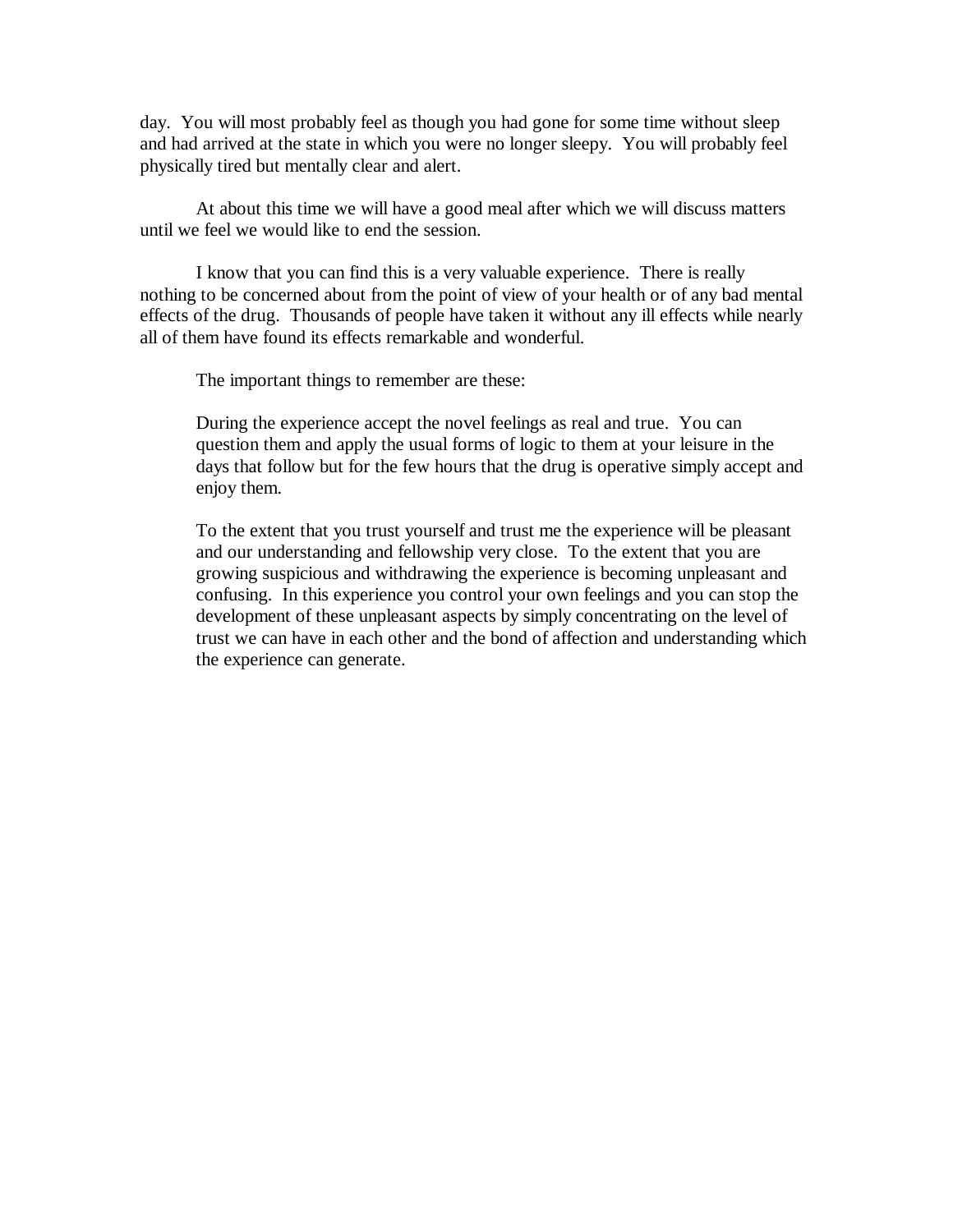## Chapter 10. GENERAL CONSDIERATIONS REGARDING PROCEDURE

 The following outline of the procedure used is by no means comprehensive. It is an attempt to point out the important stages that seem to occur in the majority of treatment sessions. While only the initial session is discussed, subsequent sessions follow the same general pattern, the main difference being that the subject becomes more comfortable and less likely to become confused or paranoid. The procedure outlined has direct reference only to the method used by the authors in which it is the intent of the therapist to foster and utilize the psychedelic aspects of the experience.

 Fasting does not seem to have any effect upon the drug reaction. On the whole, it seems desirable for the subject to have a good breakfast.

 The drug should be given early in the day since the symptoms tend to last in some cases up to 12 or 14 hours. Such residual symptoms are much less likely to prove disturbing to the subject when they occur late at night at a time when the subject, if awake, is likely to be awake alone and is apt to become anxious. It should be pointed out to him that he may lie awake for an hour or two before falling asleep and that this time can be usefully employed in reviewing the experience. He should be cautioned that some of the symptoms may seem to recur briefly at this time but that he should try to relax and enjoy these rather than trying to fight against them and abolish them. Fighting against the encroachment of such symptoms tends to intensify rather than diminish them. The subject should also be assured that he can contact the therapist at any time during the night should he feel it necessary to call him.

 When the subject is being treated on an out-patient basis it is well to have someone awake in the home until he is asleep. This poses less of a problem with the inpatient although a nurse should be assigned to stay nearby and look in upon the patient every few minutes.

 In the case of an out-patient he should be warned not to attempt to drive an automobile until some twenty-four hours after he has taken the drug. One of the residual symptoms often noticed is a difficulty in the judgment of speed and distance. For this reason it is a good policy not to have subjects drive to the session but to have someone pick them up on the morning of the treatment.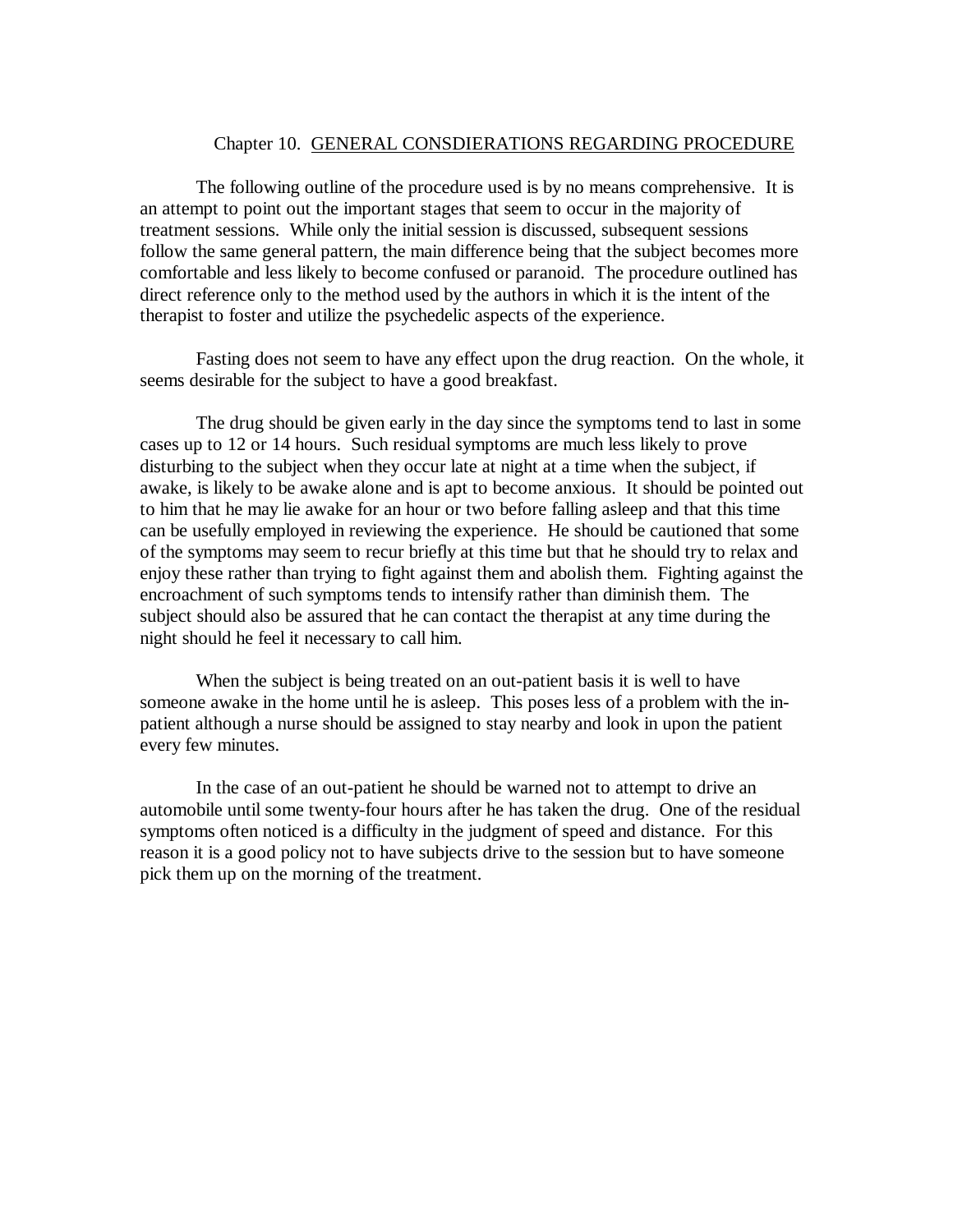# Chapter 11. DOSAGE

 Dosages, in our experience ranges between 100 and 1000 micrograms and possibly larger doses may be used in the future. Doses of 1500 micrograms have been used by Hubbard (24) without unfortunate side effects.

 The drug is usually administered by giving an initial dose which is believed to be adequate and, where necessary. Increments of 200-300 gamma are used at intervals of one and a half to two and a half hours, depending on the reaction.

 The initial dose may be as small as 100 micrograms in people whose problem is not too severe or whose frame of reference appears to be flexible. In the majority of cases who came for treatment, however, initial doses of 300 to 600 micrograms seem indicated. The larger doses (more than 300 micrograms) are used mainly in individuals who have previously had LSD treatment but have shown insufficient response.

 In cases in which there is evidence of liver damage a large dose is indicated since such states are less responsive. There is no evidence of harmful effect from the use of large doses of LSD in cases of impaired liver function. This may not be true in the case of mescalin. No work appears to have been reported in which mescalin has been used with such cases.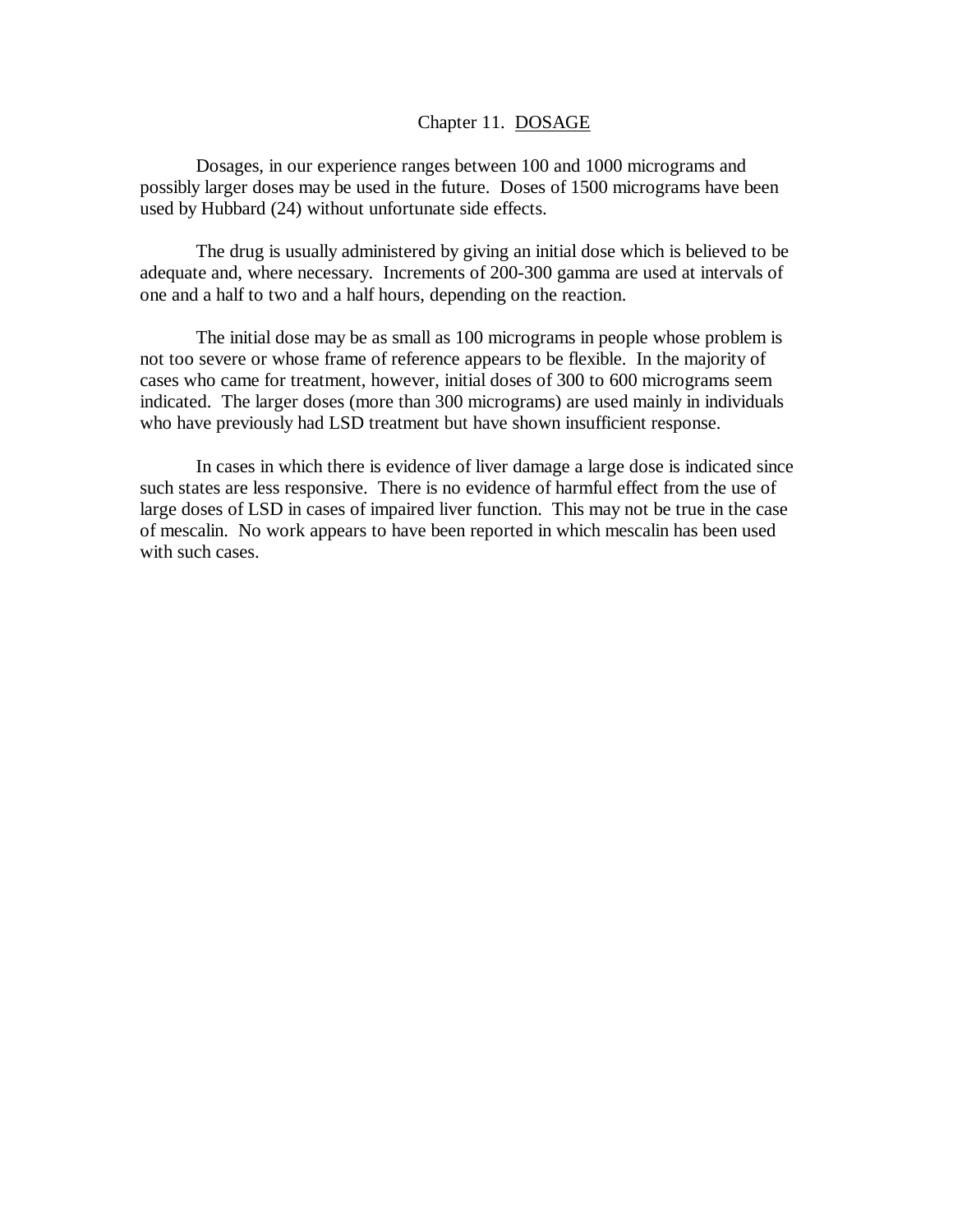# Chapter 12. ADMINISTRATION

 The drug is available in 25 microgram pills or in 100 microgram ampules. There appears to be little or no difference in reaction time between pills and liquid. The pills have the advantage of permitting an easier flexibility of dosage.

 It will seem like belaboring the obvious to stress the need, when using liquid LSD to be exceptionally careful in preparing the dosages to be given—particularly when a group session is undertaken. However, the drug is mixed with water and since both the water and the LSD are colorless and odorless it is impossible to tell by looking at a glass what it contains. When the water is put in the glasses first it is all too easy to make an error. The safest method is to prepare one dose, have the subject take it and then prepare the next dose and so forth.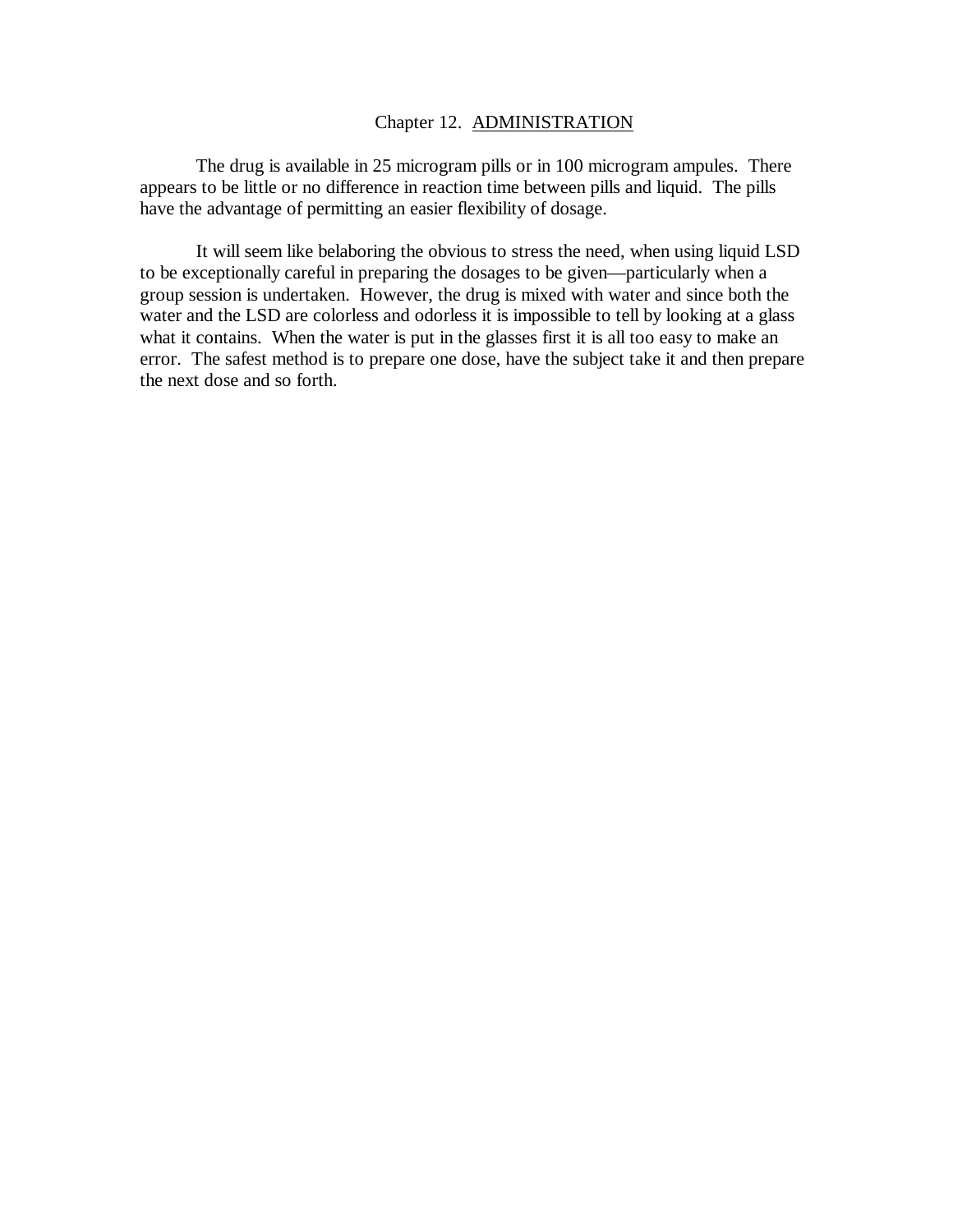### STAGES IN THE EXPERIENCE

 In terms of procedure the drug experience can be broken down into a number of stages or phases. In each of these the subject is involved in a different aspect of the experience and in each he requires appropriate guidance and reassurance. Since no two sessions are the same, any handbook can offer only relatively crude guidance, particularly until such time as specific principles and procedures in the use of the drug are widely studied and become firmly established scientifically. It can, however, suggest those areas of experience and those methods which are likely to prove therapeutically profitable at each stage and it can help to eliminate procedures which are likely to be distressing and wasteful. However, such a manual is no substitute for awareness and understanding on the part of the therapist. As has been pointed out, this understanding is markedly increased by the therapist's having taken the drug several times himself. It is maximized when the therapist joins the subject in the experience and it is for this reason that we have dealt with the use of group as well as individual procedures. The group method serves both as a training for the therapist and as a means of being maximally aware of what is happening to the subject.

#### PRE-ONSET

 The onset of symptoms occurs sometimes between 15 minutes and 120 minutes and usually about half an hour after taking the drug. The period of waiting for the drug to have an effect is important since the psychological set which is established at that time can determine much of what follows. The therapist should aim at avoiding the development of certain unfortunate psychological states in the subject. Boredom on the part of either the subject or therapist must be avoided. The therapist should also aim at preventing the development of a pattern in which the subject is waiting intently for any change which might be ascribed to the drug. Finally, the therapist should be particularly careful to prevent the build-up of apprehension in the subject. Each of these points seems worthy of some consideration.

 Boredom is destructive of the therapist-subject relationship. It must, therefore, be carefully avoided in the period of waiting for the drug to take effect. It is, of course, most likely to develop when the onset of symptoms is slow to occur. Then anticipation is apt to be followed by slight anxiety and premature feelings of disappointment followed by boredom. The therapist should avoid develop in interests which the subject does not share. At this time the close relationship which is to develop between them can be fostered through consideration of mutually interesting material. This is fostered through consideration of mutually interesting material. This is particularly necessary when the therapist has himself taken the drug. He must avoid becoming too intent upon the development of his own symptoms for the slow boiling of the watched pot may engender frustration.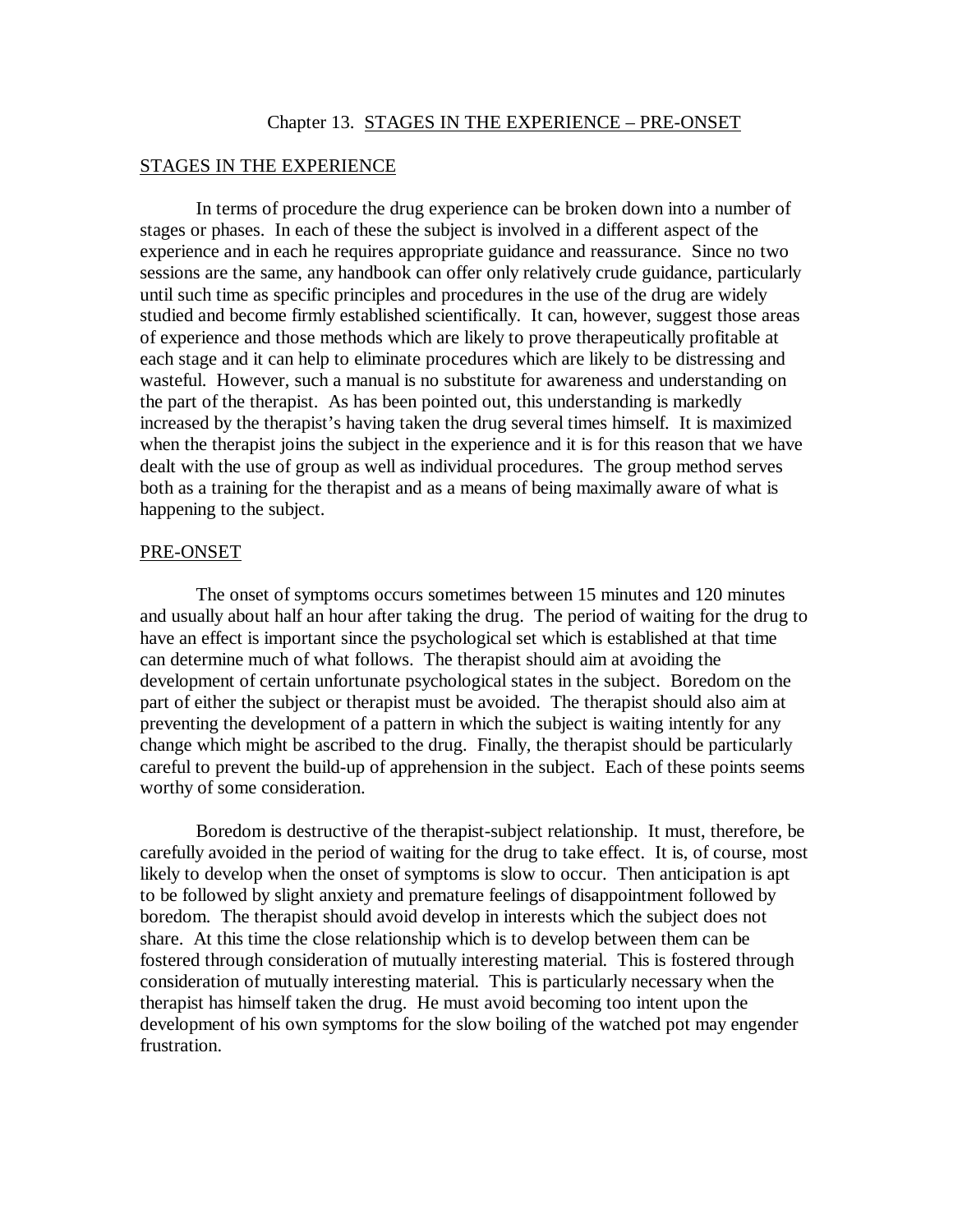The subject's attention must also be directed from waiting for developing symptoms and frequently this can be done by directing his attention to poetry, paintings or photographic collections. The Family of Man collection, for example, is not only very useful at this time as an interesting diversion but the subject will very likely find that he wants to refer back to many of the pictures later in the experience. Certain of the photographs often seem to symbolize questions or conclusions which arise as the experience develops. In some cases such pictures form a frame of reference within which the subject may be able to work through some of his emotional problems.

 Music used at this time as a background may prove relaxing. However, at the onset of symptoms the function of the music changes and the therapist should be aware of the effect the music is having particularly as symptoms begin to develop. This point is further expanded in the section dealing with the onset of symptoms.

 At the time of taking the drug it is helpful for the therapist to suggest to the subject that he will come to notice some very definite changes which the therapist would like to know about. It can be pointed out that when watches for change one may observe many irrelevant things. Since the effects of the drug do not need to be closely watched for, a quiet relaxation is recommended.

 Having suggested this at the outset, the therapist should avoid a mistake which is easily made – that of repeatedly asking the subject, "How do you feel now?", "Have you noticed any changes yet?", and etc. If the therapist questions too insistently along these lines it tends to focus the subject's attention almost exclusively upon developing symptoms. These may take on an uncomfortable and unpleasant tone which will tend to have an unfortunate effect upon at least the early stages, if not all, of the ensuing experience.

 It is at this point that the subject is most likely to begin to develop a nausea or some other somatic complaint. This can become sufficiently acute, if his interest be centered upon it, to make it impossible for him to concentrate on any other aspect of the experience. Indeed, it seems that here the subject begins to learn one of the fundamental facts of the LSD experience. He learns that concentration upon the self and the use of the self-concept as his exclusive reference point tends to produce difficulties and discomfort in the experience. At this time, it may be well to point this out to him for his subsequent consideration and evaluation.

 Despite this need to direct the subject's attention from his symptoms, however, there are, paradoxically, two additional but opposite eventualities which should be avoided. Firstly, it is unwise to so interest the subject in any activity that he becomes unaware of the development of symptoms until they are so far advanced as to shock and frighten him when they suddenly intrude. Secondly, should the subject become so interested in what he is doing as to resent being interrupted, he may well find the developing symptoms a bother and may fight against them to maintain the psychological set which gives him pleasure. This set may also tend to color at least the early stages of the experience and may cause the subject to think along relatively constricted and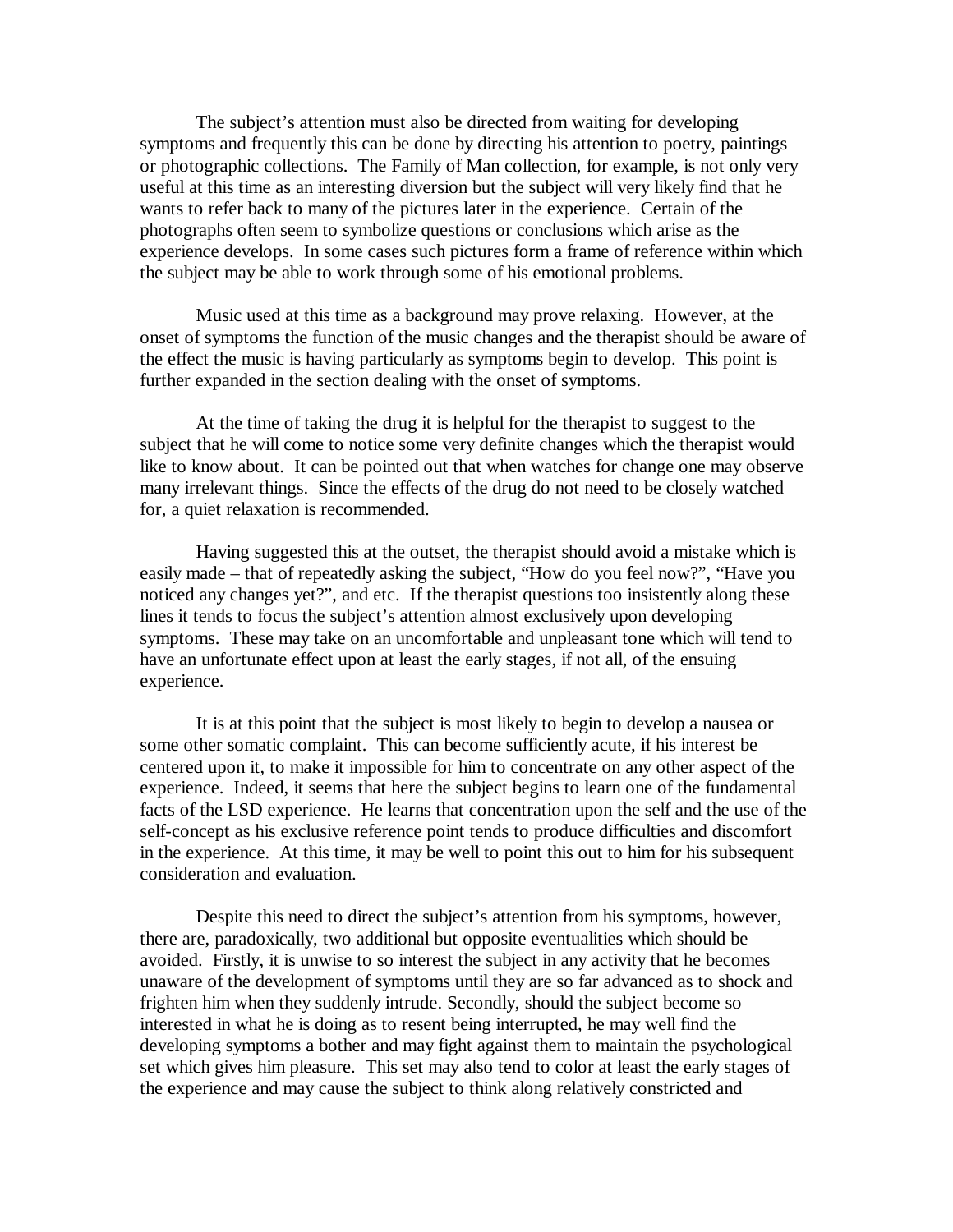confined lines by setting up a series of trains of thought which add an unwanted constriction to the situation.

 Finally, the production of fear or panic at this stage should be avoided as much as possible. It is likely to prove very destructive as far as the therapeutic use of the later phases of the experience is concerned.

 In general the therapist should aim, during this period, at giving the subject such support and assurance as will relieve his anxiety; at making the subject aware of the developing changes induced by the drug and at keeping him from feeling that these changes are threatening, alarming or in any way unusual for people taking the drug. The therapist can call upon his own experience at this time and use them as a source of reassurance to the subject.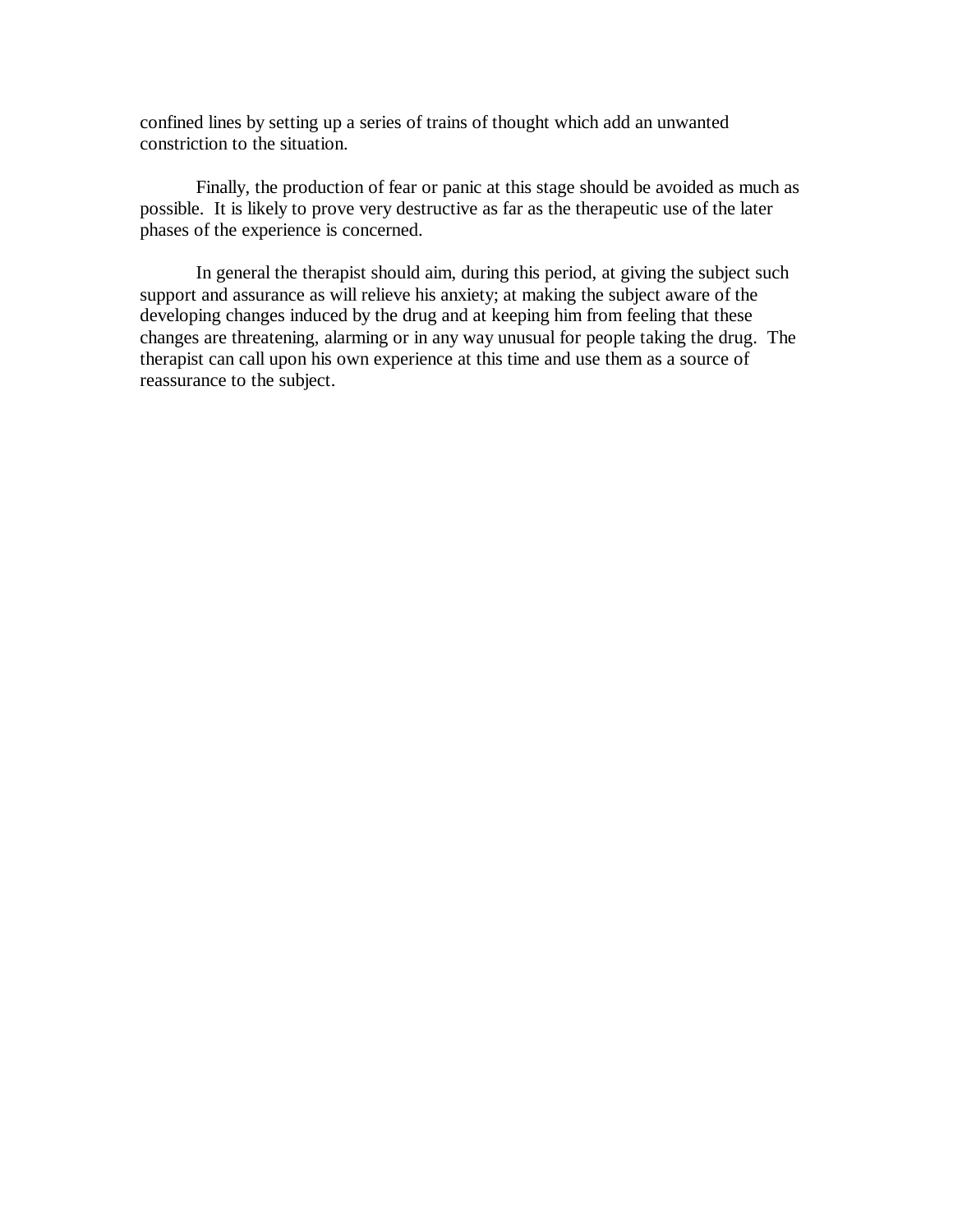# Chapter 14. STAGES IN THE EXPERIENCE II ONSET OF SYMPTOMS

 This phase of the drug reaction usually lasts about an hour after the symptoms become noticeable, although it varies from about half an hour to two hours. It is likely to be the time of maximum discomfort.

 The development of symptoms will usually be heralded by the subject's pupils beginning to show a marked dilation. He may appear to shiver from time to time and he is very likely to laugh frequently with little or no apparent reason. If asked to extend his arms and then to bring his index fingers together while his eyes are shut, he will very likely be unable to make his fingers meet on the first attempt. In reporting on what is happening he is likely to remark upon one or several of such changes as a feeling of weightlessness; apparent movement at the periphery of the visual field; alteration in the lightness or darkness of the room; changes in perceived time; changes in temperature; the enhancement of color; changes in the significance of patterns or difficulty in verbalizing ideas because they seem to come more rapidly than they can be verbalized. This may force the subject to withdraw because he simply cannot communicate what is happening. His difficulty in communicating is often intensified by finding that he is thrust into a sudden awareness of startling new aspects of his accustomed thought processes and of rapid rearrangements of old and new concepts which have deeply significant and often shattering implications.

 It is at this stage of the experience that subjects who attempt to escape or to fight off the effects of the drug get into difficulties. The types of experience outlined earlier as a flight into ideas and a flight into illness develop at this point. If the subject's thinking will tend to grow confused, and his flight into ideas or illness seems to be an attempt to escape from this confusion which threatens to become overwhelming. The therapist should continue to offer reassurance, should try to prevent the subject from developing idée fixe and should try to keep the subject from becoming pre-occupied with somatic changes.

 Music is particularly useful at this time because it serves as a distraction from the physiological effects of the drug. By focusing one's attention upon music one becomes aware of the alterations induced by the drug within a frame of reference in which these alterations can contribute to the beauty of the music. This permits the changes to be welcomed and reduces the anxiety attendant upon their development. Because one tends to float freely in time and space when one is swept up in music, the subject should be encouraged to relax completely and listen. In this way, the disappearance of the body images is often accomplished without particular anxiety or distress.

 There is a real danger, in sessions in which the therapist has taken the drug, that he may at this juncture become so remarkably absorbed in music as to lose contact with the subject. This possibility must be recognized and guarded against since this phase of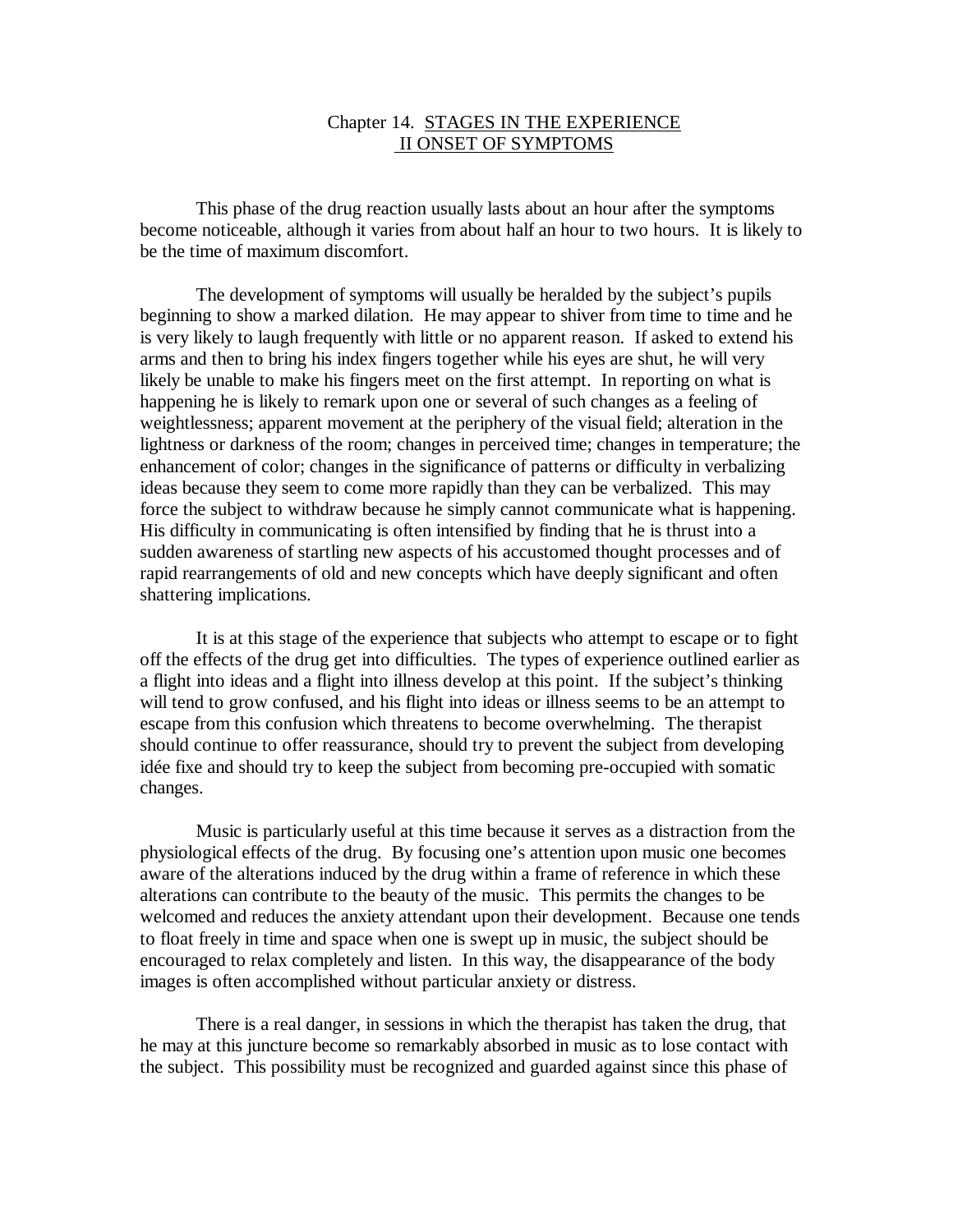the experience is one in which the subject is likely to need the undivided attention of the therapist.

 In group sessions in which the therapist has also taken the drug, that he may at this juncture become so remarkably absorbed in music as to lose contact with the subject. This possibility must be recognized and guarded against since this phase of the experience is one in which the subject is likely to need the undivided attention of the therapist.

 In group sessions in which the therapist has also taken the drug the subject is often encouraged when he finds him unafraid and apparently enjoying the changes. In any case, the therapist should point out the pleasant aspects of the symptoms. He should, for example, attempt to have the subject realize that the enhancement of his perception, which the drug has induced, should not be frightening. Rather, it should permit a new and startling awareness of beauty.

 During this period, the therapist should aim at keeping the subject relaxed and receptive to change. He must avoid letting the subject get deeply involved in an attempt to escape from the drug effect. When the subject seems to become involved in a flight into ideas, the therapist should avoid entering into any prolonged discussion of irrelevancies. Should the subject continue to report unpleasant somatic symptoms the therapist should assure him that these are fleeting discomforts which will pass off in a short time. It should be brought home to the subject too that pleasure and pain are very closely related and that he can feel these symptoms as pleasurable or painful according to his own desires. He should be urged to recognize and enjoy the pleasurable aspects of the symptoms and should be reminded again that self-concentration is almost certain to aggravate the difficulty.

 Actually, the pain which is felt is largely a function of the subject's apprehension. In the main the pain is psychologically induced. It is the alarming strangeness of the physical sensations which makes them feel as though they should be painful. As an example the feeling of melting away is frequently mentioned. This sensation is in no way unpleasant unless one becomes alarmed by it and tries to fight it off in which case the tension engendered becomes uncomfortable. It should be pointed out to the subject also that his feelings are directly related to his perceptions which become alarming only when he is feeling adversely and he can control his perception by controlling his feelings. He can them observe this himself.

 Alarm, possibly by increasing the adrenalin output, seems to potentiate the physiological symptoms. For this reason it is inexcusable to try to control a subject by frightening him. Nearly all subjects will encounter periods of pronounced anxiety and much of the therapeutic benefit of the experience depends upon learning how to work through the problem areas productive of fear. The above is not to suggest that the therapist should aim at the subject having an anxiety-free experience but rather that he should seek to prevent anxiety being focused upon physical symptoms at the time of the onset of the drug effect.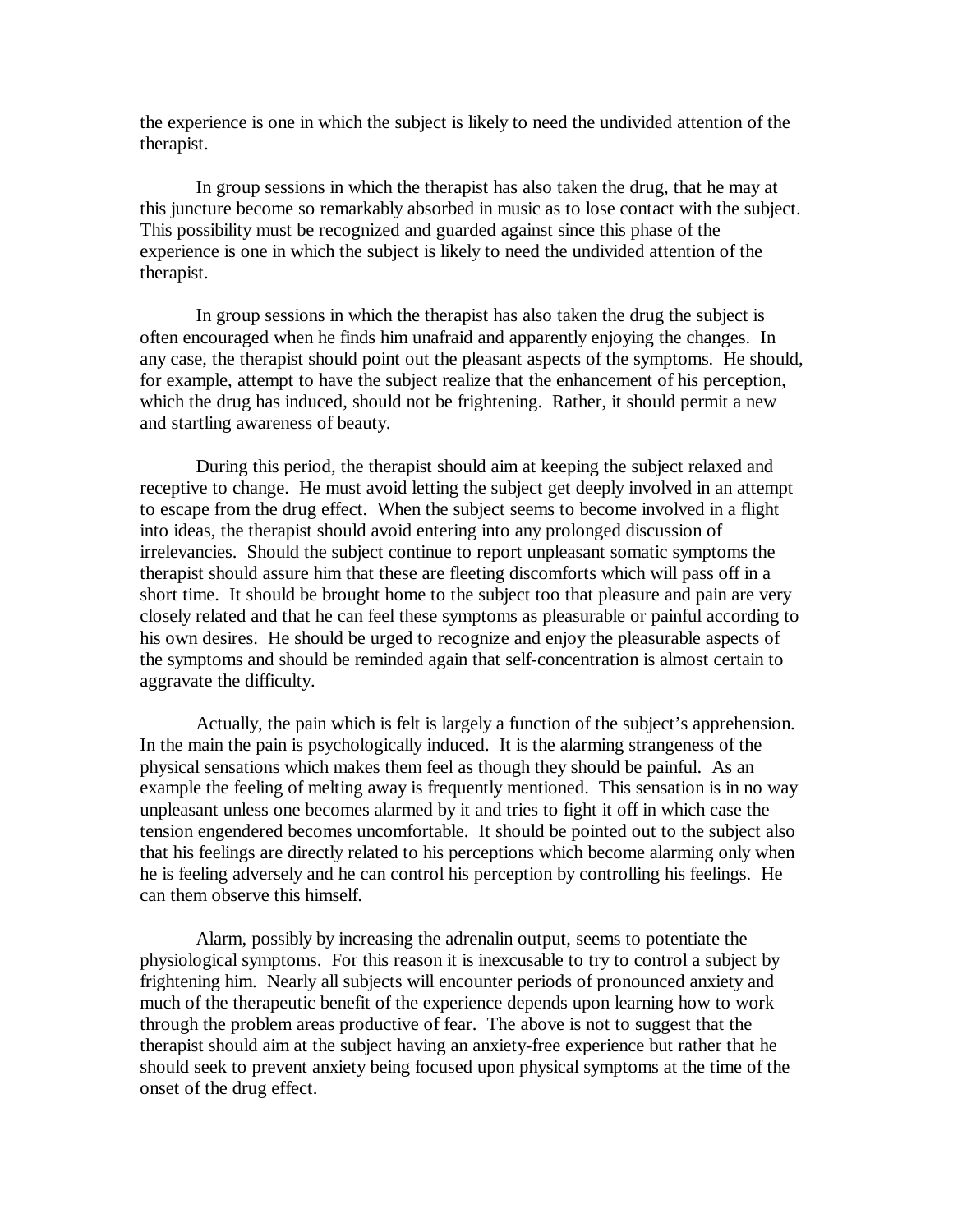# Chapter 15. STAGES IN THE EXPERIENCE III SELF-EXAMINATION

 The dividing line between the period of onset of symptoms and the period of selfexamination is a difficult one to draw. However, the role of the therapist differs widely between these phases and their differentiation is necessary. The subject at this point should shift his attention from developing changes in his body and in the world about him to a study of himself. To this point, the experience, though somewhat frightening at times, will have proven exciting and beautiful. The imagery is likely to be unbelievably vast and lovely and relatively impersonal. The subject is likely to try to maintain its impersonal nature. Sometimes he may be able to do this for a matter of hours but usually he rapidly becomes involved in his personal problems. In group sessions, the therapist must not let himself become involved in imagery. He must try to maintain a continuous awareness of the subject.

 This phase is really the crux of the therapeutic experience. It is upon the basis of the self-acceptance and self-knowledge which he begins to achieve at this stage that the subject can, with the support of the therapist, gradually come to see into and evaluate the motives which have underlain his previous behavior.

 Because the LSD experience is, to such a marked extent, a feeling experience the insight gained by the subject is an emotional insight involving an intensity of conviction which implies acceptance, i.e., emotional insight plus acceptance. On the basis of this insight into his own motivation he can begin to learn how to alter his behavior to satisfy the new pattern of values which develops out of self-understanding. This is a learning process which is never completed but the experience can provide a new understanding and initiative which will tend to speed to process and to maintain the necessary motivation for the patient to begin to alter his attitudes and his habitual modes of thinking and acting.

 It is in this phase of self-examination that psychotomimetic reactions develop. In these, the subject is trying to explain or rationalize to his own satisfaction the ideas and feelings with which he is involved.

 The therapist who has experienced the drug reaction will have a general idea of what the subject is doing. F the therapist has taken the drug with the subject he will be directly cognizant of the subject's psychological state through his intensified awareness of the feelings of the subject who may begin to reflect hostility and suspicion. To an observer the subject will very likely seem to withdraw and will become more thoughtful and preoccupied.

 The subject who reaches this stage is engaged, though he tends at first to be unaware of it, in a soul-searching or self-investigation which can lead either to selfacceptance or to the rejection of certain aspects of the self. The subject's lack of awareness is often due to the fact that much of the material of the images he is dealing with are initially symbolic. A problem may be worked out through symbols which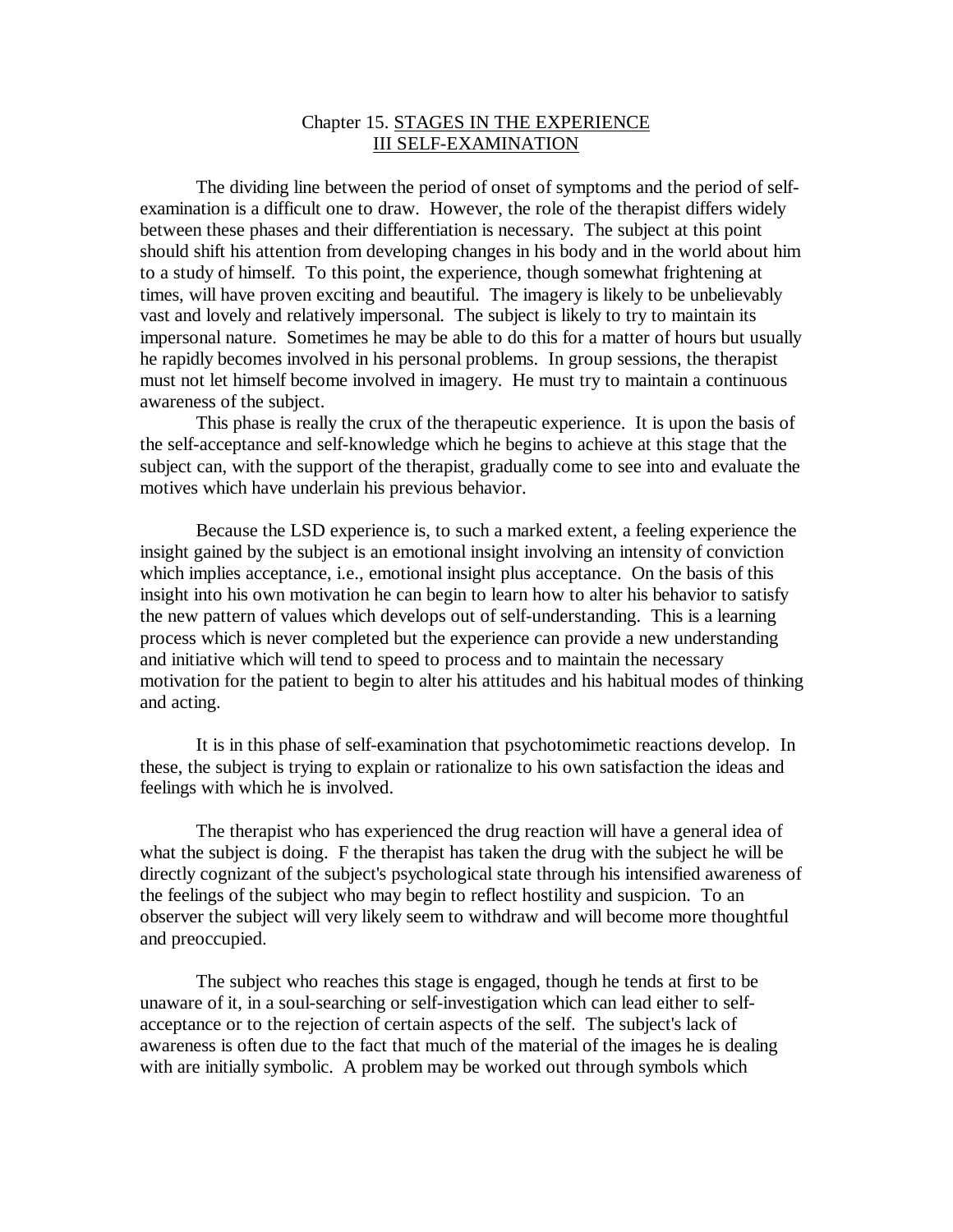become attached to alterations in visual imagery; to changes which seem to occur in photographs or paintings, or to alterations in the emotional valencies of music.

 When, either directly or in symbolic terms the self is rejected, the person will most likely become paranoid and may begin to deny that anything is happening. In any case the experience will become very upsetting for him and he will try in one way or another to withdraw from facing himself. He is, however, too deeply committed by the drug to do this, for LSD has disturbed his body image, his sense of self has forced him into an awareness of the feelings of others and has made him feel that his innermost being is open to the observation of others.

 This discomfort is likely to be so intense that he will be forced back into the process of self-examination again and again.

 The subject who becomes involved in this process may display intense emotion, perhaps breaking into tears from time to time. Very often too a subject appears remarkably elated and very easily provoked to laughter. He may in fact frequently appear to laugh more or less at random as though he were laughing for no reason at all. This is not the case. His laughter is provoked by his being able to see with a new clarity both the answers to many problems which have weighted heavily upon him, and the inane nature of many of the methods he has been using to cope with these difficulties.

 There are steps in the development of self-acceptance which are a direct function of the personality involved and which therefore, we assume, differ remarkably from person to person and cannot be described in any general way. Its achievement is the result of the resolution of the person's own intrapsychic problems. The therapist cannot solve these problems for the subject. What he can do is to offer the subject encouragement or intelligent criticism from time to time.

 The therapist, at this stage, should not hesitate, when he is convinced that is will be helpful to the subject, to be insistent that the subject face up to and examine his problems. This does not mean the list of questions the subject has prepared. The subject's problems, at this time, are evident to him without a list. Because of the amazing human propensity for rationalization and because the chief therapeutic value of the level of awareness induced by LSD is that it permits a person to see through his own system of rationalization, the therapist should not accept any attempt on the subject's part to avoid responsibility for his own predicament. Usually the subject will realize unconsciously that he is rationalizing and will seek confirmation and support for his rationalizations form the therapist. Indeed, at this point it is safe to say that he knows he is wrong before he asks a question. However, preferring what he realizes is the wrong answer because it is less painful to the self, he seeks to get outside support and confirmation to bolster his accustomed self-concept.

 The patterns of rationalizations may vary but the themes are general. The subject may try to enumerate the ways in which he has done all he could to get along with others. Outside circumstances have been such, he may claim, that a man cannot afford to love or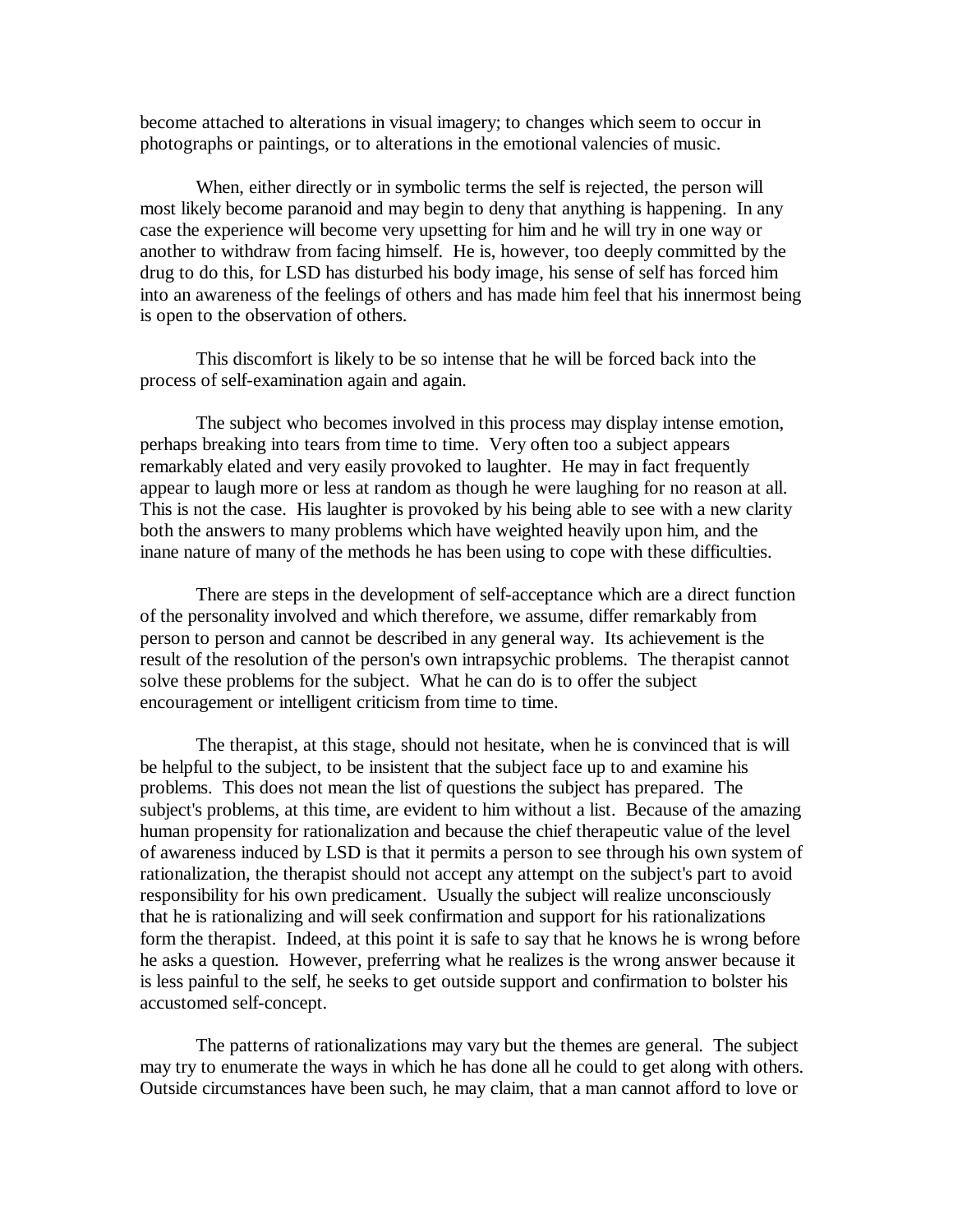trust his neighbor or indeed deal particularly fairly with him. At times he may feel that the therapist is "putting pressure upon him. He may, too, try to escape self-examination on the basis that it is useless to bother since he is so had that there can be no hope for him.

 The therapist should not offer any support for this type of escape. He should refer the problem back to the subject by asking him, "are you certain?" or some such question. The therapist should point out that the subject, and only the subject, can solve the subject's problems. The subject is very likely to find this an excessively painful process but he should be encouraged to go through with it. It is misguided kindness to try to ease the person painlessly through this stage by reassuring him and distracting him from his self-examination. This is much more likely to happen in group sessions, since in that setting it is much easier for the therapist to distract the subject and he is more inclined to do so because the therapist cannot help sharing some of the subject's discomfort.

 The therapist must realize that although he senses hostility on the part of the subject, this hostility I only secondarily directed at him. Primarily it is the subject's inwardly directed hostility. The subject, finding aspects of himself of which he is ashamed, attempts to conceal them. This is true in either individual or group session but particularly in the latter. He is aware that the others in the experience can sense his feelings as he can sense theirs and he fears that they will reject and revile him because of what they may discover about him. This comes about through a misinterpretation of feeling as thought which is so common as to be almost universal during the LSD experience. Its occurrence leads the subject, because of the proximity of feelings he develops, to believe that others can know his thoughts. Under these circumstances, selfcondemnation produces a consequent fear of and therefrom a rejection of others. This process rapidly accelerates in uncontrolled fashion and leads to the development of a paranoid psychotic reaction.

 Almost without exception, subjects will show some evidence of paranoid thinking or marked confusion or both and it is from observations which have proceeded no further that the concept of LSD has being solely a psychotomimetic agent has arisen.

 It is a mistake to let a person who is paranoid wander away from the treatment setting. It is through the realization and acceptance of the trust and understanding of the therapist or other group members that he can overcome his paranoid thought disorder. If he is separated from the group for any length of time this becomes difficult. If necessary, he should be reminded of his agreement to stay with the therapist or the group. He will be particularly sensitive to being "watched" or "followed" by others and such a situation will call for a straightforward and honest presentation of the facts. It is, in part, for this reason that the setting should be one in which washroom and toilet facilities are quite close at hand. It should be pointed out when he has lost faith and trust that only through regaining and maintaining these can he enjoy and profit from the experience.

 The therapist, at this stage, must also be cautious not to take too much for granted. It is easy to forget how remarkable the first experience with LSD may be and to assume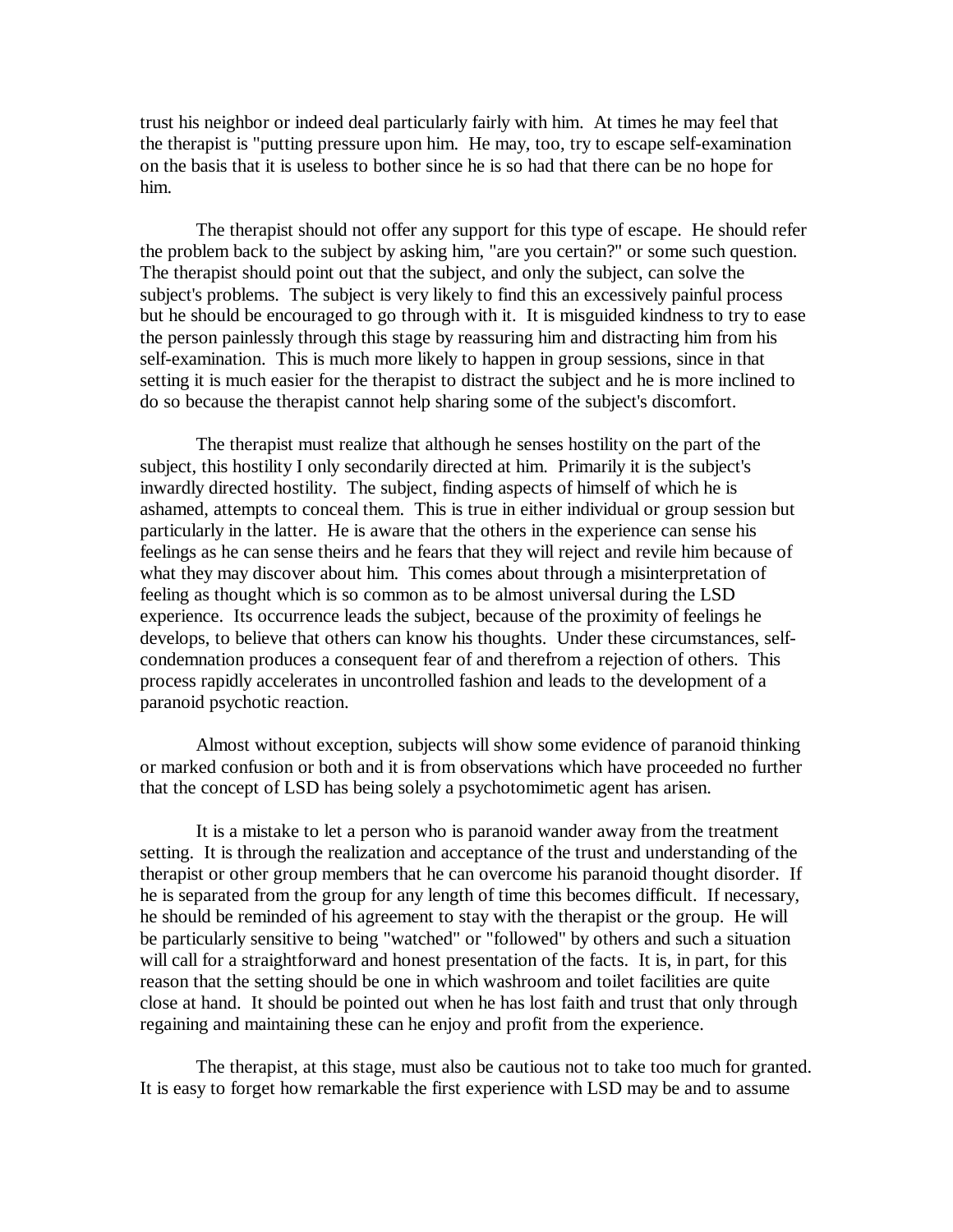that the patient has progressed further or more rapidly than is the case. When this error is made it is difficult for the subject to continue his self-analysis since the therapist appears to be hurrying him around that difficult hurdle.

 The end of this phase of self-examination is not clear cut. It may come quickly or the person may move in and out of it several times. He may find regardless of how frequently he takes LSD that he is re-engaged in the process upon each occasion. In any particular experience, however, the subject will usually show visible relief and the therapist who is sharing the experience will feel a relief of oppression as the subject begins to become more accepting.

 In this stage a mirror is often an aid to the subject in achieving a level of selfacceptance and the therapist should encourage him firs in seeking the better aspects of the personality of the man in the mirror and subsequently in realizing and accepting all aspects of the infinite variations.

The subject's self-analysis can end on any of several levels. The person may give up the painful process, continue to reject himself and remain quite paranoid for some time. He may become so distressed as to be almost catatonic and stuporous. He may resolve some of his problems but not be able to face others. He may continue to feel himself extremely unworthy, in which case he is likely to remain rather tense and uncomfortable and to show signs of referential thinking from time to time.

 To the extent that the person can achieve insight and self-acceptance he will find the experience becoming pleasant and rewarding. Conversely, to the extent that he cannot accept himself he will find the experience unpleasant and will feel hostility toward others in the experience whom he fears will reject him because of what they sense about him. This fact of pleasantness or discomfort in the experience tends to teach him, directly, the value of self-acceptance. Similar discomfort is attached to the lack of acceptance of other people. At first, more or less by accident and subsequently by deliberate experiment, the subject learns that the correlates of acceptance are pleasant and of rejection are painful. When he accepts himself, he no longer fears what others will think of him.

 In actual fact all that the others in the experience can be aware of is how the subject feels. They know nothing about the thoughts which give rise to his feelings, but before a person can fully trust another there must be nothing within the self about which he remains defensive. To try to conceal any aspect of the self is to mistrust the acceptance of the others in the group. On the other hand when no masking or apology intervenes between people the complete acceptance of each by the others fortifies the self-acceptance of each.

 This does not mean to say that the experience is a sort of confessional or that the subject must, in any way, indicate the nature of his problem. He must simply accept himself as he is and trust the others in the experience to do the same.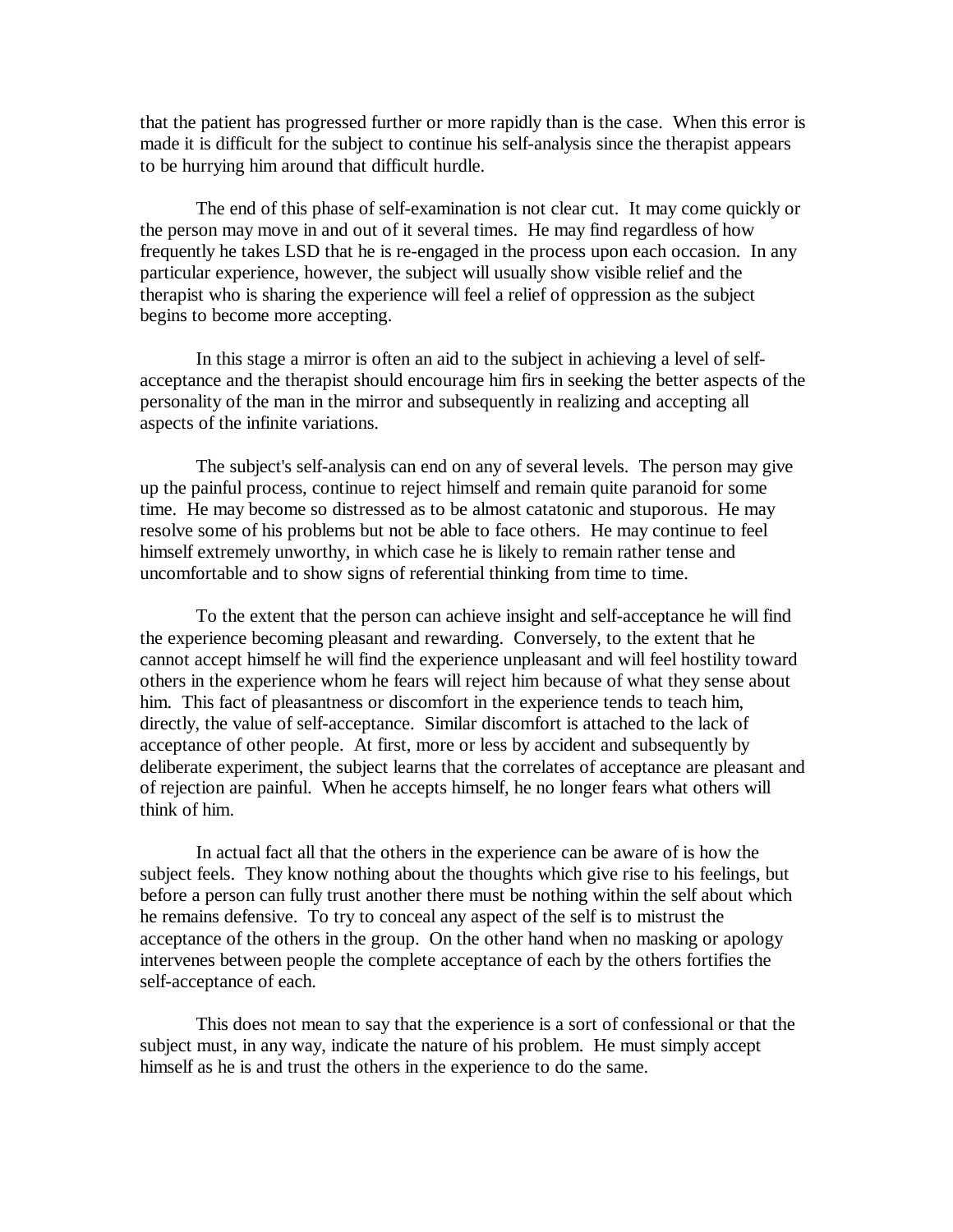The therapist must realize that most subjects are frightened and concerned about what effect the drug will have. They may fear that they will behave in some fashion which will disgrace them. This is simply the realization that there are facets of themselves which they find unacceptable. Many subjects fear that they will lose control over their actions. Most are frightened by the idea that the drug is some sort of truth serum and that they will reveal their innermost secrets during the experience. This does not happen. The subject may, and in fact often does, go through this struggle to selfacceptance without saying anything directly related to the nature of the problems which bother him.

 The experience is valuable as a self-analysis. The intent of the therapist should not, therefore, be to use the drug simply as a cathartic or as a means of uncovering repressed material. Certainly the drug is useful in this regard, but its full potential cannot be realized when its use is restricted to this purpose. There is room for disagreement regarding the advisability of the therapist having the subject verbalize the material which the drug brings to awareness. Traditional therapeutic methods would lead to a method in which subject and therapist work through these problem areas together. The therapist in this method would find case history material valuable as a means of stimulating the subjects investigation of his own motives and activity. Other therapists may feel that while such information about the subject might have a certain utility in dealing with him it is he himself who must alter his values and indeed, the more specific the therapist's knowledge of the subject's guilt-producing past behavior, the more difficult it is for the subject and the therapist to arrive at that feeling of equality which permits the establishment of a relationship of complete TRUST.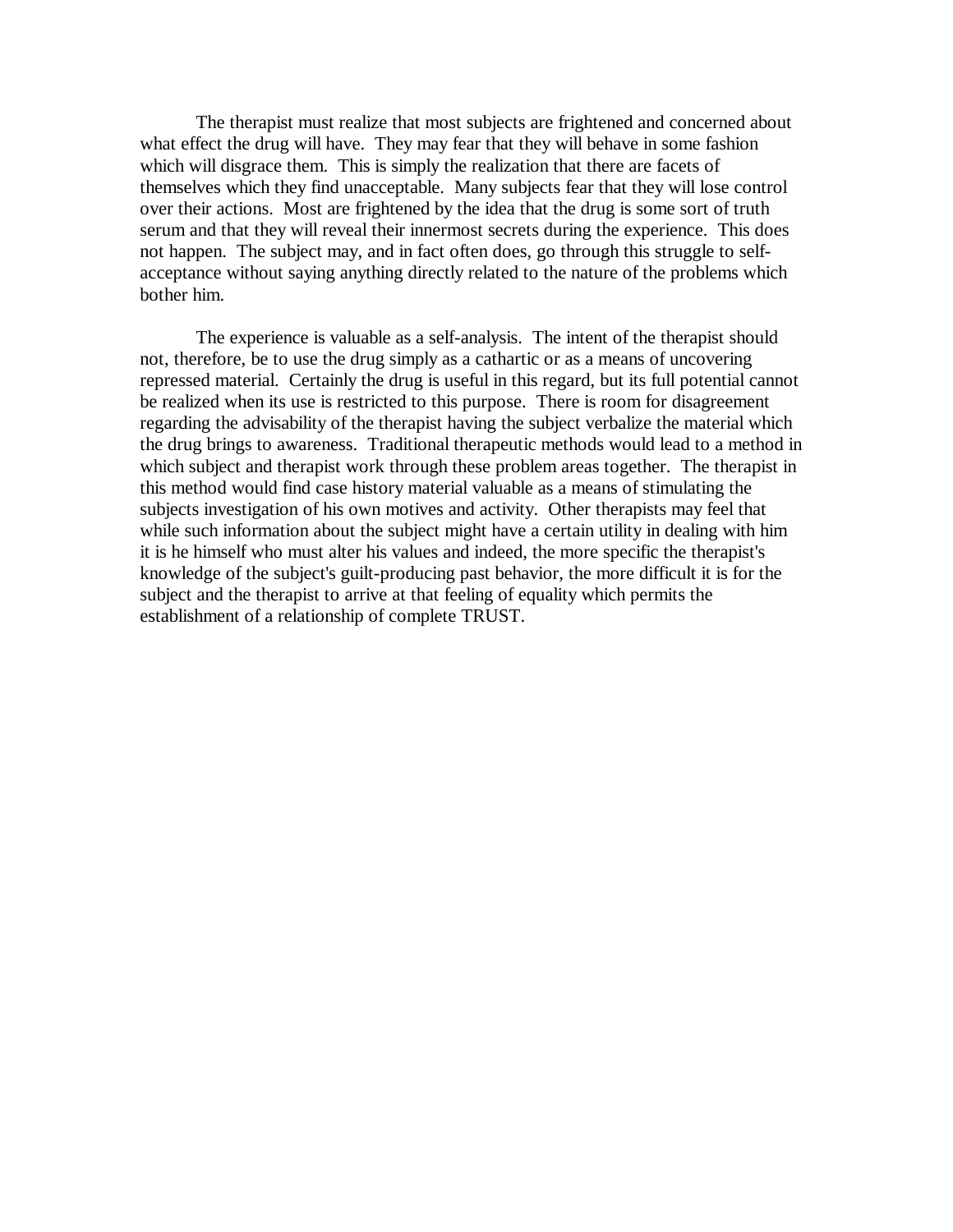# Chapter 16. STAGES IN THE EXPERIENCE IV THE EMPATHIC BOND

 When, in a group experience, the self-scrutiny of the subject has reached a point at which he has found a degree of self-acceptance there develops a very close empathic bond between the participants. Usually this is formed with a certain amount of hesitation. There will be times when the level of trust is lowered and the bond breaks down. Gradually, however, with greater and greater certainty the subject will come to realize that the people in the experience are particularly aware of each other's feelings and that they can not escape from this awareness even when they desire to do so. This can be a disturbing discovery not only because it does not accord with day to day experience, but also because he continues for some time to misinterpret feeling for though and feels that his thoughts are directly opposed. In the individual experience the same general empathic process develops though it is of course less evident and far less pronounced.

 Such a bond calls for a high level of acceptance e of one's self and of the others in the experience or in the situation. It requires a willingness on the part of all participants to accept each other to an unusually high degree. In other words each must be willing to be completely open with the others and to give of himself emotionally, without reservation. It is essentially a self surrender. Huxley (26) has termed it a "a willingness to be completely implicated". To accomplish this each person must accept himself and trust the others in the group to accept him as he is despite whatever short-comings he may have.

 Not every person in his first experience, is capable of achieving the level of selfacceptance and the acceptance of others which will permit him to establish such a relationship. Some people would require a number of sessions before they would be able to do so.

 In view of the discussion of self-acceptance and the acceptance of others in which we have been involved it should be pointed out that such acceptance is an acceptance of essence and the recognition that the act is not the essence. That is to say a person accepts himself or another as a person, as a brother and indeed as an additional self. He does not, by this acceptance, automatically endorse either his own acts or those of the people he accepts. His affection for himself and for others is not related to acts any more than a parent's affection for a child is related to acts child. Some of the acts of a child are right and are rewarded, some are wrong and are censured but the love of the parent is unrelated to the rightness or wrongness of specific acts. Indeed, one of the frequently observed changes in a person who has had the LSD experience is that he finds it much easier to point out to other people aspects of their behavior which impinge upon what he considers to be his rights. He finds it easier to do this because his statement of the difficulty is no longer seen or felt by him to be a condemnation of the other person. By the same token, the other person sensing the lack of anger or censure is the more likely to perceive the request as reasonable.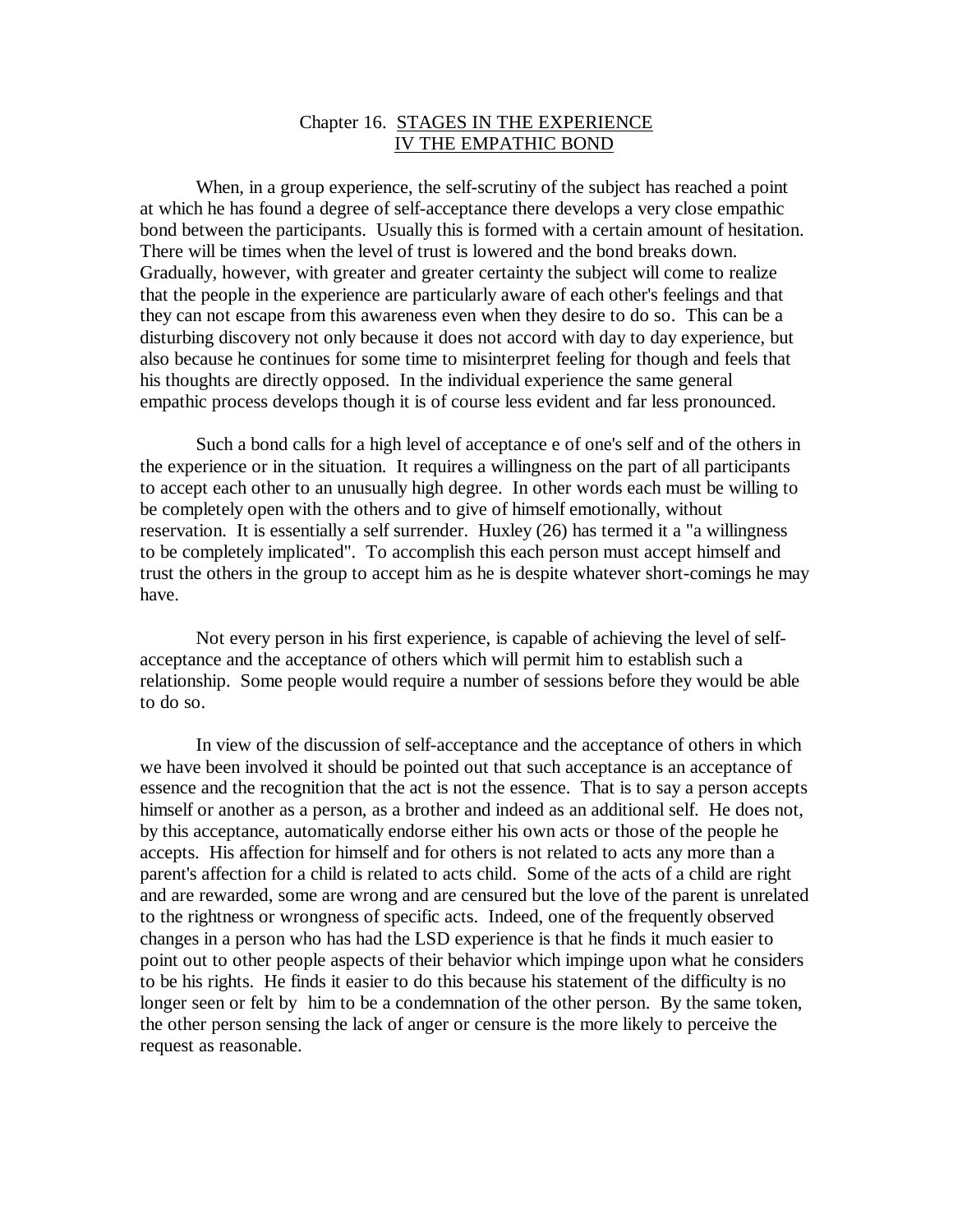In each person's development to the point at which he finds it easy to accept and deal with the empathic relations which the drug permits, there appear to be two stages. The first, basically a self surrender, is the willingness to give of the self without reservation and to trust oneself completely to the affection and respect of the others in the group.

 The second stage frequently seems equally difficult and comes about through the subjects learning to receive as well as to give. In other words it is the final complete acceptance of the other participants. It is to regard what they have to offer – their view of the world, their particular way of feeling and thinking – as being as valid, as worthwhile and as beautiful as his own. Once this situation has been set up and each individual in the group becomes willing, not only to give of himself without reservation but to accept each other person's point of view and manner of feeling as equally valid, the empathic bond is truly established and the participants are able to feel a unison so complete as to establish a communication verging on the telepathic.

 When the subject is unable to complete the bon by accepting the feelings of the others in the group he likely to revert frequently into self-condemnation or paranoid thinking or in rare cases into grandiosity in which contempt for certain aspects of the others is verbalized or displayed.

 About three hours after the drug has been taken most subjects will either have established and empathic bond with the other group members or will have achieved some sort of a stabilization of the experience. At this stage it is possible and valuable to begin a period of discussion.

 Unfortunately, this is sometimes impossible, for in some instances the subject remains either violently nauseated or otherwise physically ill and in others the subject continues throughout the experience to be markedly paranoid. In such cases there is little that the therapist can do other than to continue to offer trust, affection and understanding. The therapist must not lose patience and should never try to get the subject to "snap out of it" by directing hostility toward him or by leaving him alone. The therapist can teach only be example. An LSD session spent in being ill or in being psychotic is much less rewarding than one spent constructively but as Gibran (20) has pointed out "Even those who limp go not backwards". Subsequent sessions may lead to much more profitable experiences.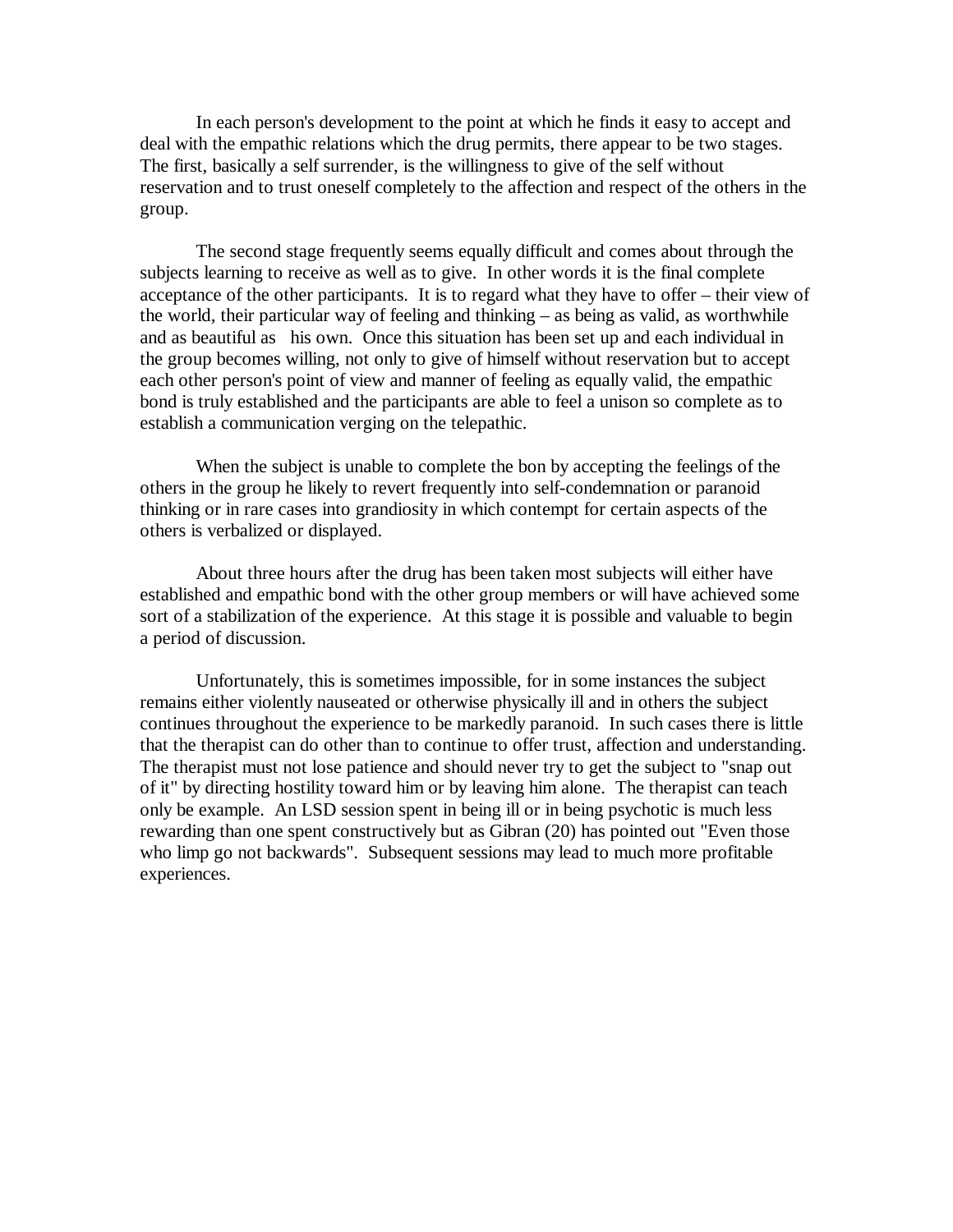# Chapter 17. STAGES IN THE EXPERIENCE V DISCUSSION

While discussion is an important development in both individual and group experiences, the group experience presents wider scope. The nature of the discussion will depend upon the personalities of the participants. The importance of this period lies in the fact that the subject, having gained a level of self-acceptance and acceptance of others can learn a great deal through the association that this period permits. He is actually learning how to relate to others at a new level – a level based on selfunderstanding an unashamed trust of his deepest emotions. He is learning about other ways of feeling and of sensing the world. Music is extremely useful in this learning process. Each person tends to hear music in his own way and in a group setting once the empathic bond has been established each person hears the music in a manner which is influenced to some degree by the others in the experience. The subject can learn that by blending his perception of the music with that of the other participants, the enjoyment of all is enhanced. This fusion of points of view or ways of feeling is mot readily observable in the perception of music, but having observed the phenomenon in that particular situation, the person can more readily understand the possibility of generalizing this knowledge and capacity to all other aspects of the experience and hence to his day interpersonal relations.

The nature of what is likely to be learned through the experience offers a guide to profitable areas of discussion. The commonly reported areas of experience which Chwelos (13) has enumerated have been mentioned earlier. These include a feeling of being at one with the universe; changes in the perception of time and space; enhancement in the sensory fields, a feeling of profundity of understanding which engenders conviction; increased emotional sensitivity leading to a widening of the range of emotion; an increased tendency to emotional fluctuation; and increased sensitivity to the emotions of others.

These changes are closely related. The alteration in the self-concept and the depersonalization to which it gives rise may be a result of changes in the perception of space and time. In any case, they appear to vary concomitantly. Depersonalization, by altering the self-concept, permits objective self-assessment and when coupled with apparent freedom in space and time brings one to a sense of unity with the infinite. Further, this reduction of the self, which has hitherto been the basic referent for all sensation and ideation permits both a remarkable enhancement in the sensing of the nonself and a new profundity and range in ideation which the self-concept has previously tended to circumscribe and modify. So vast and so intense is the experience that the emotional responses engendered cover the spectrum of affect and appear because of the time distortion to shift with remarkable rapidity.

It is important to realize, with regard to the points which follow, that the feeling of reality which accompanies the experience are often remarkably vivid. Where this is the case, the ideas outlined below, once arrived at, are accepted with an intense conviction.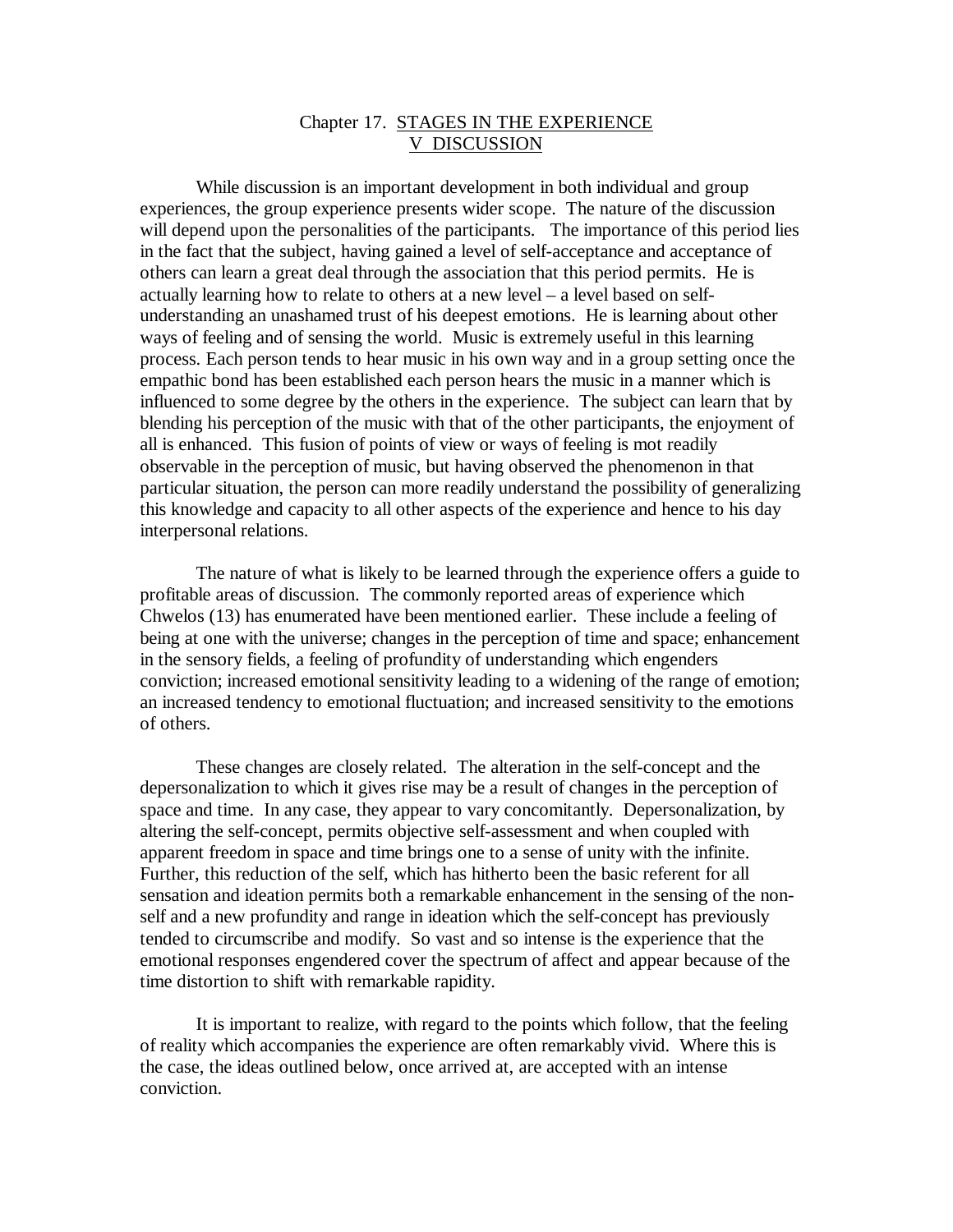The person's individuality tends to break down. He begins through the breakdown and synthesis of usual gestalts, to see through the subject upon which he happens to be concentrating, into the microcosm and into the macrocosm. Because his thinking is analogical he can see the same pattern of extension in all things. Each object or person has an infinite number of aspects.

 He becomes aware that he too, is part of this pattern of infinity and that the barrier to awareness of this fact has been his accustomed sense of self. This realization renders complete self-acceptance much easier than it otherwise would be.

 The objectivity toward the usual self-concept which depersonalization occasions, permits him to examine his relationship to others without any defensive screening. He begins to learn that self concern, implying as it does a feeling of some insufficiency in the self, is synonymous with anxiety and tends not only to isolate him from others but also to make him distinctly uncomfortable.

 Complete self-acceptance on the other hand, which implies complete faith in his infinite nature, not only permits him to feel very closely with others and to understand them more completely than he ever has before, but also produces in him feelings of content and well-being.

 He comes to the realization that faith and anxiety are mutually exclusive. They cannot be experienced at the same time. Chwelos (13) in discussing this area of experience states of the subject:

 "He then sees that lack of faith, or acceptance that he is essentially infinite, is the exact counterpart of anxiety --. He also sees that guilt is disrupting in that it is a denial of the infinite self which is the same for everyone. This equalizing tends to remove any form of pride, prejudice, guilt or anxiety. The person then sees that faith, which is the acceptance of himself as infinite, and love, which is the acceptance that everything around him, is equal to him in substance, in the clue to a smooth, pleasant, useful LSD experience. The patient then ceases the tragedy of desiring to be other than he is in essence and realizes that he can only be other than he is in terms of his acts. The energy thus released from attempting to alter his basic nature will now be used to alter his acts in a way which can make his life more peaceful and satisfying and his outlook more compassionate."

 Almost certainly the most valuable knowledge which the subject may attain in the experience is the realization that his feelings are very largely under his own control. Generally speaking, our culture accepts the view that one's feelings are determined by circumstance. In the experience, however, the subject learns that his feelings are determined by their direction. Self-concern makes him feel badly, outwardly directed feelings of affection and trust make him feel good. Knowing this, he can feel as he wants to and can realize the wisdom of Lincoln's statement, "a man is just as happy as he makes up his mind to be". The subject should learn too that the ability to control ones feelings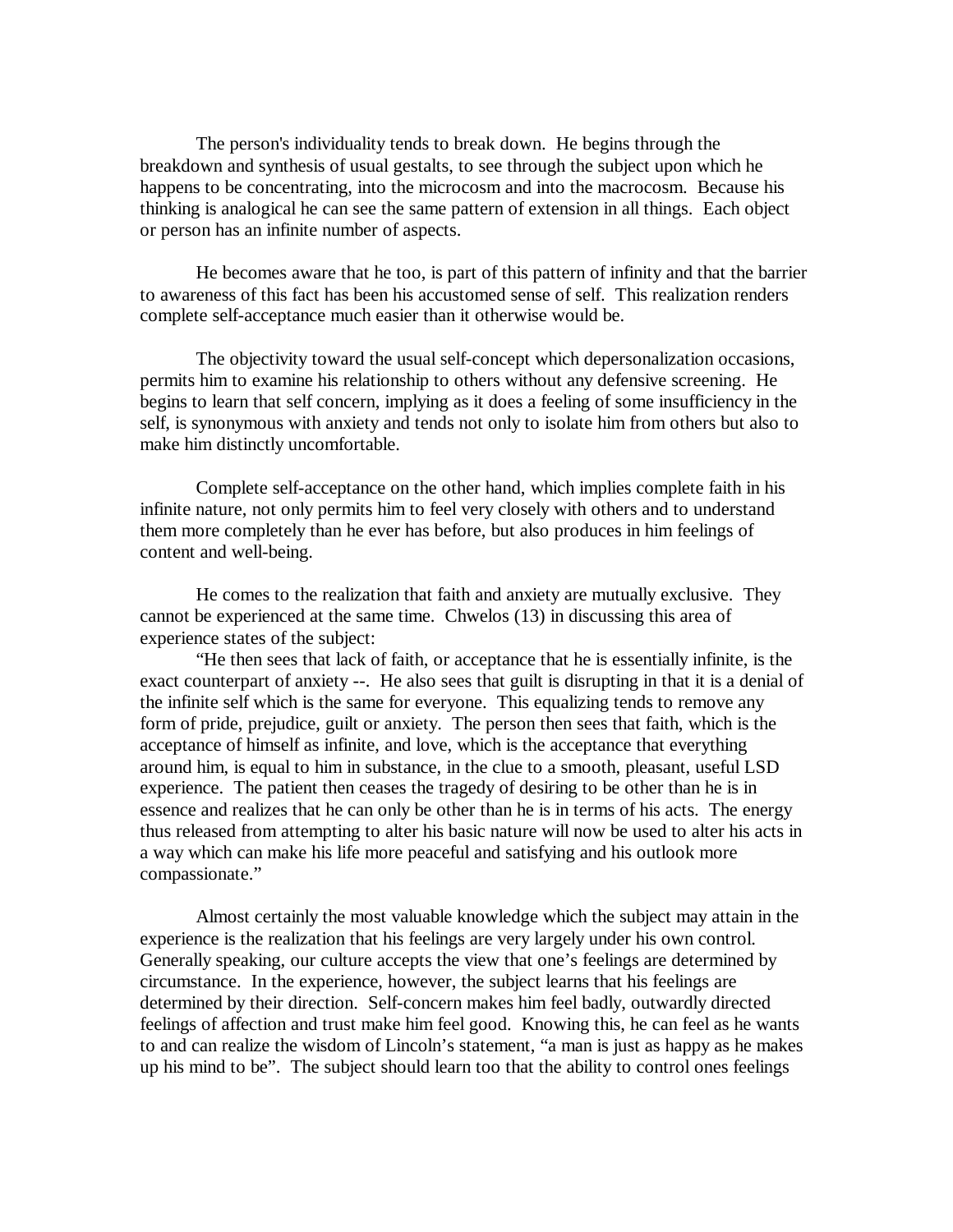comes only with practice. As Chwelos (13) puts it: "He can feel as he pleases but this takes some practice, as one learns to walk by walking, so one learns to love by loving".

 It is the role of the therapist during this stage to try to discuss and work through with the subject some of these extremely complex ideas. As a rule, the subject will broach the ideas himself and the therapist can offer another point of view or aspect of the problem involved. At times the therapist may feel it wise to introduce a topic for discussion but he must be careful that he does not attempt to pressure the subject into accepting his point of view. The pressure for acceptance or rejection of ideas must come from the subject himself if the ideas are to carry emotional conviction.

 Referring to this phase of the experience as "discussion" may appear to be unwarranted. It is seldom discussion in the ordinary sense of the word since a person outside of the experience would be likely to have much difficulty in following what was transpiring. There are likely to be very prolonged periods of silence, few sentences may be completed as the thoughts seem to break off in the middle. Actually the close nature of the communication permits this sort of discussion to be filled with meaning as far as the participants are concerned.

 As has been pointed out previously the LSD reaction is essentially a feeling experience. The translation from intense but undefined non-verbal feelings into structured, delineated ideas, ideas which can be examined, discussed and weighed intellectually, is almost always made with difficulty.

 There are certain types of questions which may be helpful to the subject. Through considering them, he gives ideational structure to what he feels.

Questions which lead to an examination of the self-concept are usually interesting and lead to valuable discussion. This would include such questions as:

- 1. Who are you?
- 2. How much does your identity determine your behavior?
- 3. Where are you in space and time?
- 4. Where do your thoughts come from?
- 5. How are you different from other people?
- 6. How are you the same as others?
- 7. What is the basis of your system of values?

Questions which may stimulate thinking in the area of inter-personal relations are also extremely useful. This area might be approached through such questions as:

- 1. If all people are the same in essence, what keeps them separate?
- 2. What is love?
- 3. What is wisdom?
- 4. What is trust?
- 5. If you could have any single wish come true, what would you wish for?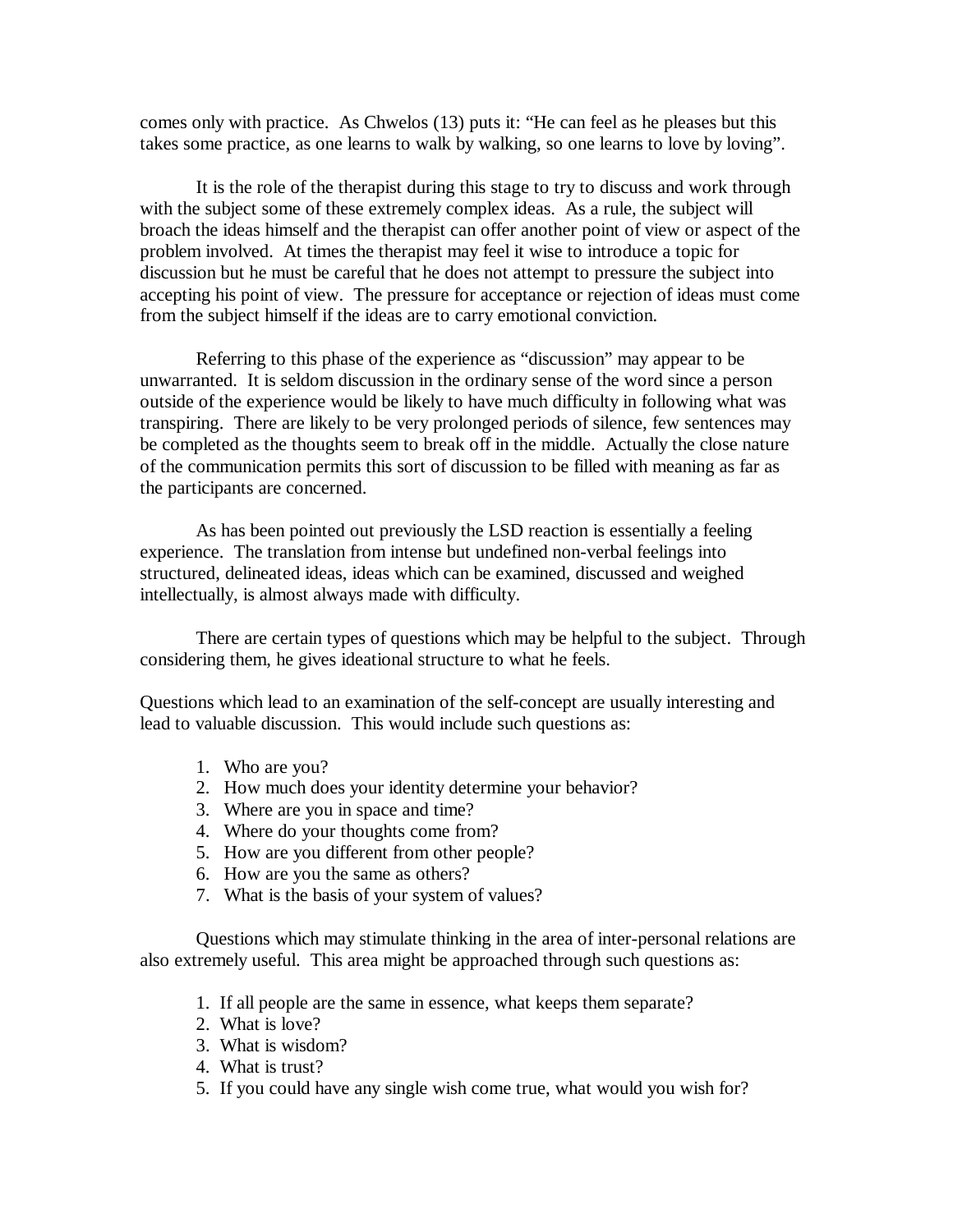6. Why are some people more pleasant than others?

Other more useful questions will undoubtedly occur to the therapist and such questions often will act as the beginning of discussion. The therapist must, however, continually guard against the tendency to assume that his answers to such questions are the only correct solutions. The subject's answers will represent truth as the subject sees it.

It is of great importance that the subject in dealing with these questions, attempt to verbalize his conclusions. Memory seems less capable of storing and recalling feeling tones than it does of holding verbal symbols representing ideas. If the subject is to be able to recall and use his experience it is important that his feelings be structured into thoughts and the thoughts described in language and if possible written down or otherwise recorded for subsequent reference. Should he wish to make notes of certain points he should be encouraged to do so. He may find it somewhat difficult to co-ordinate his movements and writing may prove difficult. Osmond (41) suggests the use of a chinagraph pencil which calls for less exact finger movements, yet permits the notation of salient ideas.

Sometimes this is extremely difficult and a very useful short cut into the memory files seems to be made if role-playing introduced. Ion such role-playing any hypothetical setting may be used and the people in the experience may decide to examine the relationships which would exist between them were they executive, politicians, churchmen, soldiers or any other group. The setting may be anywhere under any conditions ranging from disaster to tranquility. The relationship of each to other may be examined under varying emotional settings ranging from situations in which they relate on the basis of hatred and suspicion to those in which they work with each other in an atmosphere of affection, appreciation and trust.

In view of the level of empathy which exists, this procedure will rapidly demonstrate the motivational pattern of each of the participants and show how these patterns can and do relate to each other. The roles need very little enactment as the potentialities of the personality in the hypothesized situation tend to be very readily evident to the participants.

If the subject has been asked to prepare a list of questions, the answers to which he feels will be helpful to him in guiding his future conduct, he should now be encouraged to look at his list. It is very likely that the self-understanding he has gained will make the answers to the questions seem obvious. Most frequently the questions have arisen from arises in which the subject has been rationalizing to avoid accepting what he already feels to be true. LSD, by removing the need to rationalize, lets him see beyond the question into the underlying motives. He should be encouraged to make certain that he sees the answers clearly and understand how to use this insight. It the subject requests help the therapist should offer any aid he can in discussing such questions.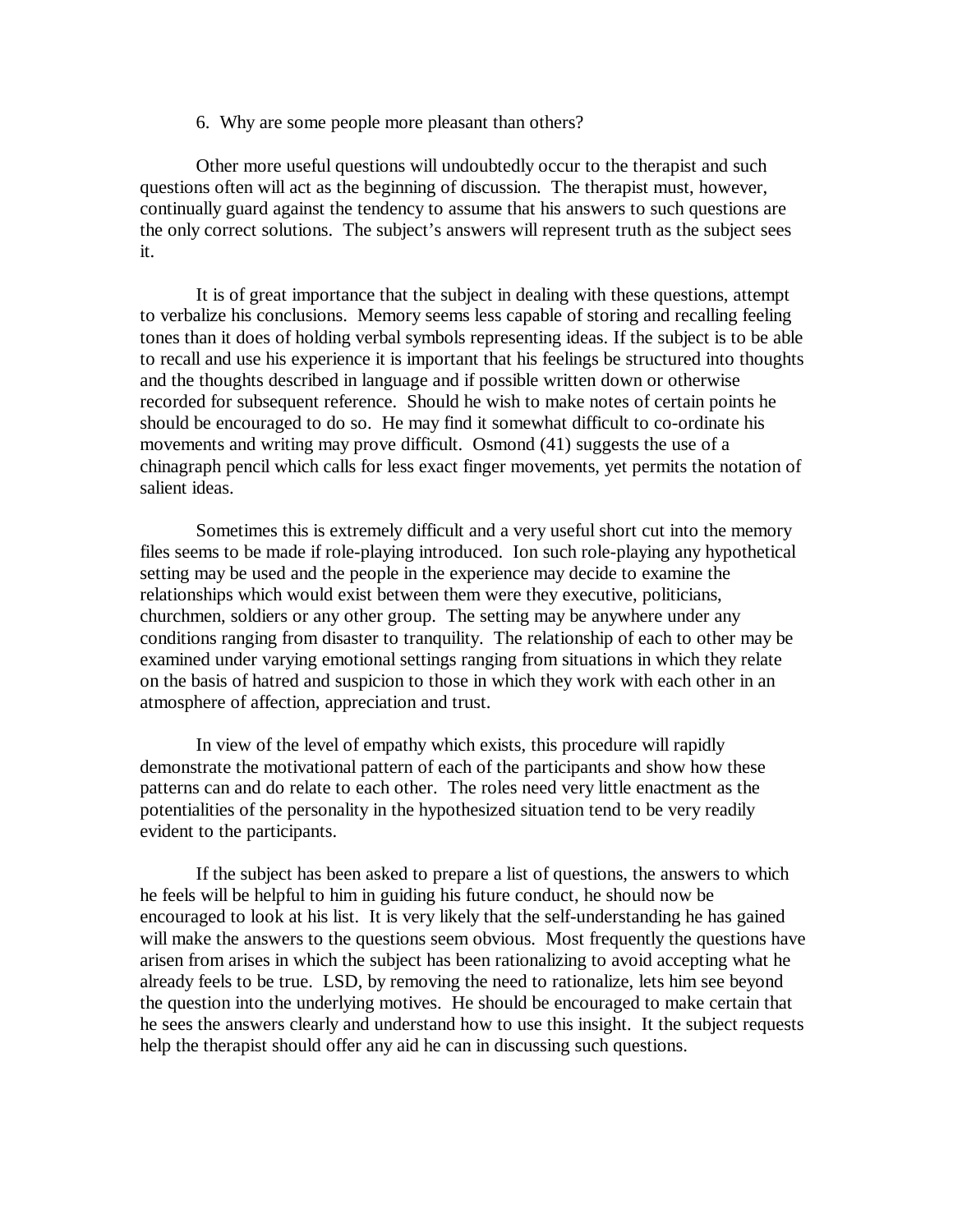While this period of discussion actually continues until the experience is terminated, there are other important stages which it overlaps which should be reviewed.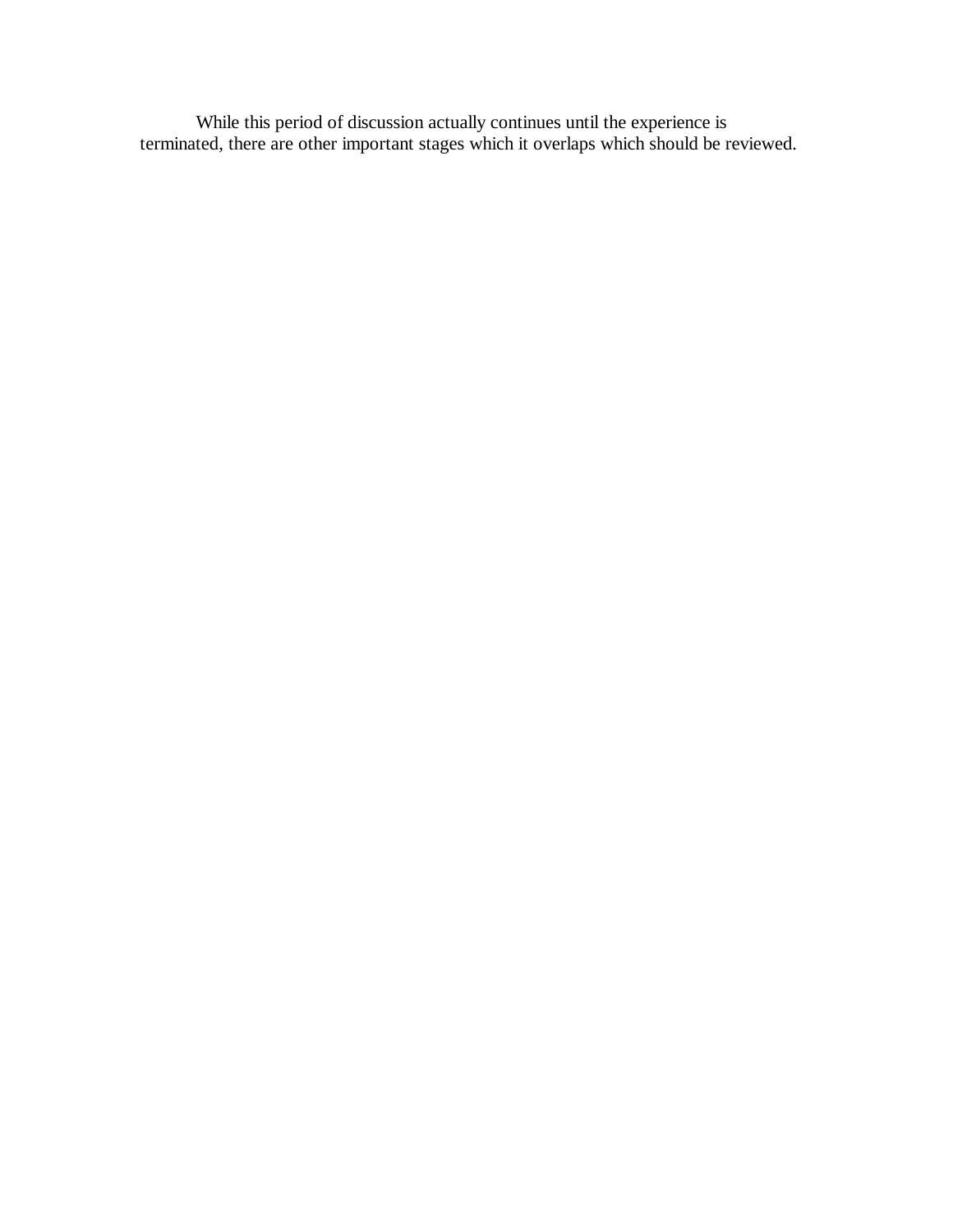# Chapter 18. STAGES IN THE EXPERIENCE VI DIMINISHMENT OF SYMPTOMS

 Usually after about five or six hours the symptoms seem to diminish rather rapidly. The subject will begin to feel that the session is all over. In cases in which the subject has been unable to achieve a high level of experience he may begin to express a desire to end the session. This can be destructive of the relationships which have been built up. If the subject attempts to shake off the remaining symptoms and get rid of them they tend to become more pronounced. The more he fights against them, the more agitated he is likely to become and he may develop a paranoid reaction. His desire to get out of the drug state leads him to feel that that state is undesirable and unreal. This type of thinking, unless diverted, may rapidly lead to suspicion, hostility and withdrawal.

 The subject has been warned about this in the instructions given to him prior to the session. A further warning at this time may be useful or may be disregarded. He should be assured that the experience is far from over and much that is interesting lies ahead. It is wise to try to interest him in some aspect of the experience not yet covered or in some area of discussion in which he is particularly interested. It is unwise to leave him alone at this time or to let him leave the group. Any attempt to fight against the residual symptoms is very unlikely to be successful. It should be pointed out to the subject that this apparent diminishment of symptoms is due to his having learned how to adjust to them. They are still present but he is going to put the level of stabilization to something of a test in a short time by going to a restaurant for a good meal.

 The discussion may begin to falter at about this time and one way of maintaining interest is by seeing how each person in the group adds to the appreciation of music. Those selections which have the greatest appeal for the subject might be used at this time. The subject will find that when he tries to listen to the music as another person hears it, he will initially find it rather annoying. After a short time he will find his accustomed response to the music altered. Gradually he will see the beauty in this new type of awareness. Subsequently, he can learn to combine his accustomed response pattern with those of the other people present. Whether this actually occurs or could be demonstrated objectively is a moot point. Nevertheless the subject will note a remarkable change in his own perception.

 After an hour or two the subject will realize the nature and extent of the symptoms which remain. He will be much more comfortable with these than he was previously because he will have learned how to control them. At this time a discussion may be started about going to a restaurant and about how, in that venture, the remaining symptoms may affect him, or in a group session, each of the people in the group. This discussion will tend to make meeting people en masse much easier.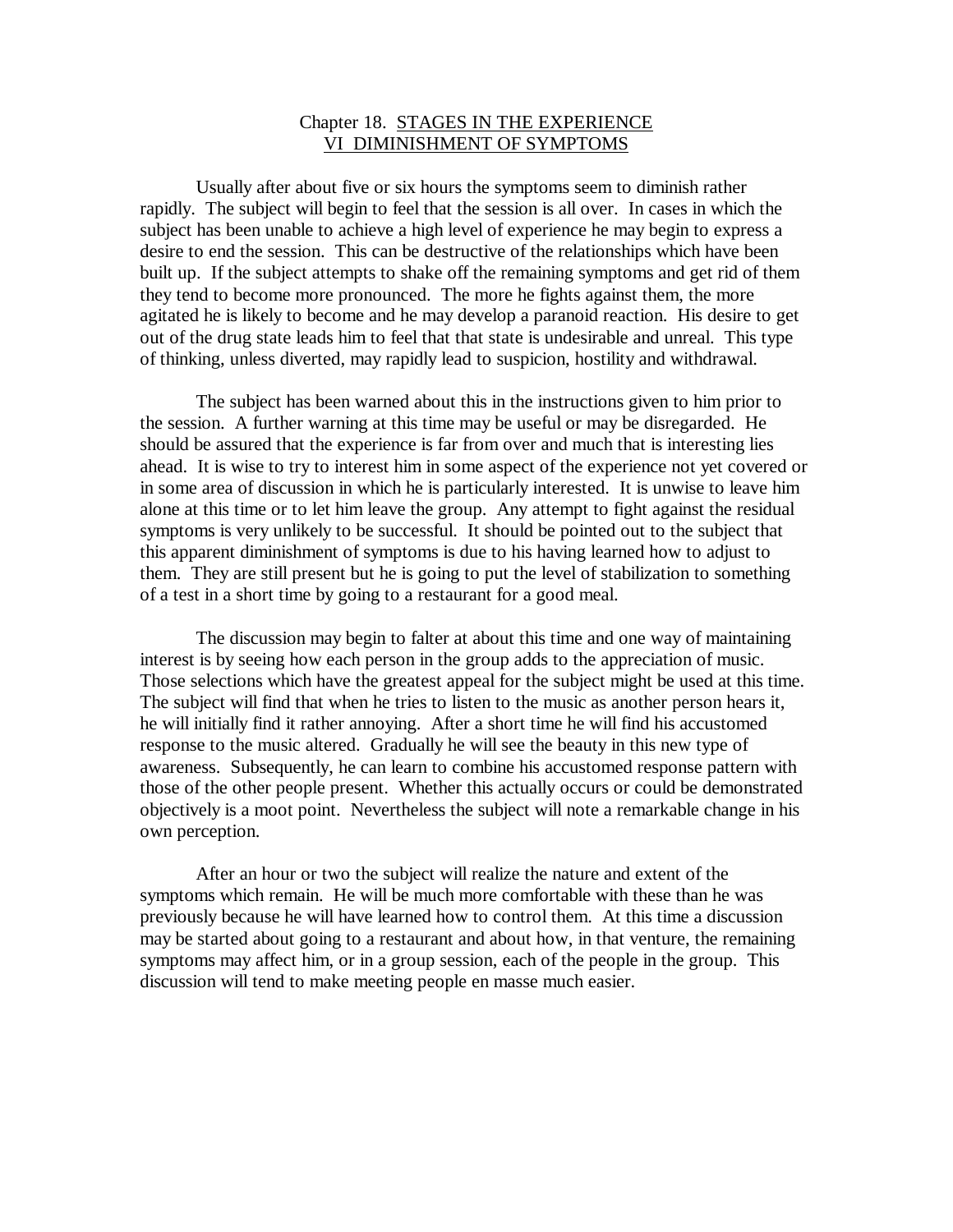# Chapter 19. STAGES IN THE EXPERIENCE VII THE MEAL

 Where the treatment situation permits, it is often a very useful experience for the subject to get into a situation in which he is observing and dealing with other people while he is still slightly under the influence of the drug. It can be something of a first step in bridging the gap between the LSD experience and his normal day to day living.

 Going out for a meal late in the evening when the subject is hungry, provides an easy opportunity for him to learn how to meet and accept people in a way which will accord with what he has learned in the experience. To the extent that he fails he will find the situation growing unpleasant and uncomfortable. What he has learned and the support of the people with him will usually lead him to generalize his learning to this situation and will teach him the advantage of understanding and acceptance in day to day relationships as well as in the LSD experience.

 This learning is reinforced by its association with the pleasure of eating after several hours of fasting. As long as the subject remains paranoid or apprehensive, the meal should be postponed. It is extremely distressing for a disturbed subject to have to mingle with a large number of people. If necessary, food should be brought in to the treatment room and the visit to the restaurant omitted. Some subjects, especially among the alcoholic group, may have no desire for food and if they are adamant in their refusal, their wishes should be respected.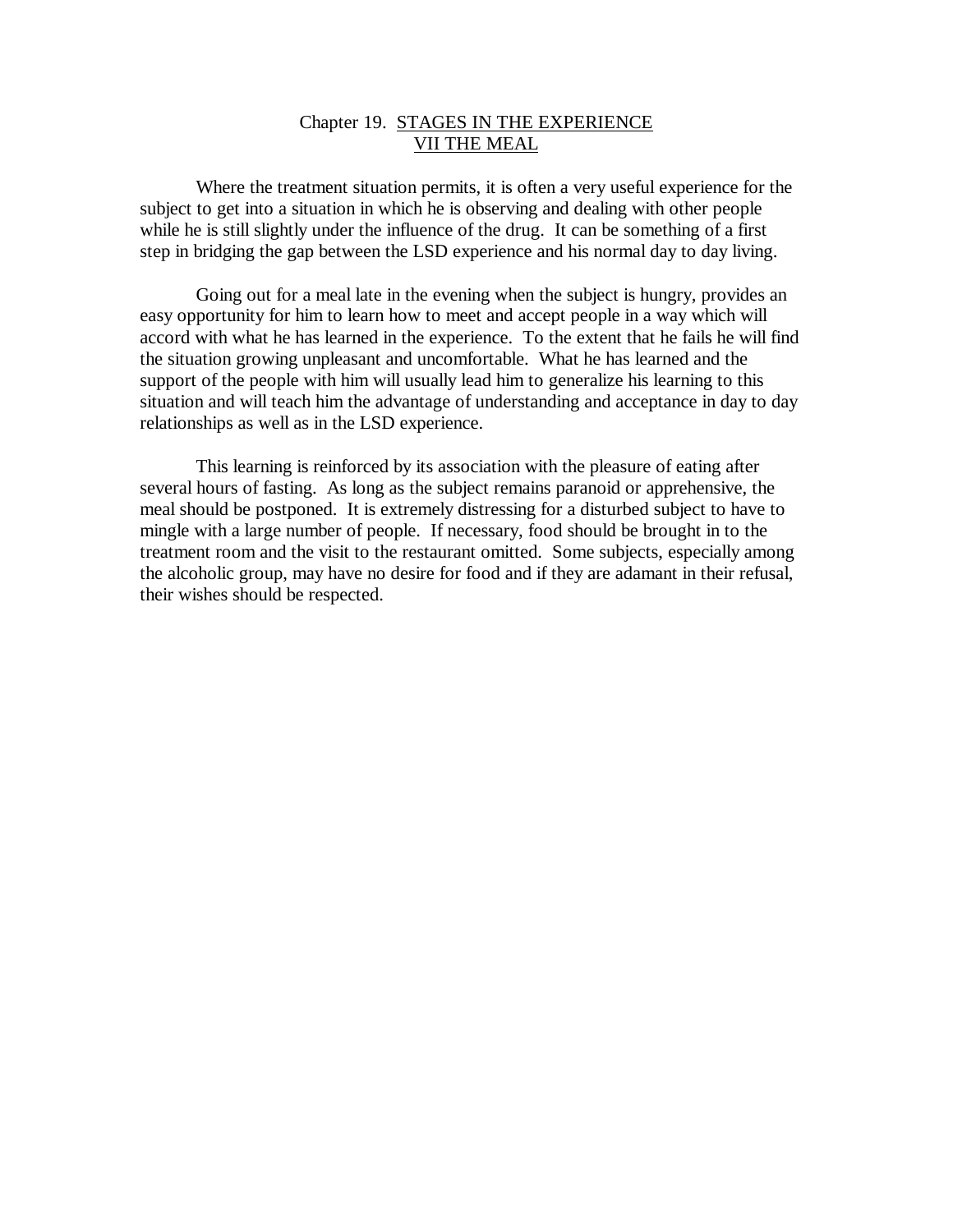# Chapter 20. STAGES IN THE EXPERIENCE VIII TERMINATION OF THE SESSION

 The time of termination should remain flexible. After a meal there is likely to be a revival of energy and further discussion may begin. The important thing is that the end of the session should be determined by the feelings of the participants and not by the pressure of outside circumstances.

 Twelve hours would seem to be a minimum time to ensure that the subject would not be anxious when separated from the group. Often, however, the latter stages of the session see the development of extremely interesting discussion and the session may last up to 16 hours, depending upon the interest and the stamina of the participants.

 Keep the session going until there is no reason to believe that the subject will be troubled by recurring symptoms and until he seems happily confident that he can sleep untroubled by anxiety.

 In subjects who have shown little or no reaction to the drug the session may be terminated in a much shorter time, possibly after 7 or 8 hours. In subjects who have remained paranoid throughout, the session should be carried on as long as possible – at least up to 12 hours. Usually the subject will become less hostile and withdrawn and more comfortable and accepting as time goes by.

 Where the subject is being treated on an outpatient basis he should be driven or accompanied home by the therapist. The subject should not attempt to drive an automobile. The therapist should help as much as possible to bridge the difficult period of the subject's meeting his family or his wife. The therapist can answer many of the questions which would otherwise be directed at the subject and he thus becomes not only an ally in the situation but tends still further to weave the LSD experience into subject's daily life.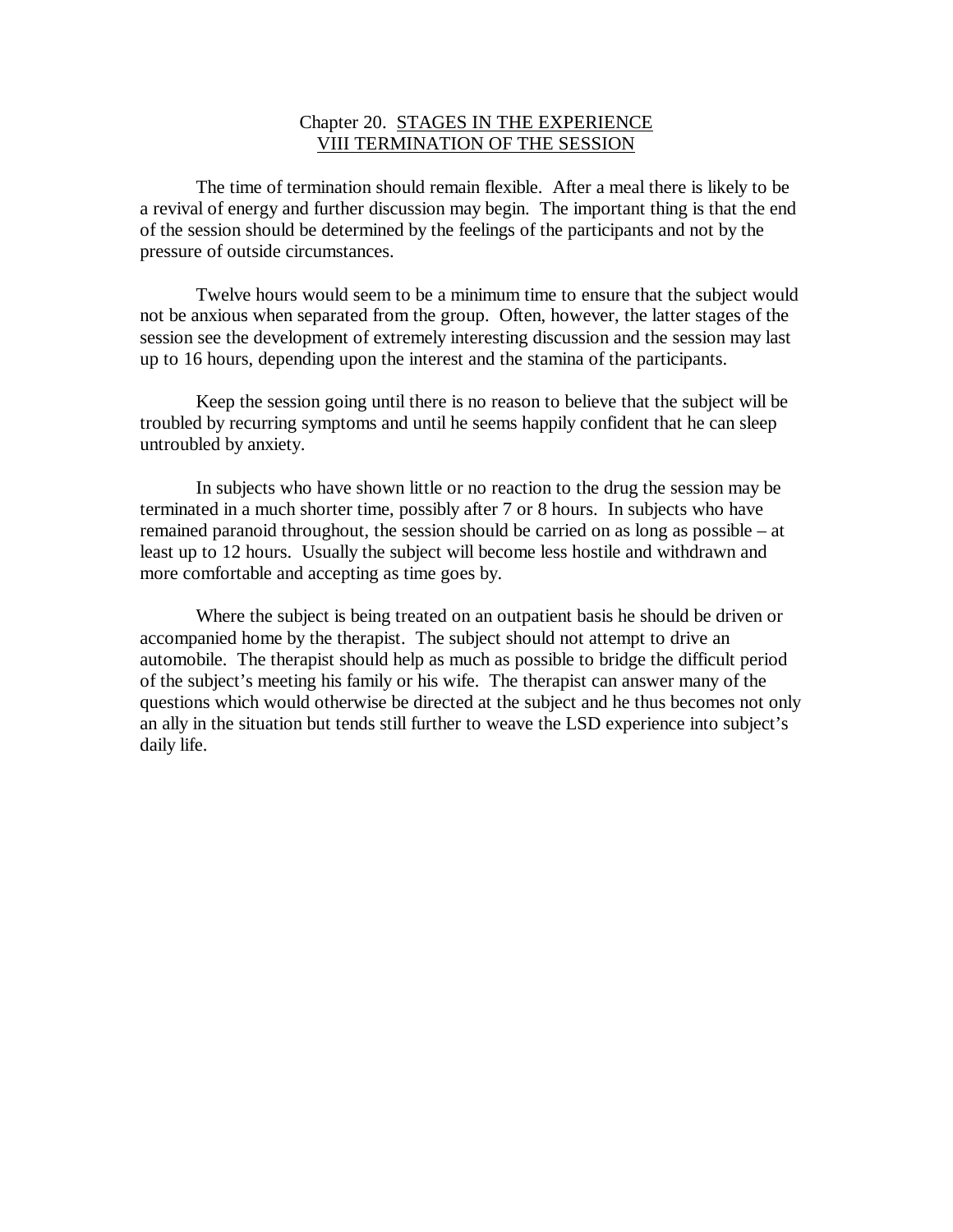### Chapter 21. AFTER – CONTACT WITH THE SUBJECT

 The therapist should arrange to come to see the subject again as soon as possible. With an in-patient the meeting should be early in the following morning, as soon as possible after the subject is up and about. With an outpatient such a meeting should, if possible, take place in the morning, possibly over coffee.

 This meeting is an important one. Subjects usually find the experience so fascinating and unusual that they, like the Ancient Mariner, must tell others about it. However, it is a difficult experience to describe and the average listener can in no way comprehend the subject's account. Not only is the subject likely to be frustrated in his attempts to explain, but he is likely to be regarded as odd for having had such a peculiar experience. Also in attempting to recall exactly what happened the previous day, the subject will find his memory vague as to time and incomplete as to fact. Left to himself, he will tend to start trying to rationalize what has happened and may begin to deny the reality of the experience. This tendency will be enhanced by the attitudes of the people around him who tend to regard such experience as bizarre. He may be torn between the desire to accept the experience as valid and the urge to accept the criticism of his friend and to dismiss the whole thing as being something like a dream.

 At this time, the therapist, by showing that he accepts the experience as valid, by discussing its various phases and thus filling in the blanks in the subject's memory and by reviewing many of the ideas and conclusions of the day before, tends to further bridge the gap between the experience and day to day activity. Any notes made during the session will prove useful at this time as the basis for discussion. The subject is usually relieved to find that the experience was regarded as valid and useful to those who shared it with him. He cannot, under these conditions, easily dismiss it as dreamlike.

 The subject should be reminded that he is to write an account of his experience and the therapist should be rather insistent upon this point. The process of finding words to describe the experience and of thinking it through so that it can be written down helps to fix many aspect of the session in the subject's memory.

 Beyond this initial post-treatment meeting is useful for the therapist to keep in touch with the subject from time to time. If possible informal meetings of those who have undergone the experience should be arranged. This permits an exchange of ideas and occasional re-inforcement of the values developed by each of the people under the influence of the drug.

 This procedure is useful in another way. Eisner (16) has reported upon the fact that "depression has been observed to occur when insights acquired under the drug are not translated into the life situation. It almost appears that if, the clearly indicated step forward is not taken, ground may be lost, followed by depression".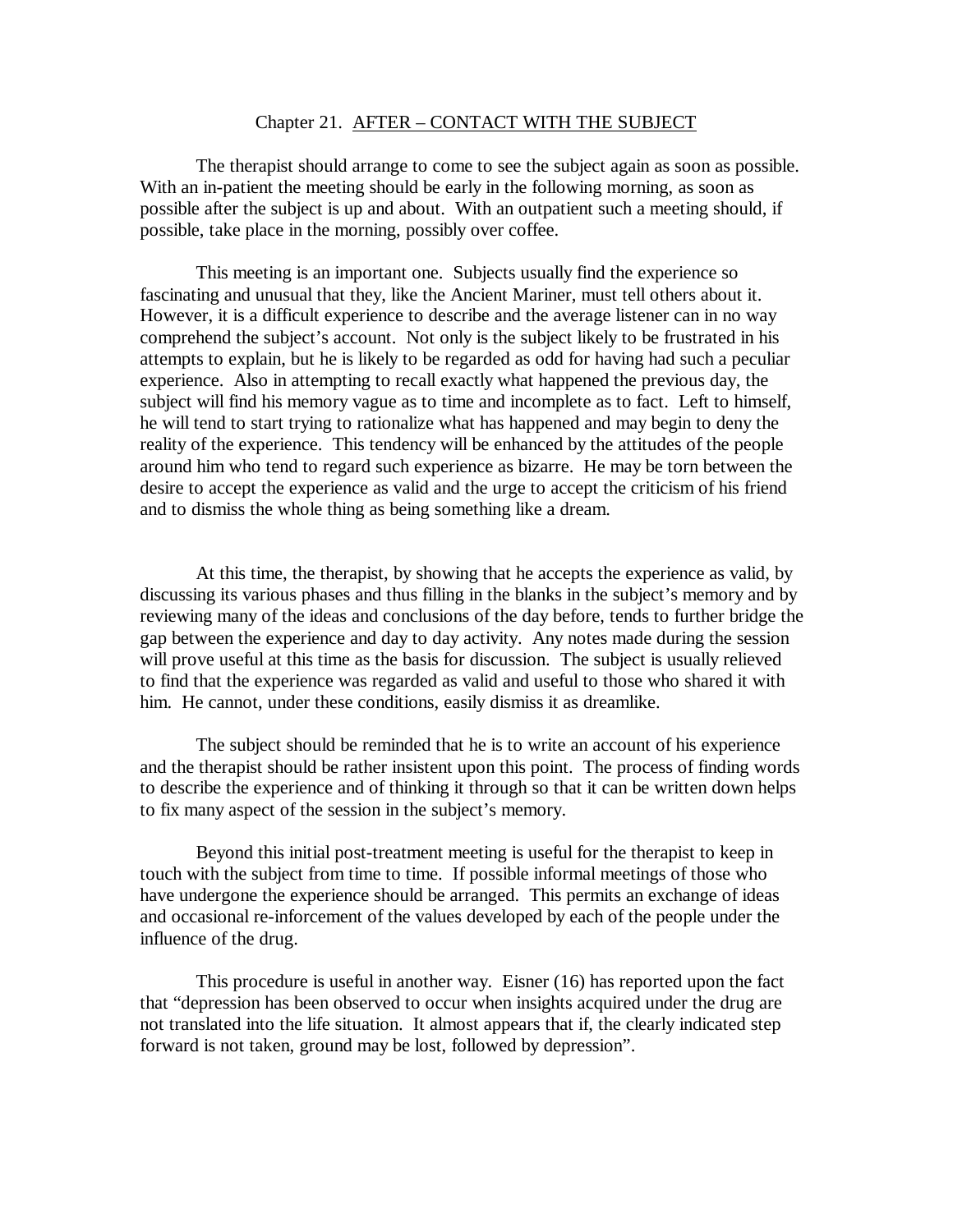Actually, there are in nearly every case, periods when the subject feels that he has failed to live up to his new system of values and tends to become depressed. These phases tend to be short and if the subject can meet with an interested person or group much can be done to dispel his depression. Then restatement of what he already has learned – namely that self-concern makes him feel badly and that directing his attention toward the acceptance of others he will enjoy a feeling of well being—will aid him to a less oppressive mood. This technique is closely allied to the group ties utilized so successfully by Alcoholics Anonymous.

 At this point we should like to refer to some special points that should be considered when the experience is being employed as an adjunct to therapy in cases of alcoholism. Here it should be kept in mind that Alcoholics Anonymous provide a unique and often indispensable opportunity for continuing support of the patient who has had LSD, and, in the vast majority of cases, greatly enhances prospects for his long-term sobriety, as well as improved attitudes and way of living.

 Even where the subject has previously had negative attitudes towards AA, the LSD experience offers and excellent opportunity to re-examine coping with his problem. In the experience it can be suggested that he examine his feelings about the Alcoholics Anonymous program, that he keep an open mind about the fellowship until he learns more about it, and that he have a chat with some of its members.

 An active liaison with some AA members can prove advantageous to the therapist in achieving this sort of interview for the patient.

 The subject should be told in advance that the LSD experience does not constitute a cure for alcoholism. It offers an experience which can make the AA program more acceptable and inspiring. It can remove many of his reservations towards the program, and can shorten the period in which doubt and indecision prevent full acceptance. The psychedelic experience can be an extremely useful introduction to a new way of life, such as that offered by Alcoholics Anonymous. It cannot be more than that. But it is remarkable in how many respects the LSD experience and participation in the AA program engender the same sorts of positive attitudes. Self-acceptance and acceptance of others, and the recognition of honesty and humility as essential goals, are developed both in the LSD experience and as a result of acceptance of the AA philosophy.

 Following the LSD experience, the alcoholic must himself build a new pattern of adjustment for day to day living. In this program of remotivation he will find the support and inspiration of the AA program invaluable.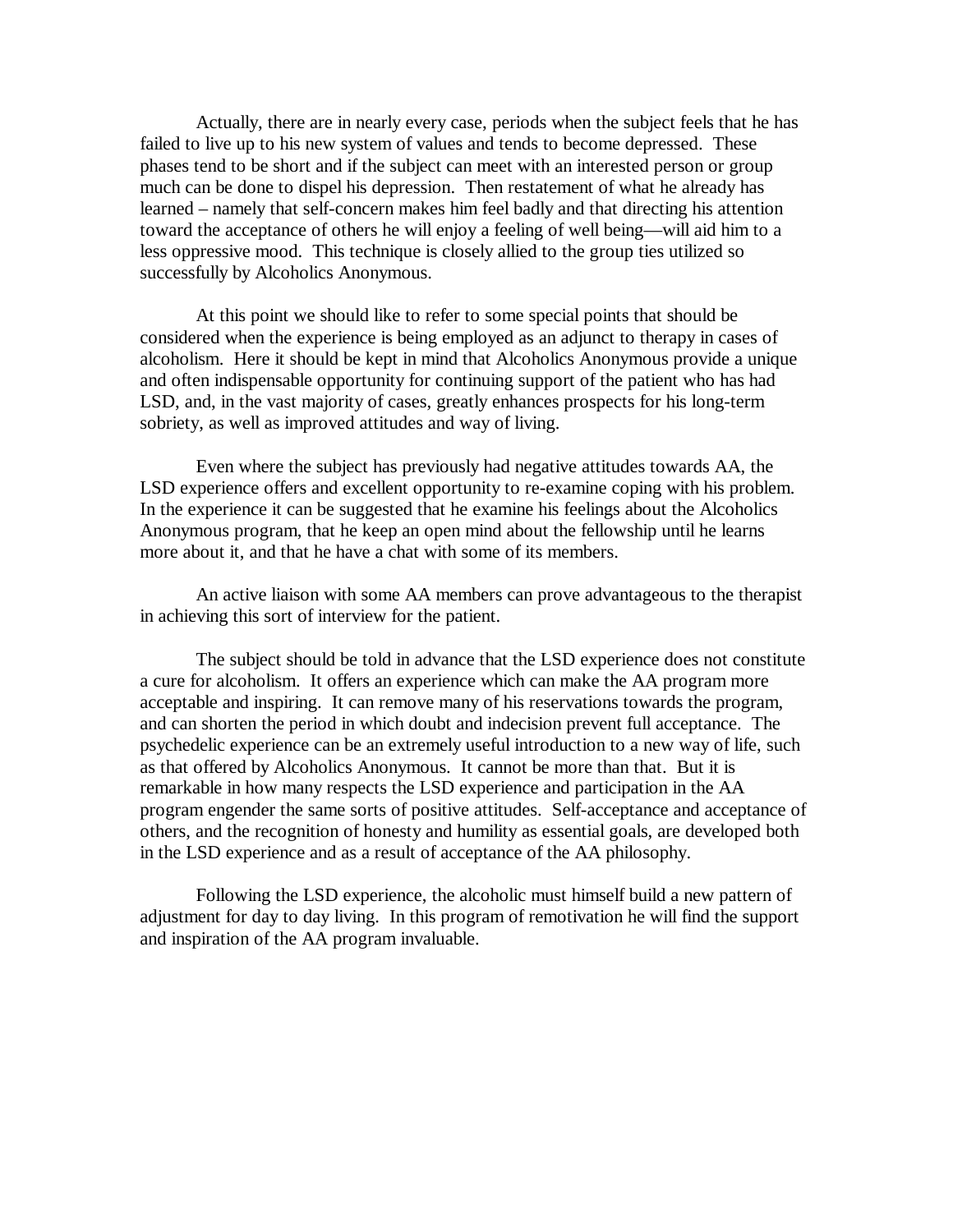#### Chapter 22. ASSESSMENT OF THE PSYCHOTIC EXPERIENCE

### PROBLEMS IN ASSESSMENT

 Assessing change effected by treatment is one of the major problems in every branch of psychiatric research. Researchers often use such gross criteria as discharge from hospital and re-hospitalization. In the treatment of alcoholism the criterion often used is complete abstinence for a particular period of time. The alternative to such criteria is the establishment of some variety of rating scale which permits the measurement of less obvious degrees of change. Here the problem becomes that of demonstrating that the validity and reliability of the criterion scale.

 Such refined measures call for the objective assessment, by adequate judges, of selected, relevant areas of behavior. Their development calls for a high level of knowledge of the changes to be anticipated; for painstaking trial and error selection of items relevant to these areas of change; for a further selection and refinement of items such that ambiguity disappears to the extent that scoring agreement between independent raters is obtained. When this task is completed one has a scale which samples areas of behavior and which can be expected to show a relationship to clinically observed change. In the development of such scales it is a further complicating factor, that the criterion against which the scale must always be assessed is that of clinical judgment, a notoriously unreliable standard.

 The assessment of change growing out of the LSD experience is especially difficult. If changes are to be rated by independent, objective raters, then the areas which can be assessed must be either observable physiological phenomena such as blanching, tremor, dilation of pupils, shivering, apparent dizziness, vomiting, micturation, moistness of the palms and so forth or must be the results of psychological tests. Principally Abramson and his co-workers (4), (5), (6) have done much work in this area.

 Unfortunately the presence of observers or the administration of tests almost invariably alters the entire nature of the experience. The probability that a transcendental experience may occur is much reduced if the subject must direct his attention for some time to answering the questions of the M.M.P.I. or if he concentrates his attention for any prolonged period upon problems in arithmetic.

 This difficulty has caused a great deal of confusion in drug studies. There are two methods of approach to the determination of the drug effect. The first method aims at cataloguing the alterations in specific areas of behavior which follow upon the ingestion of a given drug. Here the researcher is concerned with alterations in test scores or in observed physiological changes, on the basis of which he can assess the effect of a particular drug or draw comparisons between differing dosages, drugs, or conditions of administration.

 The second method seeks to observe differences in the individual's usual functioning which are occasioned by taking the drug. Here the concern is not with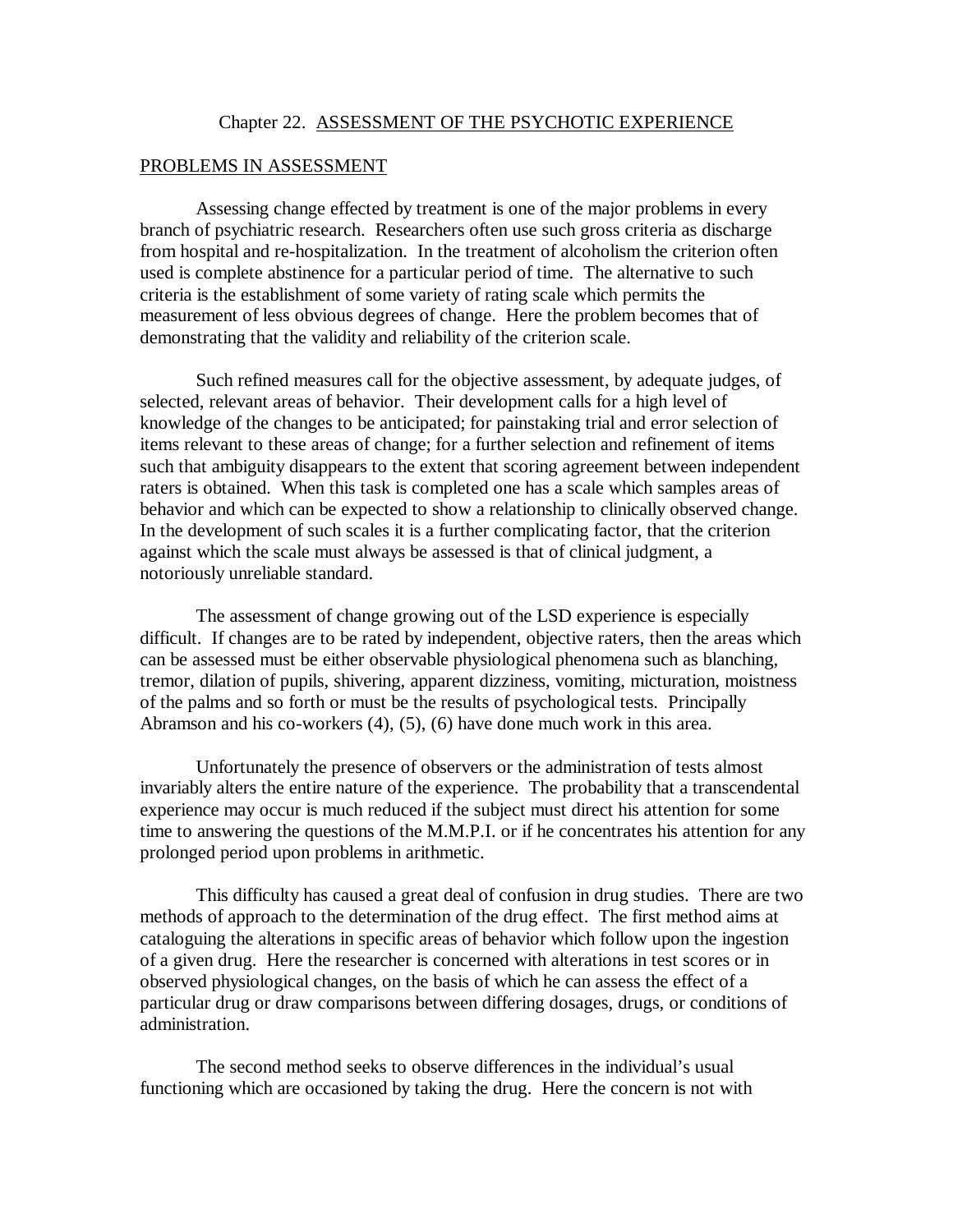special tasks but rather with attitude, feeling, mood, etc. such information can only be obtained by asking the subject relevant questions.

 Where the first type of research has lead, for instance, to the conclusion that arithmetic test scores decline as a result of the ingestion of LSD the conclusions drawn from the second type of research would be that the ingestion of LSD makes a person feel less inclined to work at problems in arithmetic.

 While each of these types of research are useful and necessary they cannot be combined in the same project. One must decide which type of research he intends and must then adopt an appropriate methodology. It is nonsensical to complain that he results of research aimed at measuring drug effected changes in specific test scores yield little information about drug induced personality change. It is equally useless to protest that unless a quantitative score can be assessed it is impossible to discuss any change.

 It is our contention that at the present stage of our knowledge research into the effect of LSD should aim at observing differences in the individual's functioning and at detecting changes in the feelings, values and beliefs which underlie these modifications in behavior.

 It is unfortunate that much of the present stage of our knowledge research into the effect of LSD should aim at observing differences in the individual's functioning and at detecting changes in the feelings, values and beliefs which underlie these modifications in behavior.

 It is unfortunate that much of the present research aimed at quantification of LSD induced change is dealing with extraneous or unimportant variables and it therefore largely irrelevant to any assessment of the therapeutic effect of the drug. In a search for relevant variables we must adopt very specific criteria of validity for in this assessment the establishment of correlation between drug ingestion and variation in a given measure does not offer sufficient grounds for the acceptance of that measure as a valid means of describing the nature of the drug induced changes. To be relevant a variable must be related to the experience described by subjects who have taken LSD. For this reason, we feel that it is extremely unprofitable to use conventional psychological tests to assess the drug effects. The results of these are altered by the fact that under LSD, tests are boring and uninteresting. The administration of such tests completely alters the drug experience and produces a compounding of drug effect and situational effect which cannot be sorted out.

 If a person watching a delightful ballet were presented with a series of arithmetic tests at various times throughout the performance, his scores, would be lowered by distracting stimuli. It would, however, be unfortunate to conclude that attending the ballet disturbs thought processes. Very likely his experience of the ballet would be remarkably qualified and modified by the testing.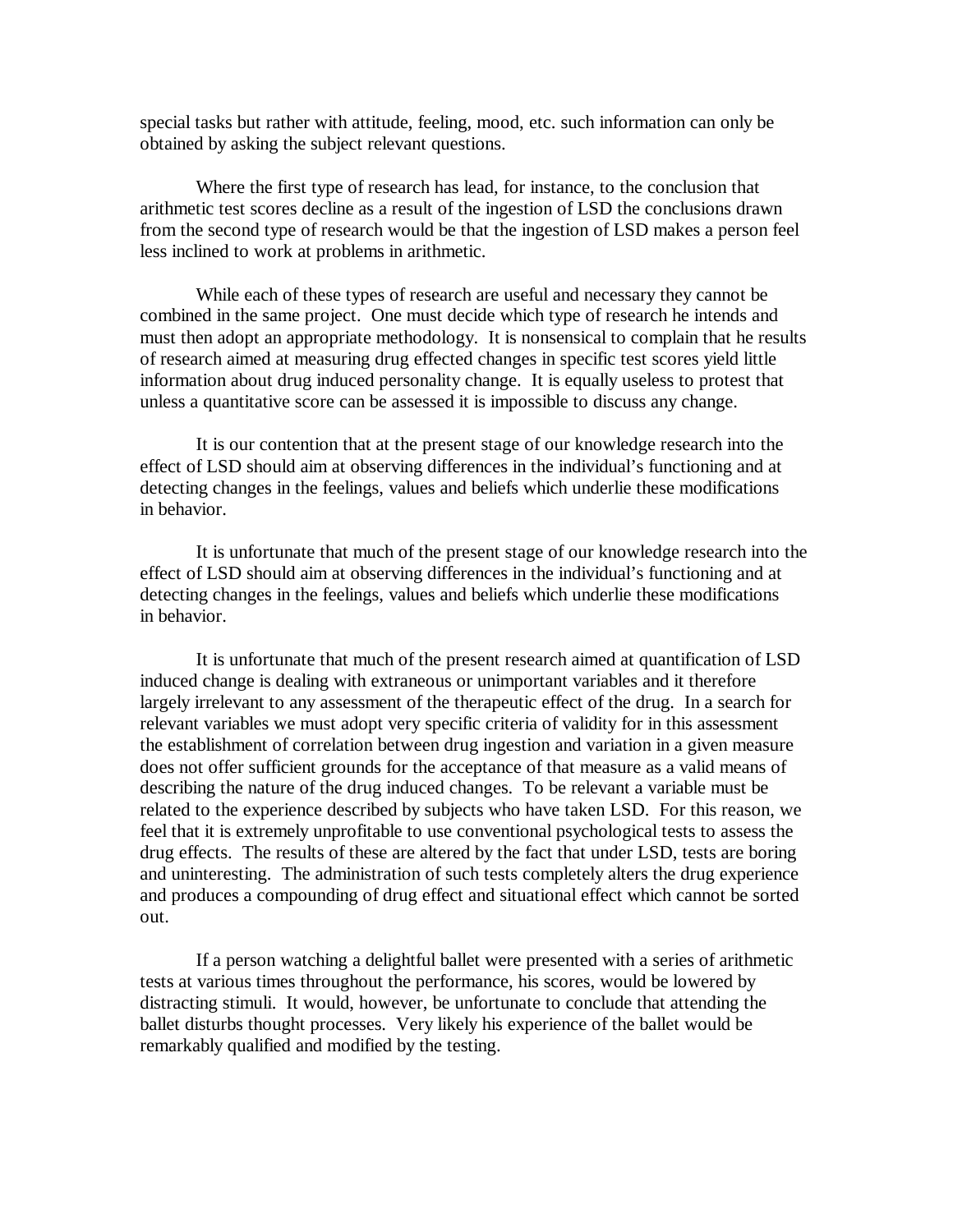While we may question the aptness of studies using this objective approach, we must realize that the collection and publication of subjective reports on individual experiences offers no basis of quantification of the components of the experience. Such methods, by themselves, will not permit a description of the drug effect which can be scientifically useful. Unfortunately in our search for a quantified measure of the LSD experience we are confronted with the fact that, present techniques for measuring changes in feeling and value, are so crude that only holistic, subjective data can be drawn from the experience and its sequel.

 These difficulties in no way alter the importance of this type of investigation into the phenomenon. They simply indicate that we are ill prepared to describe it or to make specific assessments relating to its therapeutic consequences.

 Because of the difficulties in assessment, it would seem useful to attempt the development of a self-rating scale which would require the individual to indicate both any area in which he felt that changes occurred and the extent of any changes which he felt he had undergone as a result of taking the drug. The Nowlis' (38), (39) studies into drug induced mood alteration have demonstrated that quantification through introspection provides a particularly useful methodology for the study of psychological change induced by drugs. This method has been adapted in an attempt to gain some quantitative assessment of the psychedelic experience both in terms of areas of overlap of experience between individuals and between sessions an din terms of individual reaction constellations or typical response patterns.

 Any assessment of the validity of such ratings would be difficult. For in behavioral terms the validity of psychotherapeutic change can only be established upon the basis of the ancient but as yet unmodified criterion "by their fruits ye shall know them". We might, however, hope for an approximate validity check by obtaining corresponding ratings of the subject by people who know him well. Although in this procedure error variation will result from differences between raters in keenness of awareness and observation of change, if the drug be as effective therapeutically as it is claimed, at least some of the changes induced by the experience in the behavior of the subject should be so obvious as to be readily observable.

 The development of such a scale will take much time and energy. Abramson and his co-workers ( ), Nowlis and Nowlis (38), Wendt (51) and many others have made important contributions toward such a development. There is as yet, however, no scale aimed at the assessment and description of the psychedelic experience and its aftereffects. For this reason a tentative scale is presented below in the hope that it may be useful as a basis for further investigation.

### THE ASSESSMENT SCALE

 In this attempt to evaluate the psychedelic experience, it was not the intention to cover all areas of drug induced change. A scale which attempted to cover all areas of drug induced change. A scale which attempted to do so would be very long for practical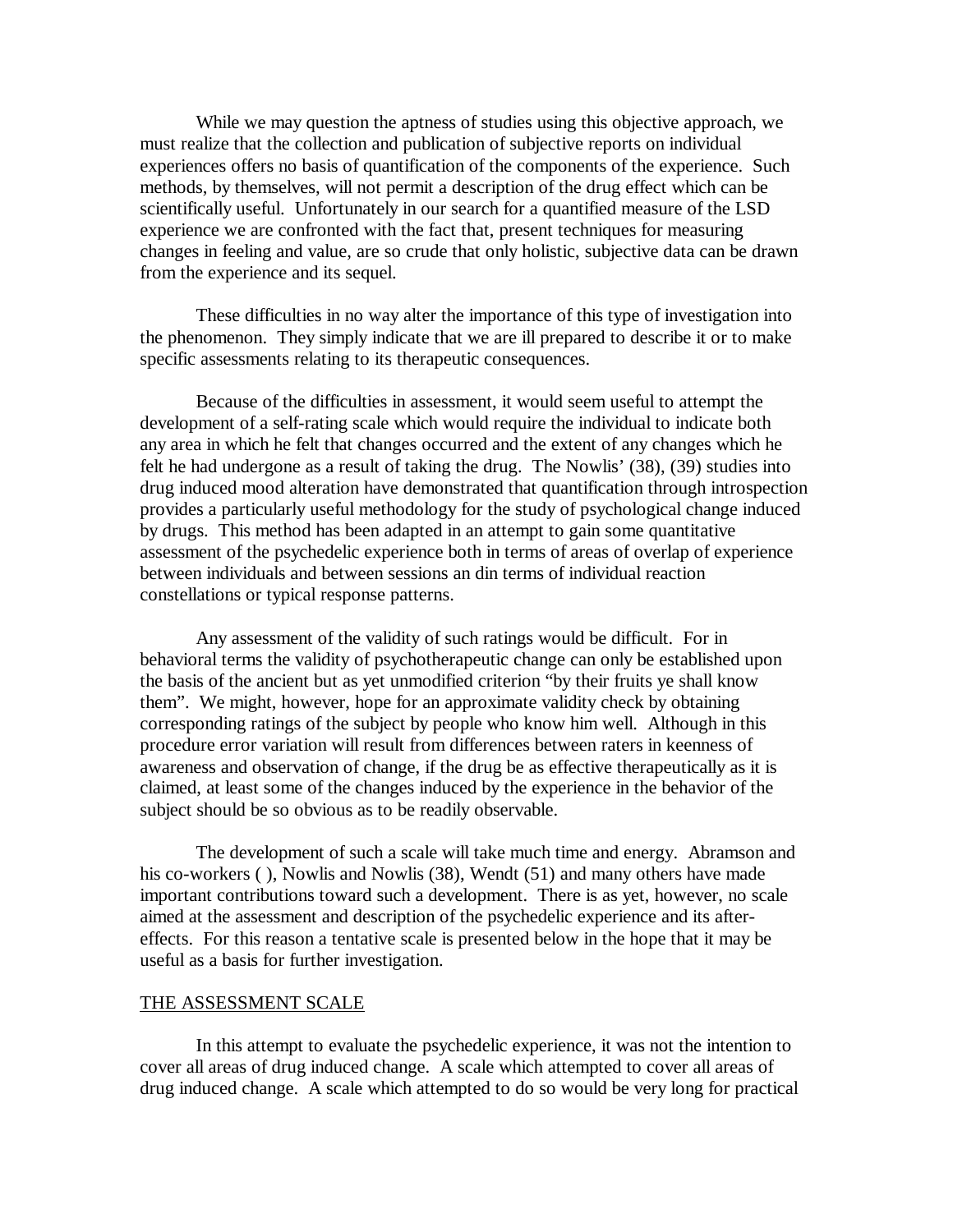purposes. For this reason the items of the scale have been selected because they deal with changes commonly reported or observed during and subsequent to the LSD experience.

 An examination of a subject's ratings on these selected items will indicate the level of experience which he attained and will provide information regarding his assessment of the therapeutic efficacy of the experience he has undergone. In this regard, it may also be used to study the differential effect of various dosages. By comparing records the frequency of occurrence of the various facets of the experience can be established. Over a series of sessions, consistent individual patterns can be distinguished and when a sufficient number of cases are tested differences brought about through repeated experiences can be studied.

 It is hoped that by having both the subject and people who know him well complete Scale 2, some inferences may be drawn as to the social validity of the subject's belief that he has changed.

 It is not intended that either scale be administered during the session itself. They can be administered at any time subsequent to the experience, preferably scale 1 should be completed within the next few days. It would be wise to delay obtaining responses to Scale 2 for some weeks or months as it takes some time and he will be unable to assess the degree of change for some time. When other people are asked to rate a subject it is wise to wait a similar period of time to give them ample opportunity to observe any changes which may have taken place.

 It should be remembered also that the drug sometimes appears to have a delayed action upon behavior. No change may be noted for two or three months, but the alteration after this period is sometimes sudden and dramatic. While such change can be ascribed to other factors, this behavioral change occurring some months after an LSD session which has apparently been therapeutically unsuccessful, is not uncommon. This would seem to offer a further reason for delaying the completion of the assessment.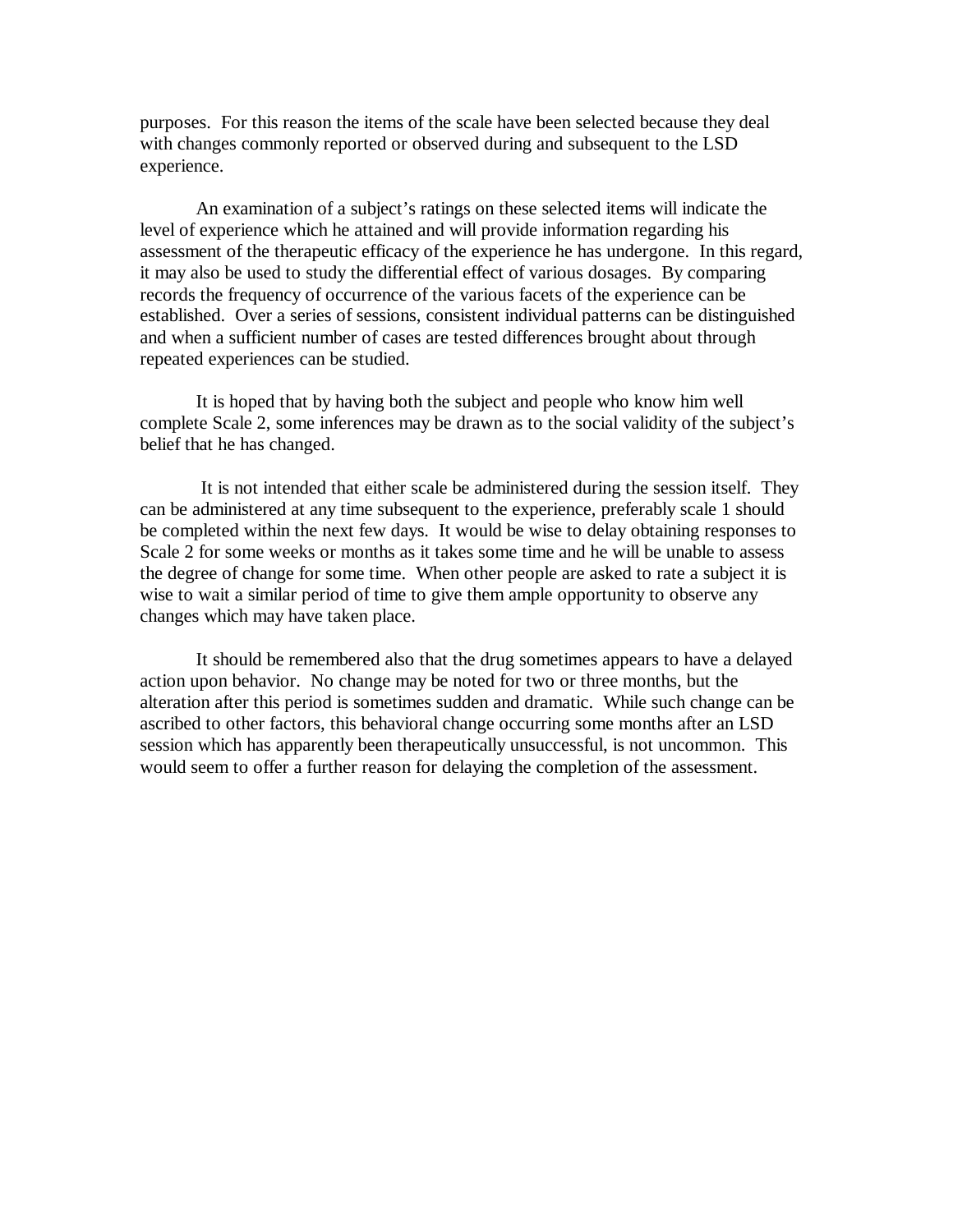### APPENDIX A SCALES FOR THE ASSESSMENT OF PSYCHEDELIC REACTIONS

# Note

 Since the studies reported in Appendix B were completed, the scale has been revised. Initially a three point scale was utilized. The scoring categories were "very much", "Little", and "None". These appeared to be too gross and a category seemed to be necessary to indicate moderate response.

 One of the major problems encountered in administering the scale is the difficulty of distinguishing, in one's assessment, between duration and intensity. A feeling may be intense but brief or mild but extremely prolonged. The scale in its present form makes no attempt to distinguish between these.

### Scale 1

 Below are listed a number of things that have been frequently reported by people who have taken certain drugs. Of course, different people feel the effect of the drug differently and some of the listed things will be felt more strongly or for a longer time than others. Would you please indicate the extent to which you felt each of the listed things by checking one of the letters on the right hand side of the page:

> V stands for very much M stands for moderately L stands for a little N stands for not at all or none.

|    |                                                                      | Very Much | Moderately Little None |   |             |
|----|----------------------------------------------------------------------|-----------|------------------------|---|-------------|
|    | 1. Did you feel that he drug had any effect?                         | V         | M                      | L | $\mathbf N$ |
|    | 2. Did you feel that anything unusual happened<br>in the experience? | V         | M                      | L | N           |
| 3. | Did you ever before have a similar experience? V                     |           | M                      | L | N           |
|    | 4. Did you feel physically different in any way?                     | V         | M                      | L | N           |
|    | 5. Did you notice a feeling of weightlessness?                       | V         | M                      | L | N           |
|    | 6. Did you notice a feeling of lack of balance?                      | V         | M                      | L | N           |
|    | 7. Did you find yourself especially talkative?                       | V         | M                      | L | N           |
|    | 8. Did you feel particularly tense during most<br>of the experience? | V         | M                      | L | N           |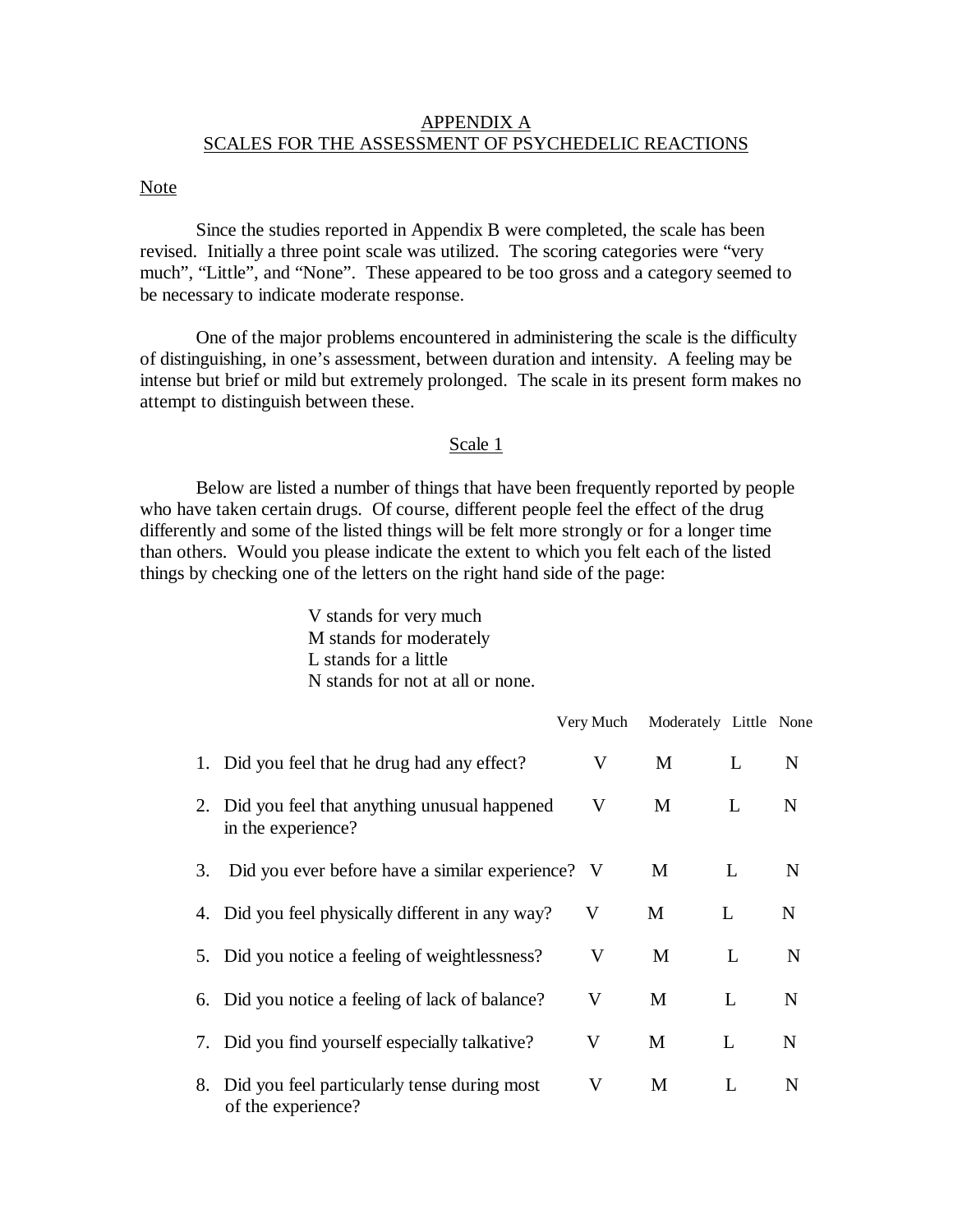| 9. Did it annoy you more than usual to have others<br>interrupt your thinking an speaking?                    | V | M | L            | N           |
|---------------------------------------------------------------------------------------------------------------|---|---|--------------|-------------|
| 10. Did you feel that you wanted to fight off what<br>was happening to you?                                   | V | M | L            | $\mathbf N$ |
| 11. Did you feel yourself more impatient than usual<br>with other people?                                     | V | M | L            | $\mathbf N$ |
| 12. Did you concentrate much of the time on just<br>a few ideas?                                              | V | M | L            | $\mathbf N$ |
| 13. Did you find the effects of the drug very<br>unpleasant physically?                                       | V | M | L            | N           |
| 14. Did you have any outstanding symptom such<br>As nausea, palpitations, headache or other<br>physical pain? | V | M | L            | $\mathbf N$ |
| 15. Did you find yourself too weak to move about<br>much of the time?                                         | V | M | L            | N           |
| 16. Did physical discomfort distract you from<br>everything else?                                             | V | M | L            | $\mathbf N$ |
| 17. Did you fear that you might die during the<br>experience?                                                 | V | M | L            | $\mathbf N$ |
| 18. Did you find yourself confused much of the<br>time?                                                       | V | M | L            | $\mathbf N$ |
| 19. Was the experience frightening in terms of the<br>images you saw?                                         | V | M | L            | N           |
| 20. Did your thoughts keep shifting too rapidly<br>from one idea to another?                                  | V | M | $\mathbf{L}$ | $\mathbf N$ |
| 21. Did the experience seem too complicated to<br>understand?                                                 | V | M | L            | N           |
| 22. Do you feel that you remember much of the<br>experience clearly?                                          | V | M | L            | $\mathbf N$ |
| 23. Did you feel it difficult to organize yourself<br>to do things?                                           | V | M | L            | N           |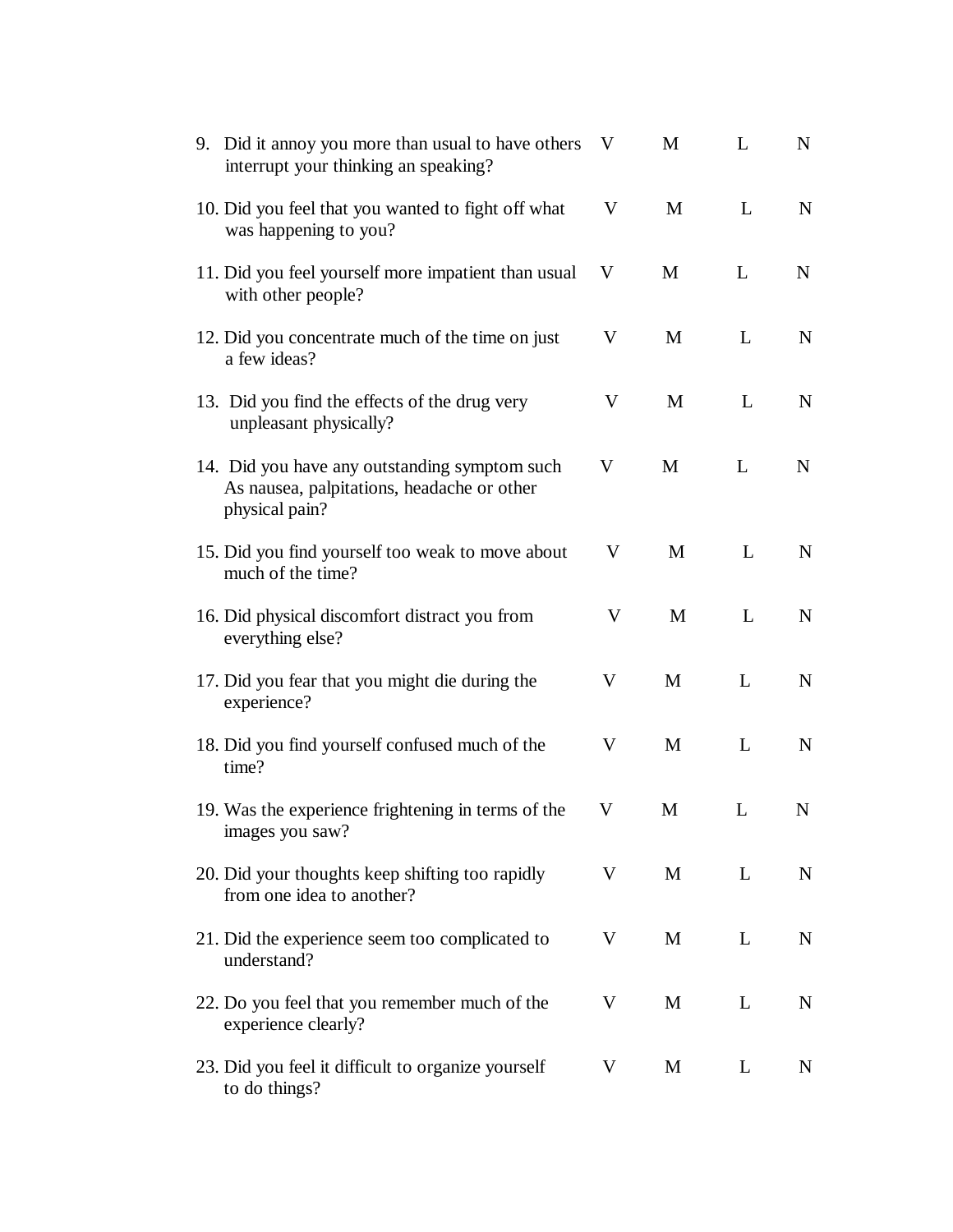| 24. Did you feel disinterested in usually interesting<br>topics?                                                    | V | M | L | $\mathbf N$ |
|---------------------------------------------------------------------------------------------------------------------|---|---|---|-------------|
| 25. Did you feel that you were insane at any time?                                                                  | V | M | L | $\mathbf N$ |
| 26. Did you feel that you might become insane?                                                                      | V | M | L | $\mathbf N$ |
| 27. Did you feel suspicious of other people?                                                                        | V | M | L | N           |
| 28. Did you feel neglected by other people?                                                                         | V | M | L | N           |
| 29. Did you feel easily hurt by others?                                                                             | V | M | L | N           |
| 30. Did you feel that other people seemed hostile<br>toward you?                                                    | V | M | L | N           |
| 31. Did you wish that other people would leave you<br>to your own thoughts and not bother you by<br>talking to you? | V | M | L | N           |
| 32. Did you feel that you could see yourself<br>objectively, as others see you?                                     | V | M | L | N           |
| 33. Did you feel that other people might find out<br>more about you than you wanted them to know?                   | V | M | L | $\mathbf N$ |
| 34. Did you feel that other people were influencing<br>your thoughts against your will?                             | V | M | L | $\mathbf N$ |
| 35. Did you feel at times that you were more than<br>one person?                                                    | V | M | L | N           |
| 36. Did you feel that you were thinking in terms of<br>opposites or alternatives?                                   | V | M | L | N           |
| 37. Did you feel that the experience was very real?                                                                 | V | M | L | N           |
| 38. Did you feel emotionally very close to others in<br>the experience?                                             | V | M | L | N           |
| 39. Did you feel that you could share other peoples'<br>feelings?                                                   | V | M | L | N           |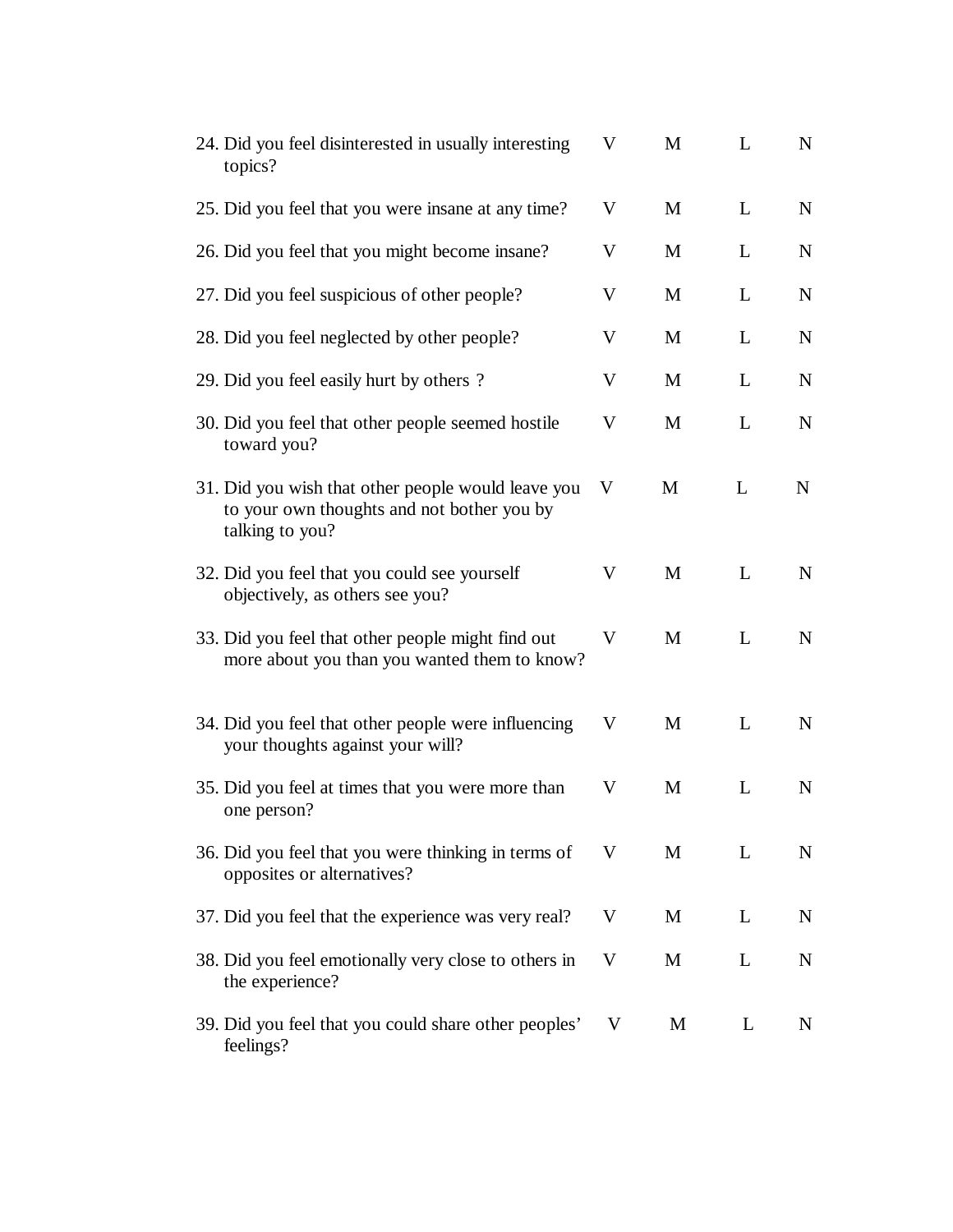| 40. Did you feel that you could share other peoples'<br>thoughts?                                                                  | V | M | L | N           |
|------------------------------------------------------------------------------------------------------------------------------------|---|---|---|-------------|
| 41. Did you feel that you could communicate with<br>others in the experience without words or gestures?                            | V | M | L | $\mathbf N$ |
| 42. Did you feel a high level of trust and affection<br>for others in the experience?                                              | V | M | L | N           |
| 43. Did you feel that you were able to give yourself<br>up completely to the experience, (i.e. to relinquish<br>rational control?) | V | M | L | $\mathbf N$ |
| 44. Did you feel that you became more<br>self-accepting?                                                                           | V | M | L | N           |
| 45. Did you feel that you were aware of new<br>dimensions of thought?                                                              | V | M | L | $\mathbf N$ |
| 46. Did you feel an awareness of several levels of<br>awareness?                                                                   | V | M | L | $\mathbf N$ |
| 47. Did you feel that you were able to think on<br>different levels?                                                               | V | M | L | $\mathbf N$ |
| 48. Did you feel that you were aware of the long<br>ago?                                                                           | V | M | L | $\mathbf N$ |
| 49. Did you notice much change in your judgment<br>of distance?                                                                    | V | M | L | $\mathbf N$ |
| 50. Did you feel that you were separate from your<br>body?                                                                         | V | M | L | N           |
| 51. Did you notice any changes in the way you felt<br>the passage of time?                                                         | V | M | L | $\mathbf N$ |
| 52. Did you notice any change in the significance<br>of things or events?                                                          | V | M | L | N           |
| 53. Did you notice any added brightness of colors?                                                                                 | V | M | L | N           |
| 54. Did you notice any difference in the effect of<br>listening to music?                                                          | V | M | L | N           |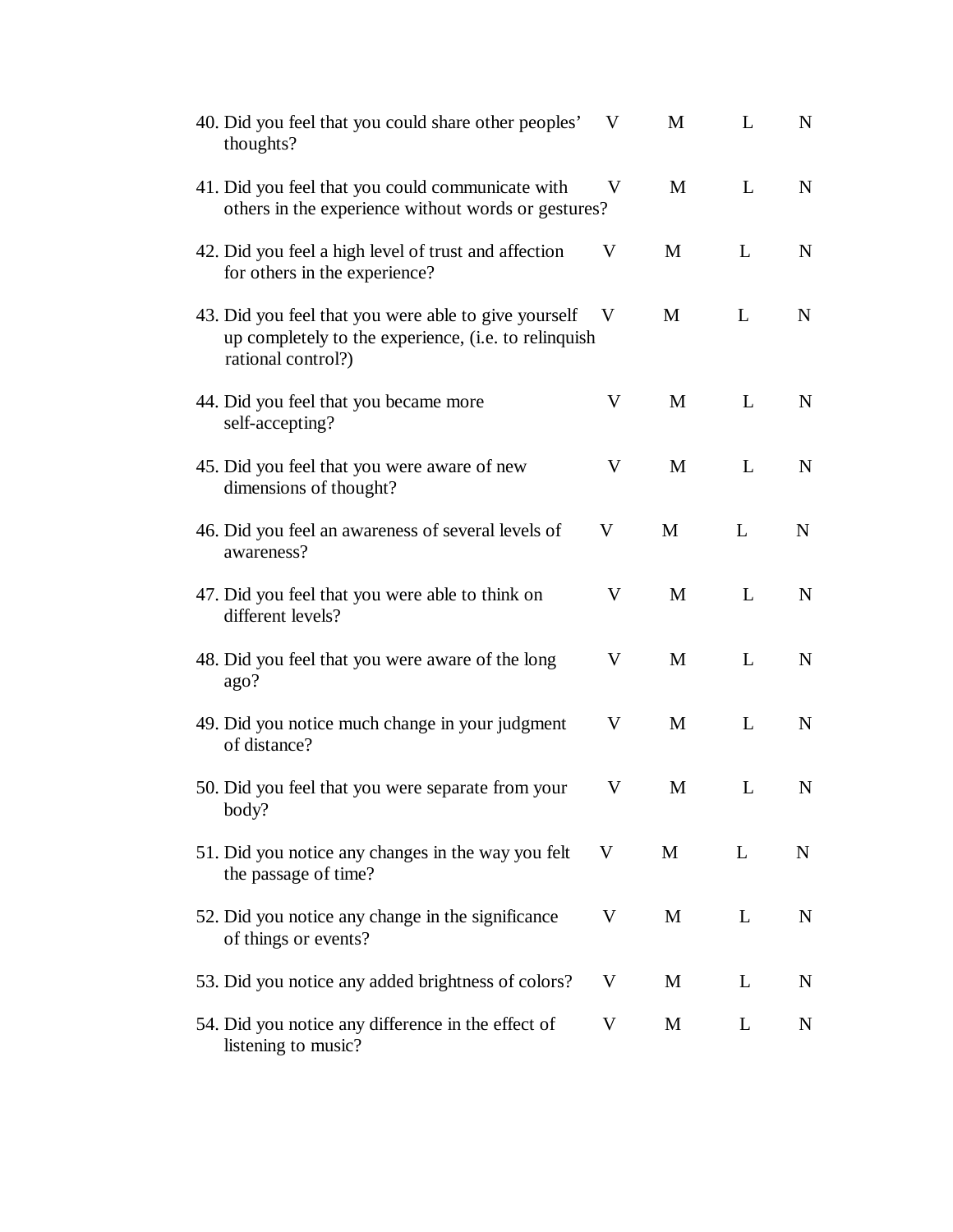| 55. Did you notice any mingling of color, sound or<br>feeling or blending of other senses?     | V            | М            | L | N           |
|------------------------------------------------------------------------------------------------|--------------|--------------|---|-------------|
| 56. Did you notice any images when you closed<br>your eyes?                                    | V            | M            | L | $\mathbf N$ |
| 57. Did you notice any images when your eyes were<br>open?                                     | V            | M            | L | $\mathbf N$ |
| 58. Did you feel that you were being moved about<br>in space or time by the music?             | $\mathbf V$  | M            | L | $\mathbf N$ |
| 59. Did you feel in the experience like laughing at<br>many of the ideas you help prior to it? | V            | M            | L | $\mathbf N$ |
| 60. Did you feel that the experience was an<br>enrichment of things which you already knew?    | $\mathbf V$  | M            | L | $\mathbf N$ |
| 61. Did you feel a close spiritual bond or unity with<br>others?                               | V            | M            | L | $\mathbf N$ |
| 62. Did you feel that there was a unity of all things?                                         | V            | M            | L | $\mathbf N$ |
| 63. Did you feel yourself a part of a larger unity?                                            | V            | M            | L | $\mathbf N$ |
| 64. Did you feel a close spiritual bond or unity with<br>God?                                  | $\mathbf{V}$ | M            | L | $\mathbf N$ |
| 65. Did you find that you gained a more complete<br>acceptance of others?                      | V            | $\mathbf{M}$ | L | N           |
| 66. Did you feel that your understanding was<br>enhanced?                                      | V            | M            | L | N           |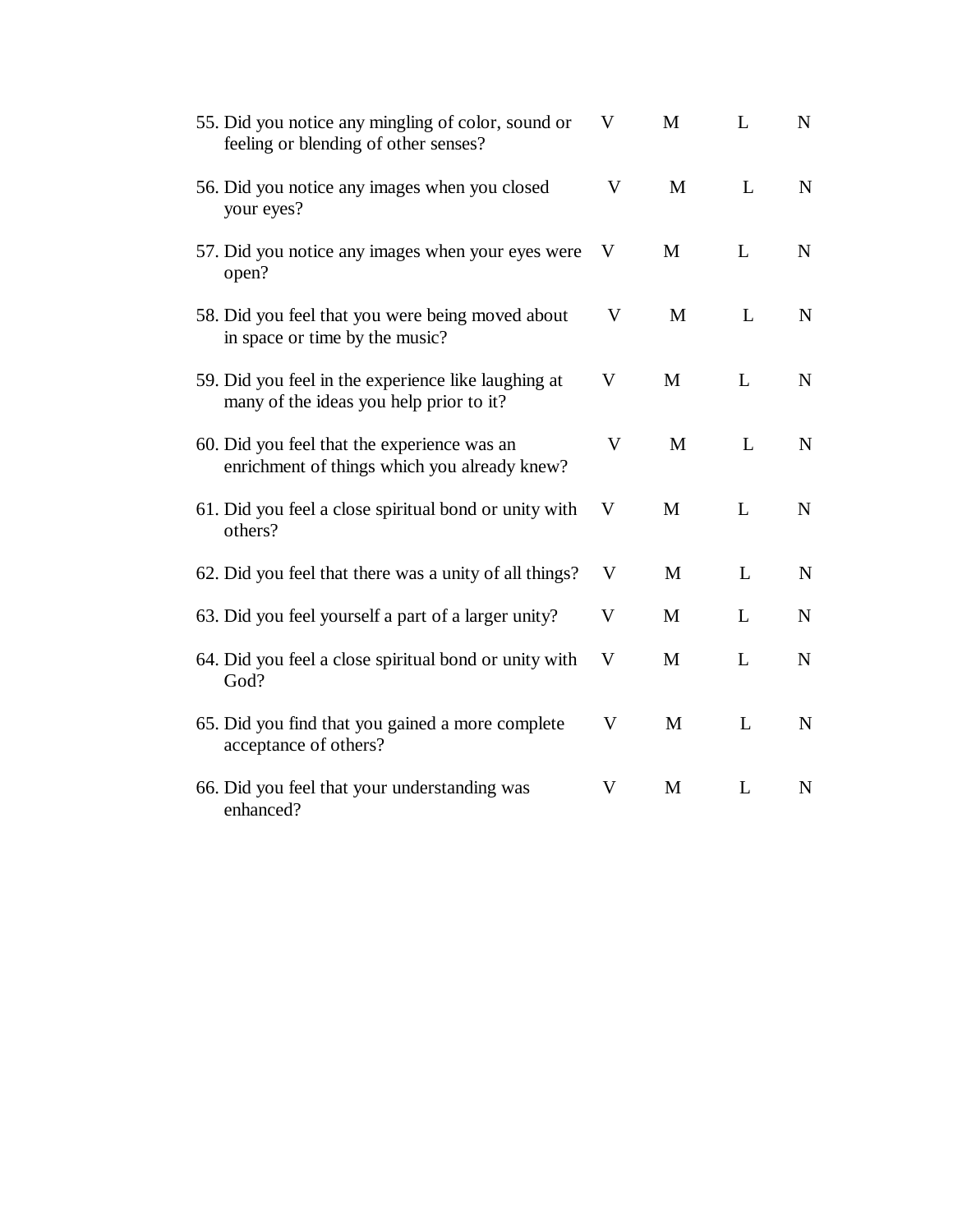# Scale 2.

 In the time which has elapsed since you had the drug you will have had some opportunity to assess the effect which the experience has had upon you.

|    |                                                                                                         | Very Much | Moderately Little None |   |             |
|----|---------------------------------------------------------------------------------------------------------|-----------|------------------------|---|-------------|
| 1. | Have you felt that what happened in the<br>experience made any important change in you?                 | V         | M                      | L | N           |
|    | 2. If any such change occurred do you feel it was a<br>change for the better?                           | V         | M                      | L | N           |
|    | 3. Have you felt more satisfied with yourself as a<br>person since the experience?                      | V         | M                      | L | N           |
|    | 4. Have you felt that the experience has helped you to<br>solve your personal problems?                 | V         | M                      | L | $\mathbf N$ |
|    | 5. Have you felt that the experience has brought you<br>better understanding of yourself?               | V         | M                      | L | $\mathbf N$ |
|    | 6. Have you found yourself less likely to get angry<br>since the experience?                            | V         | M                      | L | $\mathbf N$ |
|    | 7. Have you felt that since the experience you are<br>more forgiving and less inclined to hold grudges? | V         | M                      | L | $\mathbf N$ |
|    | 8. Have you felt yourself more inclined to have<br>religious beliefs since the experience?              | V         | M                      | L | $\mathbf N$ |
|    | 9. Have you felt that your values or attitudes were<br>altered by the experience?                       | V         | M                      | L | $\mathbf N$ |
|    | 10. Have you felt that the experience has made you less<br>anxious than you were previously?            | V         | M                      | L | N           |
|    | 11. Have you felt that you are m ore relaxed since the<br>experience?                                   | V         | M                      | L | N           |
|    | 12. Have you felt that you have become more prone to<br>depression since the experience?                | V         | M                      | L | $\mathbf N$ |
|    | 13. Have you felt that the experience has led to more<br>peace of mind?                                 | V         | M                      | L | N           |
|    | 14. Have you felt that the experience has made you a                                                    | V         | M                      | L | N           |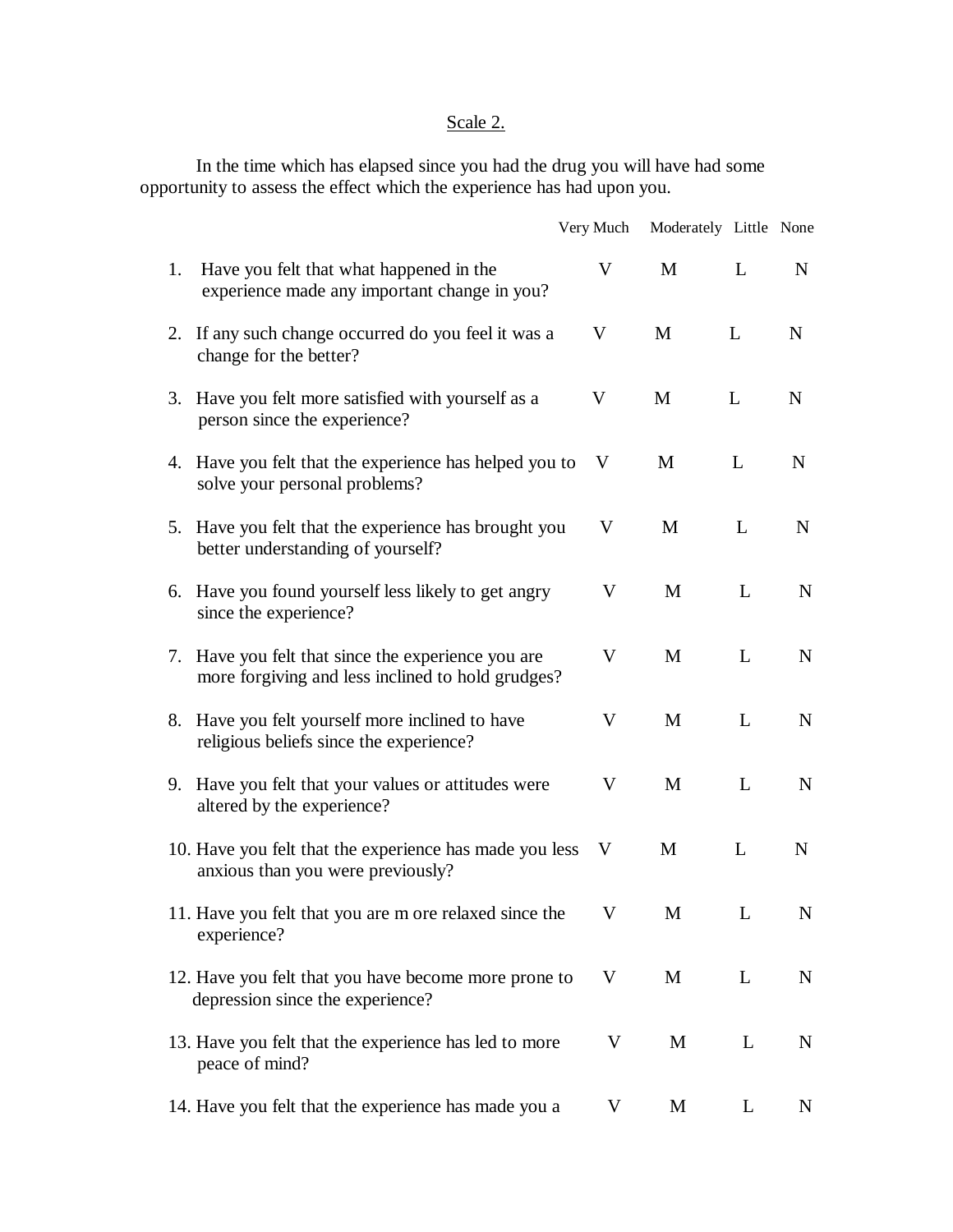happier person?

| 15. Have you felt that since the experience you have<br>been better able to be yourself?                                                      | V            | M | L | $\mathbf N$ |
|-----------------------------------------------------------------------------------------------------------------------------------------------|--------------|---|---|-------------|
| 16. Have you felt that since the experience you have<br>become more considerate of other people?                                              | V            | M | L | N           |
| 17. Have you felt that the experience has made you<br>an easier person to get along with?                                                     | V            | M | L | N           |
| 18. Have you felt more satisfied with life in general<br>since the experience?                                                                | V            | M | L | N           |
| 19. Have you felt that since the experience your<br>relations with people in general have improved?                                           | V            | M | L | N           |
| 20. Have you felt that since the experience you have<br>found it easier meeting people and making friends?                                    | V            | M | L | $\mathbf N$ |
| 21. Have you felt that since the experience your<br>emotional ties with your family and friends have<br>become clear and warmer?              | V            | M | L | N           |
| 22. Have you felt that the experience has made you<br>an improved, more productive worker in your day<br>to day employment?                   | V            | M | L | $\mathbf N$ |
| 23. Have you felt since the experience that your work<br>has been more interesting and enjoyable?                                             | V            | M | L | N           |
| 24. Do you feel that since the experience you are more<br>inclined to seek excuses for your mistakes?                                         | V            | M | L | N           |
| 25. Do you feel that since the experience you are less<br>inclined to prolonged feelings of remorse over acts<br>which you deem undesirable?  |              | M | L | N           |
| 26. Do you feel that since the experience you have been<br>more inclined to learn from and correct your misdeed?                              | $\mathbf{V}$ | M | L | N           |
| 27. Since the experience have you felt that many of<br>your personal difficulties are brought on by the<br>uncooperativeness of other people? | V            | M | L | N           |
| 28. Have you felt that the experience has increased                                                                                           | V            | M | L | N           |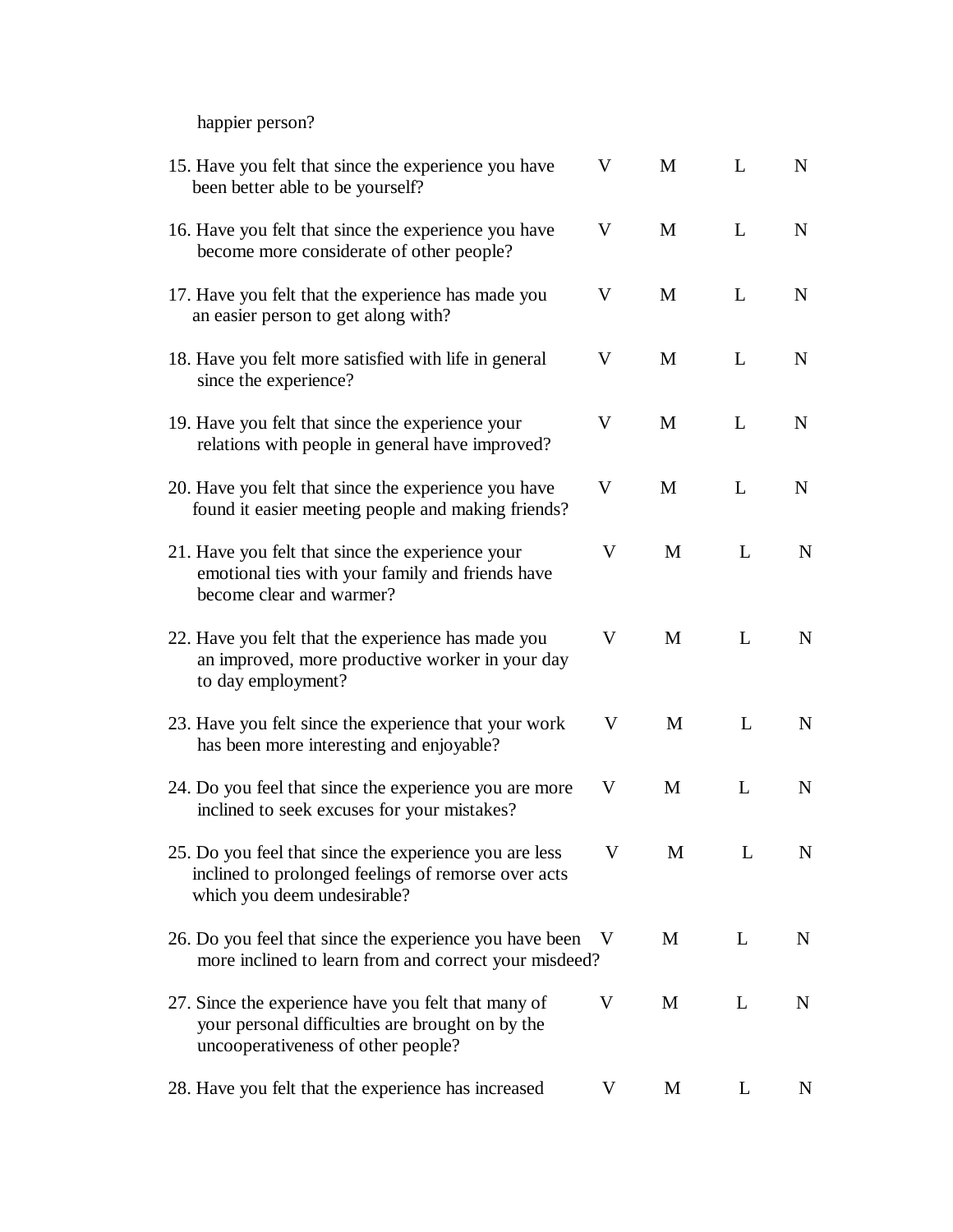|     | your willingness to consider new ideas and to see<br>the other fellow's point of view?                                                                                                  |   |   |          |   |
|-----|-----------------------------------------------------------------------------------------------------------------------------------------------------------------------------------------|---|---|----------|---|
|     | 29. Have you felt that since the experience you see<br>beauty where you didn't before?                                                                                                  | V | M | $\bf{L}$ | N |
|     | 30. Do you feel that since the experience you have<br>changed so the following sayings of St. Francis<br>applies to you:<br>"Let me not seek so much to be consoled as<br>to console."? | V | M | $\bf{L}$ | N |
| 31. | " - to be understood as to understand"?                                                                                                                                                 | V | M | L        | N |
| 32. | " - loved as to love."?                                                                                                                                                                 | V | M | L        | N |
|     | 33. Would you recommend that your friends<br>have the experience?                                                                                                                       | V | M | L        | N |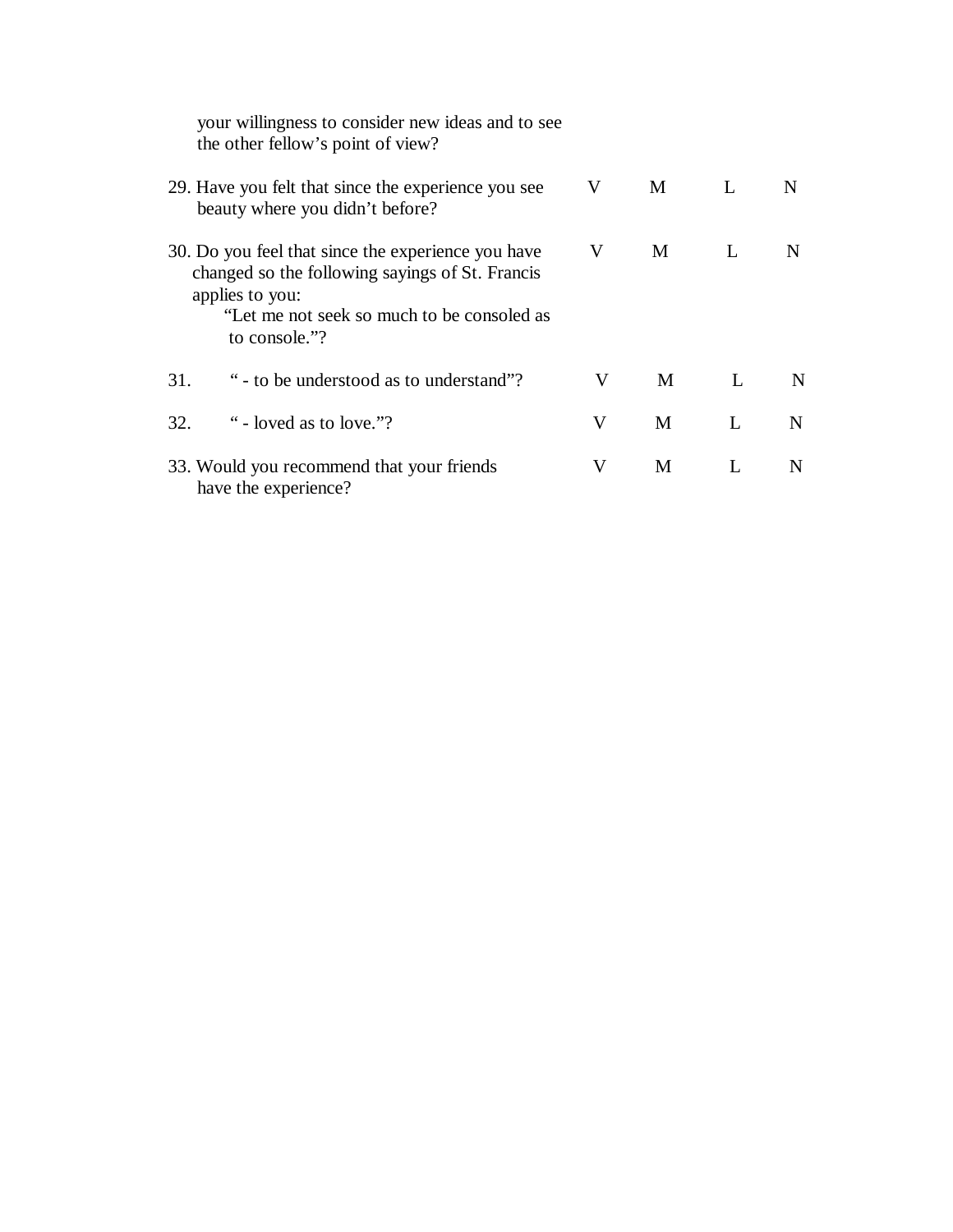#### APPENDIX B. RESULTS TO DATE

#### GENERAL

 There has been a very large number of reports of the results of LSD therapy including such studies as those of Abramson (1), (2), (3), Busch (10), Chwelos (13), Eisner (16), Frederking (18), Hubbard (24), Lewis and Sloane (35), Osmond (40), Sandison (43), and Smith (15). Most of these studies have been used as an aid in overcoming resistances to ventilation. There now seems little doubt that LSD used in this way is a very worthwhile aid in psychotherapy.

 However, in seeking to obtain the maximal value of the induced experience, we have based our techniques upon the use of large doses. Our aim has been that of producing an experience in which the overwhelming of the customary frame of reference, permits a general re-appraisal of values.

 There are, of course, common elements in the experience regardless of the size of the dose ingested. With smaller doses, however, many of the procedures and precautions outlined in the Handbook may be unnecessary or unprofitable, though the potency of the drug and the frequent lack of behavioral reflections of its psychic impact should incline the therapist to risk erring upon the side of caution.

 In citing the results to date we have limited our consideration to results based upon the method outlined in the Handbook. In the main we are concerned with the studies carried out by Hubbard, Smith and Chwelos.

 Quantified results are not available on Hubbard's very large series of subjects. His was pioneer work in this field and he found the treatment to be so outstandingly successful as to rule out any questioning of its efficacy.

 Smith used the drug with chronic alcoholics. His initial study was done upon 24 patients each of whom had an extremely unfavorable prognosis. Many very different cases were included in his study. All but four of these subjects has tried A.A. but had failed to remain dry despite the help offered by the program. Diagnostically half the group were classified as psychopaths, 8 were classified as character disorders and 4 were classed as borderline or actual psychotics. The average period of uncontrolled drinking was over 12 years.

 Of this unpromising group, half showed marked improvement and of these 6 did not drink again. These results were obtained at a time when the method was undergoing improvement and refinement.

 Chwelos using the modified method which had been developed out of the work of Hubbard and Smith has treated a number of alcoholics since January, 1958.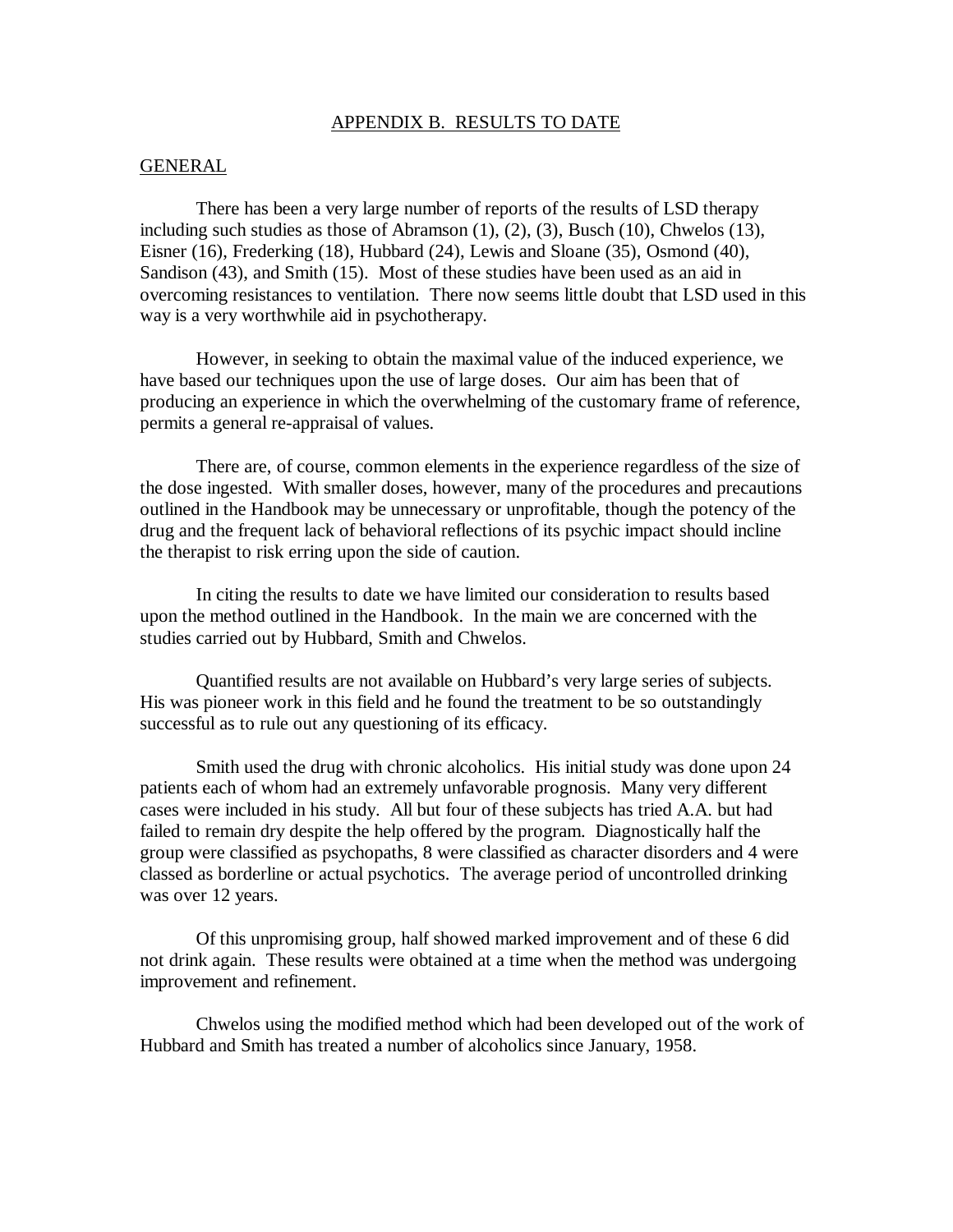In evaluating the results obtained to date it should be born in mind that the assessment is based upon the specific method being used and that negative results may derive primarily from the method rather than from therapeutic inefficacy of the experience. This is particularly important since the method has been developed within the last two years. It remains relatively unrefined and further experience could be expected to render it more effective.

#### SUBJECTIVE ASSESSMENT OF RESULTS

 We must seek to appraise the nature and extent of any change which the individual feels that the treatment process has affected him. This change appears to take place in the person's motivational pattern. His attitudes and his value system appear to undergo a change which in turn affects his behavior.

 Changes of this kind can be assessed to some extent from reports written by individuals after the experience. This is an extremely inexact method, however, and a great deal of classification and interpretation is necessary to obtain any quantifiable results. No other method was available however, until a few months ago. At least two groups, on in California () and the other in Saskatchewan are currently working upon this problem. At present the California assessment method, although similar in principle to the scale presented in the following chapter, is adapted to the use of electronic computers covers a tremendous range of material. The method used by the authors is an attempt to rely more heavily upon an intensive investigation of certain apparently relevant areas of LSD-induced experience in which attitude change is to be anticipated.

 The use of such a criterion of change is of course open to the criticisms that the person may be incapable of any insightful self-assessment; that he may deliberately alter his answers to put himself in a good light and finally, that subjective feelings of being "better" need not necessarily bear any relationship to the person's actual behavior.

 All these criticisms are valid. By itself, subjective assessment is a poor criterion. However, therapy is an experience about which both therapist and patient hold a rather well defined set of expectations. The therapist seeks to provide an experience which will alter the attitudes – and subsequently the behavior – of his patient. The patient seeks help in learning how to cope with troublesome problems. When these expectations are not met therapy is largely unsuccessful. The measure of subjective validity which we have employed gives a fairly clear picture of the extent to which these expectations have been met.

 Assessment Scale 1. was devised for use within a few days of the treatment to determine how the subject has responded and the extent to which the subject feels that the experience engendered new attitudes. Scale 2. was devised to determine, some months after treatment, the extent to which the subject felt that his pre-treatment attitude pattern had been apparently permanently altered. The results obtained from these scales are reported at the end of the section.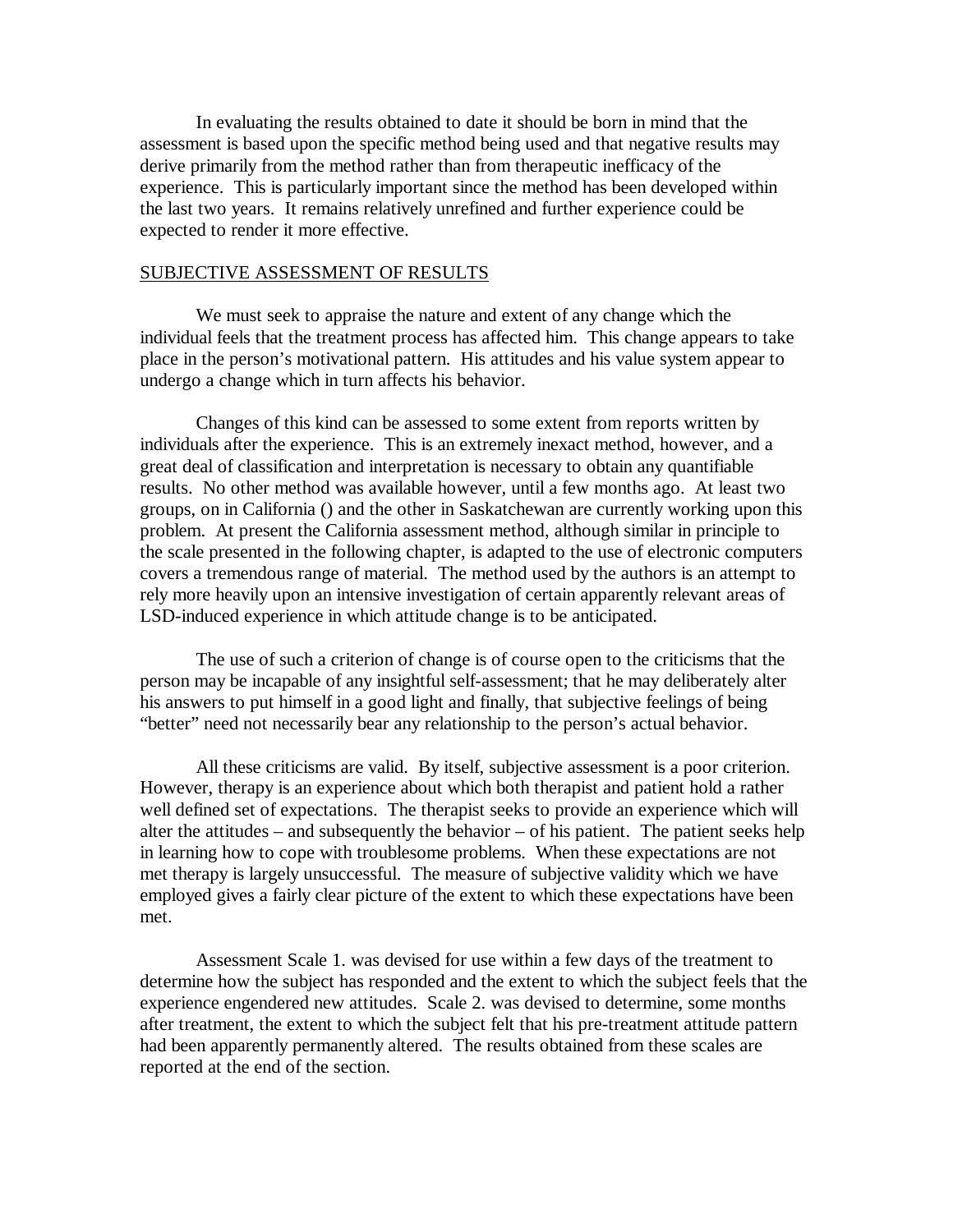#### OBJECTIVE ASSESSMENT OF RESULTS

 Generally in the assessment of treatment, the therapist notes changes in the patient's behavior and indicates the nature and extent of such alteration on some variety of rating scale. This can vary from a single two point scale of, unimproved – improved, to very complex measures involving hundreds of separate ratings. Generally the question is answered in the final analysis by stating that the patient is or is not improved.

 In this report we have made use of this variety of assessment by obtaining ratings on the changes in the people treated by the therapist and by the Bureau of Alcoholism.

 One assessment of reliability of treatment effect can be approached by determining the commonalities in the experiences of the subjects treated. Commonalities of experience can rapidly be calculated from the data collected on Scale 1. Consistent changes can be assessed by comparing the results of subjects on Scale 2. Again consistent changes can be assessed by the therapists or by other raters in relatively gross terms by determining the percentage of patients whose condition is regarded as improved subsequent to treatment. These results are reported in tables.

 It can be seem from this discussion that the proposed methods have need of much further testing. Some may feel that the presentation of a handbook which draws upon so meager a background is unwarranted. There are three arguments against this point of view each of which seem to offer sufficient justification for the production of a manual at this time.

 Firstly, although only 47 cases are represented in the Smith and Chwelos studies, the work of Hubbard upon which their methods are based is very extensive. The work is continuing and many cases have been treated too recently to be reported. Much has been learned from the administration of the drug to staff members and to volunteers. Some 500 individuals have taken LSD in various settings in research into the nature of the drug effect and its therapeutic implications. The authors have been present as observers at some 200 of these sessions and have each participated as subjects in more than 100 group sessions involving 2 to 6 individuals. Through consultation with other investigators having a wide range of experience in LSD work, the authors have been able to learn much which was of great help to them. It is hoped that the handbook may succeed in relaying some of this information.

 Secondly, although the sample is small, the treatment does appear to offer remarkable promise. By whatever clinical yardstick one applies, the results appear most interesting. This is evident not only in view of the poor prognosis of the cases dealt with, but also in regard to the fact that in some 35% of the cases treated, a single therapeutic session led to an apparently permanent relief of symptoms.

 Thirdly, it is the view of a considerable number of people who have worked with LSD that the re-discovery of the psychedelic properties of certain substances by modern psycho-pharmacologists marks a most important advance in the field of psychology.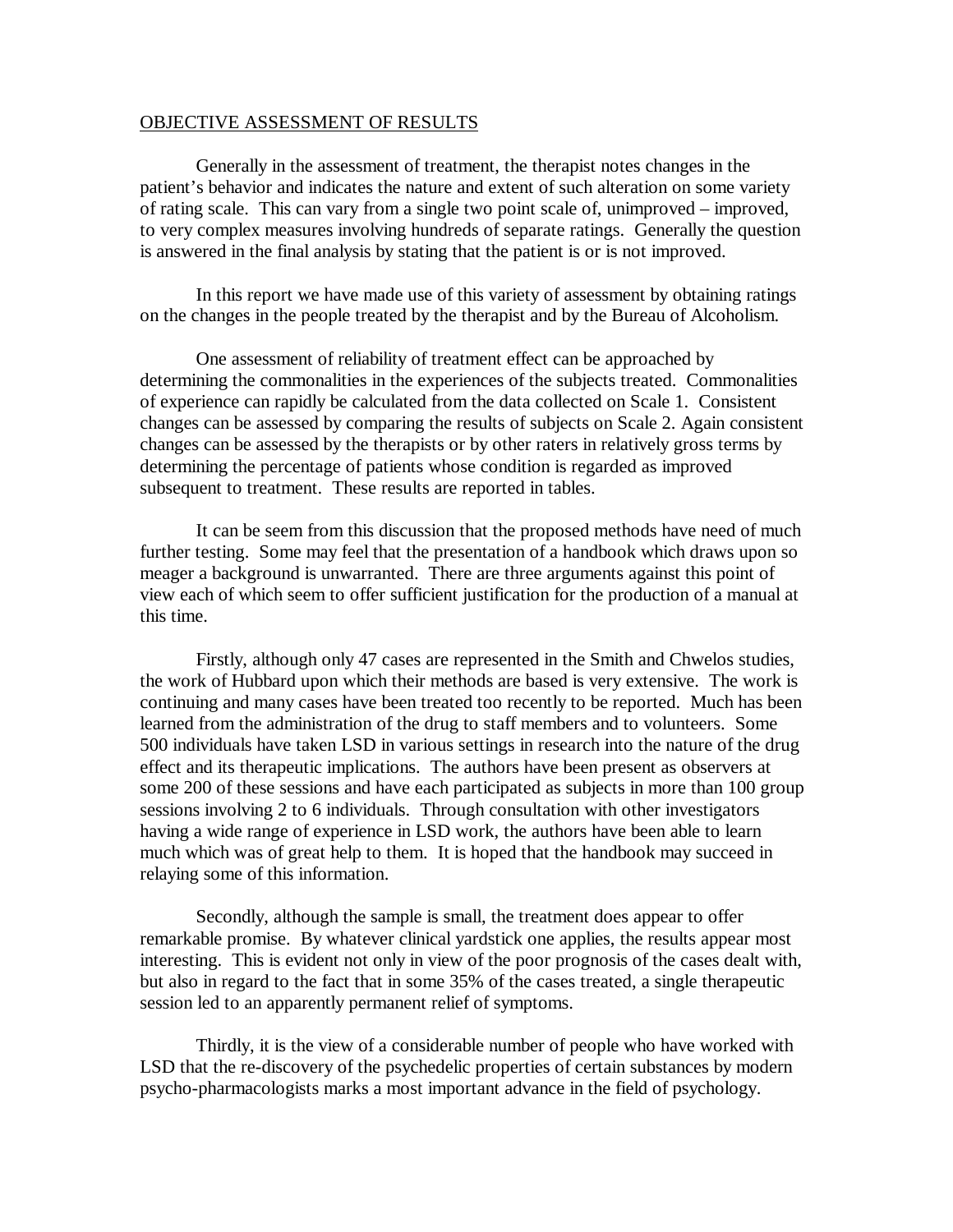Harrison (22), James (27), Kluver (31), and a number of others long ago pointed out the importance to psychology of this area of experience but their work was not followed up. Psychology, in its desire to become scientific, attempted to do so by accepting as sufficient the methods of the other sciences. In adopting these it has been forced to restrict its scope to the measurement of the observed behavior of the individual. This concentration upon behavior has precluded the examination, except through reflection in activity, of the awareness, the feelings, the motives, the values and the beliefs from which behavior arises. In neglecting these areas, psychology has omitted those aspects of human individuality which differentiate man from the other animals.

 Much has been learned through the behavioristic approach and much more will be learned in the future. However, the tendency to regard this as the only possible avenue to the understanding of human psychology is currently undergoing a change. The growth of interest in the origin and nature of motives, value systems, beliefs, attitudes, mood, etc., is clearly reflected in the literature.

 The discovery of LSD by Hoffman and the early investigations by Stoll have led to extensive trials and there is little doubt that work with psychedelic agents will help to accelerate this change in the climate of scientific thinking.

 In this process of broadening the scope of scientific psychological investigation the psychedelic drugs are likely to prove extremely important. They offer great promise in therapeutic procedures. Even more remarkable, however, are their potentialities as research tools in the investigation of personality and social relationships.

 During the last 150 years there has been a prodigious acceleration of the rate of advance in the physical sciences and their attending technology. The psychedelic drugs may prove to offer the means of a parallel advance – or indeed revolution – in social understanding and human relations.

 For these reasons it would seem that any guide which could hope to widen the use of the drug would be useful. Should the guide contain errors, these can only be corrected as more and more investigators come to understand the use of the drug and to pool their information.

### RESULTS OBTAINED BY THE AUTHORS

 Scale 1. for the assessment of LSD experience was devised, in part, to ascertain the extent which the expectation of the therapeutic process, which we have outlined below, are met by the phenomena comprising the LSD experience. The questions to be used to tap these areas are indicated by number in the text and are listed below. Table 1, shows the extent to which the subjects felt that the various phenomena were present in their experience.

 Almost universally, therapy is seem as a relationship in which the patient can permit himself to surrender many of his previously held attitudes (Question 43, 59) and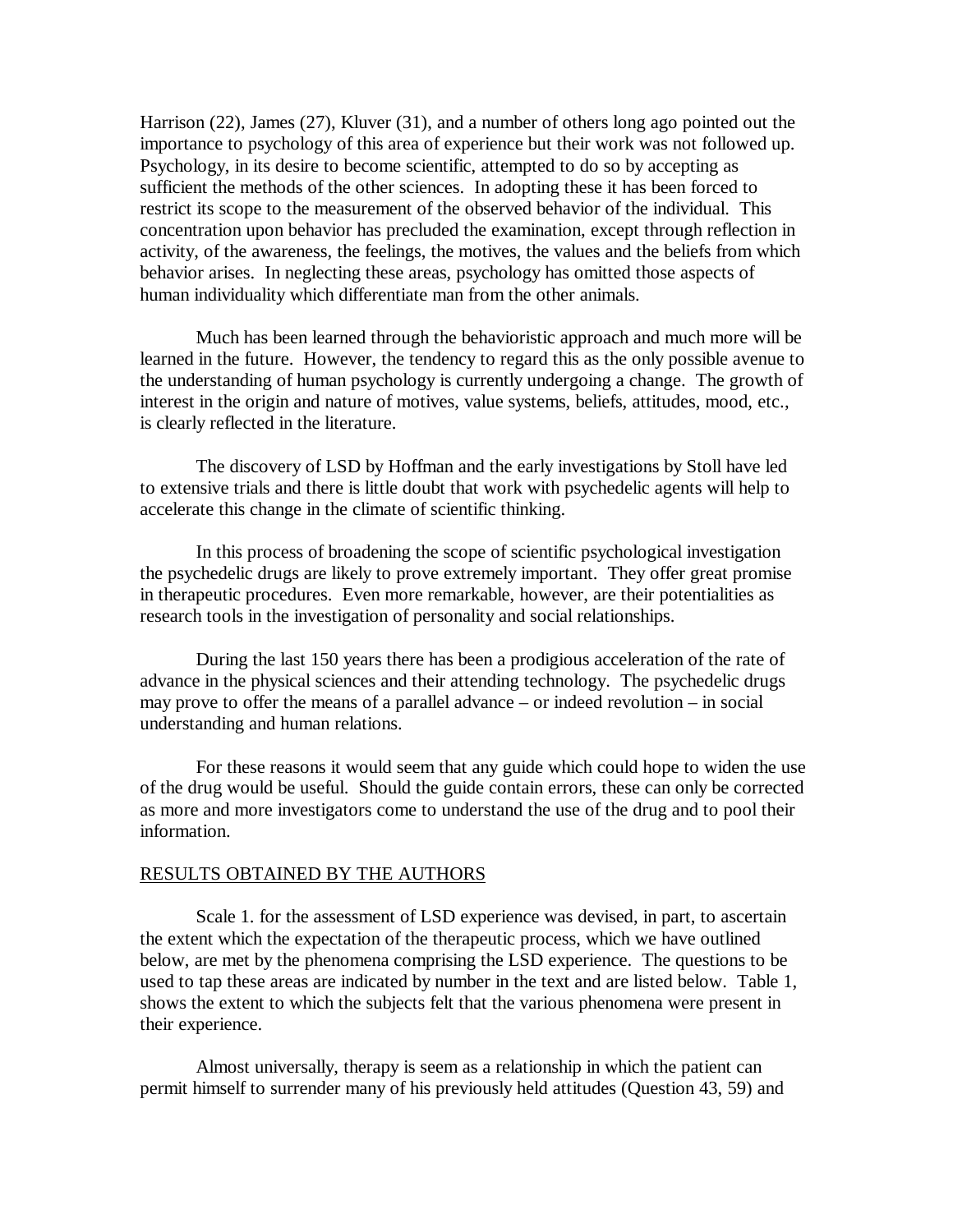can escape from his deeply ingrained perspective into a situation allowing for unhabitual perception (Question 2) with its potentiality for change. By so doing he can get a relatively objective view of his motives and can both discern their etology (Question 47, 48) and scrutinize and re-assess their contribution to the psychological valencies of the various elements of his environment (Question 52).

 Enhanced understanding (Question 66) developing from this increased selfknowledge and self-acceptance (Question 44) permits him to participate with greatly reduced emotional reservation in inter-personal relationship (Question 65, 38, 42) to come, in fact to see himself not only as a unique individual but also as an integral part of a larger social unity (Question 63). Requisite to any therapeutic effect, however, is his acceptance of the validity of the treatment and what he experiences must seem real and very convincing (Question 37), if it is to be remembered (Question 22) and incorporated in his day to day behavior.

 The question asked to study the extent to which the expectations of the therapeutic process were realized, were as follows:

- Question 43. Did you feel that you were able to give yourself up completely to the experience?
- Question 59. Did you feel in the experience like laughing at many of the ideas you held prior to it?
- Question 48. Did you feel that you were aware of the long ago?
- Question 2. Did you feel that anything unusual happened in the experience?
- Question 52. Did you notice any change in the significance of things or events?
- Question 66. Did you feel that your understanding was enhanced?
- Question 44. Did you feel that you became more self-accepting?
- Question 42. Did you feel a high level of trust and affection for others in the experience?
- Question 65. Did you feel that you gained a more complete acceptance of others?
- Question 38. Did you feel emotionally very close to others in the experience?
- Question 63. Did you feel yourself a part of a larger unity?
- Question 37. Did you feel that the experience was very real?
- Question 22. Do you feel that you remember much of the experience clearly?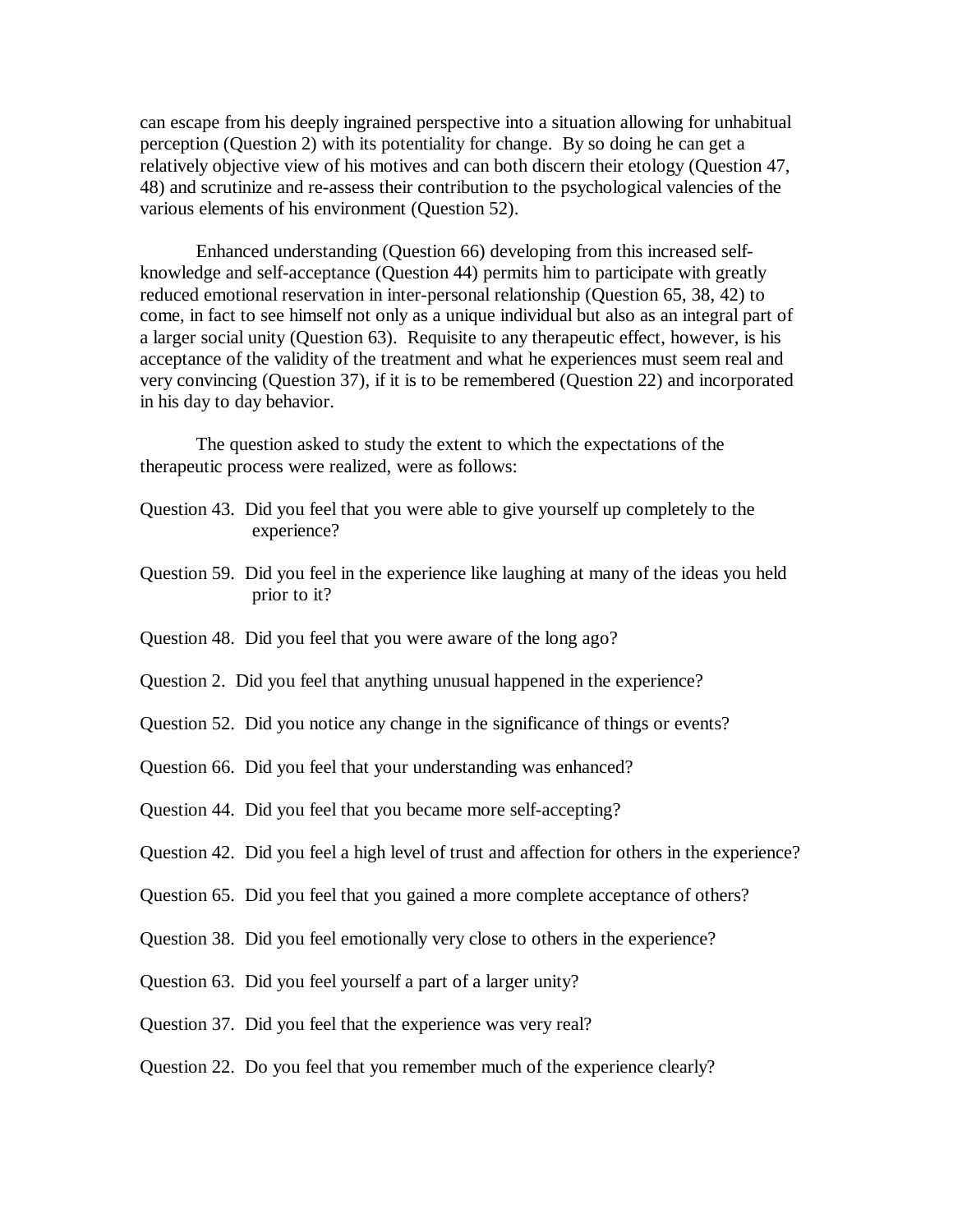The answers given to these questions by the various groups are summarized in Table I.

## TABLE I

# Comparison of Responses, NORMALS and ALCOHOLICS to Questions Dealing with the Therapeutic Aspects of LSD Experience

| Question-      | Percentage Of Subjects |                |                  |                |                     |        |                |                |  |
|----------------|------------------------|----------------|------------------|----------------|---------------------|--------|----------------|----------------|--|
|                |                        |                | Normals (No.-32) |                | Alcoholics (No.-20) |        |                |                |  |
|                | Very                   | Little         | None             | N <sub>o</sub> | Very                | Little | None           | N <sub>0</sub> |  |
|                | much                   |                |                  | answer         | much                |        |                | answer         |  |
| 43             | 60                     | 25             | 6                | 3              | 50                  | 35     | 15             | $\overline{0}$ |  |
| 48             | 50                     | 12             | 37               | $\overline{0}$ | 45                  | 30     | 25             | $\overline{0}$ |  |
| 59             | 34                     | 23             | 37               | $\overline{0}$ | 35                  | 30     | 35             | $\overline{0}$ |  |
| 22             | 78                     | 22             | $\overline{0}$   | $\overline{0}$ | 65                  | 25     | 10             | $\overline{0}$ |  |
| $\overline{2}$ | 90                     | 6              | 3                | $\overline{0}$ | 80                  | 10     | 10             | $\overline{0}$ |  |
| 52             | 72                     | 9              | 16               | 3              | 50                  | 30     | 15             | 5              |  |
| 37             | 94                     | $\overline{0}$ | 3                | 3              | 85                  | 10     | 5              | $\overline{0}$ |  |
| 66             | 62                     | 25             | 12               | $\overline{0}$ | 60                  | 40     | $\overline{0}$ | $\overline{0}$ |  |
| 63             | 62                     | 19             | 19               | $\overline{0}$ | 50                  | 35     | 15             | $\overline{0}$ |  |
| 44             | 44                     | 31             | 25               | $\overline{0}$ | 50                  | 40     | 10             | $\overline{0}$ |  |
| 65             | 47                     | 31             | 22               | $\overline{0}$ | 70                  | 30     | $\theta$       | $\overline{0}$ |  |
| 38             | 72                     | 22             | 6                | $\overline{0}$ | 45                  | 30     | 25             | $\overline{0}$ |  |
| 42             | 75                     | 16             | 6                | 3              | 60                  | 25     | 15             | $\overline{0}$ |  |
|                |                        |                |                  |                |                     |        |                |                |  |
| Average        | 65                     | 19             | 15               | 1              | 57                  | 23     | 14             | $\overline{0}$ |  |

 The negative or non-therapeutic aspects of the LSD experience are also covered by the questionnaire. These include physical discomfort (Question 16), anxiety and tension (Question 19 and 8) or confusion (Question 18, 21, 25) which distract the patient, and mistrust (Question 27, 34) which leads to resistance (Question 33) and counter transference.

 Questions asked to elicit information with regard to negative or non-therapeutic aspects of the experience were:

Question 16. Did physical discomfort distract you from everything else?

Question 19. Was the experience frightening?

Question 8. Did you feel particularly tense during most of the experience?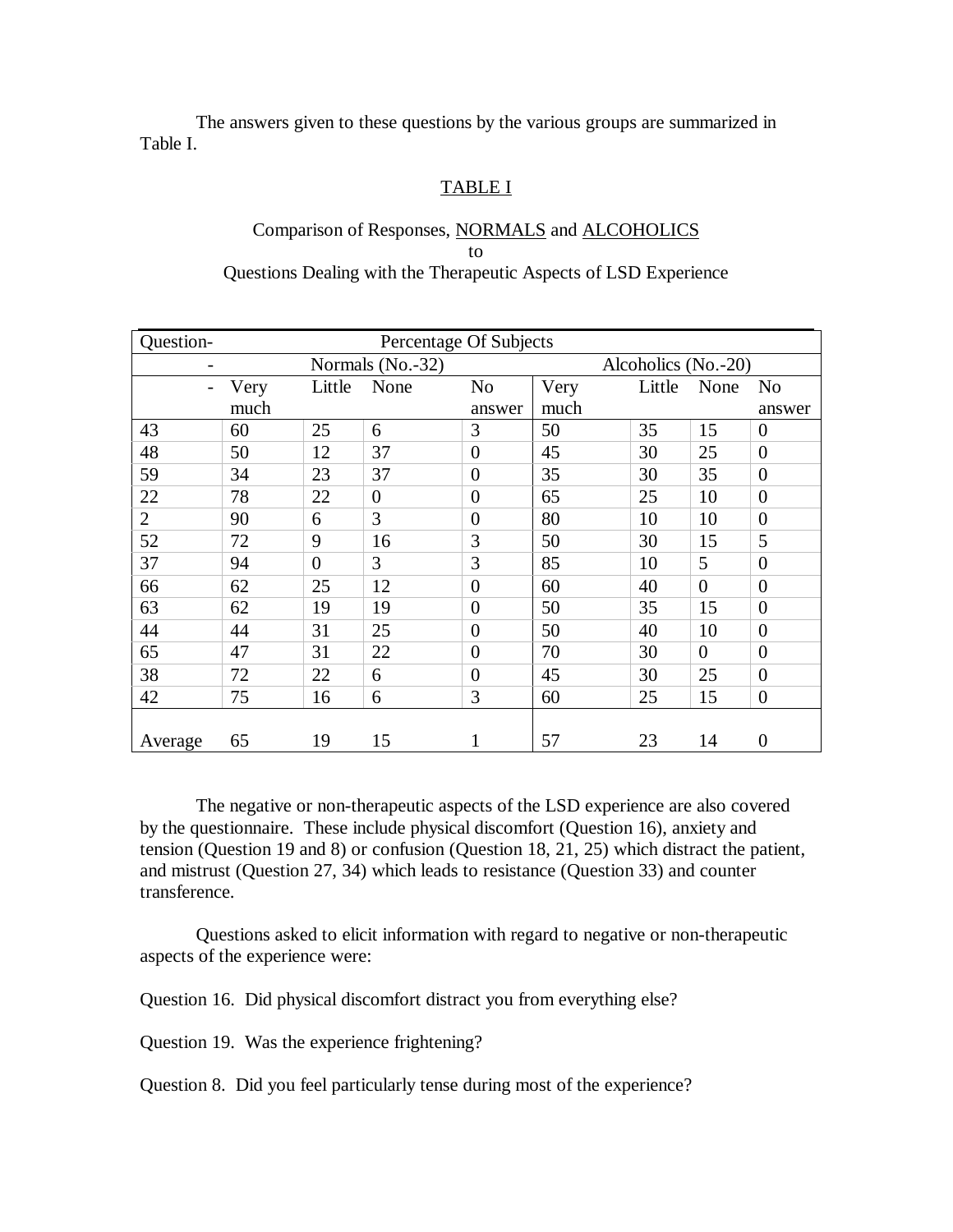Question 18. Did you find yourself confused much of the time?

Question 21. Did the experience seem too complicated to understand?

Question 25. Did you feel that you were insane at any time?

- Question 27. Did you feel suspicious of other people?
- Question 34. Did you feel that other people were influencing your thoughts against your will?
- Question 33. Did you feel that other people might find out more about you than you wanted them to know?

Data derived from these questions are summarized in Table II.

### TABLE II.

## Comparison of Responses, NORMALS and ALCOHOLICS To Questions Dealing with Non-Therapeutic Aspects of LSD Experience

| <b>Question-</b> |      | Percentage Of Subjects |      |                |                      |        |      |                |  |
|------------------|------|------------------------|------|----------------|----------------------|--------|------|----------------|--|
|                  |      | Normals (No. -32)      |      |                | Alcoholics (No. -20) |        |      |                |  |
|                  | Very | Little                 | None | N <sub>o</sub> | Very                 | Little | None | N <sub>o</sub> |  |
|                  | much |                        |      | answer         | much                 |        |      | answer         |  |
| 16               | 6    | 16                     | 78   | 0              | 15                   | 25     | 60   |                |  |
| 19               | 6    | 19                     | 75   | 0              | 10                   | 30     | 60   | 0              |  |
| 8                | 6    | 50                     | 44   |                | 10                   | 75     | 15   |                |  |
| 18               | 12   | 34                     | 53   | 0              | 20                   | 55     | 25   | 0              |  |
| 21               | 22   | 44                     | 31   | 3              | 15                   | 25     | 60   | 0              |  |
| 25               | 6    | 31                     | 62   | 0              | 5                    | 15     | 80   | 0              |  |
| 27               | 6    | 56                     | 37   | 0              | 15                   | 40     | 45   | 0              |  |
| 34               | 3    | 22                     | 75   |                | 10                   | 35     | 55   |                |  |
| 33               | 12   | 22                     | 66   | 0              | 15                   | 25     | 60   | 0              |  |
|                  |      |                        |      |                |                      |        |      |                |  |
| Average          | 9    | 33                     | 58   |                | 13                   | 36     | 51   | 0              |  |

 It can be seem from the date presented in Tables I and II that the LSD experience as we have utilized it includes all of the major requisites of psychotherapeutic processes. Troublesome side effects seem to be minimized and are negligible.

### EFFECTS OF MORE THAN ONE EXPERIENCE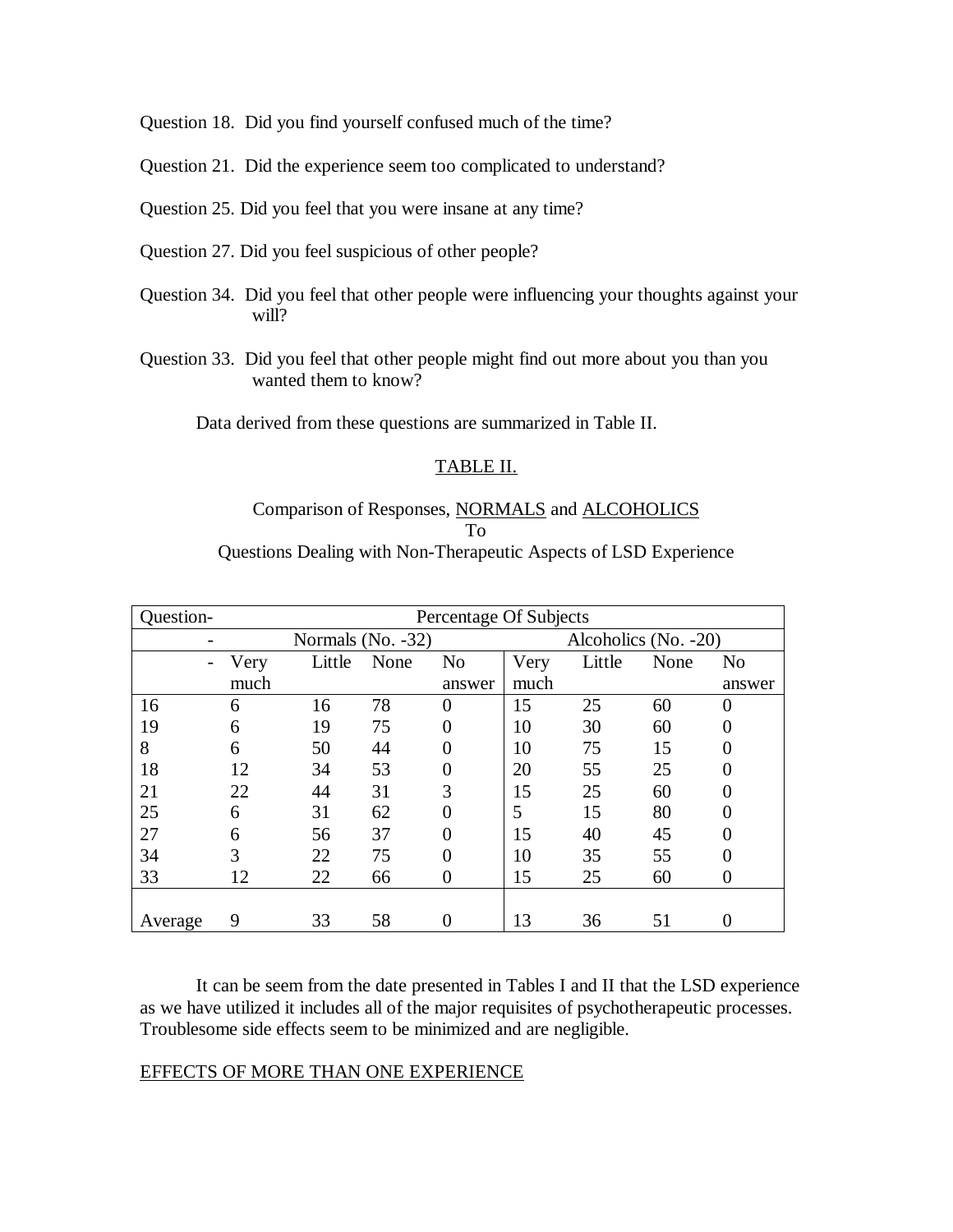One very clear-cut finding with regard to these aspects of the experience was the marked change reported between the first LSD experience and subsequent ones. Relevant data are presented in Tables III and IV.

# TABLE III

# Comparison of Responses After One LSD Experience With Those After More Than One Experience

| Percentage Of Subjects |                           |        |      |                |      |        |                |                                |
|------------------------|---------------------------|--------|------|----------------|------|--------|----------------|--------------------------------|
|                        | First experience (No.-60) |        |      |                |      |        |                | Second Experience (No. $-20$ ) |
| Question               | Very                      | Little | None | N <sub>0</sub> | Very | Little | None           | N <sub>0</sub>                 |
|                        | much                      |        |      | answer         | much |        |                | answer                         |
| 41                     | 49                        | 34     | 13   | 4              | 80   | 15     | 5              | $\overline{0}$                 |
| 59                     | 40                        | 28     | 32   | 0              | 60   | 30     | 10             | 0                              |
| 2                      | 83                        | 11     | 6    | 0              | 90   | 10     | $\overline{0}$ | 0                              |
| 48                     | 40                        | 25     | 36   | 0              | 60   | 35     | 5              | 0                              |
| 22                     | 66                        | 30     | 2    | 0              | 80   | 10     | 10             | 0                              |
| 52                     | 59                        | 23     | 13   | 6              | 80   | 10     | 10             | 0                              |
| 37                     | 87                        | 6      | 8    | 0              | 90   | 10     | 0              | 0                              |
| 66                     | 53                        | 36     | 9    | $\overline{2}$ | 85   | 5      | 10             | 0                              |
| 63                     | 51                        | 30     | 19   | 0              | 85   | 15     | 0              | 0                              |
| 44                     | 43                        | 37     | 19   | $\overline{2}$ | 85   | 10     | 5              | 0                              |
| 65                     | 49                        | 36     | 15   | 0              | 90   | 5      | 5              | 0                              |
| 38                     | 60                        | 28     | 11   | 0              | 95   | 5      | 0              | 0                              |
| 42                     | 64                        | 26     | 8    | $\overline{2}$ | 85   | 15     | $\overline{0}$ | $\boldsymbol{0}$               |
|                        |                           |        |      |                |      |        |                |                                |
| Average                | 57                        | 27     | 15   |                | 82   | 13     | 5              | 0                              |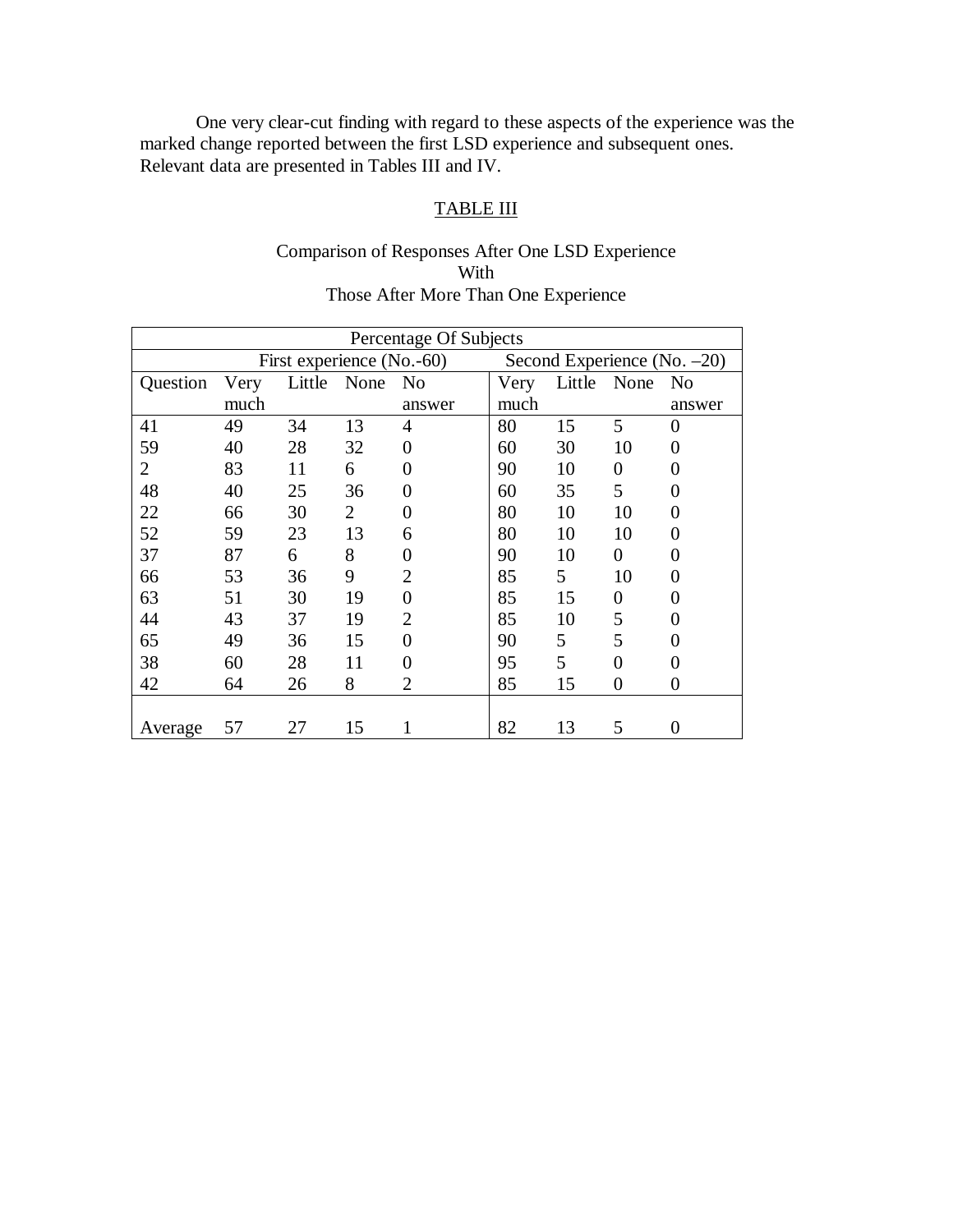#### TABLE IV

# COMPARISON OF NEGATIVE RESPONSES After on LSD Experience with Those After More Than One Experience

|          |      | First experience (No.-60) |             |                |                |        |      | More than One Experience (No. 20) |
|----------|------|---------------------------|-------------|----------------|----------------|--------|------|-----------------------------------|
| Question | Very |                           | Little None | No             | Very           | Little | None | No answer                         |
|          | much |                           |             | answer         | much           |        |      |                                   |
| 16       | 10   | 23                        | 65          | $\overline{2}$ | $\overline{0}$ | 10     | 90   |                                   |
| 19       | 8    | 27                        | 65          | 0              | 0              | 5      | 55   |                                   |
| 8        | 13   | 57                        | 30          | 0              | 0              | 40     | 60   |                                   |
| 18       | 22   | 42                        | 37          | 0              | 0              | 35     | 65   |                                   |
| 21       | 23   | 33                        | 42          | $\overline{2}$ | 5              | 45     | 50   |                                   |
| 25       | 7    | 27                        | 67          | $\overline{0}$ |                | 15     | 85   |                                   |
| 27       | 15   | 47                        | 38          | 0              | 0              | 30     | 70   |                                   |
| 34       | 5    | 28                        | 67          | 0              | 0              | 20     | 80   |                                   |
| 33       | 17   | 23                        | 60          | 0              | 0              | 20     | 80   |                                   |
|          |      |                           |             |                |                |        |      |                                   |
| Average  | 13   | 34                        | 52          |                |                | 24     | 75   |                                   |

 Although these data are based on only 80 cases, they offer definite evidence in the following areas:

When the method outlined above is employed LSD shows marked therapeutic potential.

When LSD is used in a therapeutic setting as described there is a minimum of the disturbing side effects which have given this drug a reputation for producing psychotic symptoms.

There is a marked enhancement of the positive therapeutic aspects and a marked decrease of the negative therapeutic elements in second experiences.

### COMMUNALITY OF TYPES OF REACTION

 As has been pointed out the LSD experience is vast in scope, involving all of the sensory modalities, establishing a remarkably intensified and expanded awareness of the environment, altering the body image and the sense of self and altering the usual reference data of the rational processes. Time, space, color, sound and sensation become fluid and the subject develops a state of unhabitual perception.

 To try to establish a taxonomy of reactions to LSD is a necessary first step in any scientific investigation of the phenomena involved. We have proposed a classification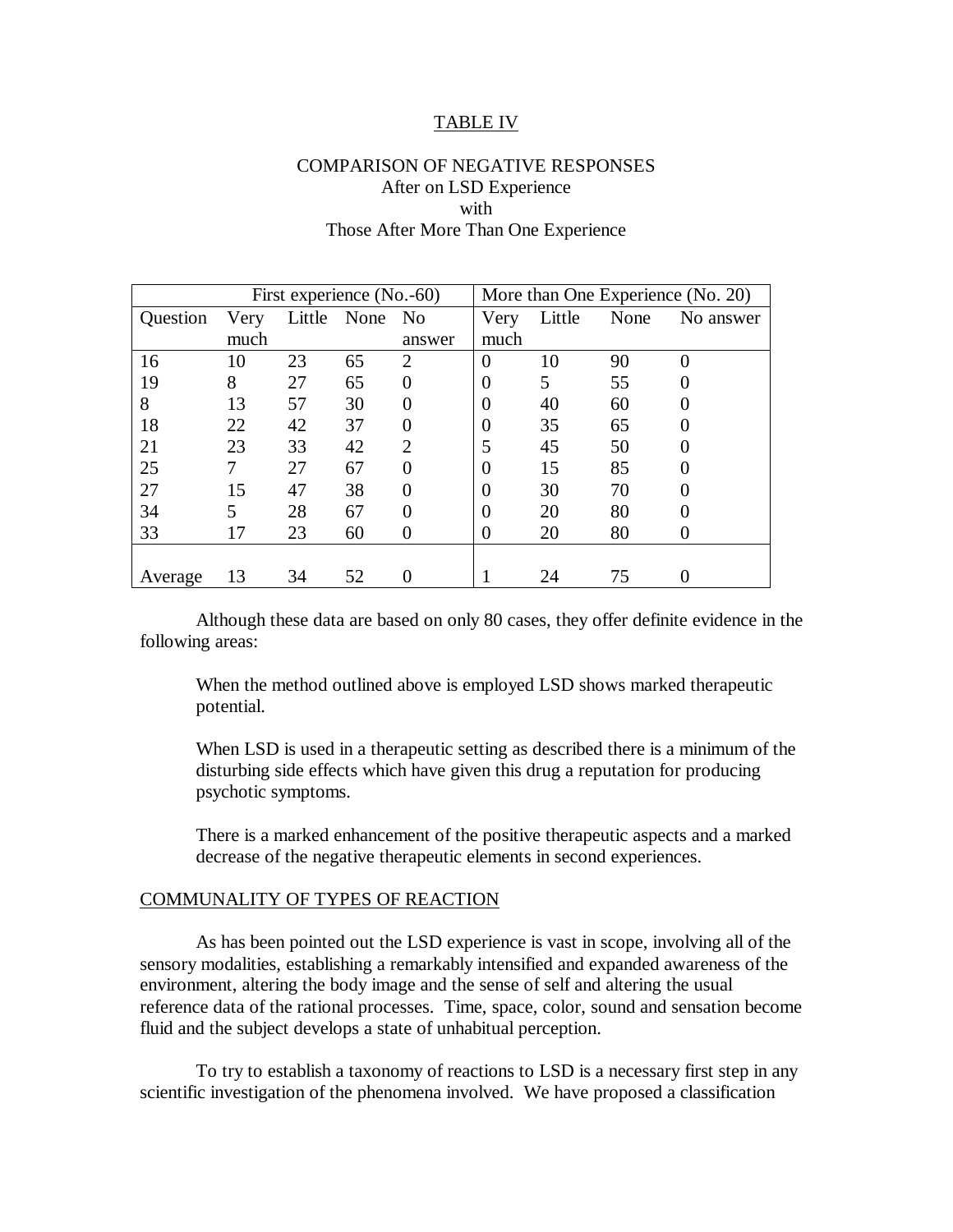based upon the fact that, in general, subjects either try to avoid the unhabitual aspects of their perceptions or to explain them in such familiar terms as to make them fit into the accustomed system of analogical thought. With training, however, subjects learn to accept and eventually to organize the unhabitual into new and expanded frames of reference.

 These methods of coping with the drug give rise to six types of reaction, of which two are attempts at escape, two are attempts at using insufficient habitual analogies to delineate the unhabitual and two are the results of accepting the reality of the unhabitual.

 Scale 1. was drawn up to investigate the extent to which each of these types of experience occurred in each subject's experience. While such information provides a rather crude description of the experience of any given individual, it does permit a comparison of groups and allows for an investigation of the degree of communality of various areas of the LSD experience.

 Prior to item analysis and a revision of the Scale, scoring remains inexact. However, the results can be expected to reflect any outstanding differences in the types of experience of the groups involved. The results of this analysis are summarized in Table V.

### TABLE V

|                 |                 | Percentage of Cases |                   |                         |  |  |
|-----------------|-----------------|---------------------|-------------------|-------------------------|--|--|
|                 |                 |                     | First Experience  | More than one           |  |  |
|                 |                 |                     |                   | experience              |  |  |
|                 |                 | <b>Normals</b>      | <b>Alcoholics</b> | $\text{(all cases-20)}$ |  |  |
|                 |                 | $(No. -32)$         | $(No. -20)$       |                         |  |  |
| Escape          | 1. Flight into  | 55                  | 55                | 15                      |  |  |
|                 | ideas           |                     |                   |                         |  |  |
| 66              | 2. Flight into  | 25                  | 30                | 10                      |  |  |
|                 | illness         |                     |                   |                         |  |  |
| Psychotomimetic | 3. Confusion    | 65                  | 80                | 20                      |  |  |
| $\zeta \zeta$   | 4. Paranoidal   | 40                  | 40                | 15                      |  |  |
| Psychedelic     | 5. Dual-reality | 95                  | 95                | 95                      |  |  |
|                 | 6. Synthesized  | 75                  | 90                | 95                      |  |  |

## Percentages of Cases in Each of the Groups Reporting the Types of Reaction Experienced

 In the alcoholic group, when psychotomimetic features develop, they are usually of a confusional quality. In the psychedelic area of experience the alcoholics seem better able to organize the unhabitual aspects of the experience, which could probably be a reflection of their A. A. training.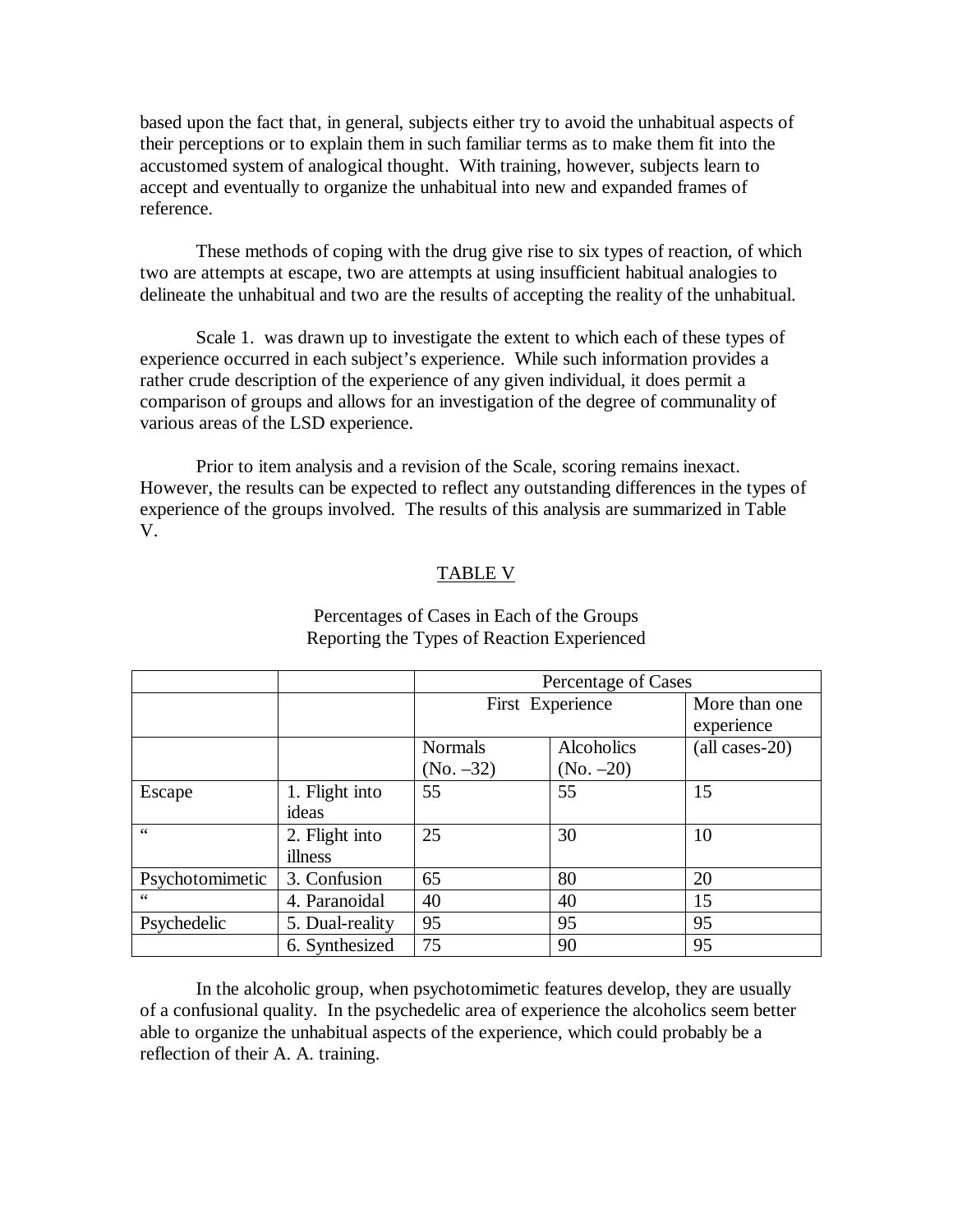### OBJECTIVE RESULTS

 In the case of the alcoholics we have a recent objective assessment of their condition since treatment. The total number of alcoholics who have been treated will be assessed here except for those who are not available for follow-up for reasons of having become deceased or whereabouts unknown.

In all, 59 alcoholics have received LSD in this province, of these follow-up is presently available in 47. The results of this group of 47 are reported in Table VI. The first group consists of those treated by Smith and Hoffer and the second group was treated by Blewett and Chwelos. The method used underwent considerable modification between these series, Blewett and Chwelos using the method laid out in this Handbook.

 The criteria for assessment is based on objective observation of the patient's behavior, drinking, social and work habits, and were obtained largely from the Bureau of Alcoholism and to a lesser degree from A.A. members, the family of the Alcoholic and the therapists own follow-up of the patients progress when available. The classification includes:

### MUCH IMPROVED

This category includes those considered to be recovered, i.e. one year's sobriety. Because in a large percentage of the group there has not been a year's follow-up, included in this group are those who appear to be on the road to recovery, i.e. have not drunk alcohol but follow-up less than a year, drinking markedly reduced to rate of one to two years and in which patient is obviously gaining marked control over his desire to drink. As well as the criteria of not drinking, there is marked improvement in work and social history as reported by objective observers.

### MODERATELY IMPROVED

Included marked reduction in alcohol intake and improvement in work and social history but still relapsing sufficiently frequently that they do not appear close to complete recovery.

#### SLIGHTLY IMPROVED

This category includes mainly patients who appear to be attempting a pattern towards recovery, but their overall pattern is not too markedly changed from that before treatment.

#### UNCHANGED

No notable change in drinking, work or social habits as reported by objective observers.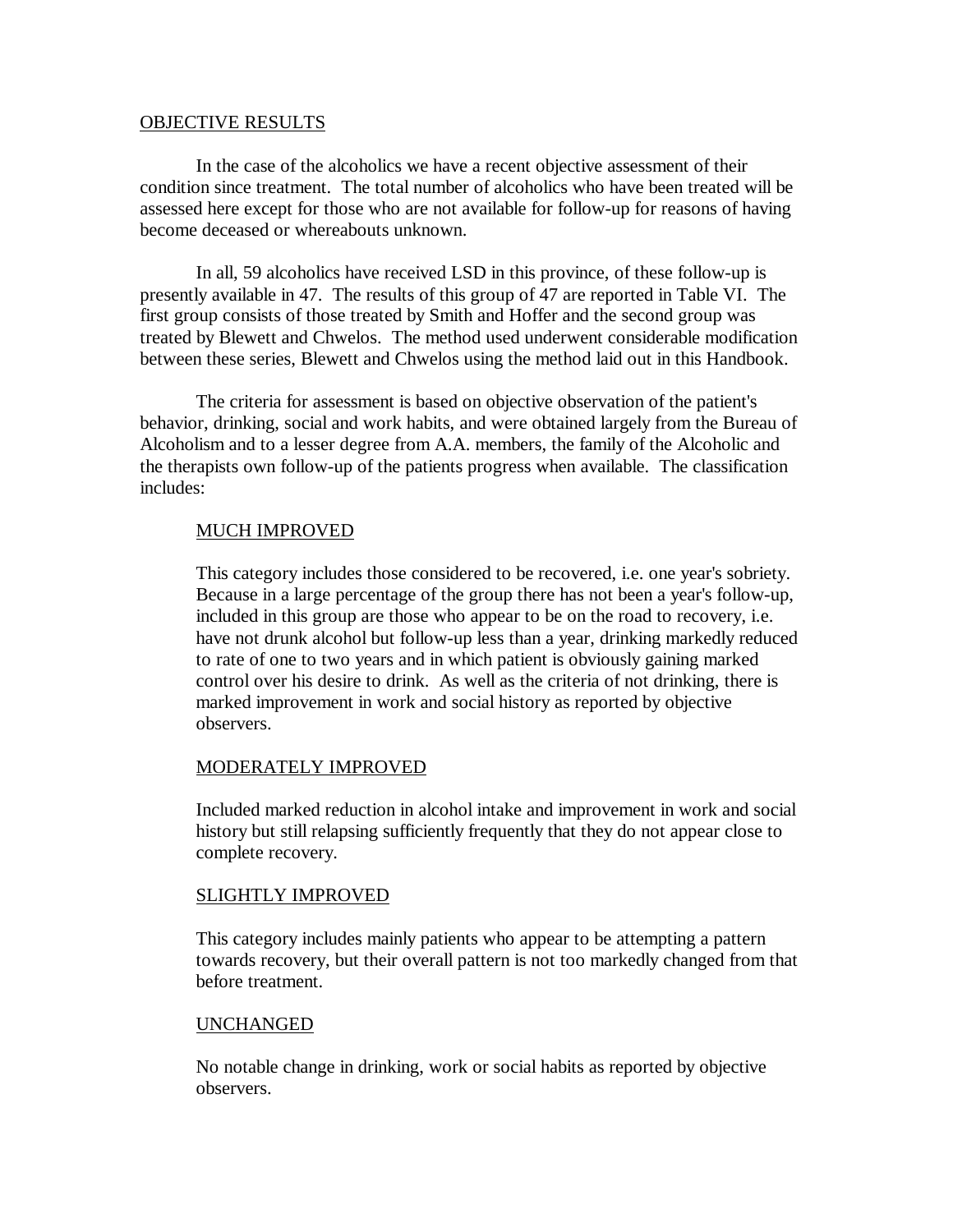### TABLE VI

| Objective Assesment of LSD Treatment of Alcholism   |       |          |          |          |           |  |  |
|-----------------------------------------------------|-------|----------|----------|----------|-----------|--|--|
| Moderately<br>Slighly<br>Reported by<br>Much<br>No. |       |          |          |          | Unchanged |  |  |
|                                                     | Cases | improved | improved | improved |           |  |  |
| Smith and Hoffer                                    | 24    |          |          |          |           |  |  |
| <b>Blewett and Chwelos</b>                          | 23    |          |          |          |           |  |  |

The subjects in this table had an average period of uncontrolled drinking of approximately eleven years. Most had more than one complication of drinking such as tremors, D.T.'s, blackouts, peripheral neuritis, arrests for drunkness, circhoris of the liver, and addiction to sedative drugs. Most cases suffered marital disharmony, poor work history and a large number had been separated or divorced while drinking. In the opinoin of the Bureau of Alcoholism this group represents a workse than average cross-section of alcoholics and the cases they considered most difficult are mainly in the much improved category. Eighty percent of the cases had tried A.A. and failed in the program.

Another small group not belonging to the previous category have also been treated. This is a total group of nine patients inlcuding neurotics, psychopaths and character disorder and there is insufficient number in any cagegory for an assesment. To date, however, all nine cases habe been reported as showing definite signs of improvement from the treatment so that there appears to be definite therapeutic possibilities with LSD in this group w hich certainly warrants more intensive study.

A considerable number of staff members have received the treatment and although no attempt has been made to assess and categorize the effects, the vast majority have reported psycholigical improvement and an enhanced understanding of themselves and others.

To date then, the drug appears to offer very substantial therapeutic potential to all patients but the psychotic group. However, other workers in this fiels, particularly Sandison (43), have used the drug with appreciable results in psychoses. This is of course another are where the durg's effects should be explored.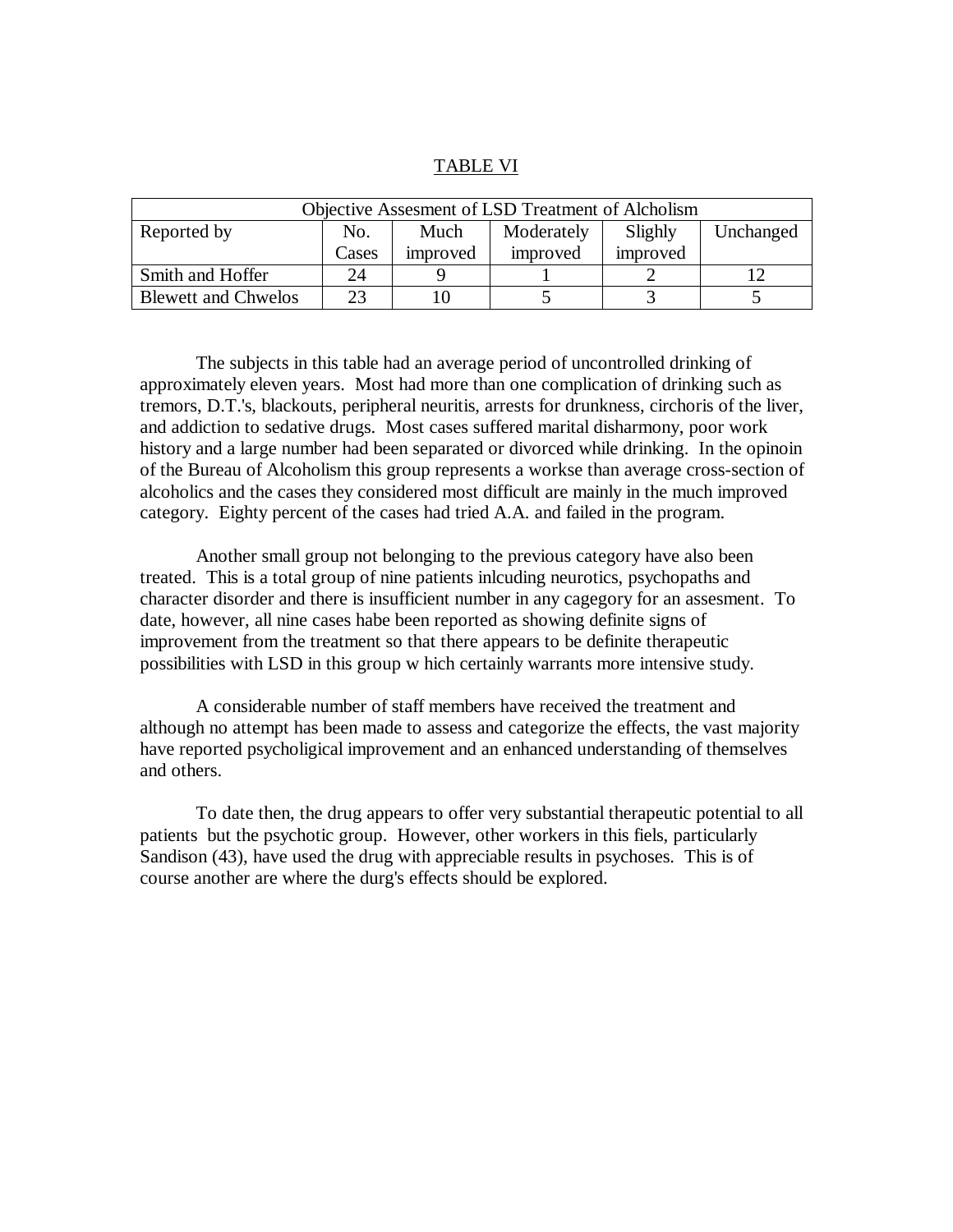# APPENDIX C. PROPOSALS FOR PSYCHEDELIC RESEARCH

 This appendix constitutes an outline of various areas of the psychedelic experience. Observations are cited which give rise to a number of hypotheses. It is not intended that his outline should be considered as exhaustive.

 The outline is offered in the hope that it may, more clearly than other methods, point up the value of research into an area of experience which can throw light upon many basic problems in psychological theory.

 Much discussion in the Handbook has dealth with the degree of selfunderstanding and understanding of others which grows out of the drug experience. As a consequence the reader may feel some concern that htheresearch suggested in this appendix deals extensively with the investigation of various areas of perception and thought process but appears relatively restricted in the area of self-understandinig and acceptance. Though these latter areas may well be of remarkably greater importance than much of the work below, it would seem that heir investigation must lag until new and appropriate techniques of measurement and appraisal are forthcoming, for objective accuracy of assesment has, to date, been limited to the measurement of observable behavior. However, as new techniques develop – and the psychedelic experience promises to be remarkably useful in this regard – we may begin to learn how to open to direct scientific inquiry and to shareable objective measurement, the areas of motivation belief and value and the inhesive subjective coplex of the self.

# 1. PERCEPTUAL STUDIES

# Observations a. there appears to be a marked sensory enhancement – color, sound, smell, taste, touch.

- b. There appears to be an extension of the time sense.
- c. There appears to be a disruption of distance perception.
- d. There appears to be a disuption of perception of body image.
- e. There appears to be a tendency toward an instability of perception of gestalts.
- f. There appears to be a disruption of balance.
- g. There appears to be a disruption of temperature sensing.
- h. There appears to be a decrease in sensitivity to pain.
- i. There appears to be an overlapping of sensory modalities.

These observations would lead one to hypothesize enhanced performance in certain areas.

Hypothesis a. as a result of sensory enhancement

1. Thesre will be an increased capacity for fine discrimination between colors and an enhanced ability to match colors.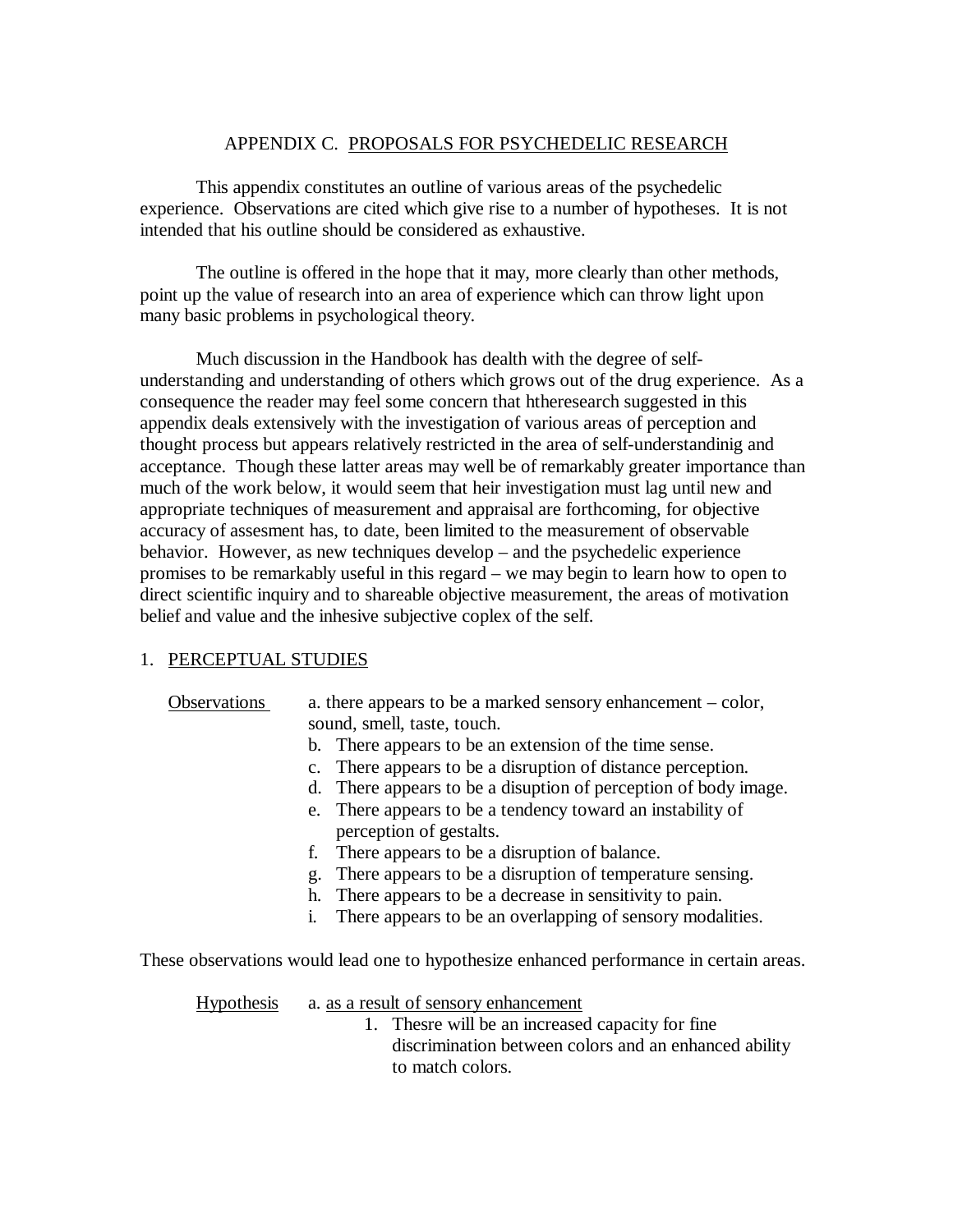- 2. There will be a finer discrimination between differing smells.
- 3. There will be a finer discrimination between tones and sound.
- 4. There will be a finer discrimination between degrees of loudness of sounds and an enhanced ability to match sounds of equal loudness.
- 5. There will be a finer discrimination between differing tastes.
- 6. There will be an enhancement of touch discrimination (e.g. determining what is written on one's hand, two touch discrimination or the identification of objects by touch.
- 7. There will be an extensin of limens in the perception of light on the basis of intensity.
- 8. There will be an extension of limens in the perception of color into the areas of intrared and untraviolet.
- 9. There will be an extension of limens in the perception of color.
- 10. There will be an extension of limens in the range of perception of pitch.
- 11. There will be an extension of limens on the basis of intesnity of sound.
- b. As a result of extended time sense
	- 1. There will be higher speed of recognition of tachisticopically presented material.
	- 2. There will be finer discrimination between very short periods of time.
	- 3. There will be increased speed of autokimetic movement.
	- 4. There will be a shorter period of after effect (e.g. Archimedes Spirel).
	- 5. There will be a higher frequence required to produce flicker fusion.
- c. As a result of disruption of distance perception
	- 1. There will be less sensitivity to size illusions.
- d. As a result of the disruption of body image
	- 1. There will be better mirror drawing performance.
	- 2. There will be an increased ability to perform dissociative physical tasks such as circling one hand while moving the other up and down.
- e. As a result of the instabiliy of perceptual gestalts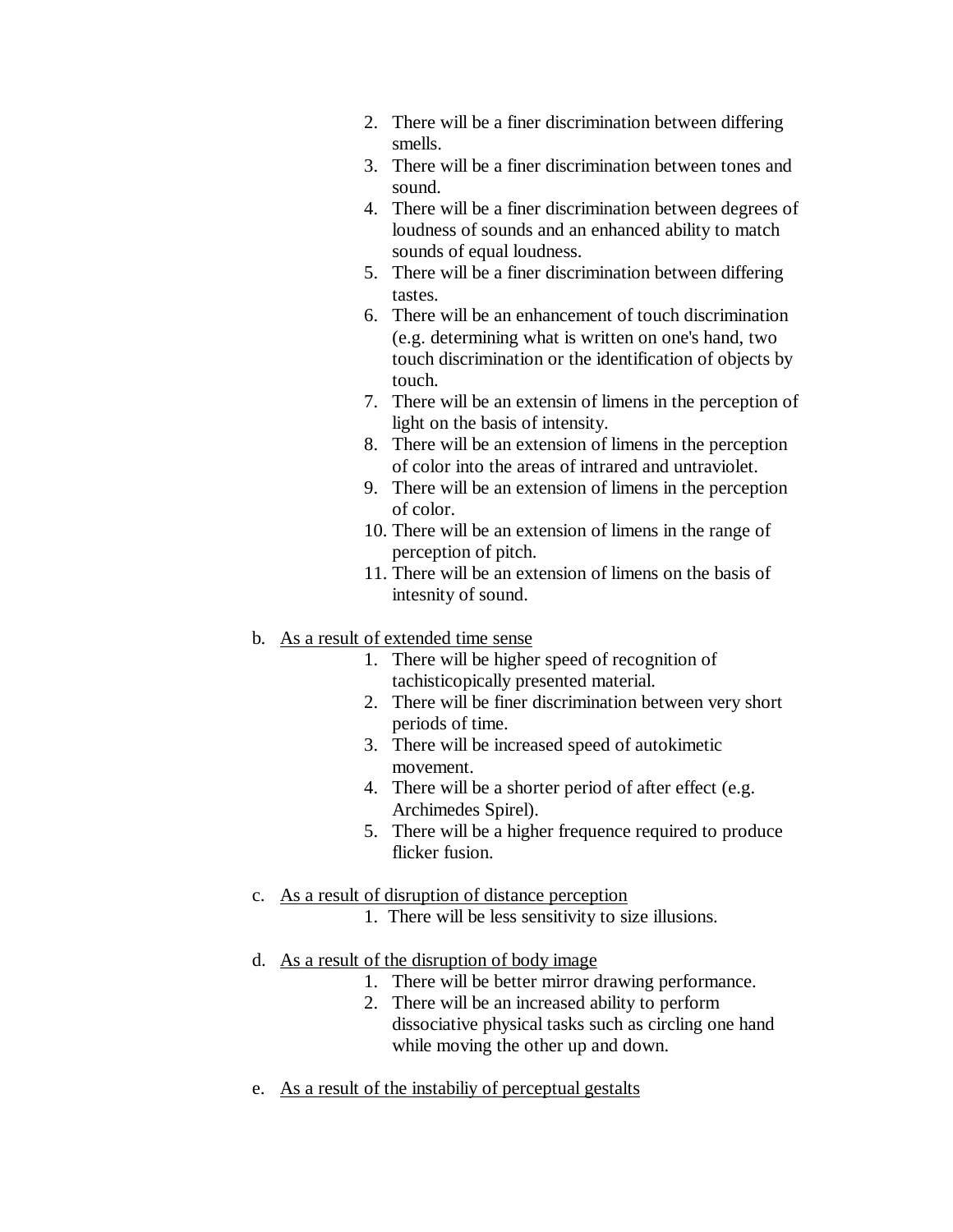- 1. There will be an increased ability to find hidden or imbedded pictures.
- 2. There will be an increased ability to break down gestalts in such tasks as letter finding.
- 3. There will be an enhanced ability of gestalt completion tests.
- 4. There will be an enhanced performance of tasks calling for the restructuring of presented gestalts (e.g. anagrams, scrambled or reversed words or sentences).
- 5. There will be a swifter shift to alternate concept in concept bridging series.

# f. As a diruption of the sense of balance

- 1. There will be less proneness to dizziness.
- 2. There will be less directional disorientation as a result of spinining while blindfolded.
- 3. There will be elss proneness to motion sicknes.
- 4. There will be an enhancement of body sway and static ataxia.
- g. As a result of disruption of sense of temperature
	- 1. There will be greater tolerance of heat and cold.
- h. As a result of decreased senstivity to pain
	- 1. There will be a greater tolerance of painful stimuli.
- i. As a result of overlapping of sensory modalities

The observations would lead one to hypothesize a decrement in performance in the following areas:

- Hypothesis a. There will be a decreased ability to discriminate between longer periods of time (i.e. intervals in excess of five seconds.
	- b. There will be decreased performance on size distance tests.
	- c. There will be a decresased ability to estimate distance.
	- d. There will be a decreased ability to make fine discrete motor responses.
	- e. There will be a decreased ability to discriminate between fine differences in weight.
	- f. There will be a decreased ability to discriminate between fine differences in temperature.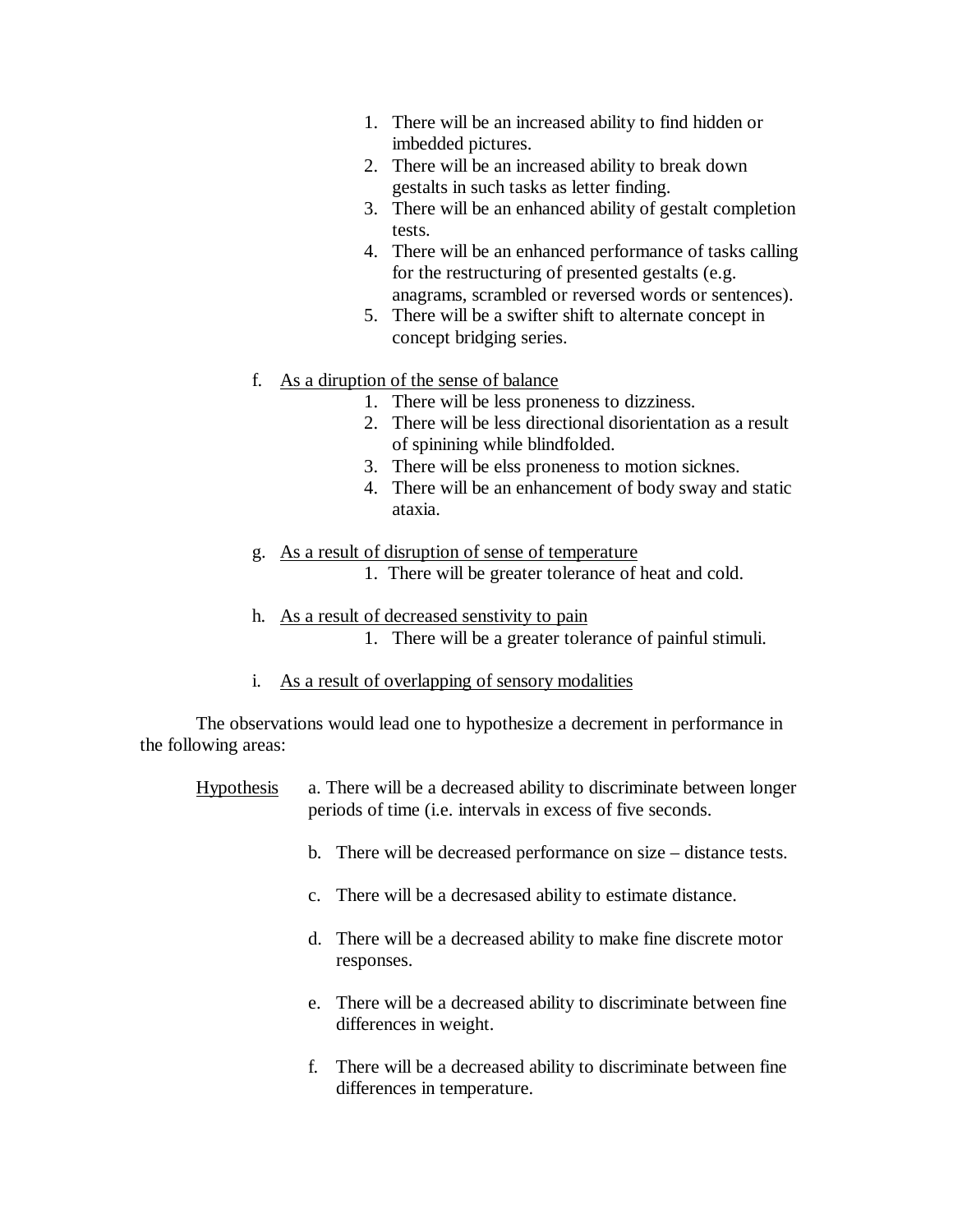- g. There will be a decreased ability in tasks calling for a sense of balance.
- h. There will be a decrement in performance on tests of persistance.

# II. STUDIES OF THOUGHT PROCESSES

| <b>Observations</b> |  |  | a. Associations appear to be made a higher speed. |
|---------------------|--|--|---------------------------------------------------|
|---------------------|--|--|---------------------------------------------------|

- b. Associations appear to cover a wider range.
- c. There appears to be an enhanced ability to see alternatives.
- d. There appears to be an enhanced ability to relate ideas across usual boundaries in thinking (frames of reference).
- e. There appears to be an enhanced ability to reason by analogy.
- f. Time appears to be more readily transcended inthinking.
- g. There appears to be an enhancement in deductive ability.
- h. There appears to be an enhanced ability to draw inferences from given date.
- i. There appears to be a tendency to think more abstractly.
- j. There appears to be a decrased ability to limit associations.
- k. There appears to be a decreased span of attention.
- l. There appears to be a decreased ability to attend selectively.
- m. There appears to be a decreased ability to select from among a series of possible alternatives.

In some areas one would hypothesize enhanced performance.

- Hypotheses a. As a result of higher speed of association
	- 1. Greater fluency of timed tasks of association.
	- 2. Increased ability to suggest criteria for classification.
	- 3. Increased ability to determine the bsis upon which
	- presented classifications have been made. 4. Increased capacity for symbolic communication. (e.g.
	- in such tasks as identifying caricatures, playing Bottachelli, charades, etc.)
	- b. As a result of a wider range of association
		- 1. More inclusive concepts will be used on classification or sorting tests.
		- 2. There will be an enhanced capacity to see "missing links" in a series of concepts.
	- c. As a result of increased capacity to see alternatives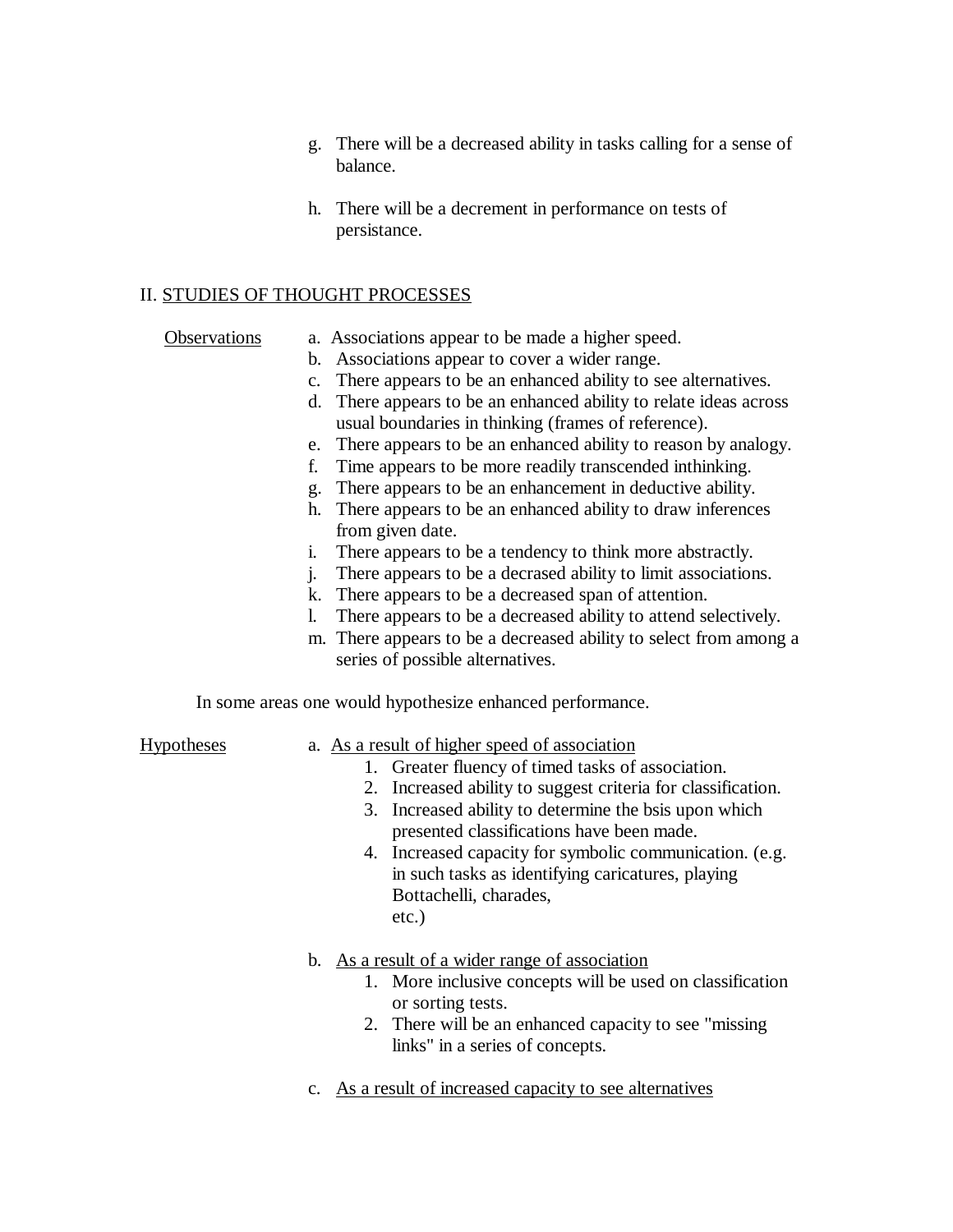- 1. Given datea for which alternative solutions are possible there will be a more rapid identification of these.
- 2. Given a series of alternatives the basic datea will be more rapidly determined.
- 3. There will be an increase in the speed of reversal of ambiguous perception.
- 4. There will be an enhanced ability to determine missing steps in a series.
- d. As a result of enhanced ability to relate ideas across accustomed frames of reference.
	- 1. Enhanced capcity on taks calling for a shift of context (e.g. Zen koans).
	- 2. Enhanced ability to solve riddles or to predict the endings for jokes which rely upon a sudden change of frame of refernece.
	- 3. Faster learning of paired nonsense syllables or unrelated concepts.
- e. As a result of an enhanced ability to reason by analogy
	- 1. Increased performance on tests based on analogical thinking.
- f. As a result of an enhanced ability to transcend time
	- 1. There will be an enhanced ability to see similarities in historically disccreet events.
	- 2. There will be an enhanced pre-cognitive capacity.
	- 3. There will be an increased tendency to think in terms of process rather than in terms of discreet events
	- 4. There will be an enhanced capacity for the recall of specific instances in one's past.
- g. As a result of entrancement of deductive ability
	- 1. Increased performance of ntests based on analogical thinking.
- h. As a result of enhanced ability to draw inferences from given data
- i. As a result of the tendency to think more abstractly
	- 1. More abstract answers will be given in such tests as proverbs, similarities, etc.

In some areas one would hypothesize a decrement in performance.

Hypotheses a. There will be a decreased capacity for the selection of "sight"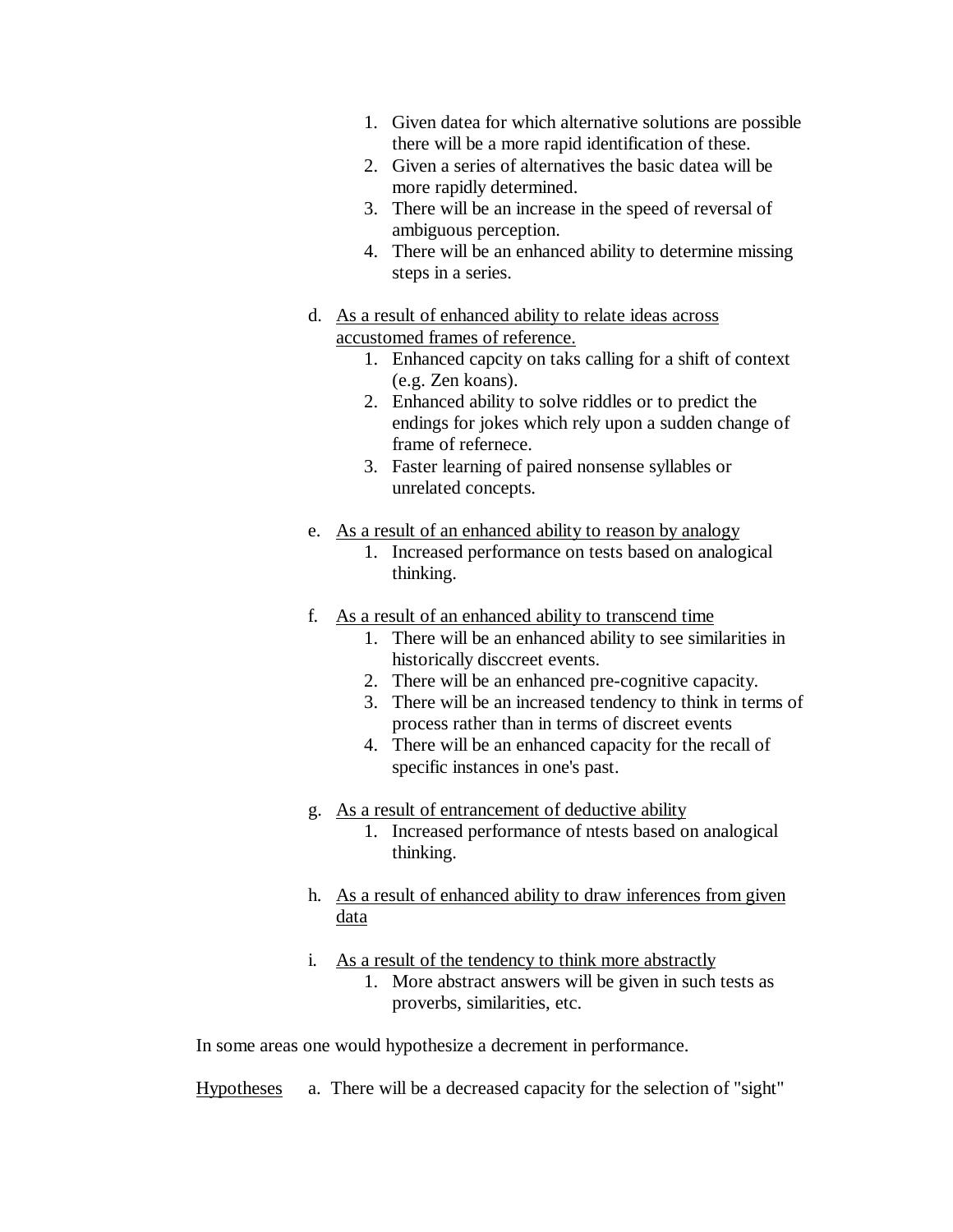answers from a series of posible related alternatives.

- b. There will be a dcreased capcity to limit associations in accordance with various restrictive instructions or frames of refernece.
- c. There will be a decrement in performance in tasks calling for trial-and-error learning.
- d. There will be a decrement in performance in tasks calling for prolonged selective attention.
- e. There will be a decrease in zarganic effect.

## III. STUDIES IN EMPATHY

- Observations a. There appears to be an enhancement of emotional sensitivity to the moods and feelings of others.
	- b. In group experiences there appeaers to be a direct non-verbal communication of feeling.
	- c. In group experiences there may be non-verbal communication of ideas.

- Hypotheses a. As a result of enhancement of emotional sensitivity
	- 1. There will be an increased ability to identify emotion from photographs.
	- 2. There will be an increased ability to determine when another person is lying and when h is telling the truth.
	- b. As a result of enhanced communication of feeling in group experiences.
		- 1. There will be an increased capacity in determining how others have responded, are responding or will respond, to various stimuli, (e.g. Dymond type empathy tests).
		- 2. Capcities for such activities as psychodrama and role playing or for such activities as charades will be very much enhanced.
		- 3. Agreement should be found between ratings by group members, (e.g. adjective check tests scored to indicate how each group member in turn responds to stimuli such as music, paintings, etc.).
	- c. As a result of non-verbal communication of ideas
		- 1. Using a group in which one subject knows the answer to a series of problems, the performance of the other group m embers should be enhanced.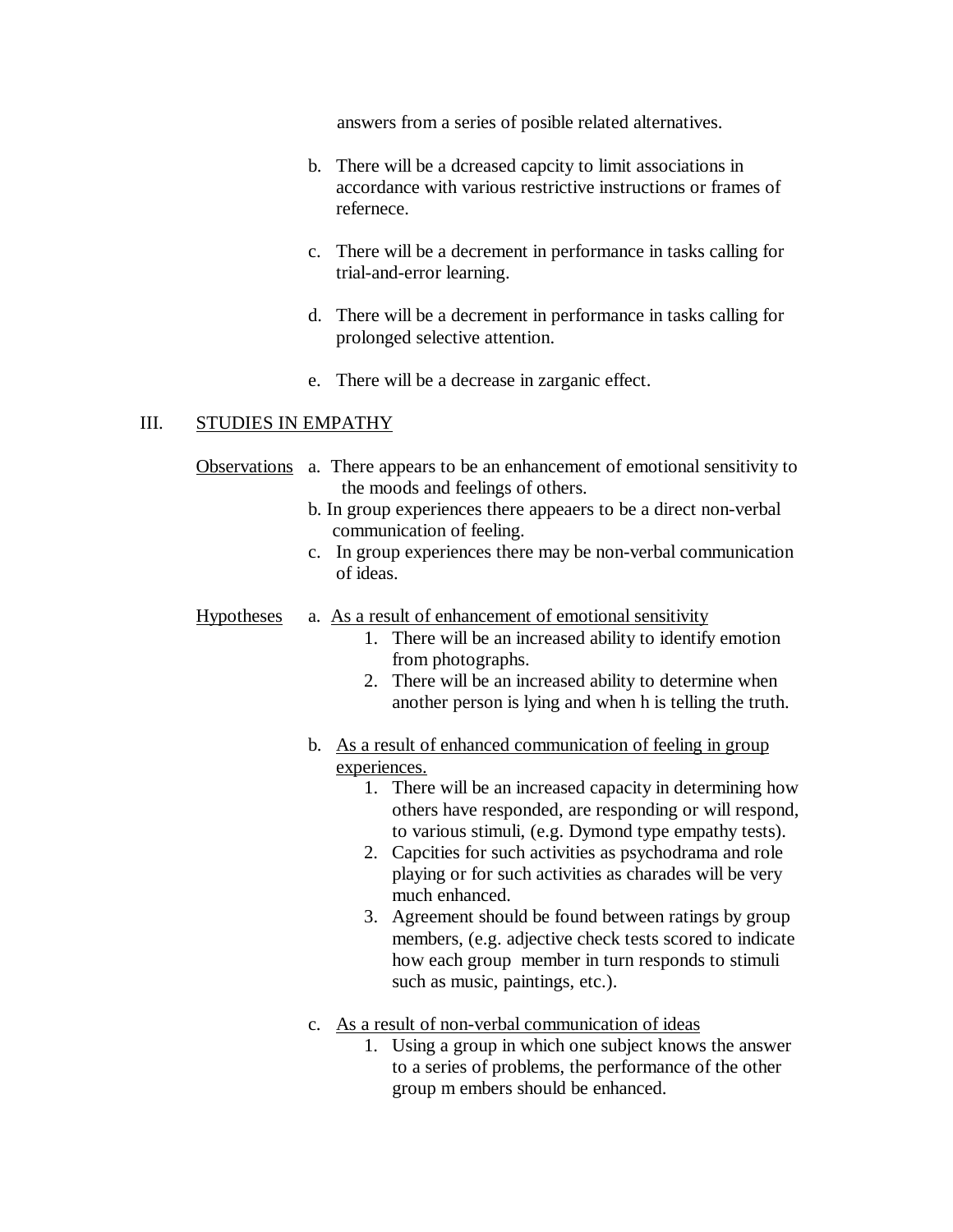- This situation should be studied under several conditions.
	- a. when the subjects are face to face.
	- b. When the subjects are in the same room but cannot see each other.
	- c. When the subjects are at a distance.
- It should also be studied in variou qualities of settings ranging from the friendly and accepting to the cold and hostile.
- This situation should also be studied using various types of content for communication ranging from such abstract material as Zeno cards to highly effective material.
- The situation should also be studied using various doses.

# IV. STUDIES IN THE AREA OF AESTHETICS, VALUES BELIEFS.

Observations a. There appears to be a tendency toward an enhancement of appreciation

and enjoyment of various art forms, particularly music.

- b. This appreciation appears to be colored and qualified by each participant in a group experience.
- c. There appears to be a tendency for belief to shift toward:
	- i. greater self-acceptance and self-understanding
	- ii. greater acceptance, appreciation and respect for other people.
- d. There appears to be a tendency for belief to shift toward the acceptance of prime casue.

# Hypotheses a. As a result of enhanced enjoyment and appreciation of music and other

art forms.

- b. As a result of qualification of appreciation oby other group members
- c. i. As a result of the tendency for values to shift toward greater self-acceptance and self-understanding
	- 1. The subject will report the above on self ratin scales.
	- 2. The behavior of the subjet will become less defensive.

ii. As a result of the tendency for values to shift toward greater acceptance of others.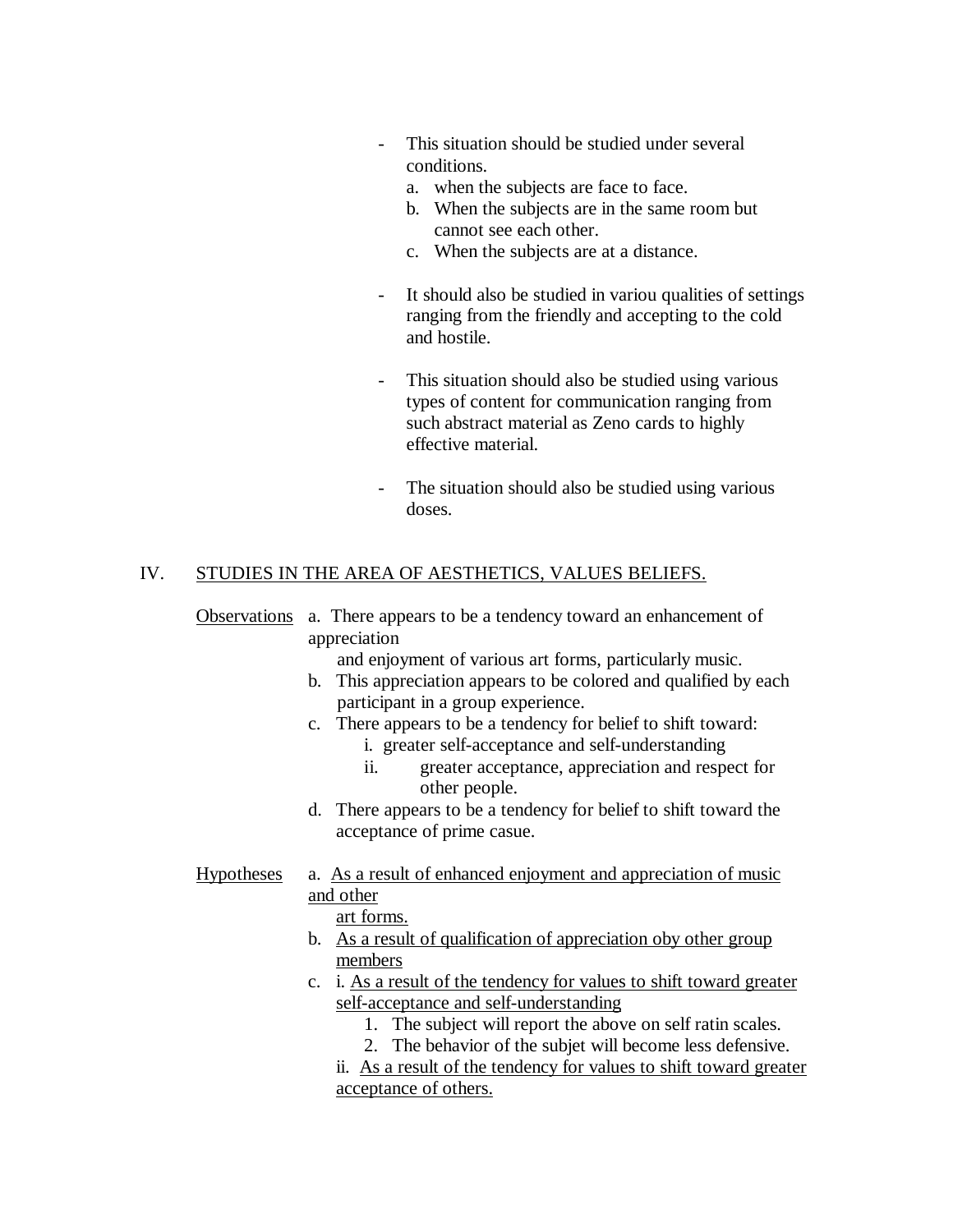- 1. Persons who know the subject will indicate that such a change has taken place.
- 2. The behavior of the subject will become less hostile.
- 3. Scores obtained on attitude, adjustment, personality or interest inventories will reflect better adjustment.
- 4. Lowered scores on scales of Authoritarianism and on such scales as Eysenek's scale of Tough-mindedness.

# V. STUDIES IN GROUP PROCESSES

Observations a. In group experiences, within group communication is improved.

- Hypotheses a. 1. Group decisions will be arrived at more rapidly.
	- 2. Limitations imposed on communication will have less effect.
	- 3. There will be less expression of annoyance and hostility.

 Studies should be conducted to try to determine the effects of varying group size in terms of:

- 1. Group efficientcy
- 2. Levels of empathic relation between members.
- 3. Group Solidarity or unity.

### VI. STUDIES RELATING TO DOSAGE

Using double blind techniques and subjects familiar with the general drug reaction, objective and subjective data should be gathered on the effects of doses ranging from 50-1000 gamma.

 Relevant variables accounting for differences in the psychologica effect of varying dosage, should be sought out.

 Scales should then be developed to obtain some objective measure of change on these variables.

 Studies could then be carried out, again using double blind techniques to determine the effect upon members of a four group in which dosage in three cases is constant and that in the fourth member varies.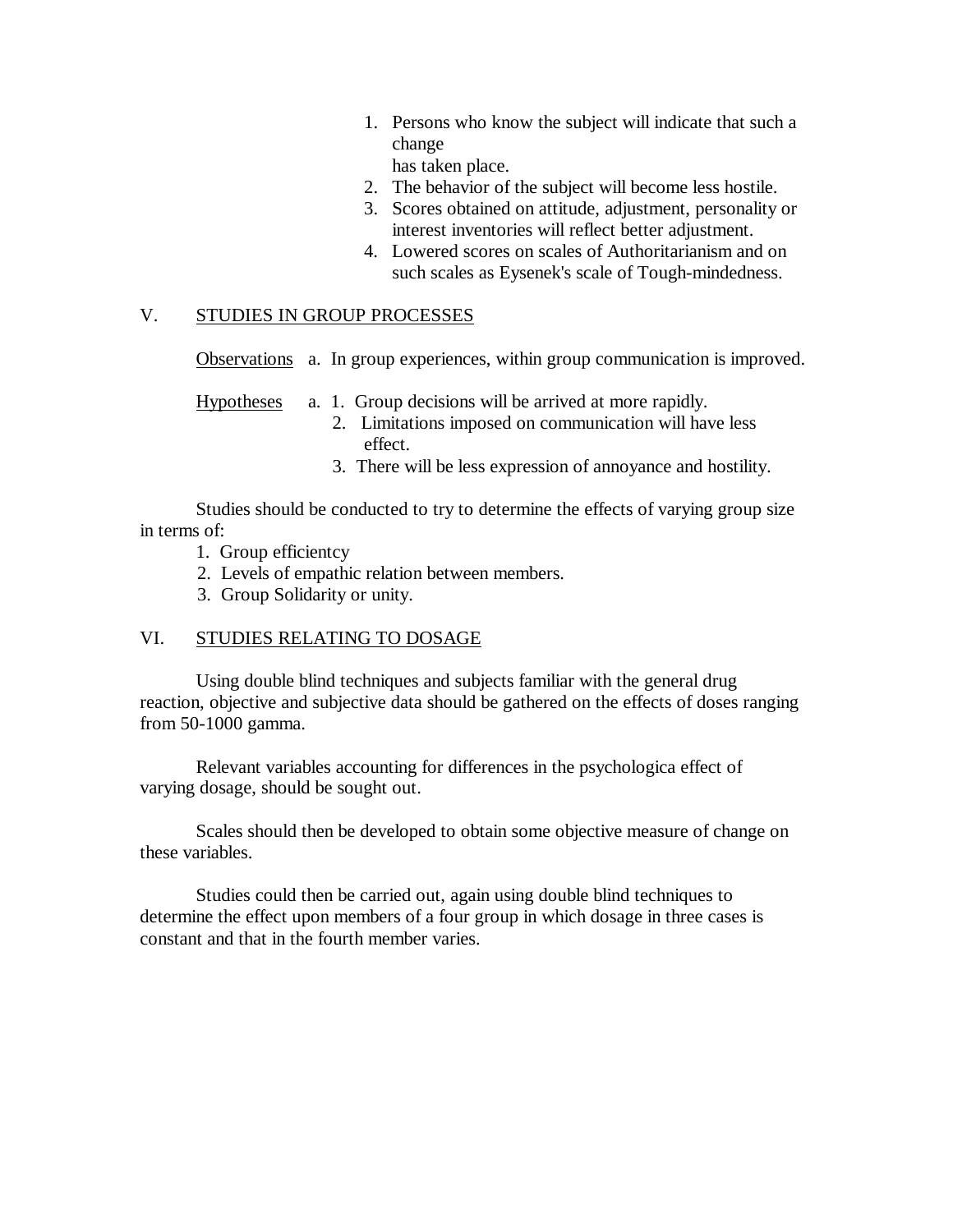#### **REFERENCES**

- 1. Abramson, H.A.: Lysergic Acid Dietylamide (LSD-25). XIX As an adjunct brief psychotherapy with special reference to ego enhancement; J. Psychology, 41, p. 199, 1955.
- 2. Abramson, H.A.: Lysergic Acid Dethylamide (LSD-25). III As an adjunct to psychotherapy with elimination of fear of homosexuality; J. of Psychology, 39, p. 127, 1955.
- 3. Abramson, H.A.: Lysergic Acid Dethylamide (LSD-25). XXII Effect on transference, J. of Psychology, 42, p. 51, 1956.
- 4. Abramson, H.A., Jarvik, M.E., Hirsch, M.V. and Ewald, A.T.: Lysergic Acid Diethylamide (LSD-25). V - Effect on spatial relations abilities, J. of Psychology, 39, p. 435, 1955.
- 5. Abramson, H.A., Waxenberg, S.E., Levine, A., Kaufman, M.R. and Kornetsky, C.: Lysergic Acid Diethylamide (LSD-25). XIII – Effect on Bender-Gestalt test performance. J. of Psychology, 40, p.341, 1955.
- 6. Abramson, H.A., Jarvik, M.E. and Hirsch, M. A.: Lysergic Acid Diethylamide (LSD-25). VII – Effect on two measures of motor performance. J. of Psychology, 39, p. 455, 1955.
- 7. Anderson, E.V. and Rawnsley, K. : Clinical Studies of Lysergic Acid Diethylamide. Monatsschr. Psychiat. Neurol. 128, p. 38, 1954.
- 8. Becker, A.M.: On the Psychopathology of the Effect of Lysergic Acid Diethylamide. Wein Ztschr. Nervenh. 2, p. 402, 1949.
- 9. Bradley, P. B., Elkes, C. and Elkes, J.: J. of Psychology, 121, p. 50, 1953.
- 10. Busch, A.K. and Johnson, W.C.: LSD-25 as an Aid in Psychotherapy (preliminary Report of New Drug), Dis. Nerv. System, 11, p. 241, 1950.
- 11. Caldwell, A.E.: Psychopharmaca, A Bibliography of Psychopharacology. U.S. Public Health Services, U.S. Govt. Printing Office, Washington, 1958.
- 12. Cerletti, A.: Lysergic Acid Diethylamide (LSD) and Related Compounds, Neuropharmacology. Trans. Second Conference, Josiah Macy, Jr. Foundation, N.Y.1956. (Appendix)
- 13. Chwelos, N.., Blewett, D.B., Smith, C. and Hoffer, A.: Use of LSD-25 in the Treatment of Chronic Alcoholism. Quart. J. of Studies on Alcoholism, 20, p.577, 1959.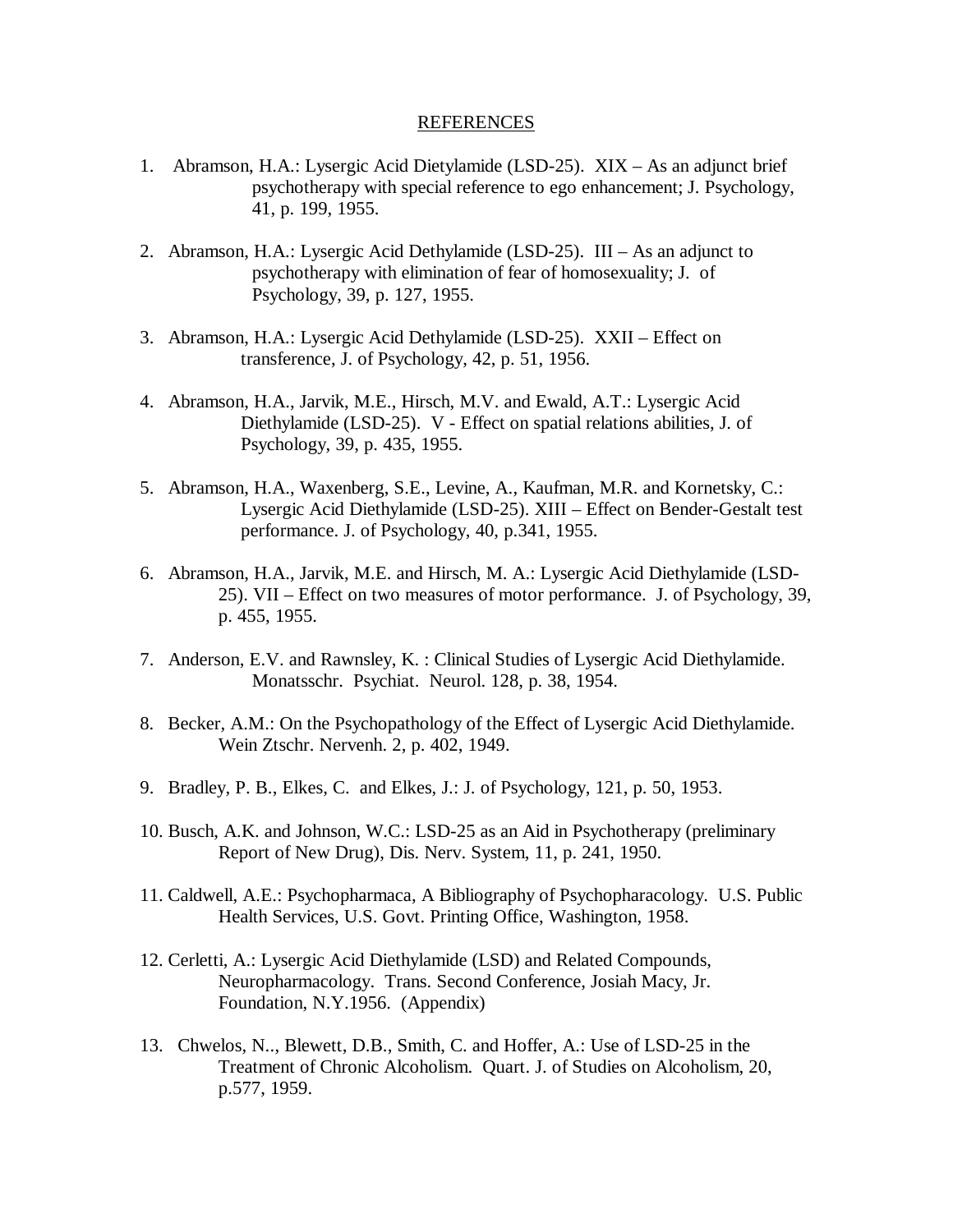- 14. Davies, M.E.B. and Davies, T.S.: Lysergic Acid in Mental Deficiency. Lancet, 269, p. 1090, 1955.
- 15. DeShon, H.J., Rinkel, K. and Solomon, H.C.: Mental Changes Experimentally Produced by LSD; Psychiat. Quart., 26, p. 33, 1952.
- 16. Eisner, B.G. and Cohen, S.: Psychotherapy with Lysergic Acid Diethylamide Press.
- 17. Evarts, E.V.: A Review of the Neurophysiological Effects of Lysergic Acid Diethylamide (LSD) and other Psychotomimetic Agents. Ann. New York Acad. Sc., 66, p. 479, 1957.
- 18. Frederking, W.: Intoxicant Drugs (LSD-25 and Mescaline) in Psychotherapy. J. Mer. And Ment. Dis., 121, p. 263-266, 1955.
- 19. Guttman, E.: Artificial Psychoses Produced by Mescaline, J. of Ment. Sc., 82, p. 203, 1936.
- 20. Gibran, K. : The Prophet, New York, N.Y., Knopff, 1956.
- 21. Green, R.F. and Nowlis, V. : A factor Analytic Study of the Domain of Mood with Independent Experimental Validation of the Factors. Paper given at the  $65<sup>th</sup>$ Annual Convention of the American Psychological Association, New York, Spet. 1957.
- 22. Hoffer, A. & Agnew, N. Nicotinic acid modified LSD-25 psychosis. J. of Mental Sci., 101, p. 12-27, 1955.
- 23. Omitted in manuscript.
- 24. Hubbard, A.L.: Personal communication, 1958.
- 25. Huxley, A. : Letter to H. Osmond, 1957.
- 26. Huxley, F. : Personal communication, 1958.
- 27. James, W. : Varieties of Religious Experience. (Twelfth Impression). Longman's, Green, London, England, 1906.
- 28. Jarvik, M.E., Abramson, H.A. and Hirsch, M.W. : Lysergic Acid Diethylamide (LSD-25). VI.- Effect upon Recall and Recognition of Various Stimuli. J. of Psychology, 39, p. 443-454, 1955.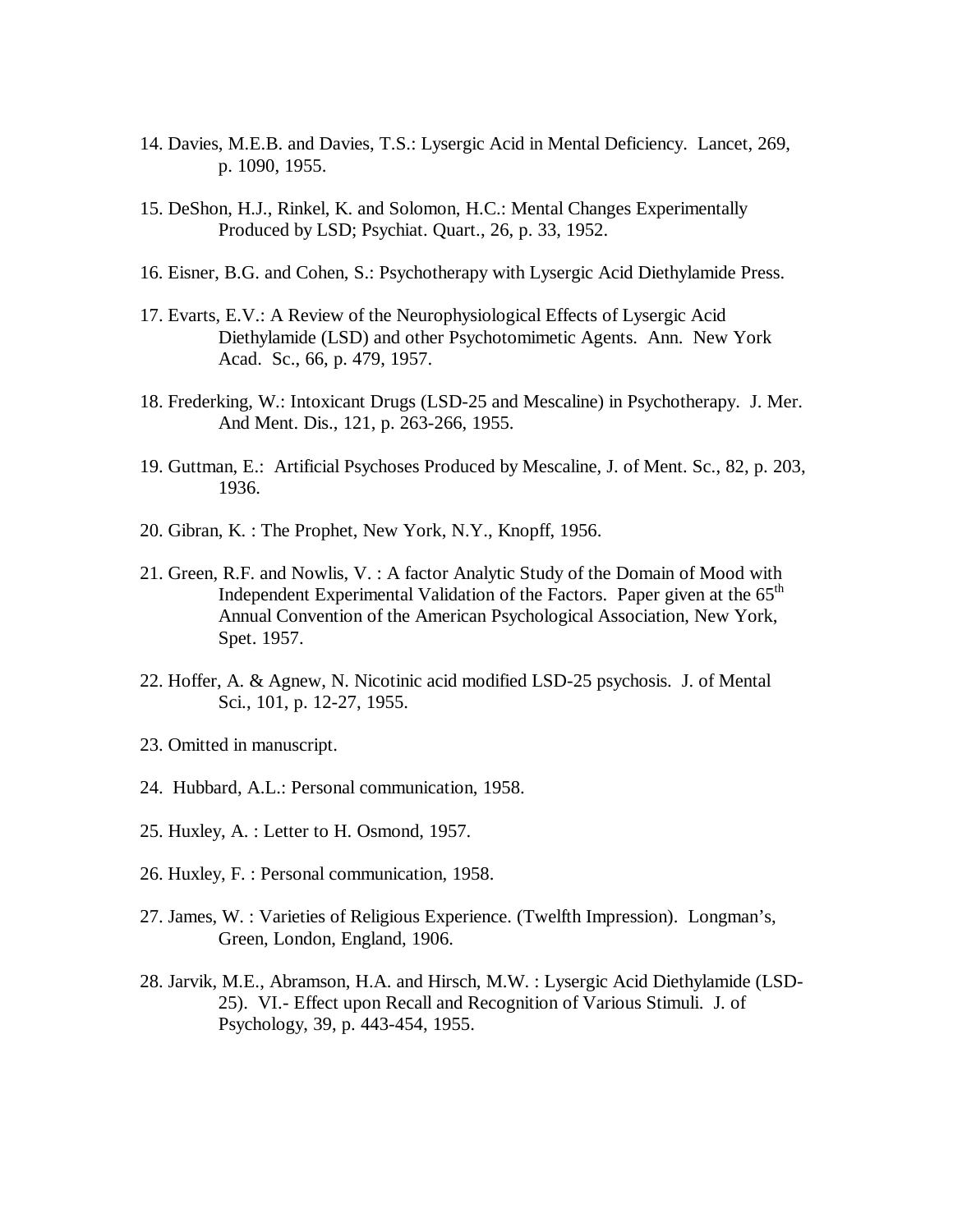- 29. Jarvik, M.E., Abramson, H.A., Hirsch, M.W. and Ewald, A.T. : Lysergic Acid Diethylamide (LSD-25) : VIII, Effect on Arithmetic Test Performance. J. of Psychology, 39, p. 465-473, 1955.
- 30. Katzenelbogen, S. and F ng, A.D. : Narcosynthesis Effects of Sodium Amytal, Methedrine and LSD-25. Dis. Nerv. System, 14, p. 85-88, 1953.
- 31. Kluver, H. : Mescal The Divine Plant. Keegan Paul, London, England, 1928.
- 32. Lennar, H., Jarvik, M.E. and Abramson, H.A. : Lysergic Acid Diethylamide (LSD-25). XIII – A Preliminary Statement of the Effects upon Interpersonal Communication. J. of Psychology, 41, p. 185-198, 1956.
- 33. Levey, A.: Personal communication, 1958.
- 34. Levine, A., Abramson, H.A., Kaufman, M.R. and Markham, S. : Lysergic Acid Diethylamide (LSD-25). XVI – Effect on Intellectual Functioning as Measured by the Wechler-Bellevue Intelligence Scale, J. of Psychology, 40, p. 385-389, 1955.
- 35. Levine, A., Abramson, H.A., Kaufman, M.R., Markham, S. and Kornetsky, C.: Lysergic Acid Diethylamide (LSD-25). XIV – Effect on Personality as Observed in Psychological Tests. J. of Psychology, 40, p. 351-366, 1955.
- 36. Lewis, D.J. and Sloane, R.B. : Therapy with Lysergic Acid Diethylamide, J. Clin. And Exper. Psychopath and Quart. Rev. Psychiat. and Neurol., 19, p. 19, 1958.
- 37. Nowlis, H.H., Nowlis, V., Riesen, A.H. and Wenst, G.R. : Chemical Influences on Behavior. II- The Effects of Dramamine and Scopolamine on Emotional and Social Behavior with Comparison Data on the Effects of Other Drugs. Technical Report, Project O.N.R., p. 144-160, Univ. Of Rochester, Rochester, N.Y., 1953.
- 38. Nowlis, V. and Nowlis, H.H. : Description and Analysis of Mood. Ann. N.Y. Acad. of Sci., 65, p. 345, 1956.
- 39. Nowlis, V. : The Use of Drugs in the Analysis of Complex Human Behavior, with Emphasis on the Study of Mood. Univ. Pittsburg Current Trends Conference. Univ. Pittsburg Press, Pittsburg, Pa., 1956.
- 40. Osmond, H. : A Review of the Clinical Effects of Psychotomimetic Agents. Ann. N.Y. Acad. Sci., 66, p. 418, 1957.
- 41. Osmond, H. : A Personal Communication, 1958.